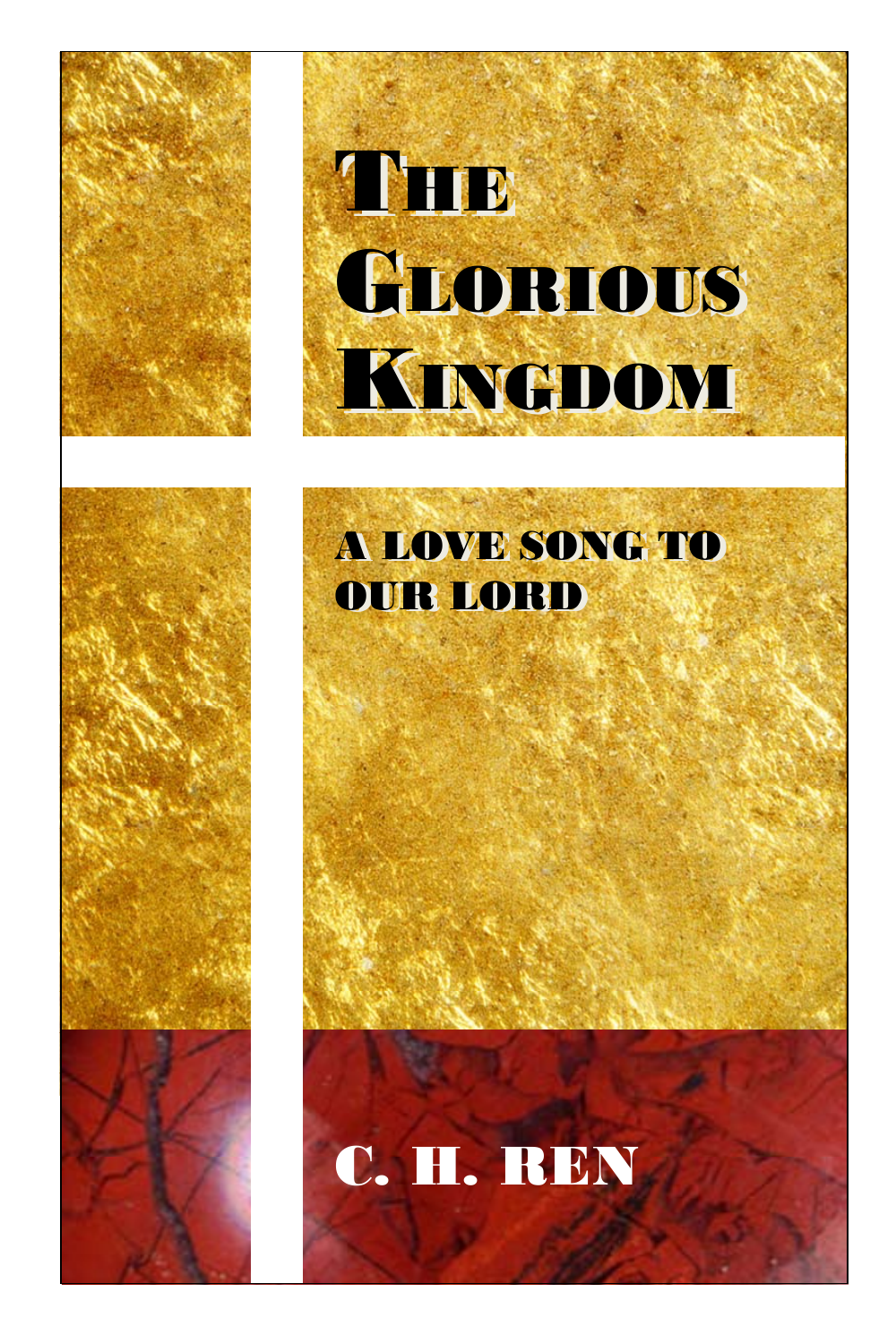# **THE GLORIOUS KINGDOM**

## A Love Song to Our Lord

**C. H. Ren**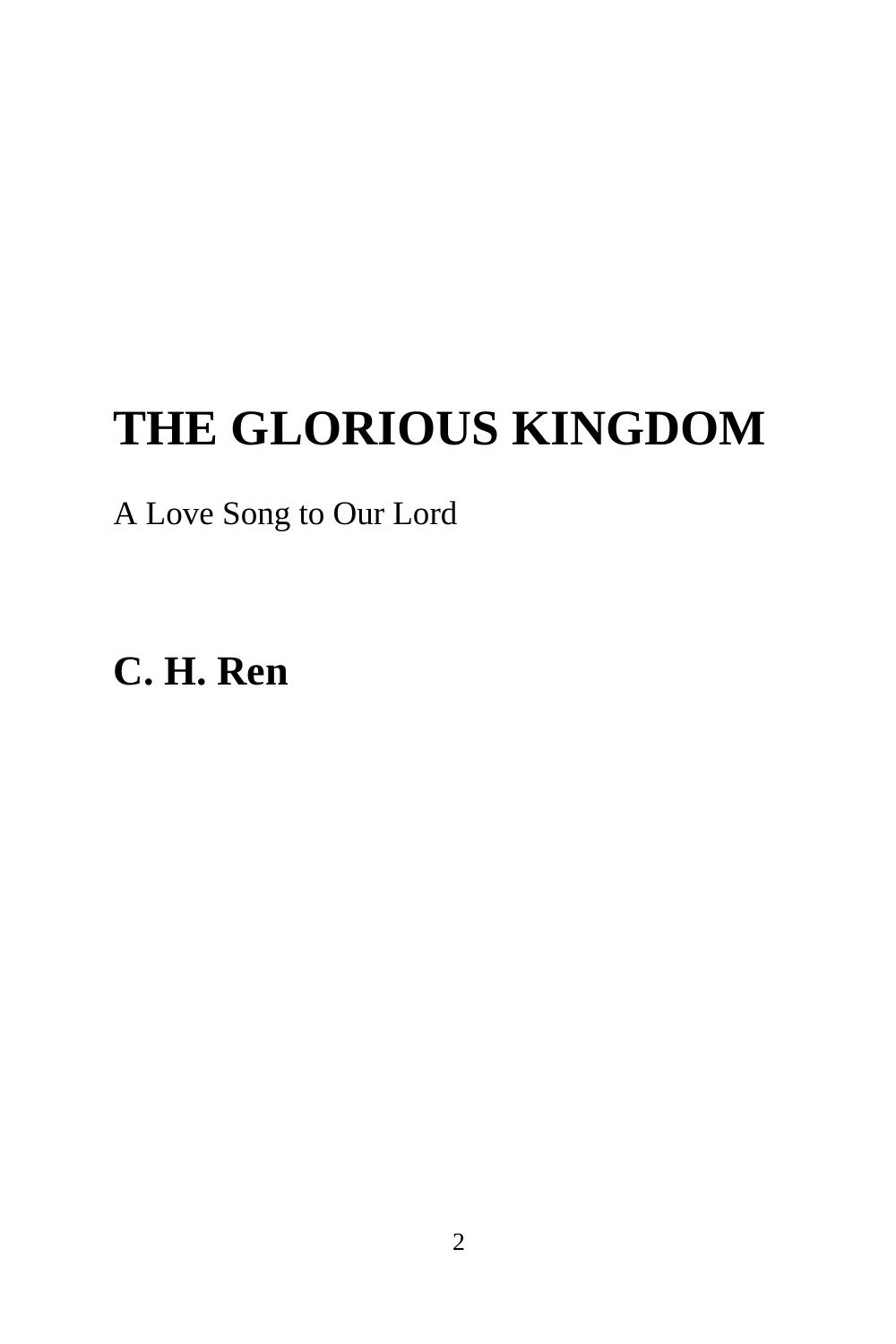#### THE GLORIOUS KINGDOM

Copyright © 2013 by Chiang H. Ren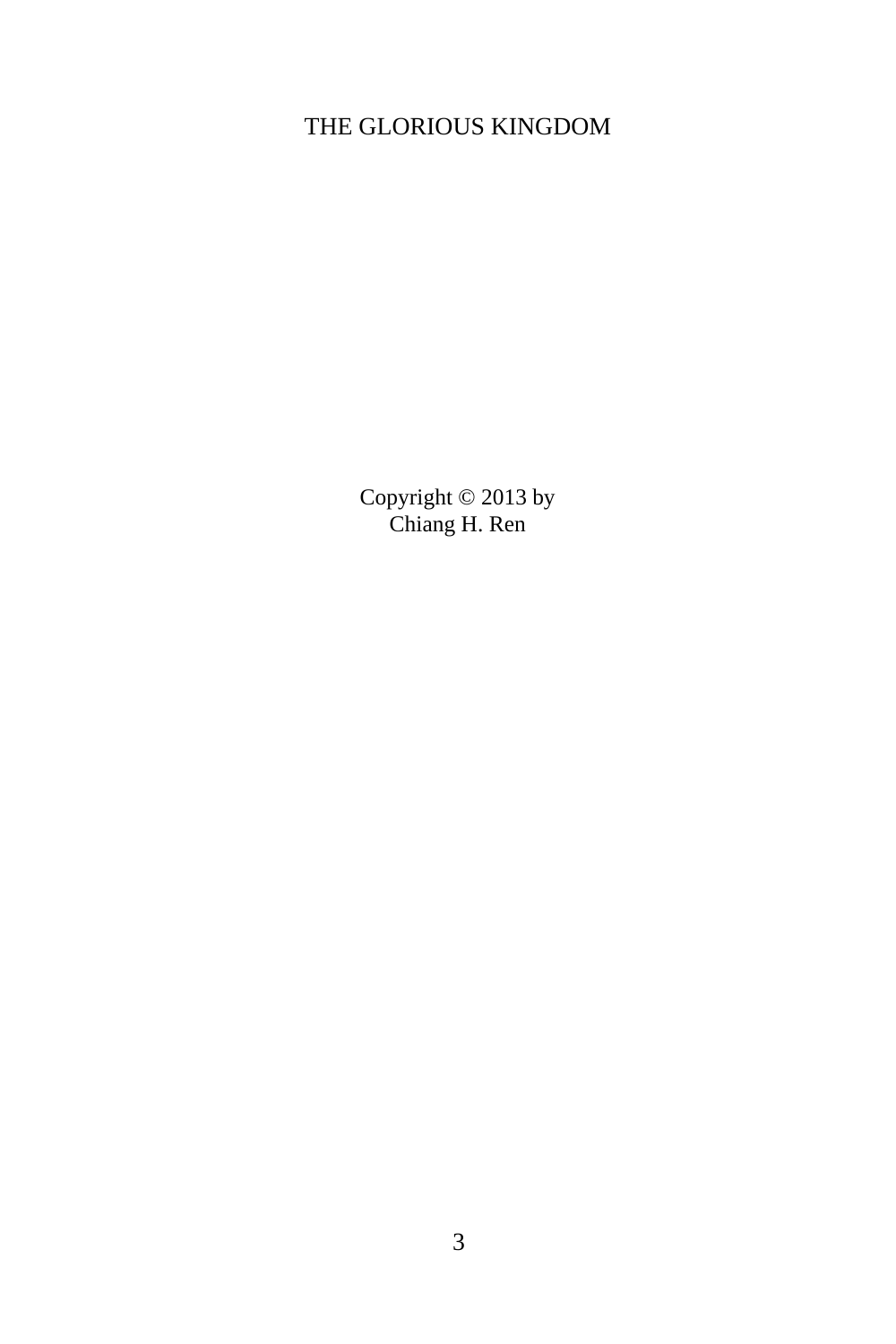*All to the Father, Son, and Holy Spirit*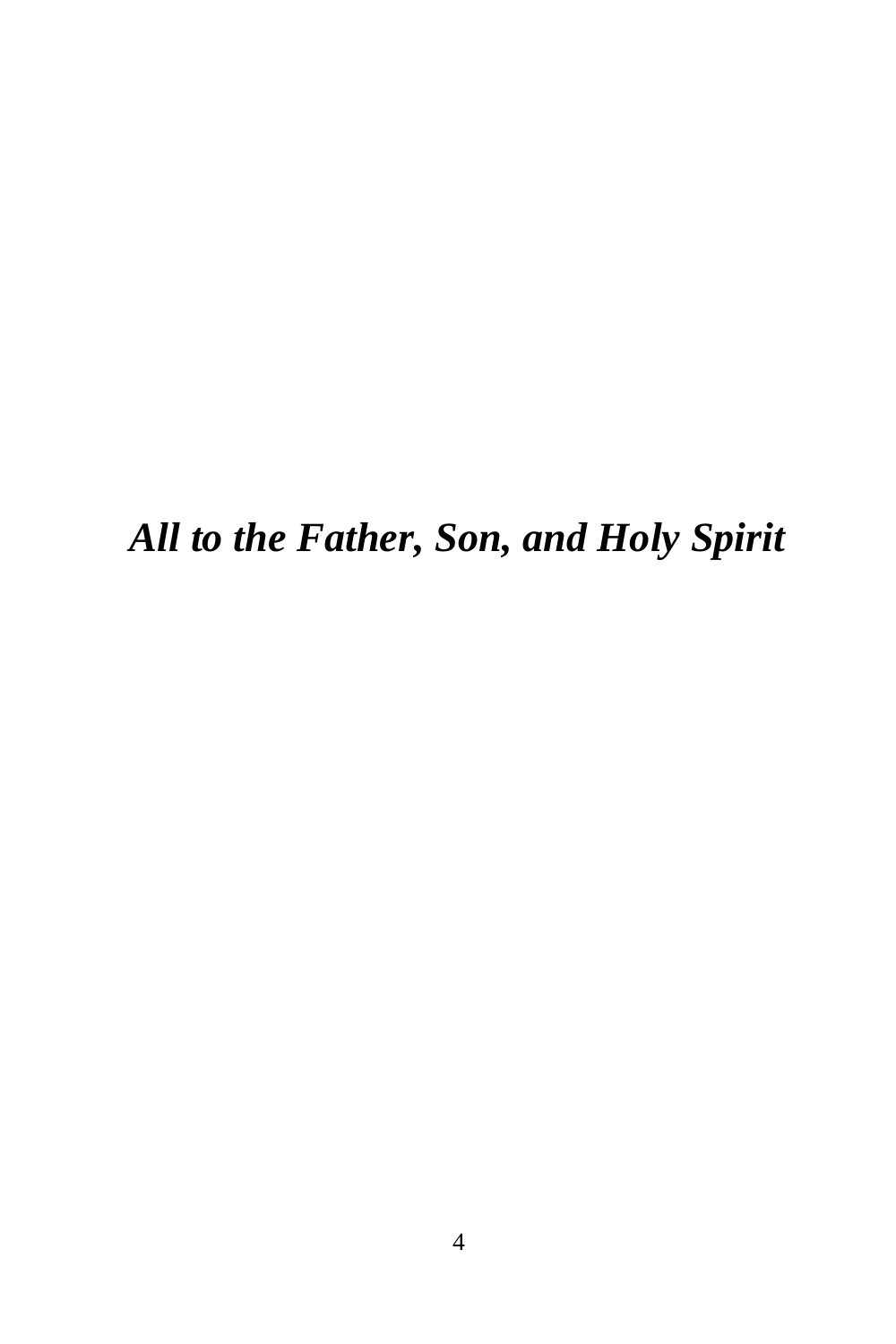# **Contents**

| 2.4 Preparing Those Who Hunger for Righteousness  59 |
|------------------------------------------------------|
|                                                      |
|                                                      |
|                                                      |
|                                                      |
|                                                      |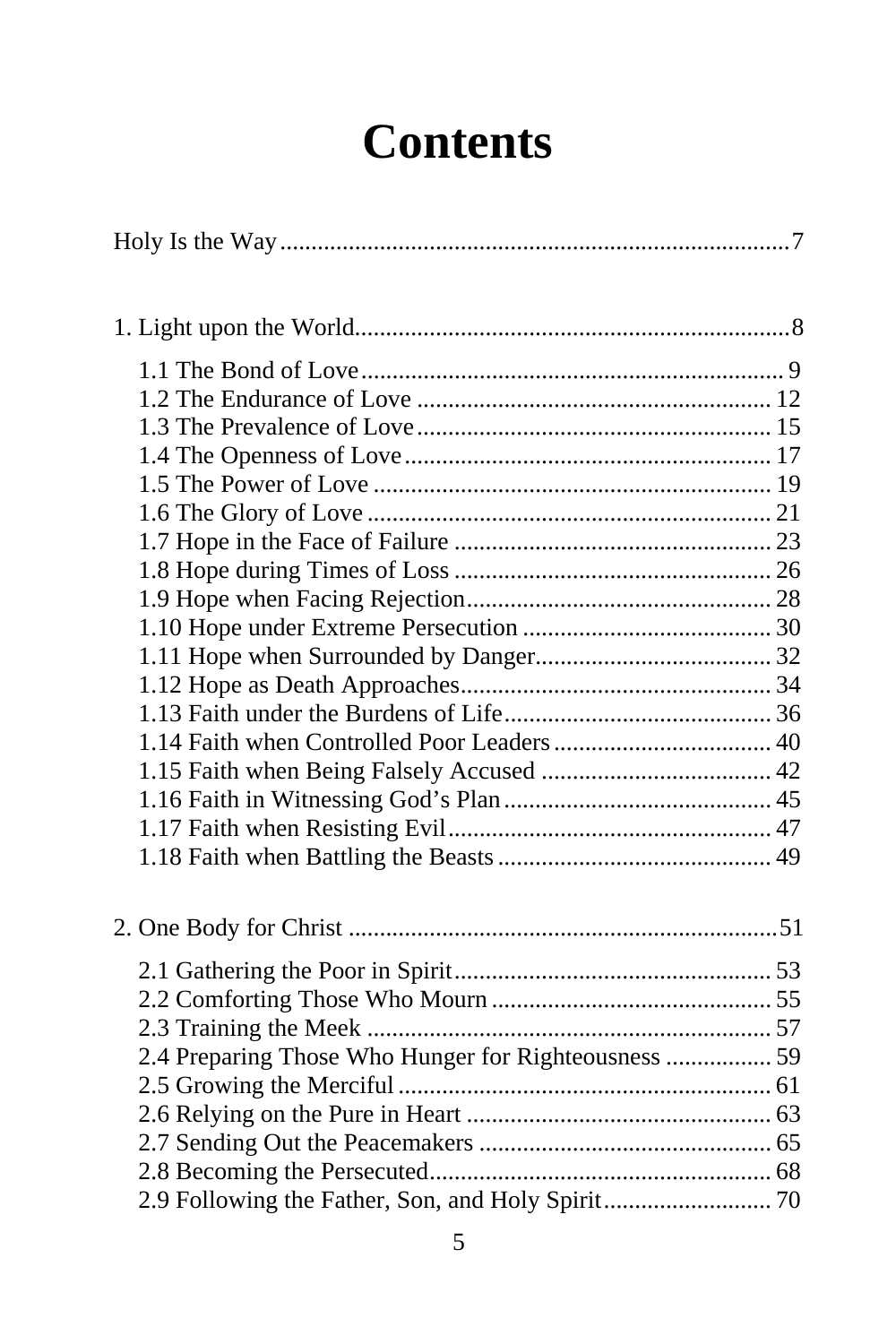| 2.19 Spreading the Word to the Spiritually Strong but Immature93 |  |
|------------------------------------------------------------------|--|
| 2.20 Spreading the Word to the Spiritually Strong but Stagnated  |  |
|                                                                  |  |
| 2.21 Spreading the Word to the Spiritually Weak and Immature 97  |  |
| 2.22 Spreading the Word to the Spiritually Weak and Stagnated 99 |  |
|                                                                  |  |
|                                                                  |  |
|                                                                  |  |
|                                                                  |  |
| 3.1 Holy, Holy, Holy Is God the Father Almighty  104             |  |
|                                                                  |  |
| 3.3 Our Lord Jesus Is the King of the Earth  109                 |  |
| 3.4 All Crown the Twenty Four Elders of Mankind 111              |  |
| 3.5 Seven Torches Are the Archangels that Stand Before God. 113  |  |
|                                                                  |  |
| 3.7 Faultless Are the Christian Virgins to Stand Before God 118  |  |
| 3.8 Fearless Are the Lampstands that Stand Before Christ 120     |  |
| 3.9 Wondrous Is the Rapture on the Day of Jesus' Return 122      |  |
| 3.10 Glorious Is the New Heaven and New Earth 124                |  |
| 3.11 Overwhelming Is the New Jerusalem 126                       |  |
| 3.12 Healing Is the River with the Water of Life  128            |  |

|--|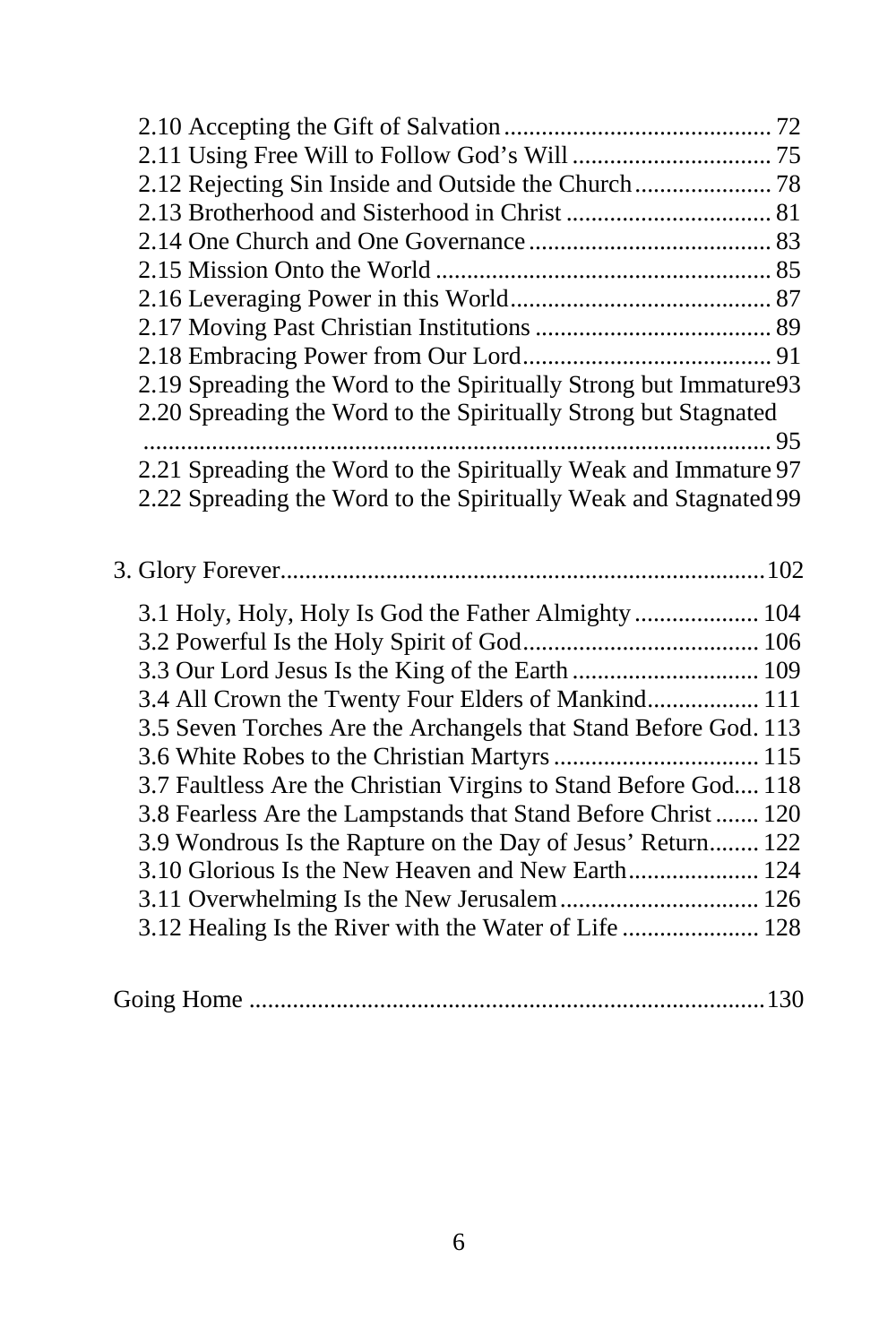# **Holy Is the Way**

My soul has been embraced by the loving spirit of God. My mind has been shown the meaning of the ages. My body is dedicated to the mission of Christ. For in Christ shall come the Glorious Kingdom.

In Christ we will overcome the grips of evil. In Christ we will push back the darkness. In Christ we will be one body, One body as the family of God.

Our spirits are united through the spirit of God. Our dreams are on the return of our Lord. Our deeds are for the perfect way, The way of the Father written across the heavens and the earth.

We are flawed instruments in the hands of the master, But in the hands of the master we will fulfill great plans.

We are pieces of marble once cast aside. Yet on the pedestal of the sculptor we will be flowers in Heaven.

I shall endeavor to love our Lord to and beyond the end of days. I shall endeavor to love all people through the greatest of tribulations.

I shall love, I shall pray about love, and I shall accept love.

I shall present the words of the Holy Bible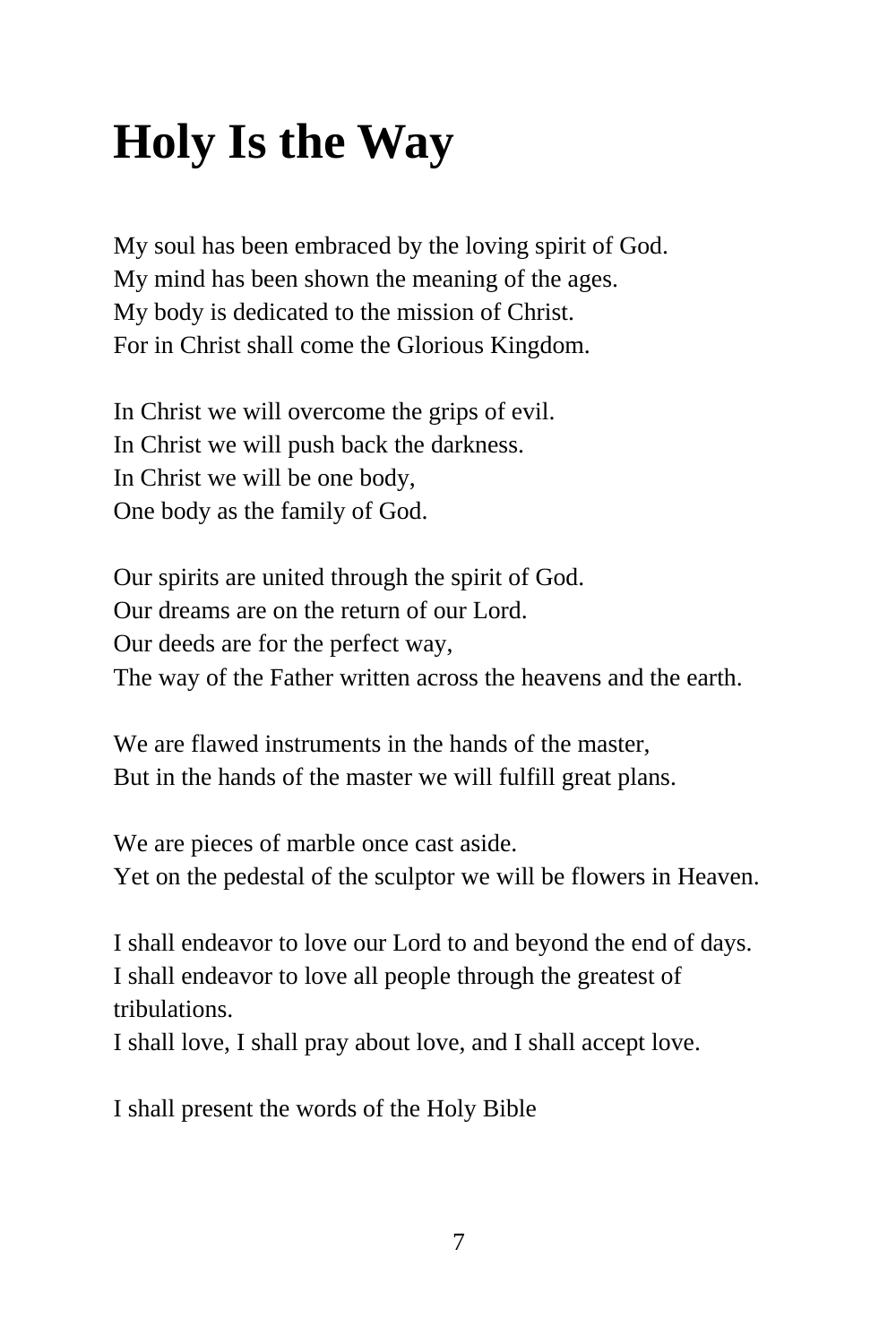# **1. Light upon the World**

Christ is the beacon in the darkness; The darkness has engulfed the world.

The world cannot see this darkness, For it has drifted far from the brilliance of God.

When all we experience is the selfishness of others, We might lose sensitivity to the divide across human hearts.

When all we feel is fear in us and around us, We might stop caring about the emptiness in the human spirit.

When all we know is prevailing ignorance, We might abandon awareness of the separation between man and God.

I will let the teachings of Jesus lift me from ignorance. I will let the Holy Spirit wipe away my fears. I will let the Body of Christ shield me from selfishness. Then the darkness I must oppose will be clear.

I follow the beacon to the Glorious Kingdom. My voice stretches across the darkness to those yet trapped. My prayers are left to those who will not come. My strength can carry those too weary to move. Lord please expand my voice, hear my prayers, and grant me strength.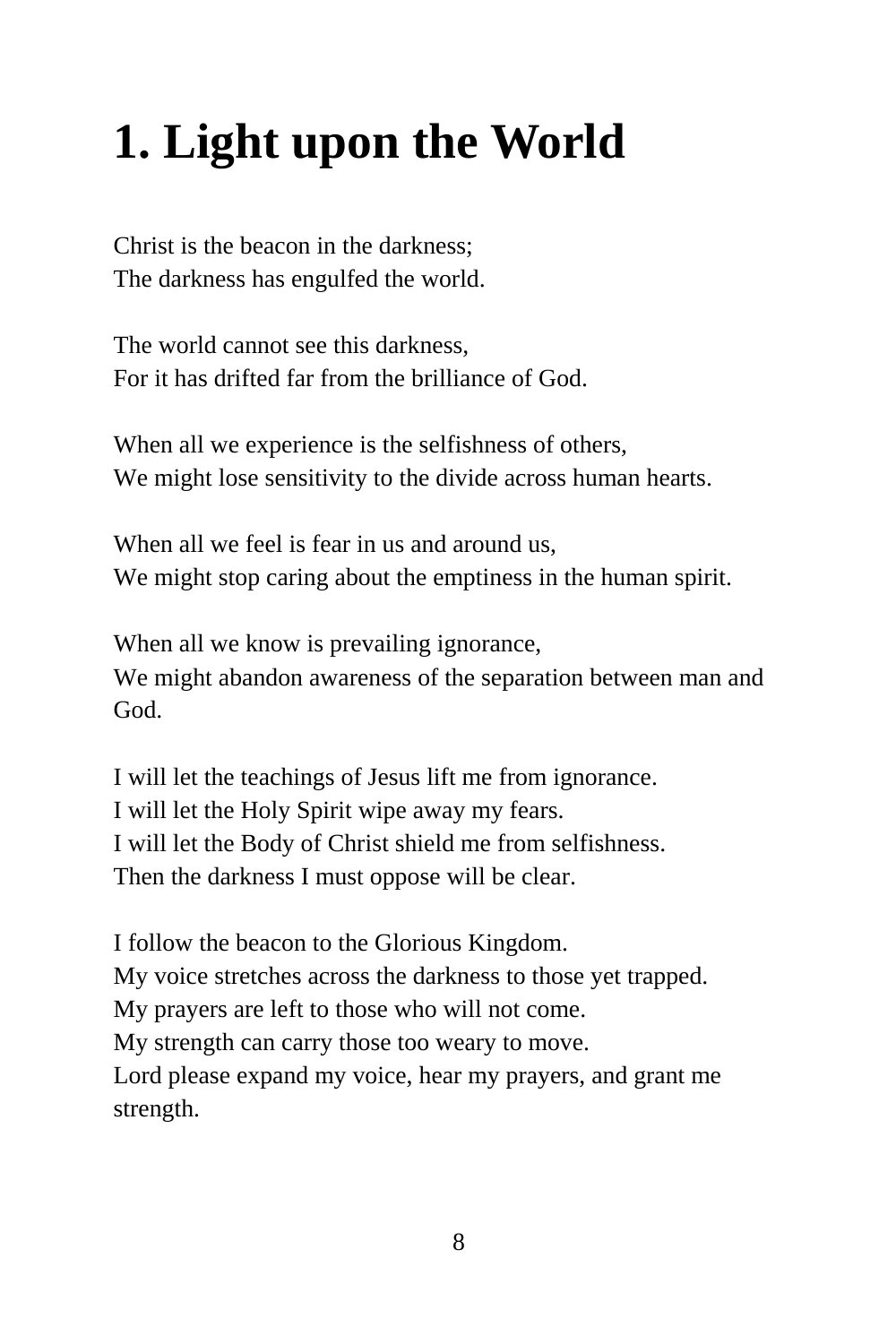#### **1.1 The Bond of Love**

There is no deeper love between people than the intended love between a man and a woman.

The physical, mental, and spiritual commitment of this love is so great that only a one to one bond should exist in this world.

Our capacity for this bond of love has grown through the ages, And thus we are guided to marry the one we love.

With our capacity for spousal love comes freedom, Freedom to desire love and freedom to dream and hope, Freedom to seek our most compatible companions, Freedom to take love to the heights of human spiritual relations, Freedom to reject the offer of others, Freedom to ignore the potential for loves bond, Freedom to deny such bonds in physical relations, Freedom to break such bonds once spiritual relations have formed. These freedoms in darkness becomes hard testing. This hard testing makes the bonds of our modern world ever so precious.

Some are led away from the testing of spousal love by faith, But this faith must be strong enough to nourish the spirit through God's love.

Some are blocked from the testing of spousal love by destiny. Only by understanding our destiny through Christ, can we fill the emptiness and yearning for love.

Some are ripped from the testing of spousal love by betrayal. The deepest love can end by our failures, and the deepest love can also end by the failures of others.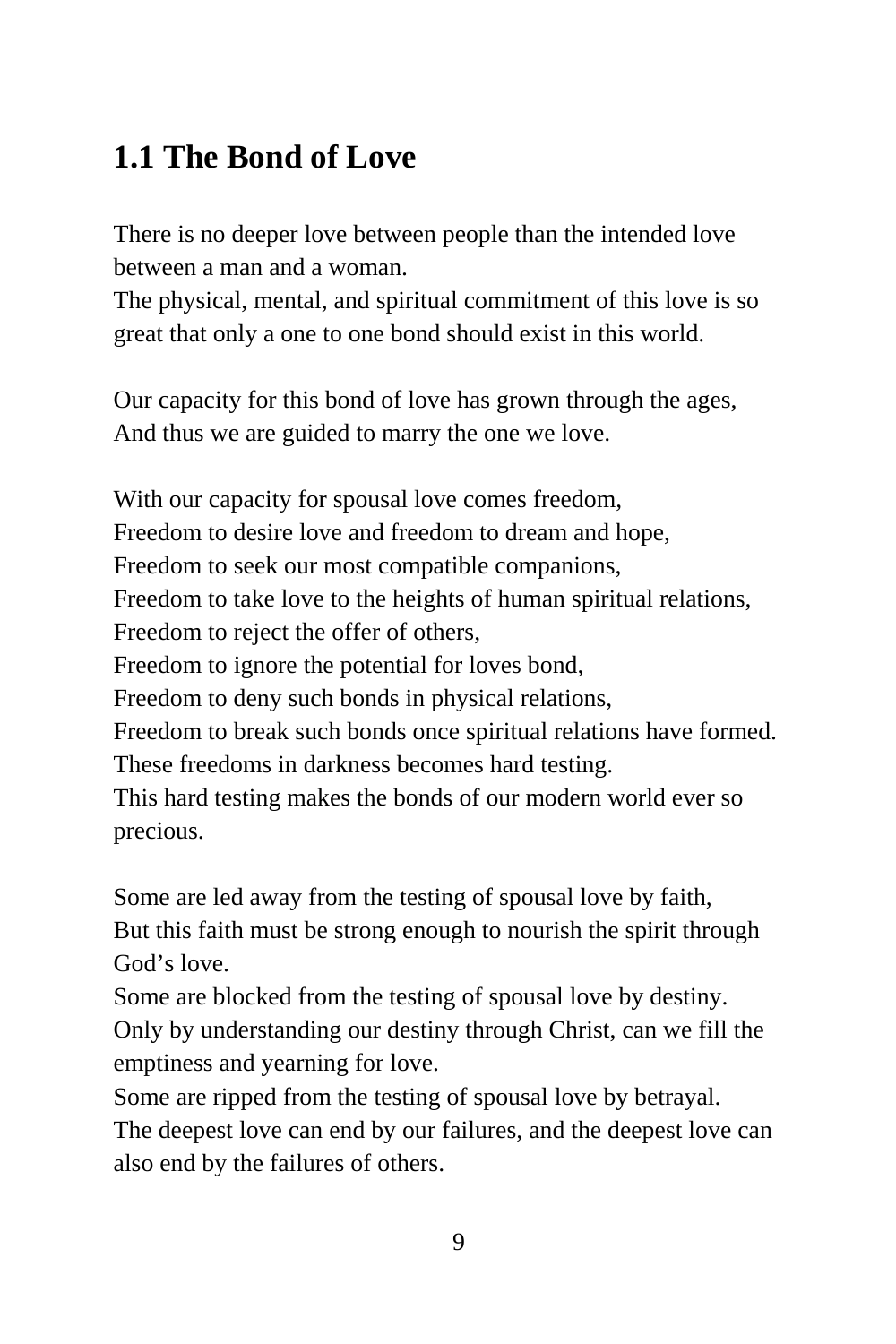There is no true hurt greater than the breaking of love's bond. Such hurt can damage the spirit, causing the spirit to reject all bonds. Such hurt can damage the mind, causing the mind to distrust all love. Such hurt can damage the body, causing us to lose the will for life. This is the meaning of the sin in adultery.

There is no tragedy greater than the denial of love's potential. Such denial can trap the spirit in selfishness and isolation. Such denial can cause the mind to hate and deceive. Such denial can lead the body to abuse self and others. This is the meaning of sin in sexual immorality.

Therefore, I will sincerely seek true love's bond and not deny that potential by my actions, thoughts, and hopes.

I will not attack love's potential by faking love in action for temporary physical, mental, and even spiritual gratification. I will not disrespect love's potential by denying love in lustful thoughts of others.

I will not give up on love's potential because of hurt, distrust, and disbelief.

I believe in love, even when that bond of love has not been found. I believe in love, even when love is only destined for others. I believe in love, even when I have lost love to betrayal and abuse.

When I am in a relationship where the bond of love can grow, I will not attack the bond of love by actions stirred from selfishness, anger, and hate.

I will not disrespect the bond of love by dreaming and wishing for better or more selfishly gratifying relationships.

I will not give up on the bond of love even when the intensity of love can no longer be felt.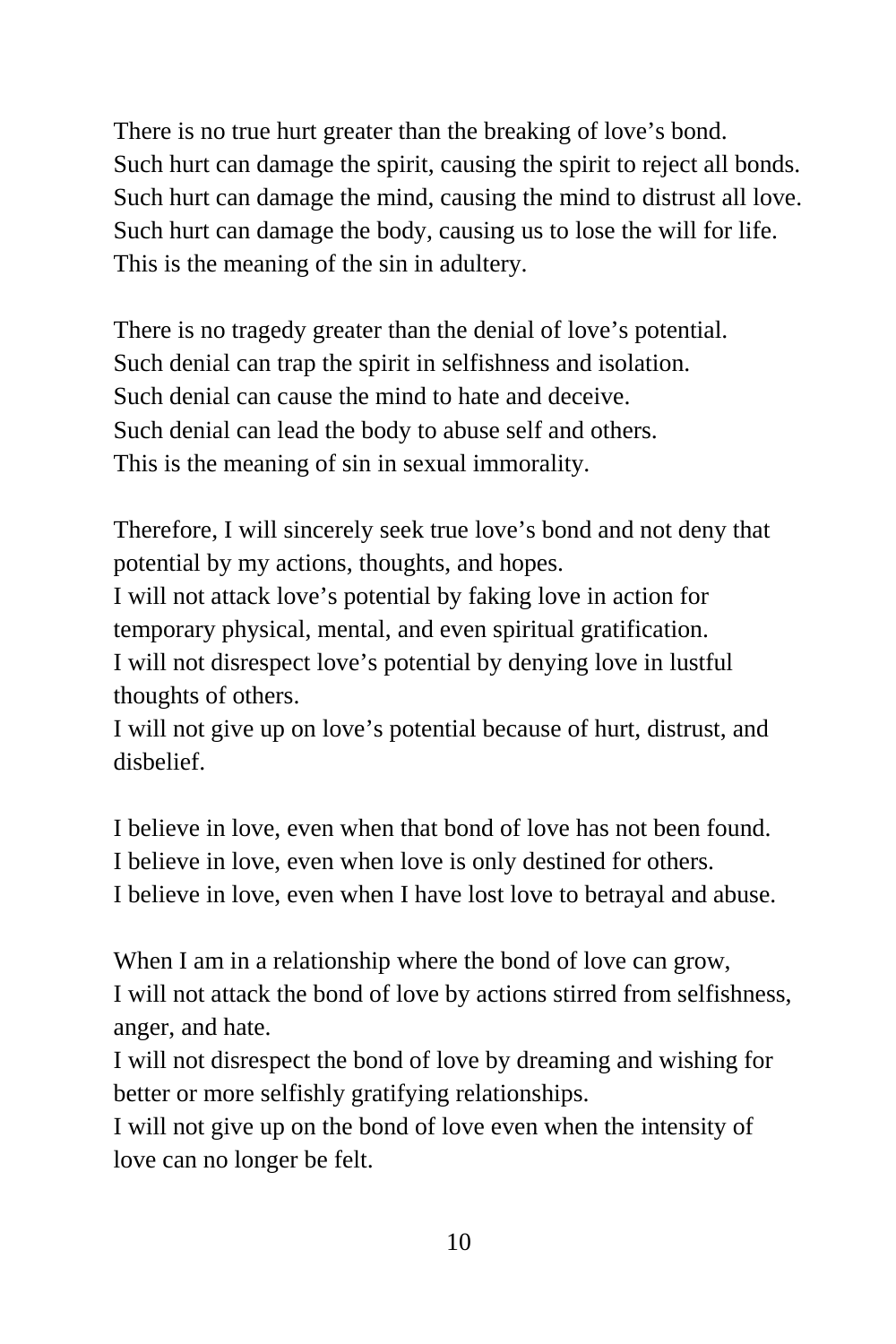I respect love as my bond and as the bond between others. I respect love as the force that can unite the spirits of husband and wife.

I respect love as a commandment of our Lord.

Love will have failures and heartaches, but we Christians must not abandon its bonds.

If we can abandon our spouse or cause others to abandon theirs, Then how easily will it be for us to abandon our bonds with the Lord.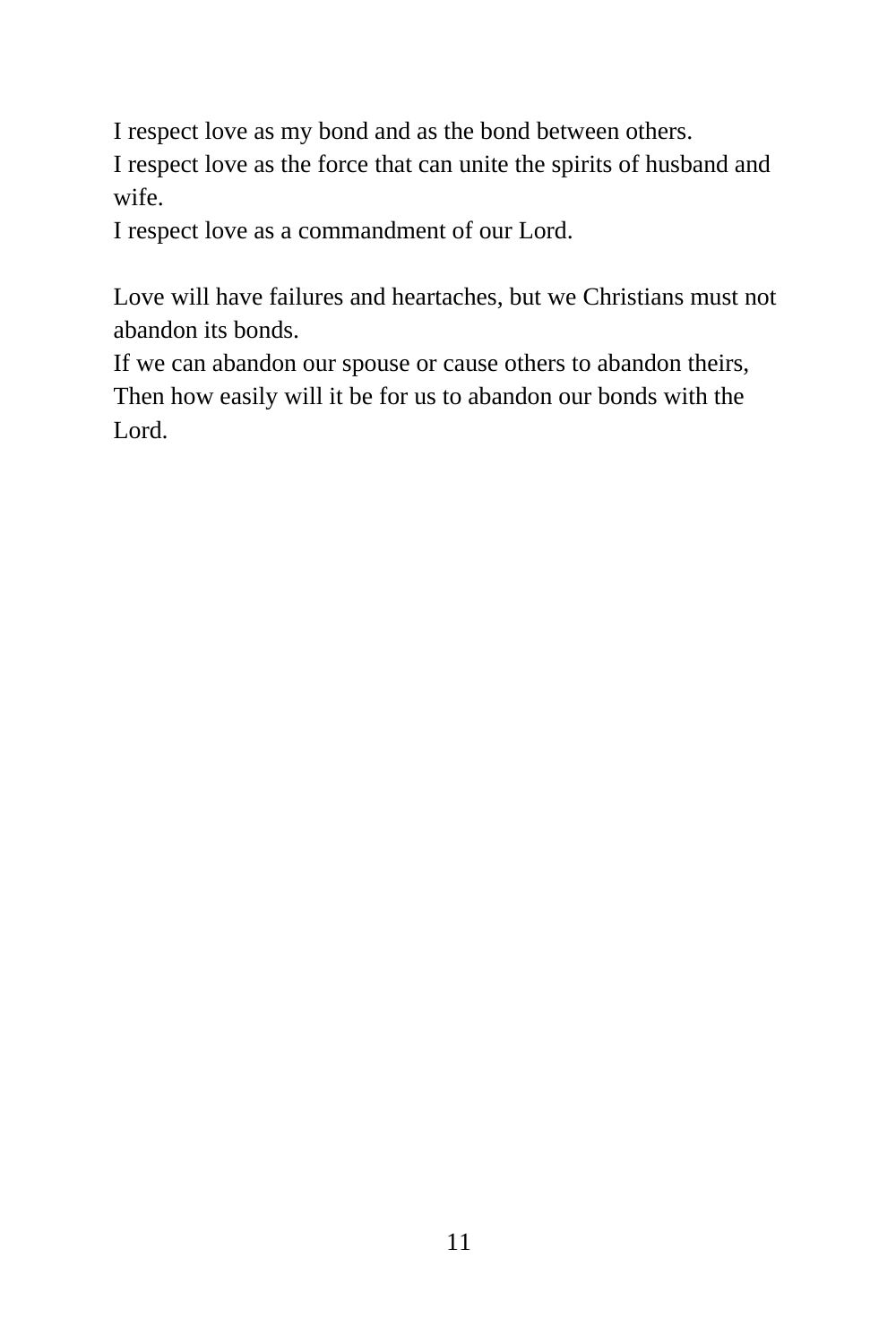### **1.2 The Endurance of Love**

Parents and children are physically, mentally, and spiritually growing apart the moment each child is born.

However, the love of a parent should not diminish, but grow with each child.

Each child should then try to return that love,

Even as he or she moves away, forms different views, and gains unique spiritual qualities.

This love under the forces of separation strengthens our total ability to love.

Thus, this love must endure so that all love can endure.

In the darkness of this world, the forms of separation can be hard testing.

A parent and child can be spiritually separated by the betrayal of the parent.

The selfishness of a parent can sacrifice a child's best interest for his or her own.

The anger of a parent can lead to intended or unintended abuse of a child.

The hatred in a parent can be passed on to create hatred in the child. The shame and insecurity in a parent can hide the spiritual warmth of the parent from the child.

The fear of a parent can block the parent from acting in love. How can love endure in this separation?

A parent and child can be spiritually separated by the immaturity of the child.

The selfishness of a child can exploit the giving and sacrificing heart of the parent.

The anger of a child can place blame on the parent for personal failures and inadequacies.

The hatred in a child can blind the child to the parent's love.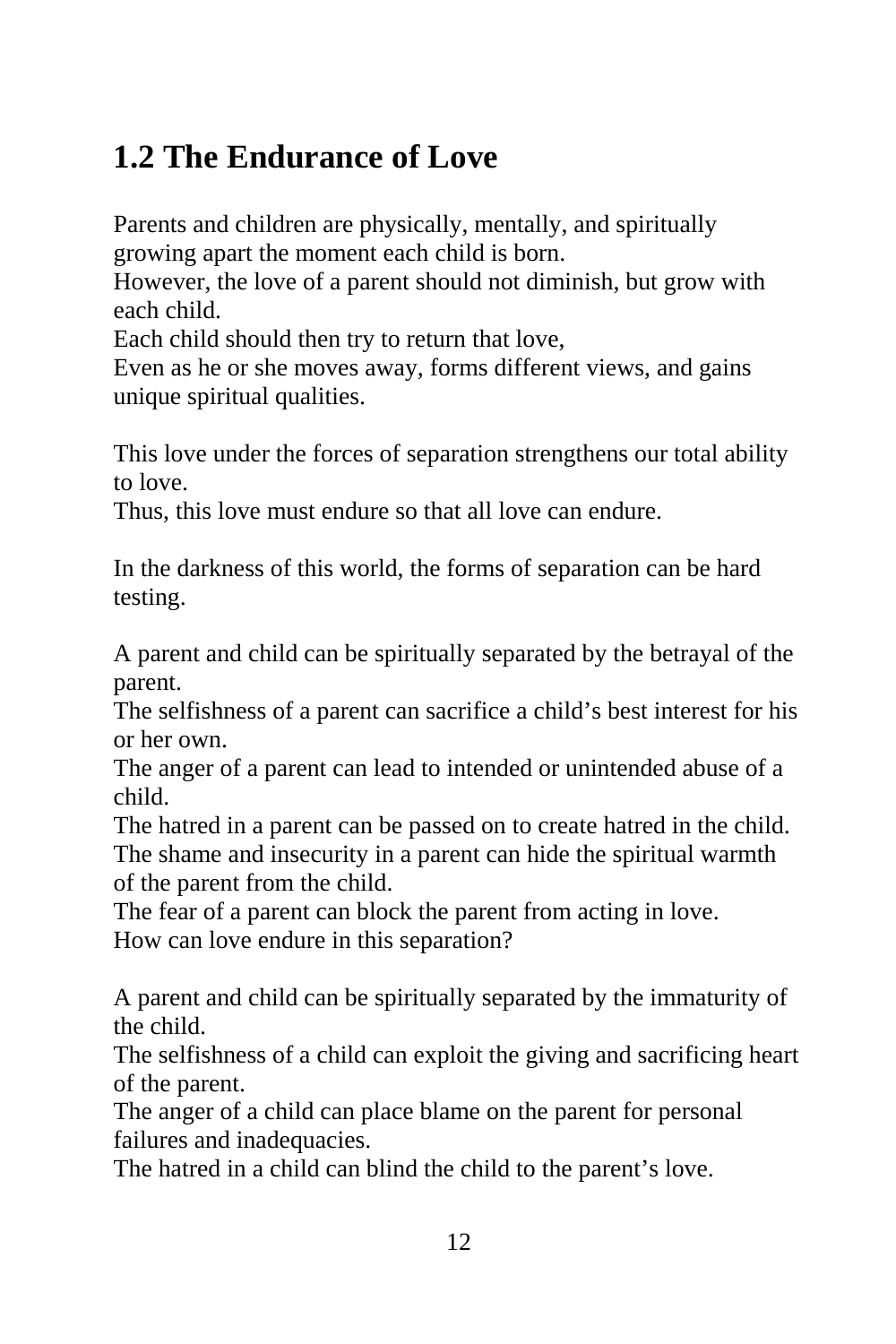The shame and insecurity in a child can hide the spiritual need of the child from the parent.

The fear of a child can block him or her from accepting parental love.

How can love endure in this separation?

A parent and child can be mentally separated by intellect and opinion.

A child can surpass or under achieve the knowledge of the parent. A child can surpass or under achieve the brilliance of the parent.

A child can disagree with the understanding of the parent.

A child can disagree with the decisive acts of the parent.

Love can endure in this separation.

A parent and child can be physically separated by distance, illness, or death.

A parent can leave the child for the interest of the family.

A child can leave home and travel far away.

A parent could one day fall ill, too ill to respond to the child.

A child could unexpectantly fall ill, too ill to respond to the parent.

A parent will eventually die, leaving the child to face the world.

A child could tragically die, leaving the parent to grieve.

Love must endure in this separation.

I understand how the world seeks to pull spirits apart,

And I will use love as the instrument to mend spiritual damages.

My love comes from the Holy Spirit.

My love can triumph over selfishness.

My love can triumph over anger.

My love can triumph over hatred.

My love can triumph over shame.

My love can triumph over fear.

I understand how the growth of spirits can pull apart thoughts and opinions,

And I will use love to bridge the divide.

My love comes from the Holy Spirit.

My love can bridge the divide of knowledge.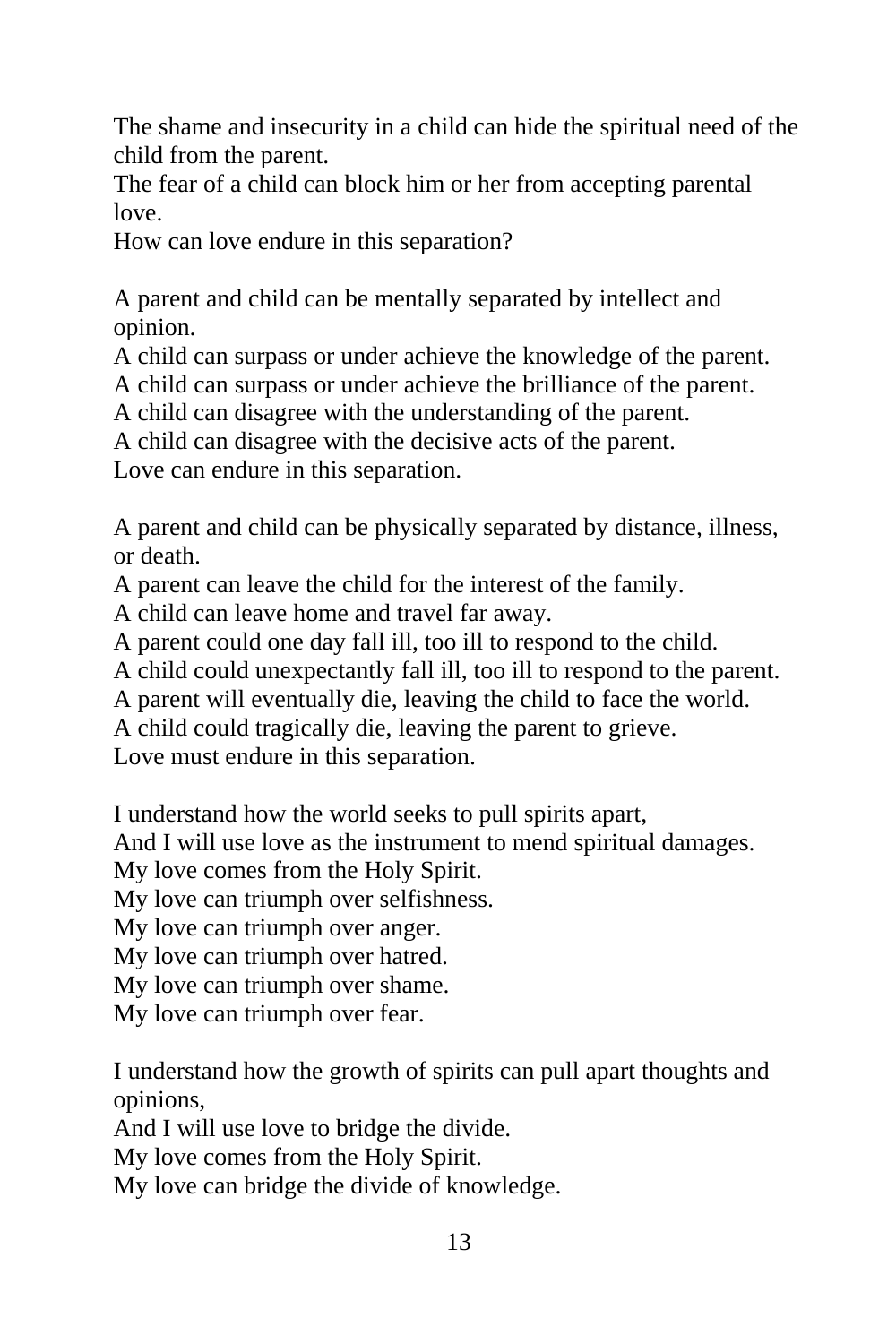My love can bridge the divide of intellect. My love can overcome gaps in understanding. My love can forgive choices in actions.

I understand how bodies can be separated and life can painfully end, But I will still love for love endures.

My love comes from the Holy Spirit.

My love can stretch across the world.

My love can comfort during separation.

My love can reach into sleeping spirits.

My love can endure the divide of death.

As parents and children will be physically separated by death, All loved ones will be divided by death.

But love can endure not as a spiritual trap but as a reflection of the love in Heaven.

In the endurance of love, there are shall be no sadness, no hurt, and no anger.

For, love endures so that our spirits can understand love's quality. Love for one endures to train our total love for all to endure.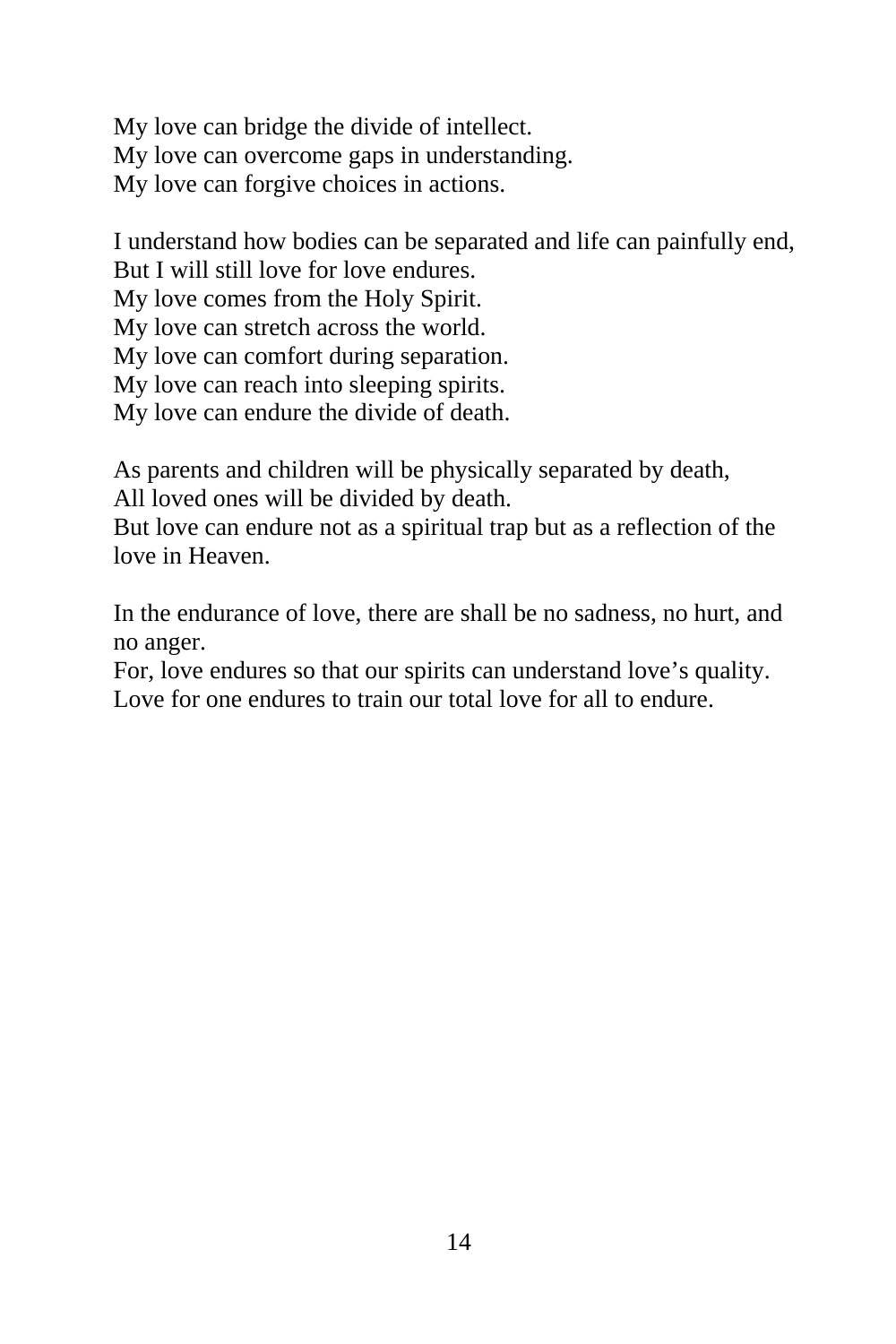## **1.3 The Prevalence of Love**

Friends and family exist to help us spread our love.

Our family is as large as we prefer and as far as we wish to trace our bloodlines.

Our friends can be anyone to whom we extend our love and will accept our love.

In a world where evil corrupts the hearts of men, family members have fought with family members and friends have betrayed friends.

The distrust of people to whom we could easily extend our love has caused recognized families to shrink and lists of friends to diminish. Yet, we cannot abandon the potential of how love can spread.

Family members could compete with us for position. Family members could plot against us for inheritance. Family members could reject us when they see no benefits. Family members could look down upon us as shame to the family. Family members could ignore us when we need help. Family members could exploit us for resources. Family members could leverage us for unpleasant deeds. Family members could harm us simply because we are near. But, the blood between us still creates the opportunity for forgiveness and love.

Potential friends could laugh and lookdown at us.

Potential friends could reject us as unfit.

Potential friends could ignore us as having no benefits.

Potential friends could plot against us in competition.

Potential friends could use us for personal advancement.

Potential friends could abandon us for better options.

Potential friends could become jealous of our looks, capabilities, possessions, and success.

Potential friends could hate us for our background, actions, and beliefs.

But, the relationships between us and them still create the opportunity for forgiveness and love.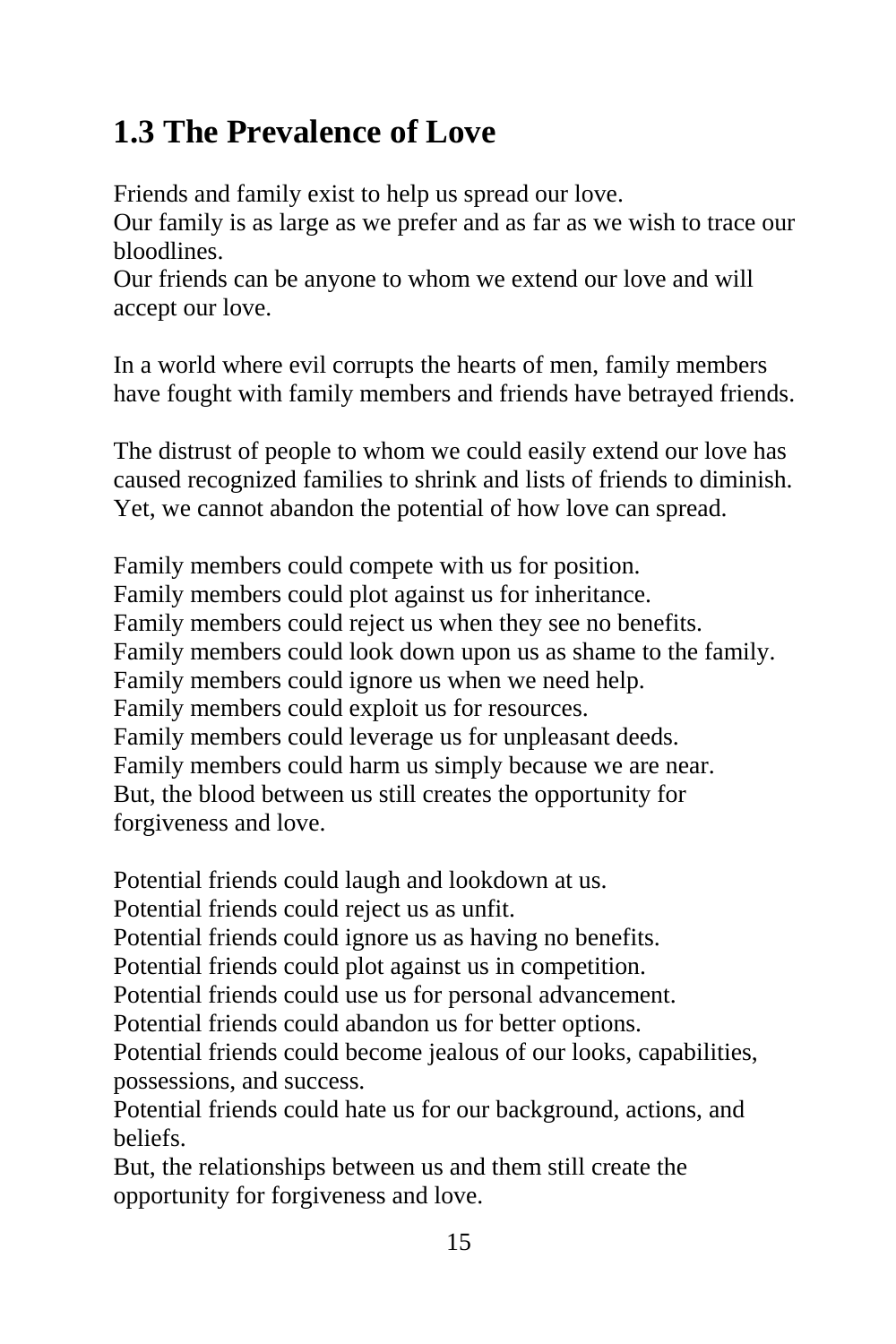However we know someone, love could prevail and love could spread.

We could get hurt, but our love can still change others.

Our willingness to help others will leave us at risk.

Our willingness to trust others will leave us vulnerable.

Yet if we love,

People related to us could start to treat us as family. People who know us could start to embrace us as friends.

I will pray for the strength to love.

I will pray for my love to be understood.

I will pray for my broader family to become closer.

I will pray for my friends to become many.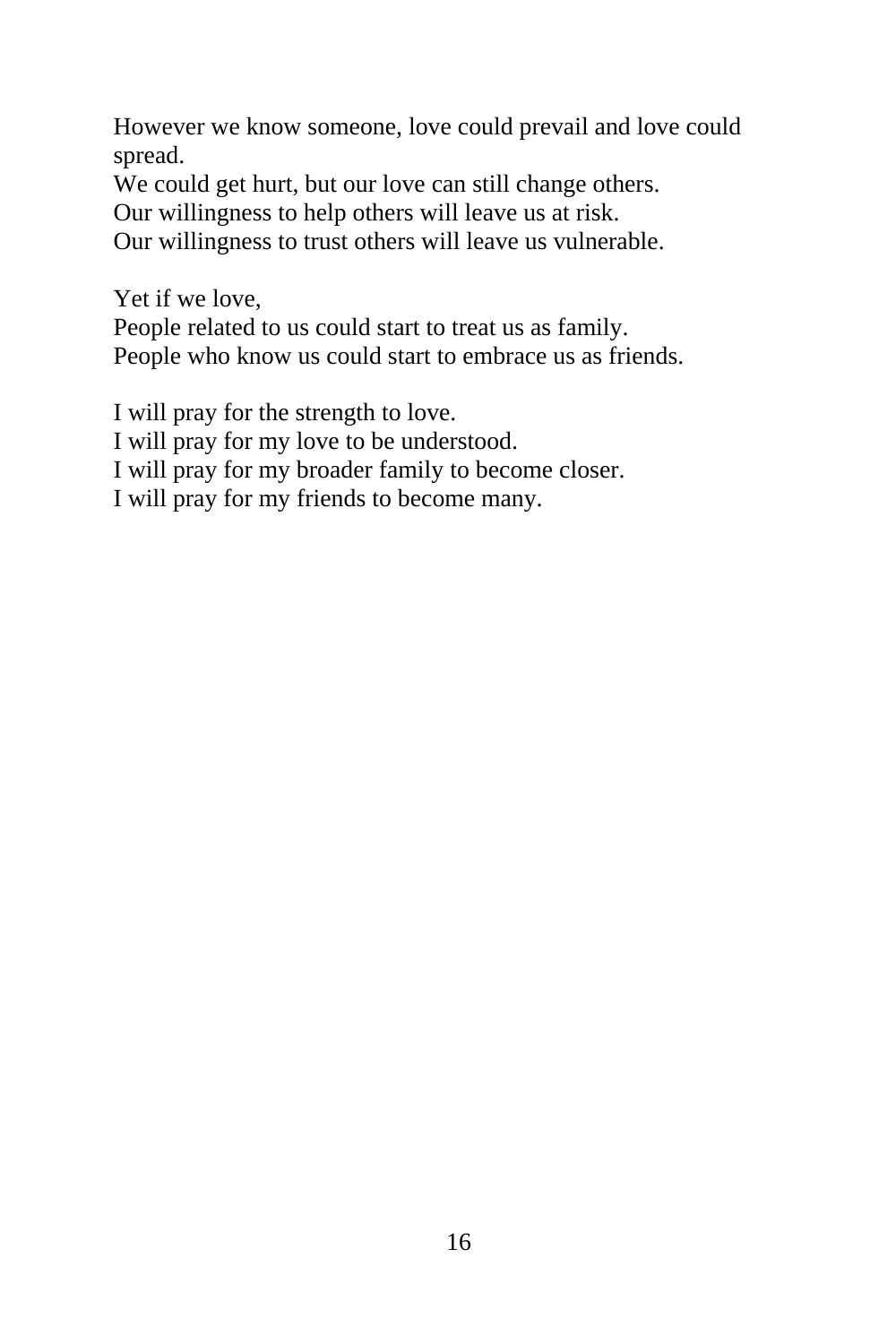#### **1.4 The Openness of Love**

We are trained to love so that we can offer love to all.

Our bonds of love teach us how to grow love between people and believe in love.

Our endurance of love teaches us how to keep loving as the world seeks to pull love apart.

Our extending of love teaches us how to push back against the world that isolates people from one another and God.

For, God commanded us to love as the Glorious Kingdom is built on love.

Love in the face of darkness, love against the corruption of evil, love for the family of Heaven.

The constraints between spouses will dissolve.

The dependencies between parents and children will disappear.

The relationships between friends will transform.

But all the love will remain.

This love, which will be carried across the Holy Spirit, will unite the family of God.

This love must therefore be open to all people.

This love must be open to all the orphans in need. This love must be open to all the children in pain. This love must be open to all the women in trouble. This love must be open to all the men in burdens. This love must be open to all the elderly facing death. This love must be open to all the lonely, broken, depressed, displaced, and disillusioned people of this world. And, this love must be open to the selfish, angry, hateful, disrespectful, confused, and fearful people of this world.

We must not confuse the openness of love with our limitations to express love.

The people of this world will not always accept.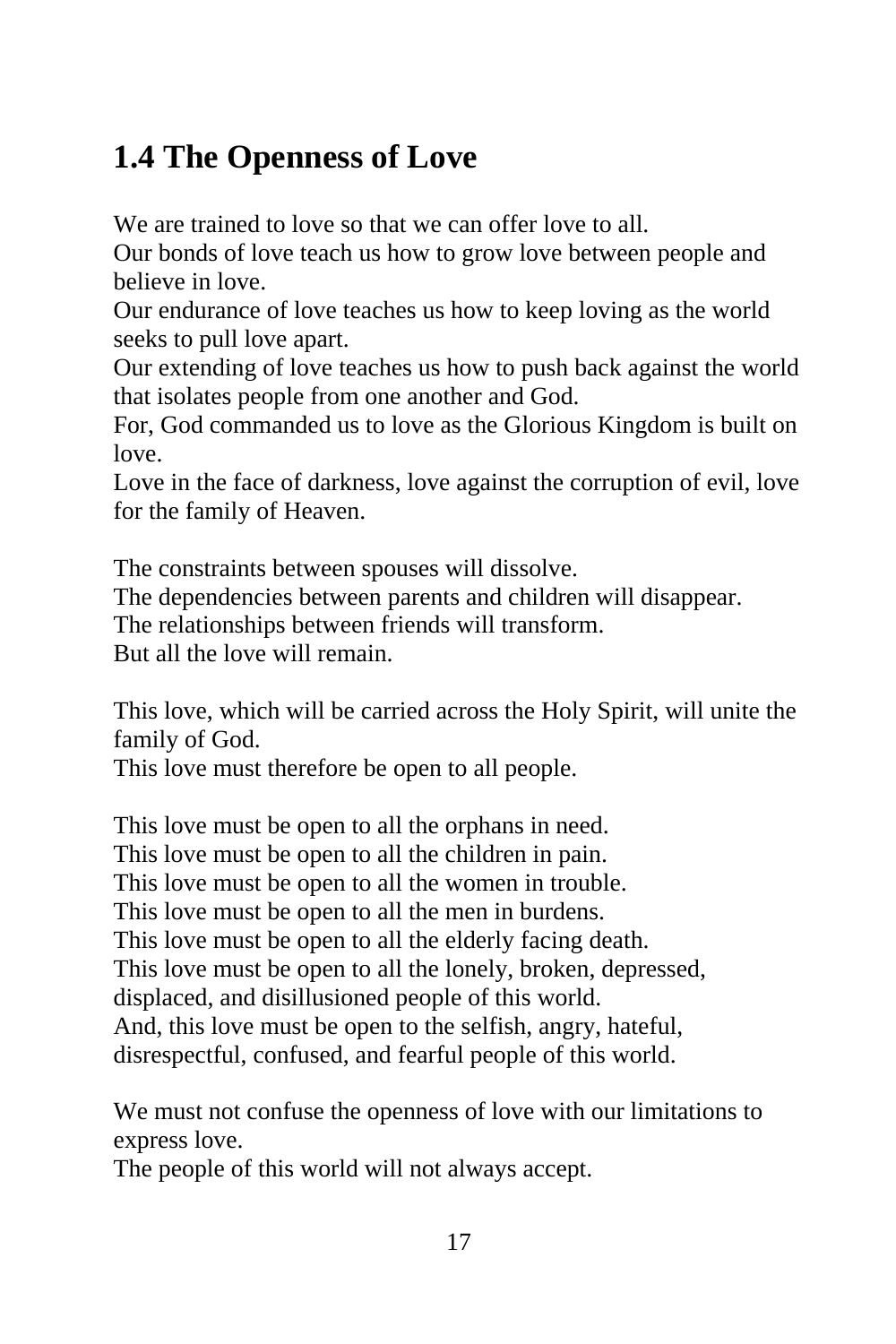The financial, time, and geographic constraints of this world might not let us express love to all.

However, there is nothing stopping us from spiritually loving all and physically acting based on that love as we can.

There is no shame in expressing more love to family and friends than others.

There is no crime in loving oneself first as God's special creation. But without love for all, any love could turn into selfishness. For the definition of selfishness is the denial of all.

A family can love and be selfish to non-family members given all the threats and temptations of the world.

A group of friends can love and be selfish to non-friends given how the group has been defined from the world.

A parent can love and be selfish to other people's children when that selfishness can reward his or her own child.

We can all love ourselves and forget that it is our love for others that define our spirits.

Opening our hearts to the world may seem impossible given how dark the world has become.

But, our hearts can be ruled by God if we gave them to God. As instruments of God, we can love all and give all the chance to love in response.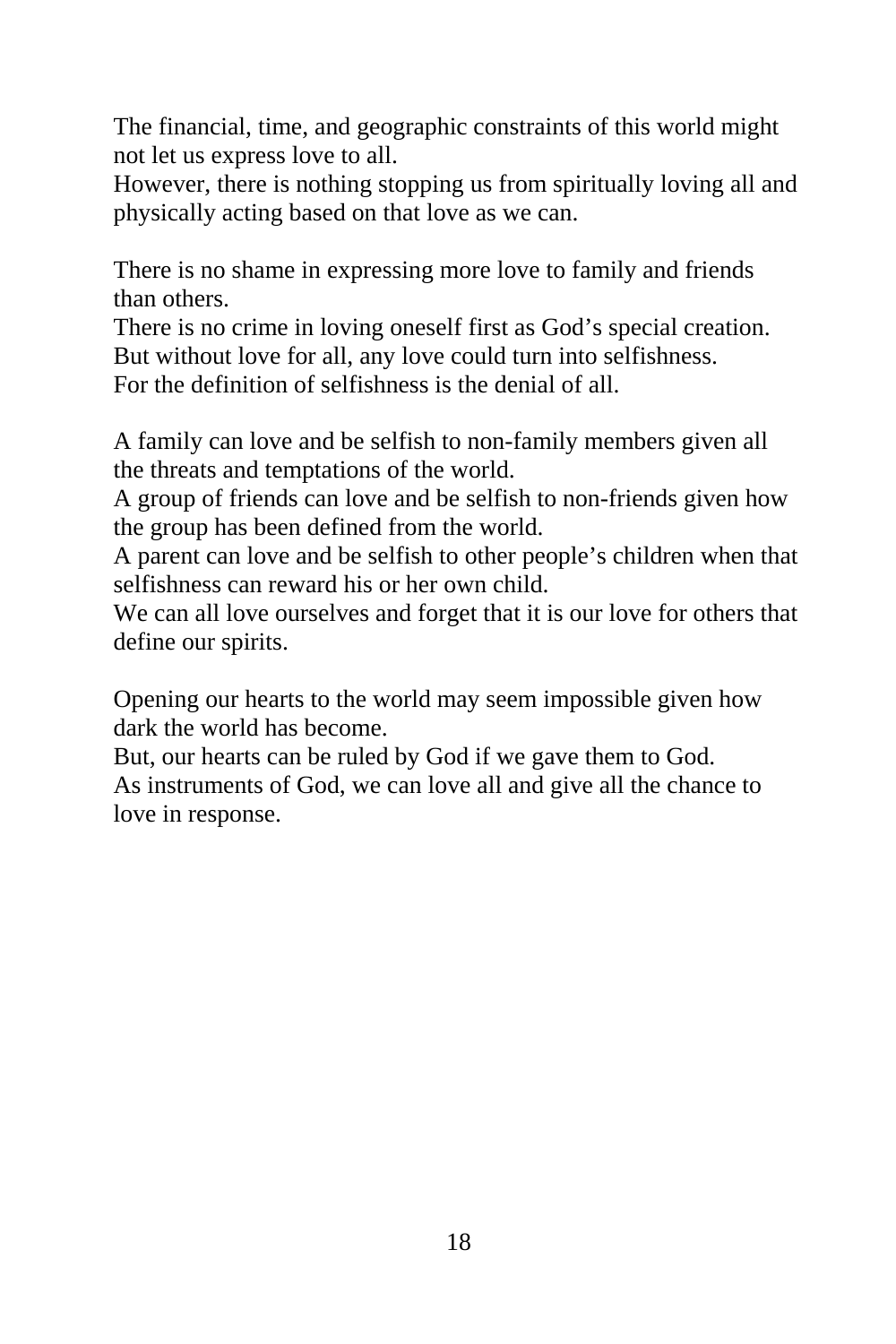# **1.5 The Power of Love**

We are created through love and through love by God we are saved.

This salvation comes by us being willing to accept God's love through faith.

But faith must be on the true nature of God, which is creation through love and completion through love.

Therefore, if we cannot love then we cannot have faith in God.

If our belief is in a merciless and cruel God who demands our fear, Then how hard would it be for us to truly love God and for the loving God to extend His grace into us?

If our belief is in a God who controls us like mindless puppets, Then why would the loving God want to give us the free will to love and accept His love?

Our love alone is not nearly strong enough to wipe away the corruption of evil that separates us from God.

Thus, we cannot earn our salvation.

But our love and freewill are what make our spirits in the image of God,

And our faith comes from that spiritual quality.

This kind of faith and love is what the Word has brought to us.

This kind of faith and love is what permits the Holy Spirit to unite us with God and one another.

This kind of faith and love in us is what God has seen since the dawn of creation.

This kind of faith and love in us is what has placed our names in the Book of Life.

God's creation has always centered on saving all in the Book of Life based on love,

And many must be surrendered to the darkness so that the few precious can be saved.

This is the tragic cost of the Glorious Kingdom,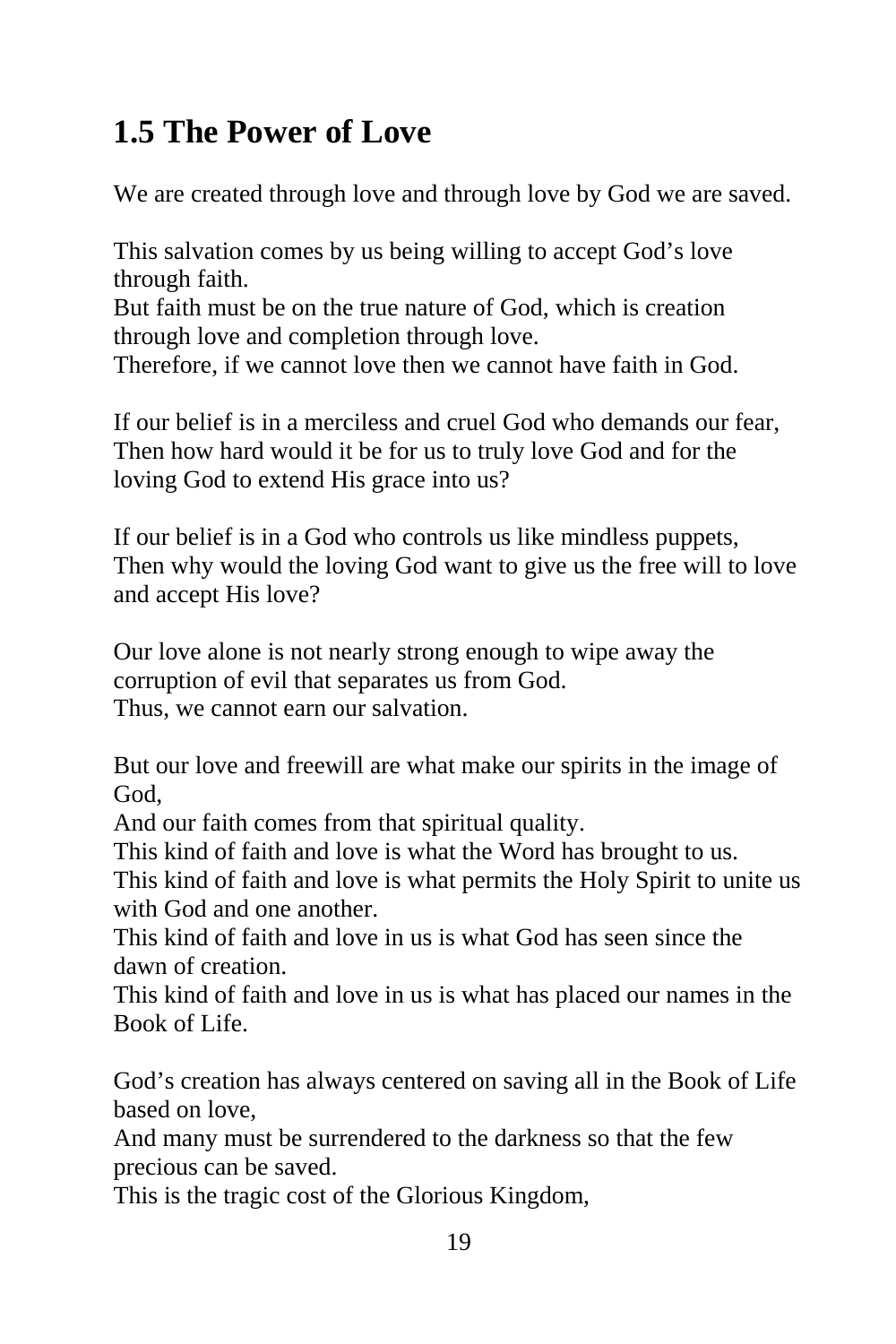A cost created by people who refuse to love and refuse to spiritually awaken.

Therefore, I must choose to love God so that I can have faith in God's grace for me.

I must choose to love God, because God is the embodiment of love. I must choose to love God, because God created me to love.

Therefore, I must choose to love other people so that I will not separate myself from the family of God in Heaven.

I must choose to love other people, because others in Heaven will love me.

I must choose to love other people, because all the Book of Life are meant to be one.

Love does not have to be perfect,

But my initial willingness to love has to be enough for the Word to teach me how to love.

Love does not have to yield great deeds, But my attempt at love has to affirm my willingness to love.

Love does not have to succeed with people, But my offer of love must be sincere.

Love's power is that it is the oneness of the Father, Son, and Holy Spirit.

Love's power is that it is the unity of humanity as the precious tree grown to be with the Father, Son, and the Holy Spirit.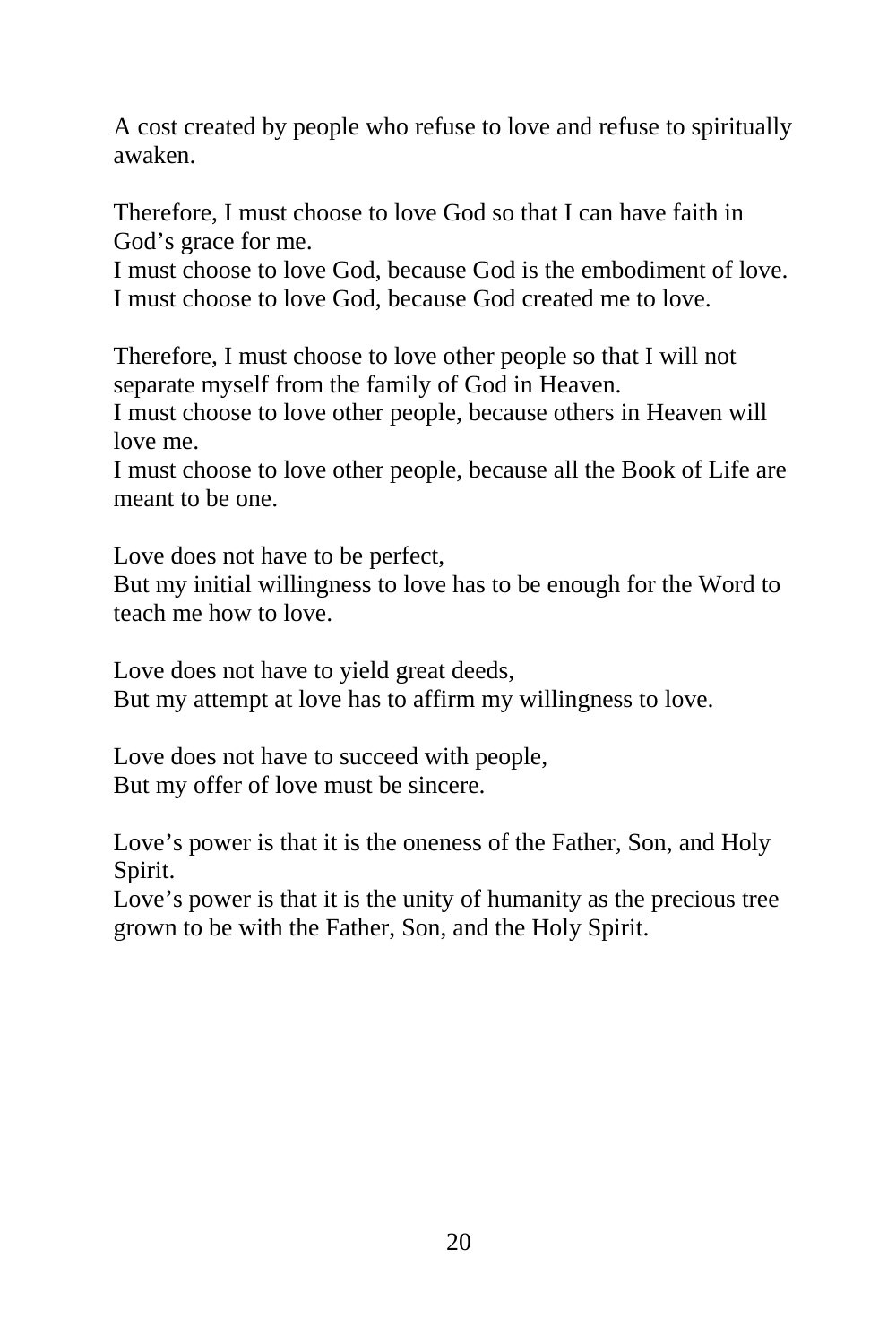# **1.6 The Glory of Love**

The world has drifted into darkness, and the people are becoming too spiritually separated to love.

We see people around us every day, but they are all strangers to us. We see family and friends at gatherings, but we do not trust them enough to reveal ourselves.

We see our own children and spouses, but we are too tired and weighted down by worldly troubles to care.

We become selfish because we live in darkness.

I believe in the light of the Word and the love of God. I believe that all people are created with the capacity for love. I believe that we must be trained to fight off the darkness. I believe that the ember of love still lives in some of us.

The Word can turn any ember of love into spiritual life. The Word can join the living spirit with the Holy Spirit of God. The Word can teach the empowered spirit to express love. The Word can teach the loving spirit to serve the will of God.

Love can form bonds in the darkness of the world. Love can endure in the darkness of the world. Love can spread in the darkness of the world. Love can be open to all in the darkness of the world.

Brothers and sisters, have the courage to love and face the challenges of love.

If the love of spouses diminishes, sacrifice to fight for that love back.

If the love of spouses is betrayed, do not give up on the future hope for love.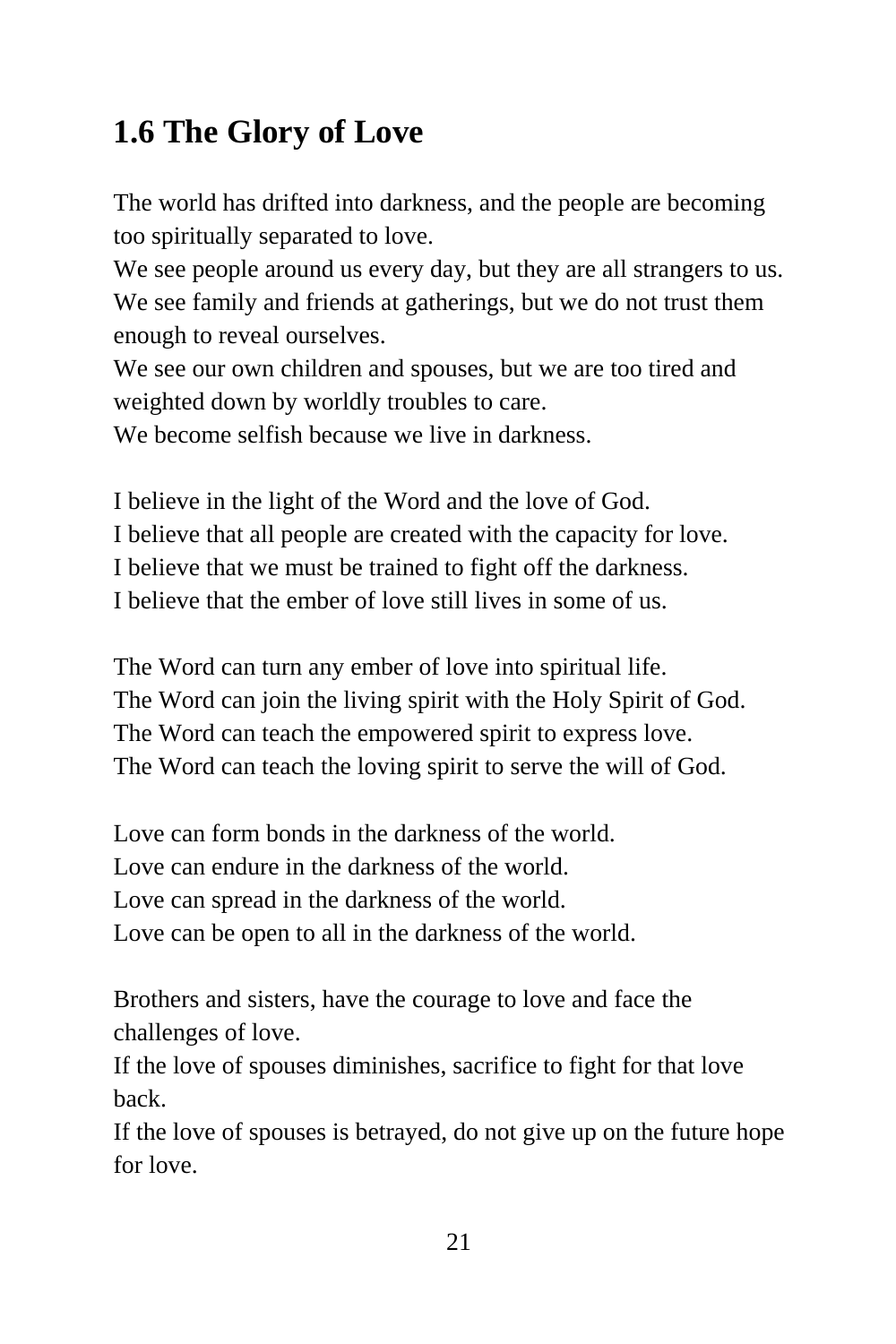If the love from children diminishes, forgive, understand, and love them harder.

If a parent betrays love, do not give up on love that can come elsewhere.

If the love of family and friends cannot be found, do not lose hope on the possibility of love.

If your love offered to the world is rejected, do not abandon the offer as God has not abandoned us.

Christians, our expression of love for God must include an expression of love for people.

We must restore love in the Body Christ and fight off selfishness.

We must help mend the bonds between husbands and wives.

We must help resolve misunderstanding between parents and children.

We must offer friendship to one another, and we must treat our Christian friends as true brothers and sisters.

If we can transform the Body of Christ into a beacon of love, That beacon will defeat the armies of Satan that has been fighting against Christians since the gift of Christ.

That beacon will push back the darkness, which only exists because of the vulnerable hearts of men.

Christ is our Lord and we are His army. Together we shall be victorious in love. In love shall come the Glorious Kingdom.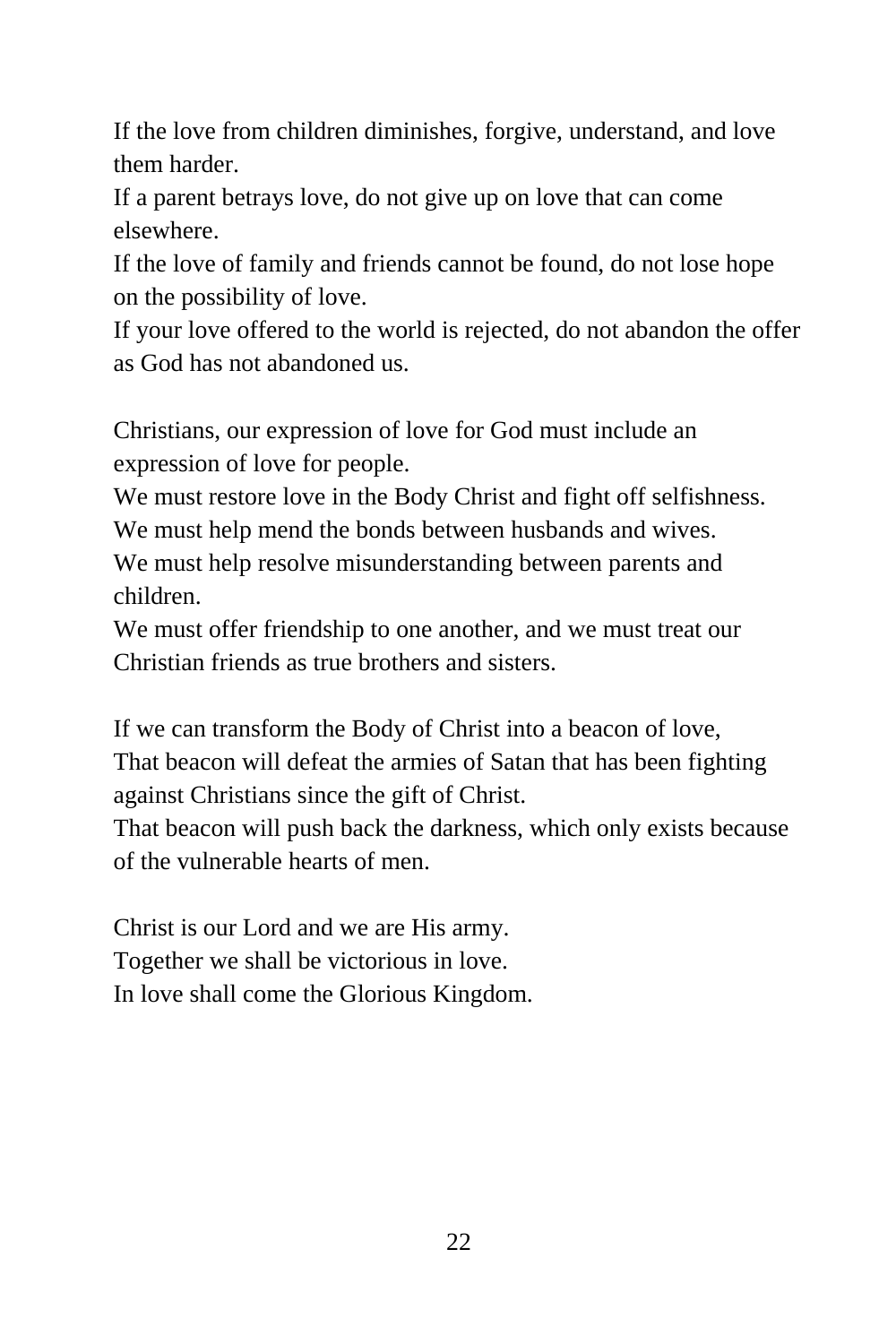# **1.7 Hope in the Face of Failure**

The only true failure in life is to end-up in darkness at death. Therefore, proclaimed Christians can only fail if they do not love God and one another enough for the Holy Spirit to enter and remain. Proclaimed Christians can cry out the name of God, but have no faith and love.

Proclaimed Christians can act according to the instructions of the Holy Bible, but have no understanding.

When the Word in full cannot awaken the spirit, then there is no hope.

The world, however, judges us by different standards. We are welcomed and followed because we have power. We are envied and catered to because we have wealth. We are admired and pursued because we have fame. We are adored and desired because we have physical beauty.

If we fail to achieve these standards, the world will treat us cruelly. How often have the powerless, poor, unknown, and unattractive been shunned, ridiculed, exploited, and abused?

Even within our churches, we must ask how are deeply faithful disciples without the charisma to praise, popularity to lead, and wealth to give being treated despite Jesus' teachings? What if the loneliest Christian is the truest servant of God?

The standards of the world are not inherently wrong, But they can be very wrong in darkness. Power, wealth, fame, and beauty can be gifts from God for great purposes, but they are always hard testing.

Power can be used to protect the weak and helpless,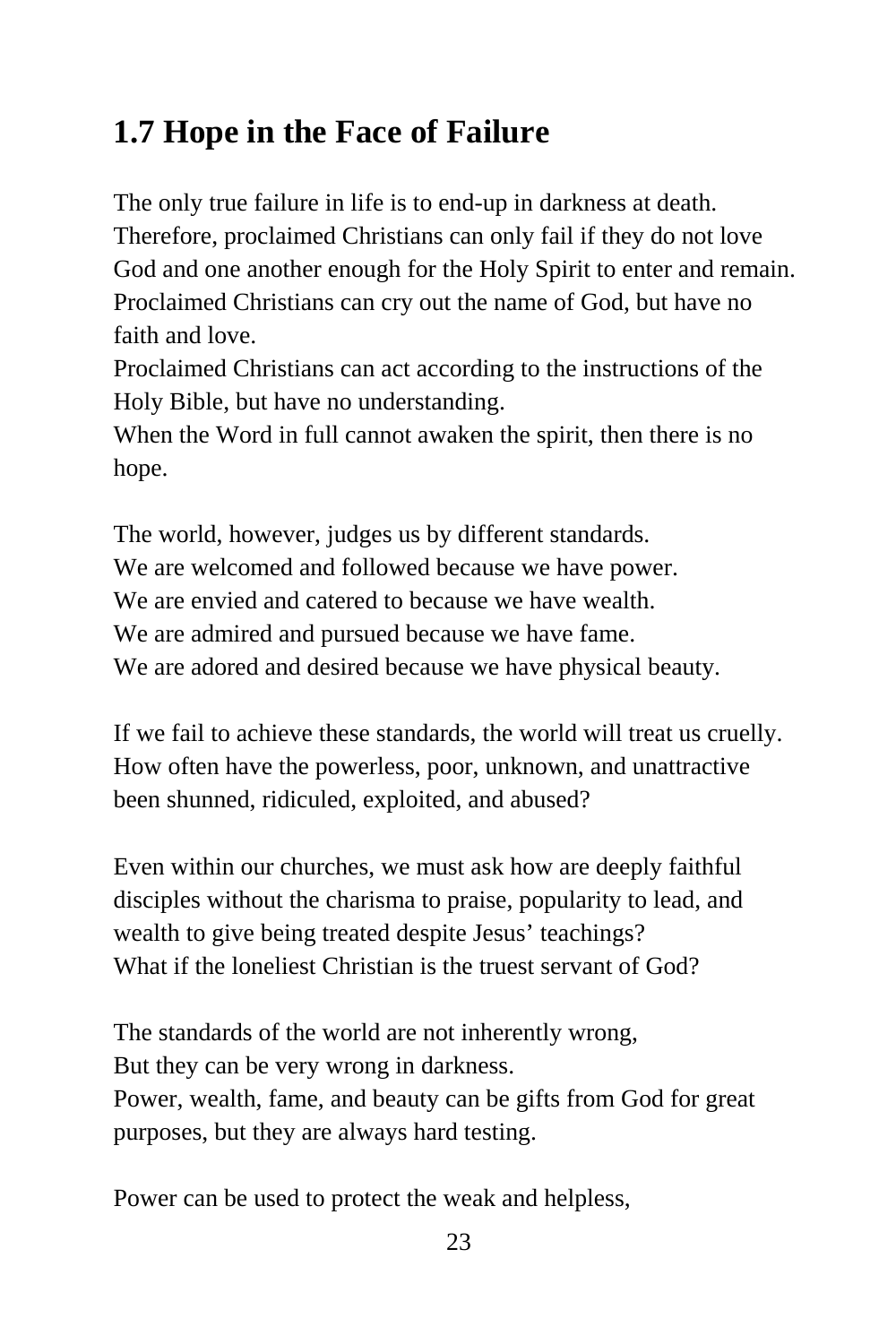But the abuse or misuse of power, even to fight for good, will occur for all who do not exactly understand God's will.

Wealth can be used to reduce suffering and further the spreading of the gospel,

But the waste of wealth, even through charities, will occur for all who do not exactly understand God's will.

Fame can be used to testify to the glory of God,

But the corruption and loneliness of fame, even for Christian leaders, will occur for all who do not exactly understand God's will.

Physical beauty can be the reflection of inner beautify,

But physical beauty can overshadow the spirit and prevent it from following God's will.

I will hope to understand God's will and then hope only for the worldly instruments to fulfill it.

All power, wealth, fame, and beauty not required to serve God's will can corrupt me.

Thus, my failure to achieve such excesses is a blessing no matter what the world thinks.

I may fail to achieve power, wealth, fame, and / or beauty because I have not shown God my spiritual maturity to use these instruments for His purpose.

Then, my failure is that of spiritual confusion and not of the world. I will pray for my spirit to understand how to serve God's plan. I will hope for the Glorious Kingdom.

I may fail to achieve power, wealth, fame, and / or beauty because I have not shown God my spiritual strength to act according to His will.

Then, my failure is that of spiritual apathy or temptation and not of the world.

I will pray for my spirit to strengthen and act for God.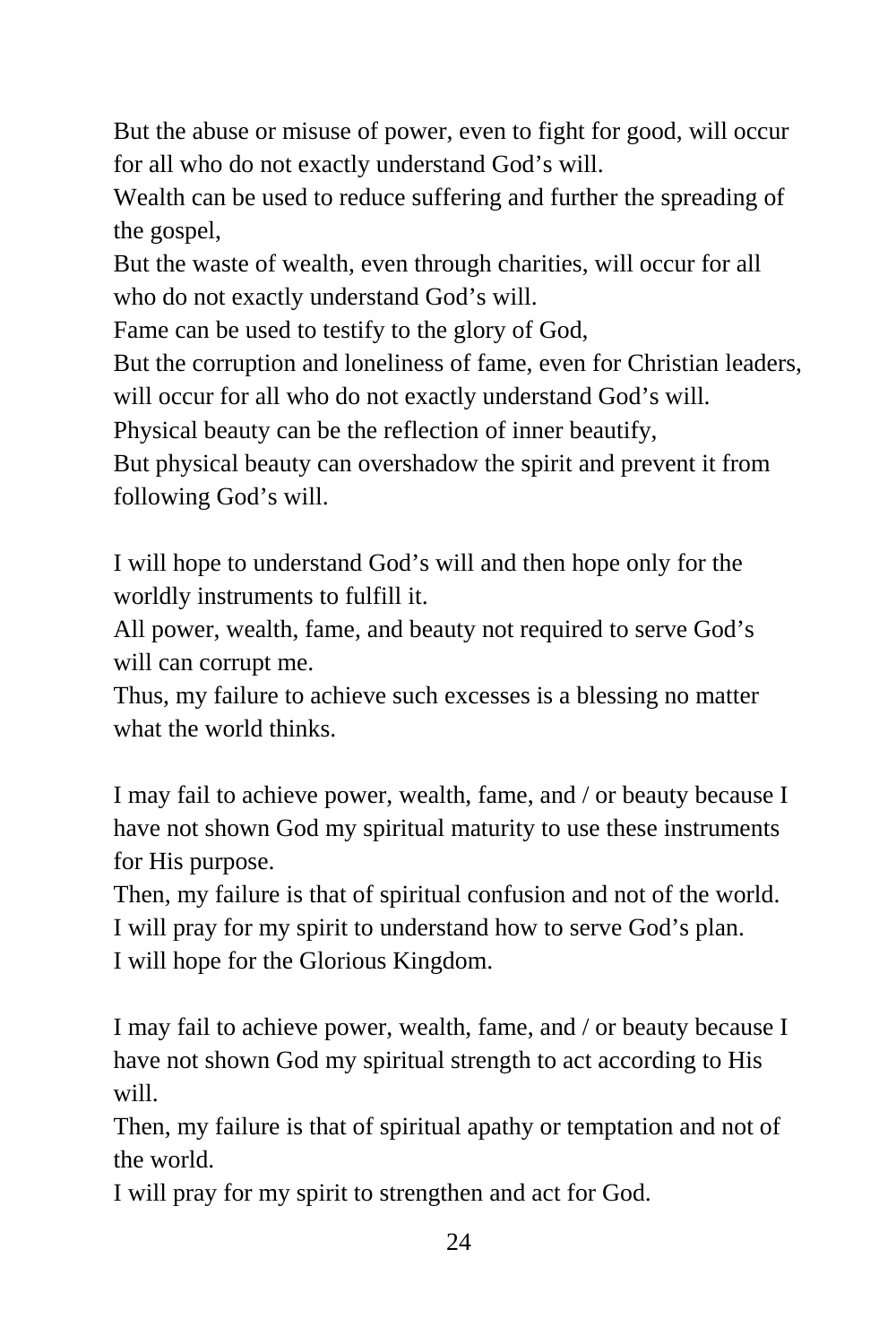I will hope for the Glorious Kingdom.

If God should want me to have none of this world, Then I shall accept my worldly failures willingly.

I will let the powerful trample upon my deeds. I will let the rich rob me of my sustenance. I will let the famous shine over my heart. I will let the beautiful take away my opportunities for love.

I will have hope in the face of failures. I will hope for the Glorious Kingdom.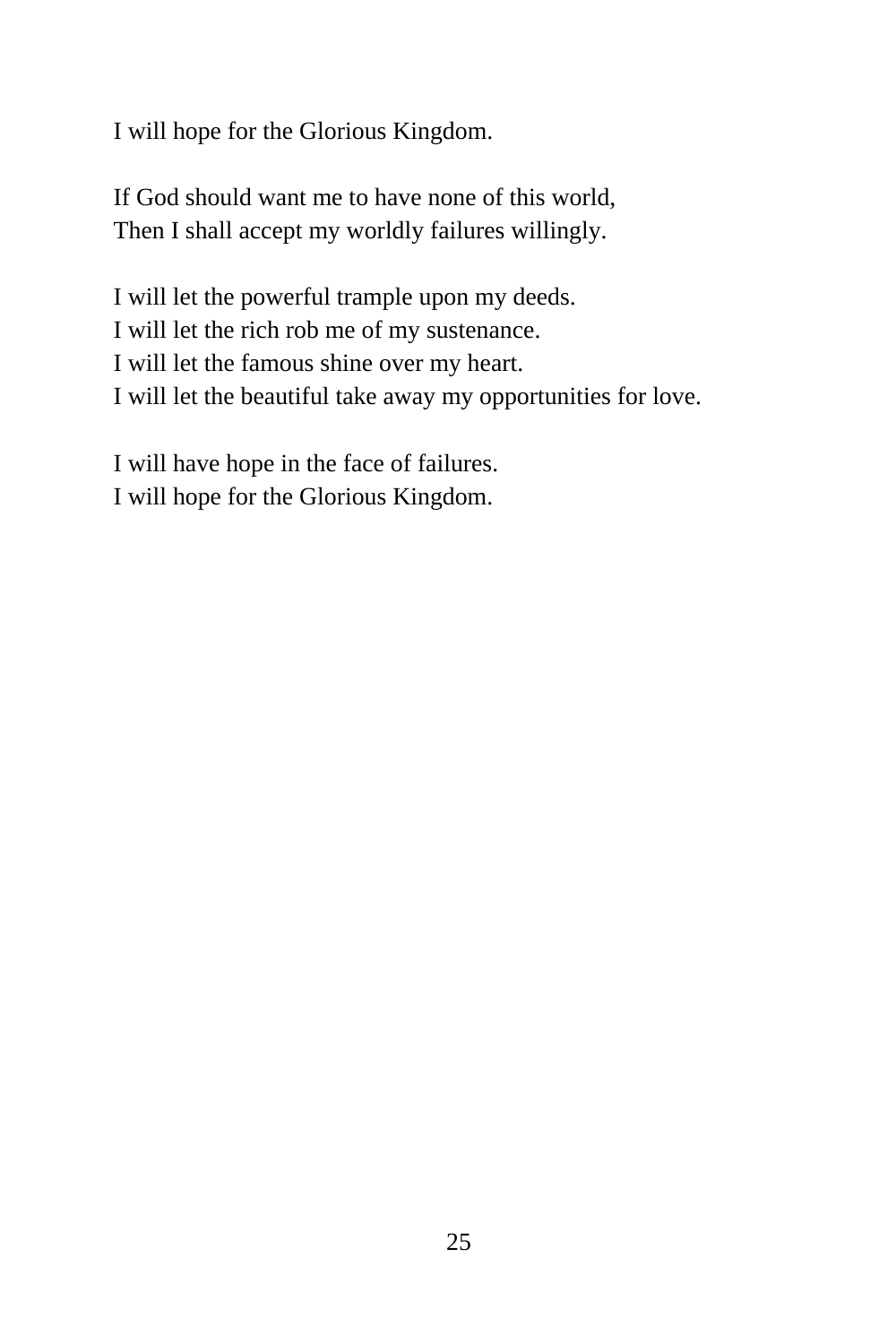# **1.8 Hope during Times of Loss**

There is no pain greater than the loss of a spouse or child. There is no anguish greater than the loss of bodily capabilities. There is no turmoil greater than the loss of one's home. There is no crisis greater than the loss of one's position. There is no trial greater than the loss of one's freedom. There is no loss greater than the loss of faith.

Our bodies can be starved, beaten, and murdered, But the losses that continue day after day are what test our faith over time.

If someone we loved has died, the hope for spiritual reunion after this life can sustain our faith.

If we have been disabled and / or disfigured, the hope for perfect bodies in Heaven can sustain our faith.

If our homes have been destroyed by disasters or seized by authorities, the hope for any warm shelter and a place of worship can sustain our faith.

If we have been fired, expelled, or left without a job, the hope for a new start can sustain our faith.

If we have been imprisoned, the hope for the promised Kingdom can sustain our faith.

Times of loss are hard testing,

But our faith in God's plan must endure.

Christians are tested so we can be spiritually stronger and less bound to this world.

Christians are tested so we can show others the power of Christian faith.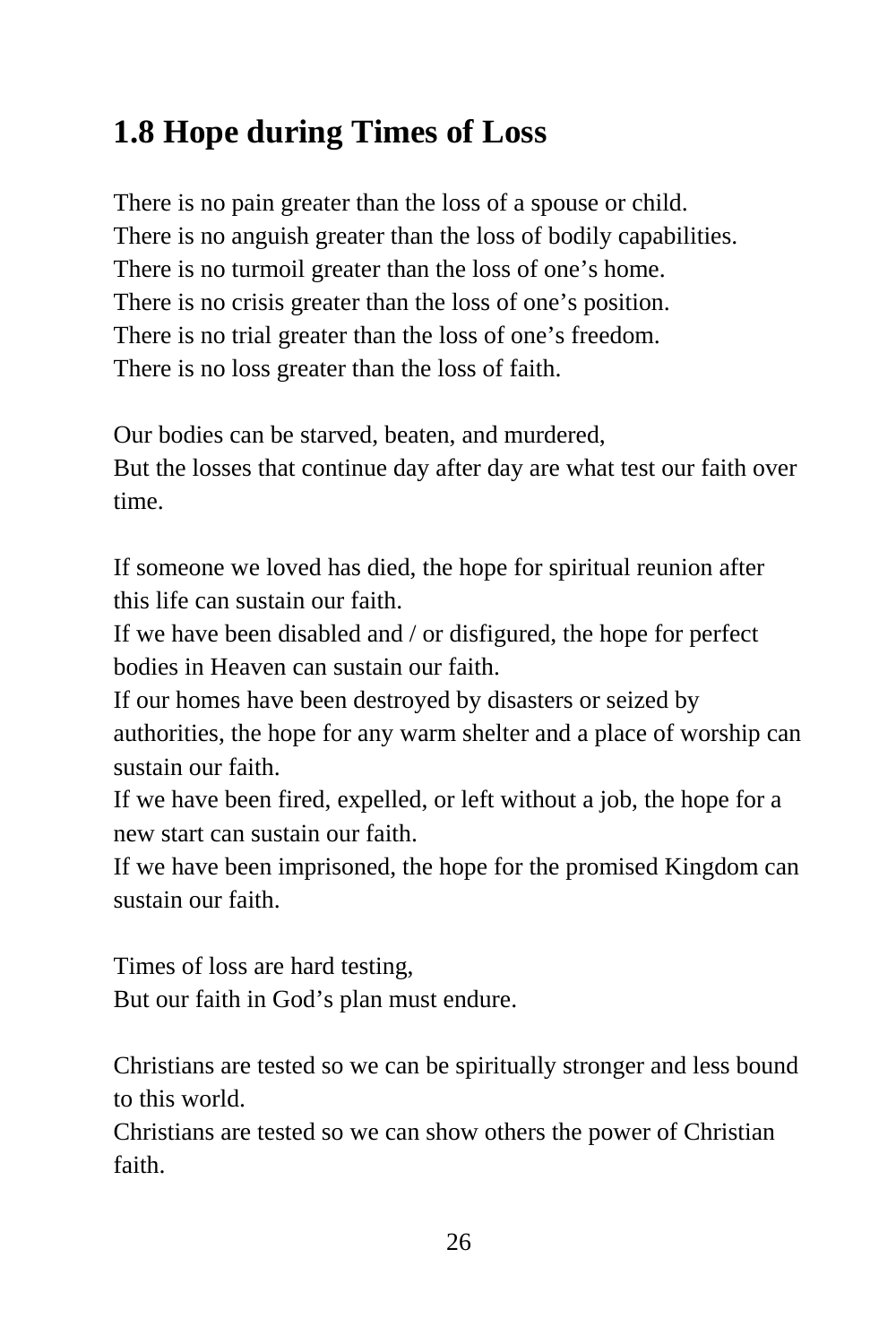Christians are tested so we can learn from our weakness and mistakes.

Christians are tested so we can experience God's miracle when the loss is restored.

Thus, our greatest hope should be to understand why we have lost and why we are in hard testing.

If God's will is for me to be free from worldly possessions, status, freedom, than I shall devote my body, mind, and spirit to God. If God's will is for me to show others the courage of a Christian, then I shall endure all spiritual and physical pains.

If God's will is for me to change my ways in this world, than I shall give, care, and love more.

If God's will is for me to be His miracle, than I shall wait and pray in faith.

I will pray that my testing is lifted and that my faith endures.

If my faith weakens, I shall cling to the Word. The Word is my beacon and the life raft for my soul. Word shall carry my beaten spirit, broken body, and hopeless status to the Glorious Kingdom.

In the Glorious Kingdom love will never separate. In the Glorious Kingdom bodies will never hurt. In the Glorious Kingdom homes will be warm and wonderful. In the Glorious Kingdom we will stand beside our Lord. In the Glorious Kingdom we will live as children of God. In the Glorious Kingdom we will be one in faith.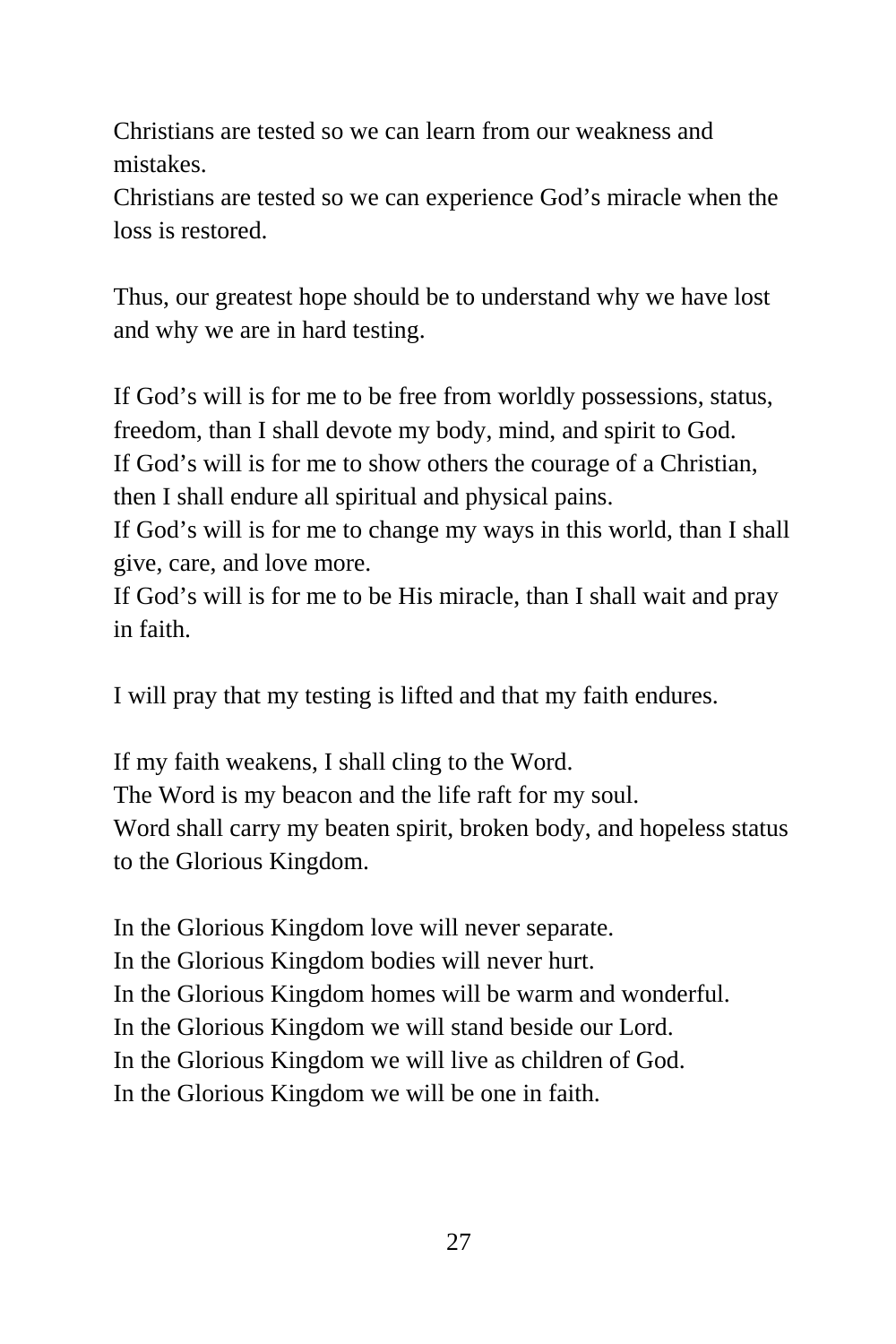# **1.9 Hope when Facing Rejection**

We were rejected by other children because of our personality on the playground.

We were rejected by our teachers for not being bright enough or hard working.

We were rejected by our parents for not meeting their dreams and expectations.

We were rejected by our classmates for not being popular.

We are rejected by the opposite sex for not being attractive.

We are rejected by our co-workers for not being competent.

We are rejected by bosses for not bringing monetary gains.

We are rejected by academicians for not being inventive.

We are rejected by businesses for not being marketable.

We are rejected by churches for not being strong in faith.

We are rejected by the public for the color of our skin and the shape of our eyes.

With or without power, wealth, fame, and beauty, many are rejected. Many of the powerful fought past rejection.

Many of the wealthy remember rejection when they were poor.

Many of the famous continue to face opposition and rejection.

Many of the beautiful have their inner selves rejected.

Rejection is simply the manifestation of evil in this world pulling the body, mind, and spirits of people apart.

As long as the world is in darkness there will be rejection.

As long as people form groups, there will be those left out.

As long as people are selfish, people will look down upon others.

The only people in the world who do not reject are disciples of Christ, those who follow our Lord's commandment to love.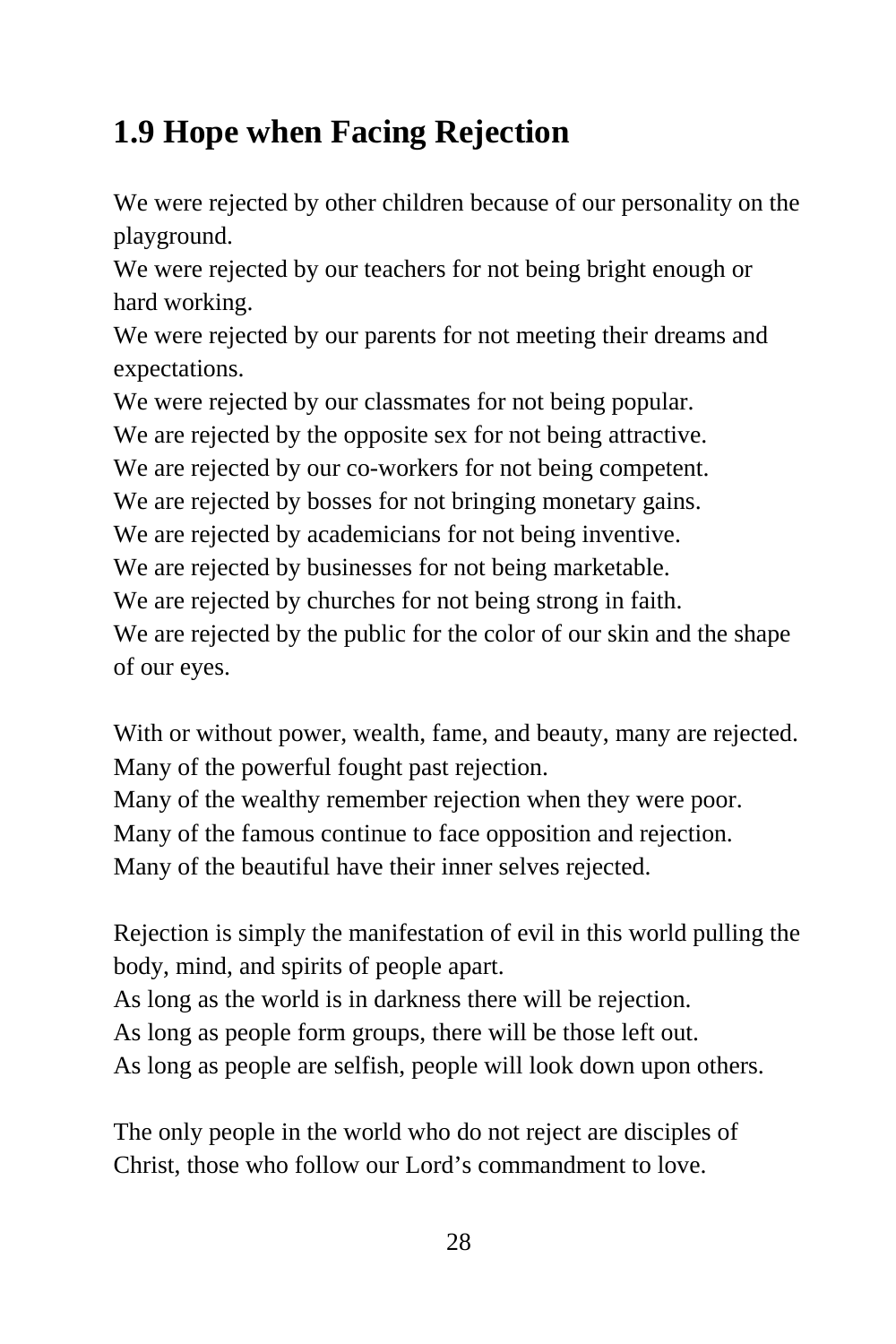When some must be separated from the community of Christians because they refuse to repent,

They are to be left in the hands of God so that God can shape them.

We should reject the wickedness, but not the person trapped by evil.

If that person is hurt, we must still cure.

If that person is hungry, we must still feed.

If that person is in danger, we must still protect.

If that person is suffering, we must still comfort.

Our love for all must not end.

Have hope when facing rejection and come to the Body of Christ. . The Body of Christ can welcome the outcast children.

The Body of Christ can welcome the lonely and heart broken.

The Body of Christ can welcome the incompetent.

The Body of Christ can welcome the unattractive and unpopular.

The Body of Christ can welcome the socially awkward and useless.

The Body of Christ can welcome the persecuted and bullied.

All who accept the love and teachings of Jesus are beautiful to God.

And, the Glorious Kingdom will not reject any who embraces our Lord.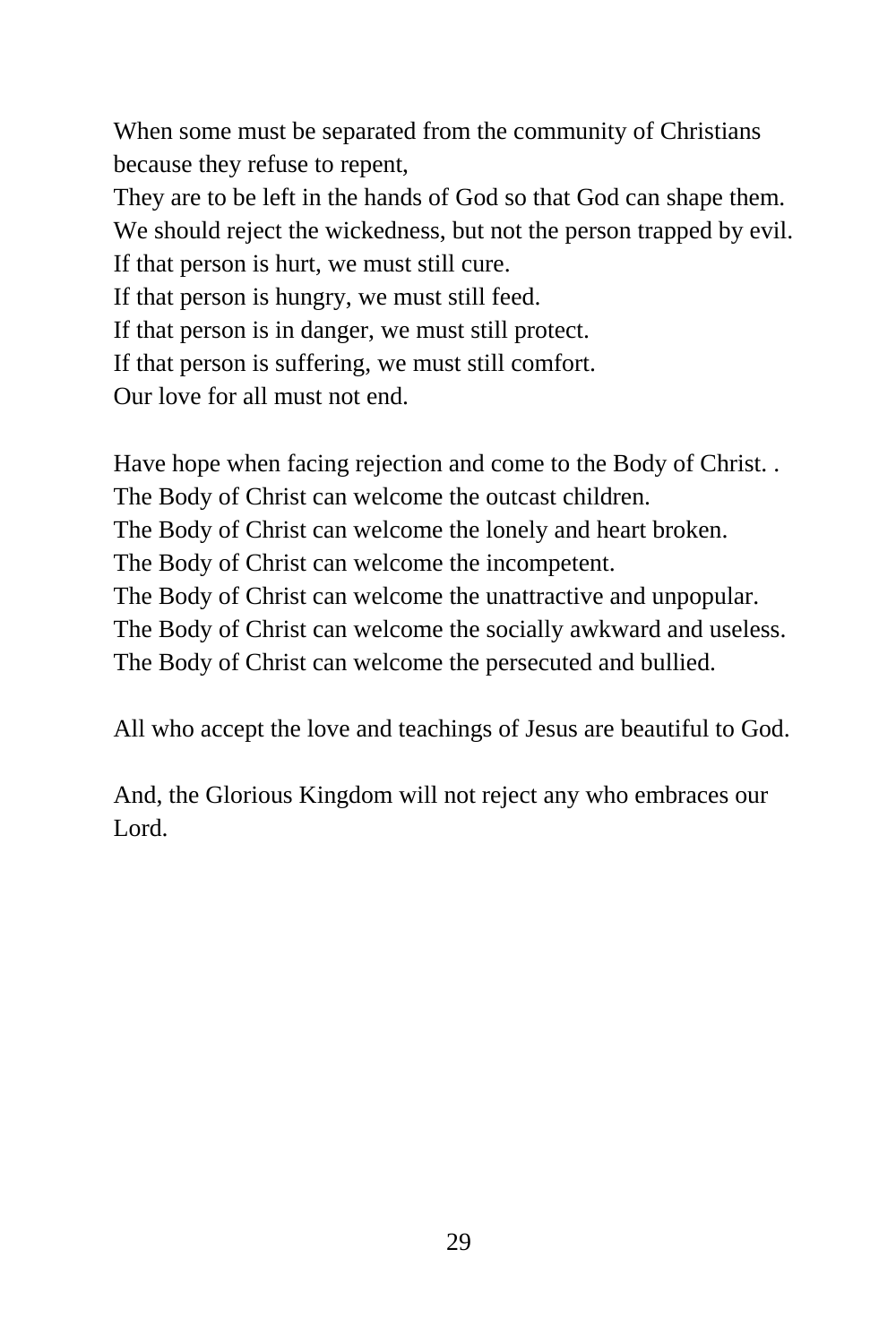## **1.10 Hope under Extreme Persecution**

We are taught that all Christians will be persecuted.

If we do not feel persecuted, then we should first ask whether we have been beaten down so much by the world that we no longer feel pain.

If not, then we should ask whether the persecution has been delayed by our Lord.

Finally, we should ask whether we are true Christians.

The divisions within the Body of Christ caused by worldly forces and the weaknesses of Christians persecute all Christians.

The days of wars between Christians are over, but the days of silent denial between one church and another church continues.

In fact, wars actually imply that Christians cared about the unity of the Body.

How painful it is to realize that another Christian in another denomination is too removed to care and too distant to love.

I feel the burden of Christian disunity on my spirit every day.

I feel the coming darkness because Christians are not united enough to stand.

I feel the days when many Christians will weaken in front of the Beasts.

I feel the times when true Christians will endure extreme persecution.

I feel the end of days.

As darkness grows within the world, Christians will become the minority.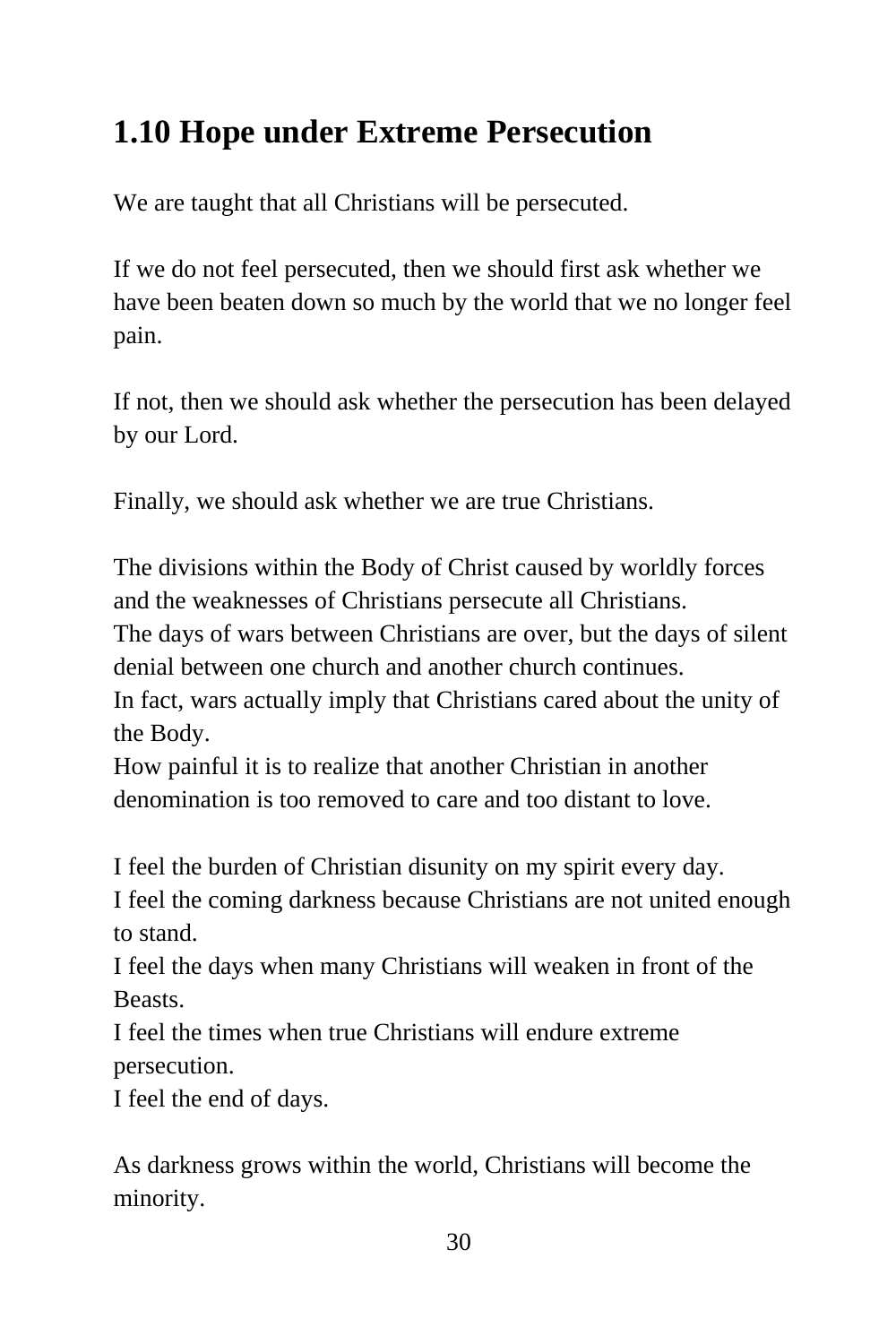Christians will have to live under secularism and other ideologies. And, Christians will be punished for following God's will.

Christians will lose jobs and lose friends. Christians will be mocked and laughed at. Christians will be ostracized and avoided.

Further, our own immaturity in understanding the Word will be used against us.

Secular intellectuals will use the incorrect Biblical interpretations of Christians to argue against the Body of Christ.

Other religions will use the incorrect actions of Christians to draw in followers.

Powerful and wealth leaders will use the incorrect desires of Christians to corrupt the weak.

When all that is left after the persecution of the mind and spirit are Christians who have remained faithful and mature to the Word, When all that is left are the olive trees and lamp stands that stand before the Lord of earth,

The extreme physical persecution of Christians will begin.

I shall have hope that the coming of my Lord is near.

I shall have hope that my spirit can endure the tortures of the body.

I shall have hope that in death I will be in the loving arms of my Lord.

I know that hope is true for my love and faith is true.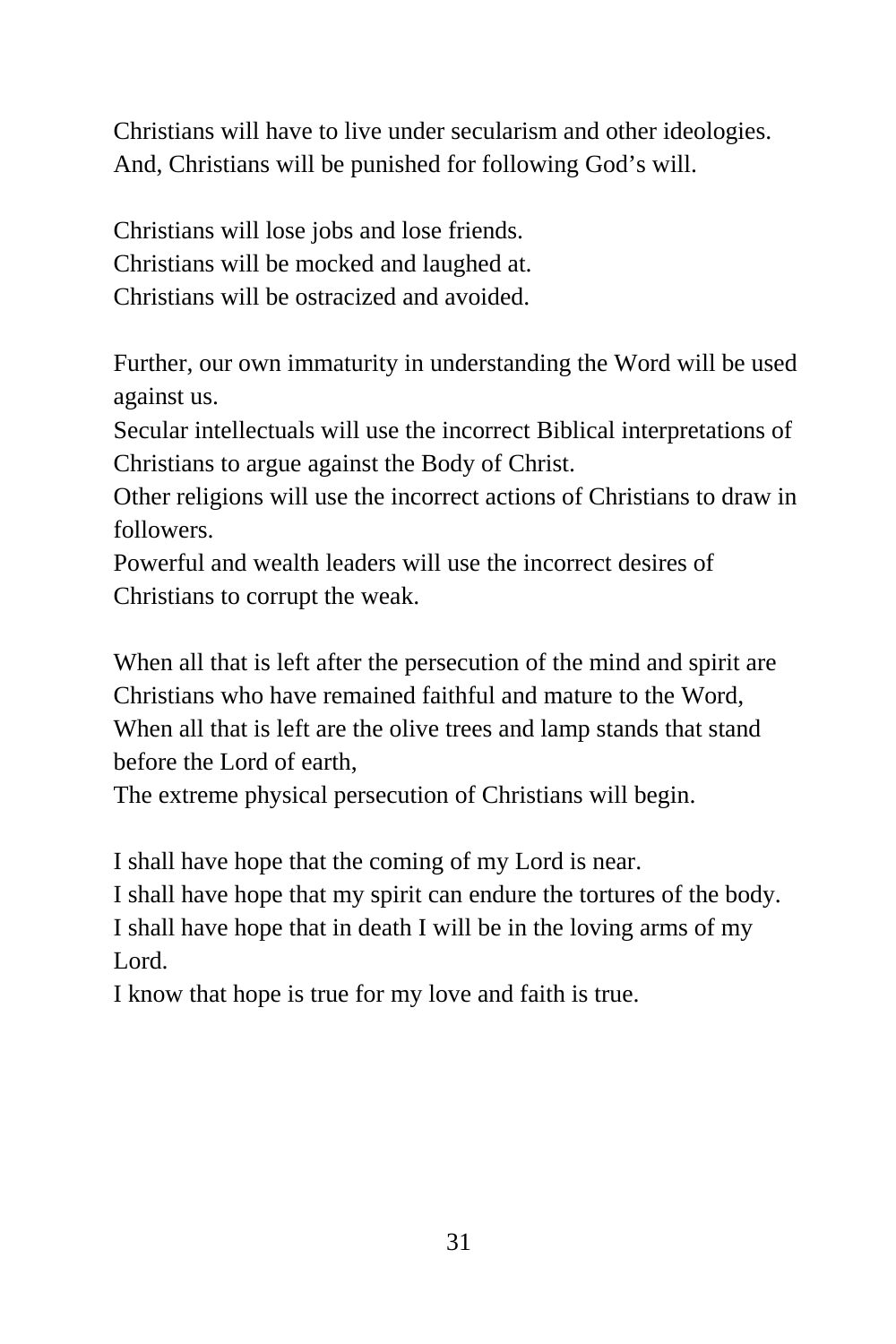## **1.11 Hope when Surrounded by Danger**

As I serve my Lord in this world of growing darkness, I will be surrounded by dangers, Dangers to the body, mind, and spirit.

I will journey to lands of war and have hope. I will journey into regions of pestilence and have hope. I will journey in times of famine and thirst and have hope. I will journey into the heart of disasters and have hope.

My courage comes from hope, Hope that I will bring others to the Word, Hope that the Body of Christ will triumph, Hope that the Glorious Kingdom will come soon.

What is the importance of my body if I can help bring a thousand souls to Christ?

What is the importance of my suffering if I can stand firm as others lose their faith?

What is the importance of my life if I can serve the will of God?

In the dangers of foreign lands, I shall not fear for my Lord walks with me, talks with me, and carries me over darkness.

I will confront anti-Christian laws and have hope. I will confront anti-Christian teachers and have hope. I will confront anti-Christian friends and have hope. I will confront anti-Christian church goers and have hope.

If I am imprisoned, I will praise our Lord behind bars. If I am expelled, I will praise our Lord in failure. If I am criticized, I will praise our Lord among the distain of others.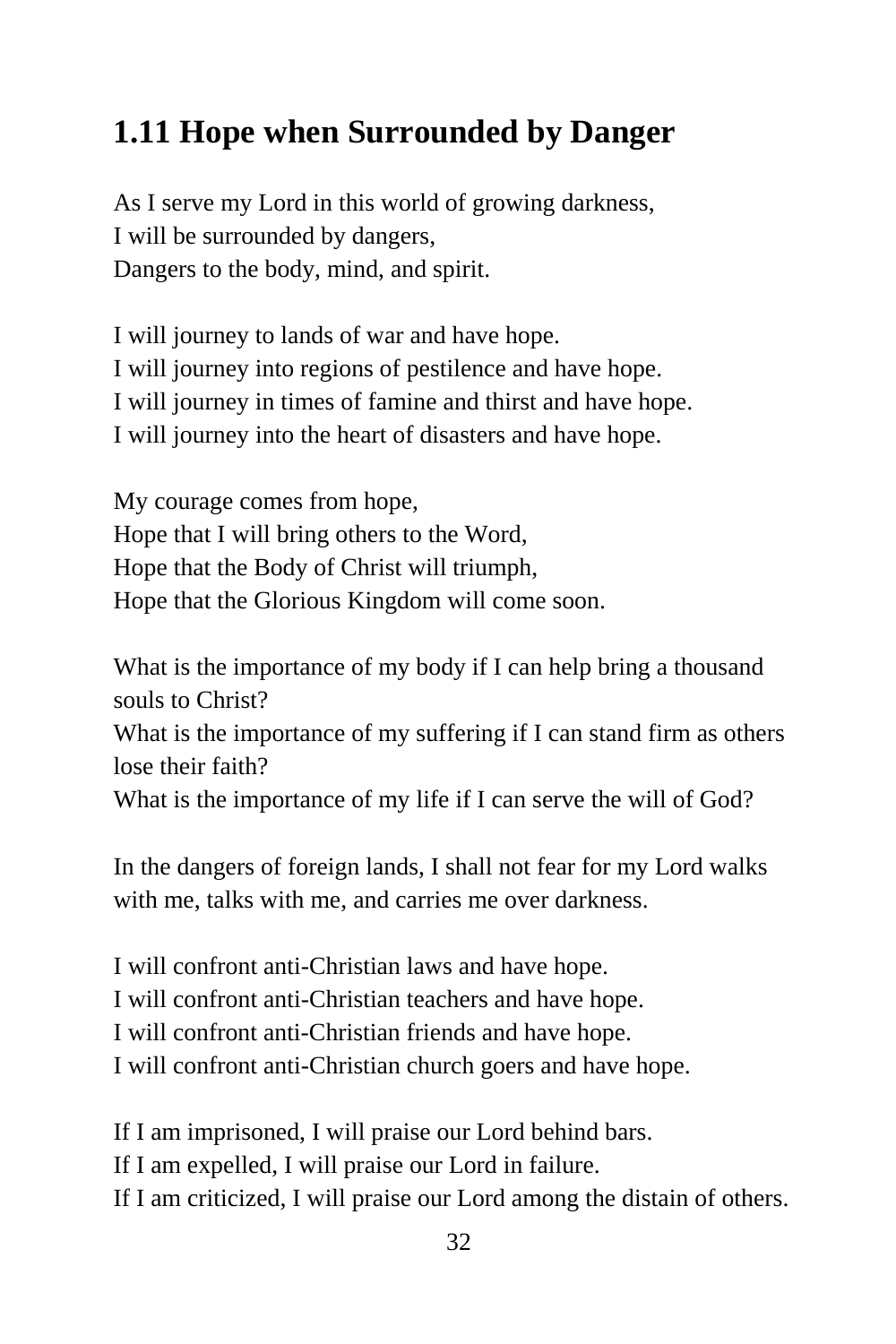If I am condemned in the house of God, I will praise our Lord until the court yard is cleared of heathens.

In the dangers of my society, I shall not fear for my Lord walks with me, talks with me, and carries me over darkness

I will witness the fall of churches and have hope. I will witness the collapse of houses and have hope. I will witness the end of schools and have hope. I will witness the death of many and have hope.

If Christians are abandoned, I will try to be with them. If people become homeless, I will try to shelter them. If child are wandering, I will try to teach them. If the death toll increases, I will pray for the shortening of such days.

In the dangers of the last days, I shall not fear for my Lord walks with me, talks with me, and carries me over darkness

I shall journey through dangers to the Glorious Kingdom.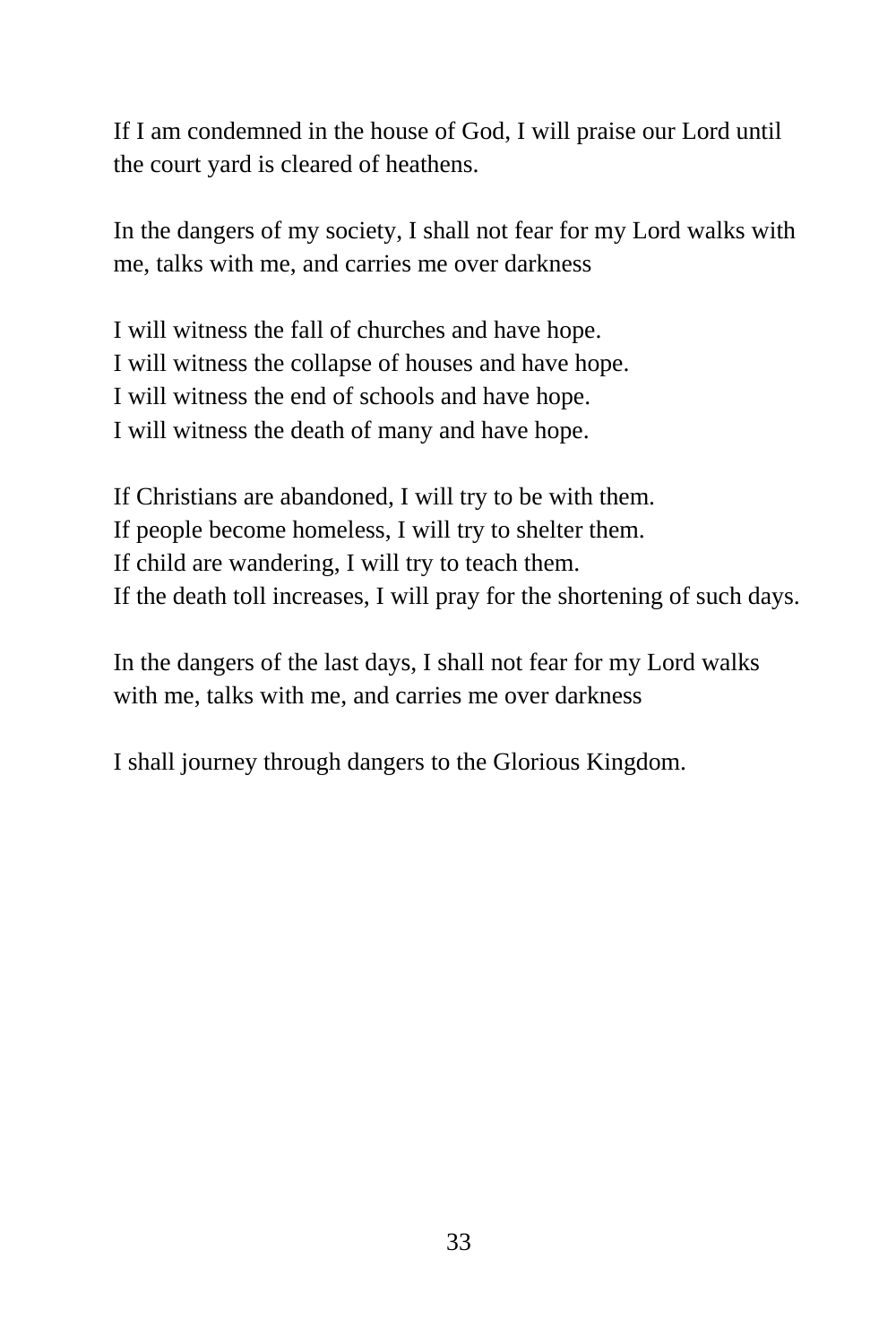# **1.12 Hope as Death Approaches**

We can each die suddenly at any moment without warning and without recourse.

Our bodies can be broken in a thousand ways.

Our bodies can fail internally for a thousand reasons.

Death is always near us to remind us that life in this world is transient.

Death may sometimes threaten us to encourage us to live well in accordance with the Word.

With the success of modern medicine and the safety of modern devices,

The risk of sudden death has been reduced for many.

This reduction has led many to live free,

Free from the fears of sudden death,

Free from the thoughts of death until old age,

Free from the burdens of daily repentance,

Free from the urgency of studying the Word,

Free from the immediate needs to resolve personal disputes.

Free from the need to hope.

So when death is suddenly upon us, we must now wonder how many can spiritually make peace before departing this world.

So when death falls upon others, we must now wonder how many can struggle with the consequences of death.

Thousands die due to terrorist attacks, and people blindly continue on.

Thousands die due to tsunamis and other natural disasters, and people blindly continue on.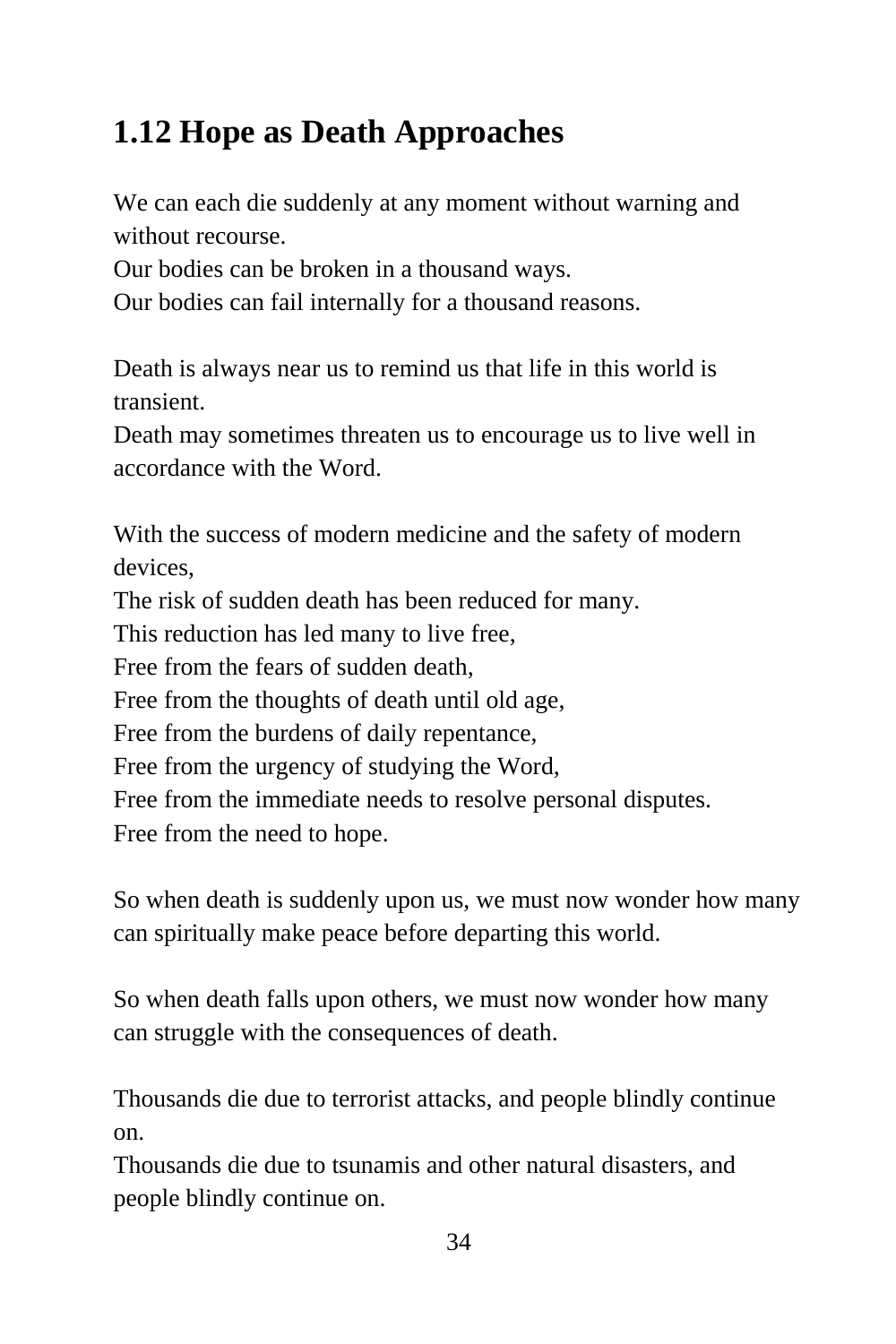Thousands die due to epidemics, and people blindly continues on. Is there any thing that will cause the world to think about death and the Word in life and in death?

To what degree must God bring the fear of death upon the world to cause people to care?

How much death must we witness for the sake of the Glorious Kingdom?

I will hope that people turn to the Word with each death. I will hope that people spiritually come to life as death approaches. I will hope that people rise above the fear of death.

As the enemy's of Christ storm the gates of our churches, As I try to stand firm in front of the Beasts, As my life rest upon the power of the Word, I see death approaching.

I shall not fear death for I see the Glorious Kingdom.

I shall not fear death for I hear the coming of my Lord.

My hope is that my life is for the glory of God. My hope is that my death will also be for the glory of God.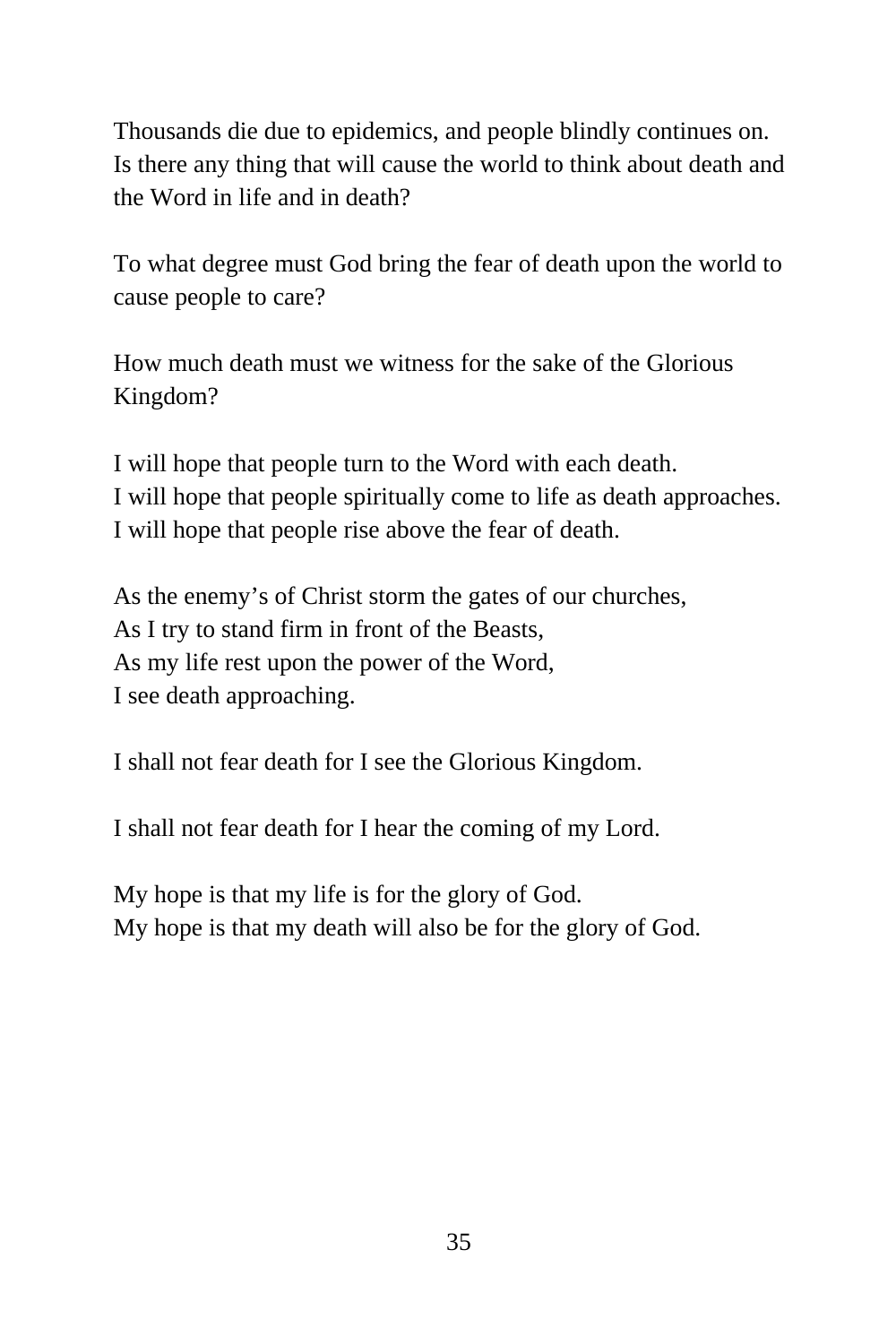## **1.13 Faith under the Burdens of Life**

The boss keeps yelling. The parents keep demanding. The baby keeps crying. The house keeps breaking. The money keeps leaving. The debts keep growing. The wrinkles keep emerging. The muscles keep aching. The dreams keep fading. The friends keep lying. And, faith keeps weakening under the burdens of life.

Be calm my spirit and take rest in the Spirit of the Lord.

I will let bad bosses strengthen my resolve to work regardless of hardship and seek the path that God has planned for me.

If I can endure the whips of my task masters, I might be strong enough to serve my Lord.

If I am prevented from being complacent, I might find my true calling.

Not just for money, not just for power, not just for fame, but for the Glorious Kingdom

I will forgive my parents, for their lives must be so in order for God to call me to service.

If my parents make unreasonable demands, I could follow God's will but honor my parents for their intent.

If my parents make selfish demands, I could cater to their selfishness as long as I can still follow the teachings of the Word.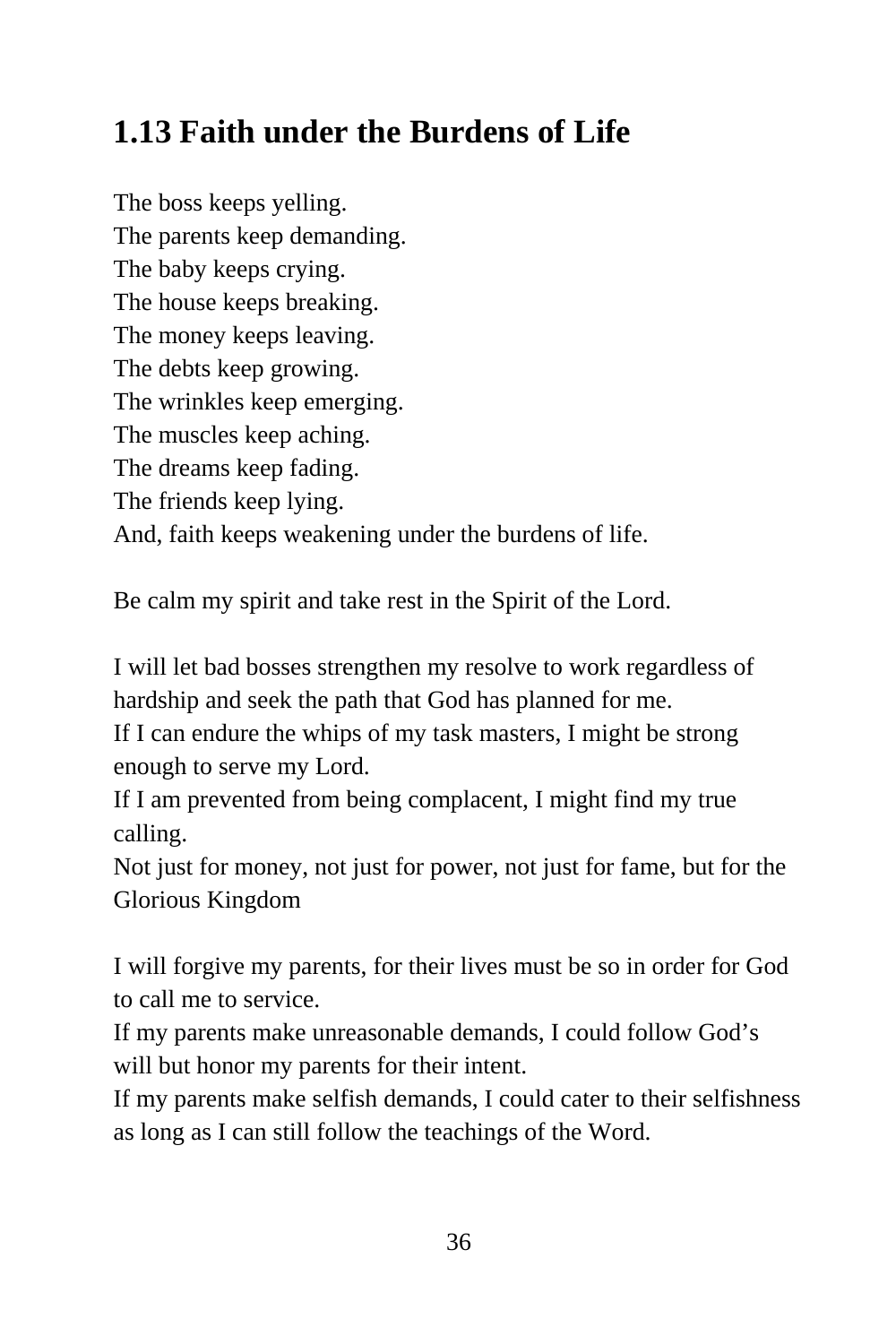I will not let the challenges of parenthood distract my spirit from reaching out to God.

As my baby cries, I will remember how God has taken care of me now and when I was more immature.

How many times have I complained to God about life's challenges and how times have I asked for silly things?

I will not be overwhelmed by the many big and small repairs to my home for my efforts remind me of God's work in this world.

As the home is attacked by wind and rain, so is this world attacked by darkness and evil doers.

As the home experiences failing parts, so is mankind vulnerable to worldly corruptions.

When I work to repair the damages inside and outside of my home, I will think about how the Word has blocked evil and how the Holy Spirit has mended my spirit.

I will see money only as a mechanism for enabling me to express my love for the Lord, my family, and all people.

If I have money, I will use it wisely to provide comfort, spread the Word, relieve suffering, and unite the Body.

If I lose money, I will remember that my love can be expressed in many other ways.

My comfort could be in fine clothing, but I can also find comfort in rags.

My church can use my offerings, but my faith and commitment is more important as a disciple.

People around the world need my donations, but I can also devote energy to helping them lift themselves up.

Resources are needed to bring the Christian denominations together, both faith and spiritual maturity are far more important.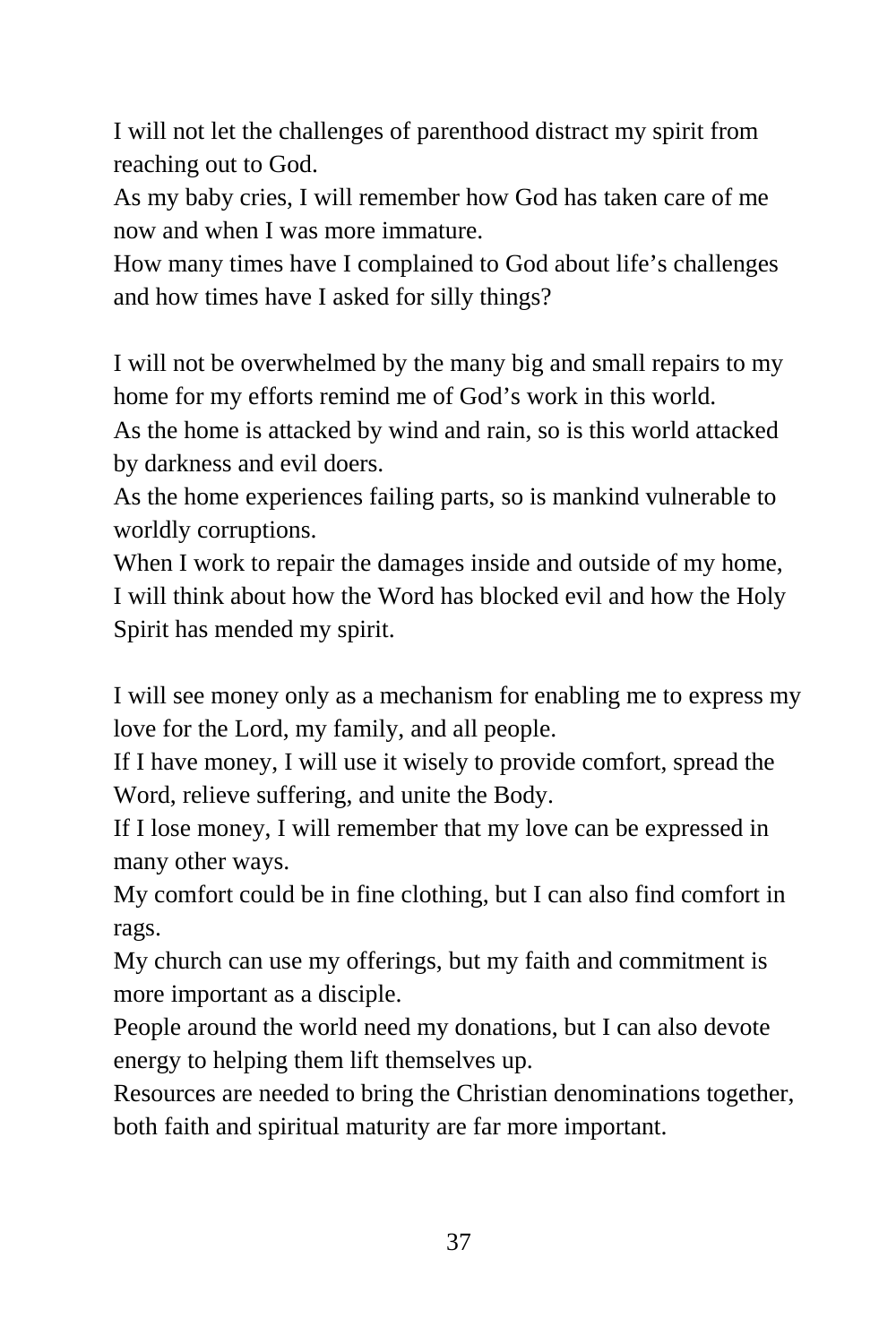I will accept my debts as a physical burden to remind me of my spiritual debt to my Lord.

I will pay my debts diligently and happily as I will service the will of God.

I will limit my worldly appetites to constrain debts as I will limit my spiritual desires for more sin.

The world is unforgiving of its debt, but God asks nothing for the debt of forgiveness and our spiritual salvation.

I will yet recognize my debt to God, and joyfully pay it as a part of my love.

My body is aging as my spirit approaches the Glorious Kingdom.

Every wrinkle reminds me of my journey's end.

Every wrinkle reminds me of how much I still have to do.

I will hurry in my commitment to the Lord.

I will hurry in my commitment to my family.

I will hurry in my strengthening of my faith.

My body is weak, but my spirit can be strong.

As I toil under aching muscles, I will remember that my spirit must struggle against all evil.

As my body aches more with age, my spirit will grow stronger and ach less.

Under rejection my spirit will no longer ach,

Under hard testing my spirit will no longer ach,

And under persecution my spirit will no longer ach.

My fading dreams could be childish and not consistent with God's plan.

My fading dreams could be due to my lack of spiritually, mentally, and physically commitment.

My fading dreams might need more faith in God to reawaken. I will ask God about my dreams,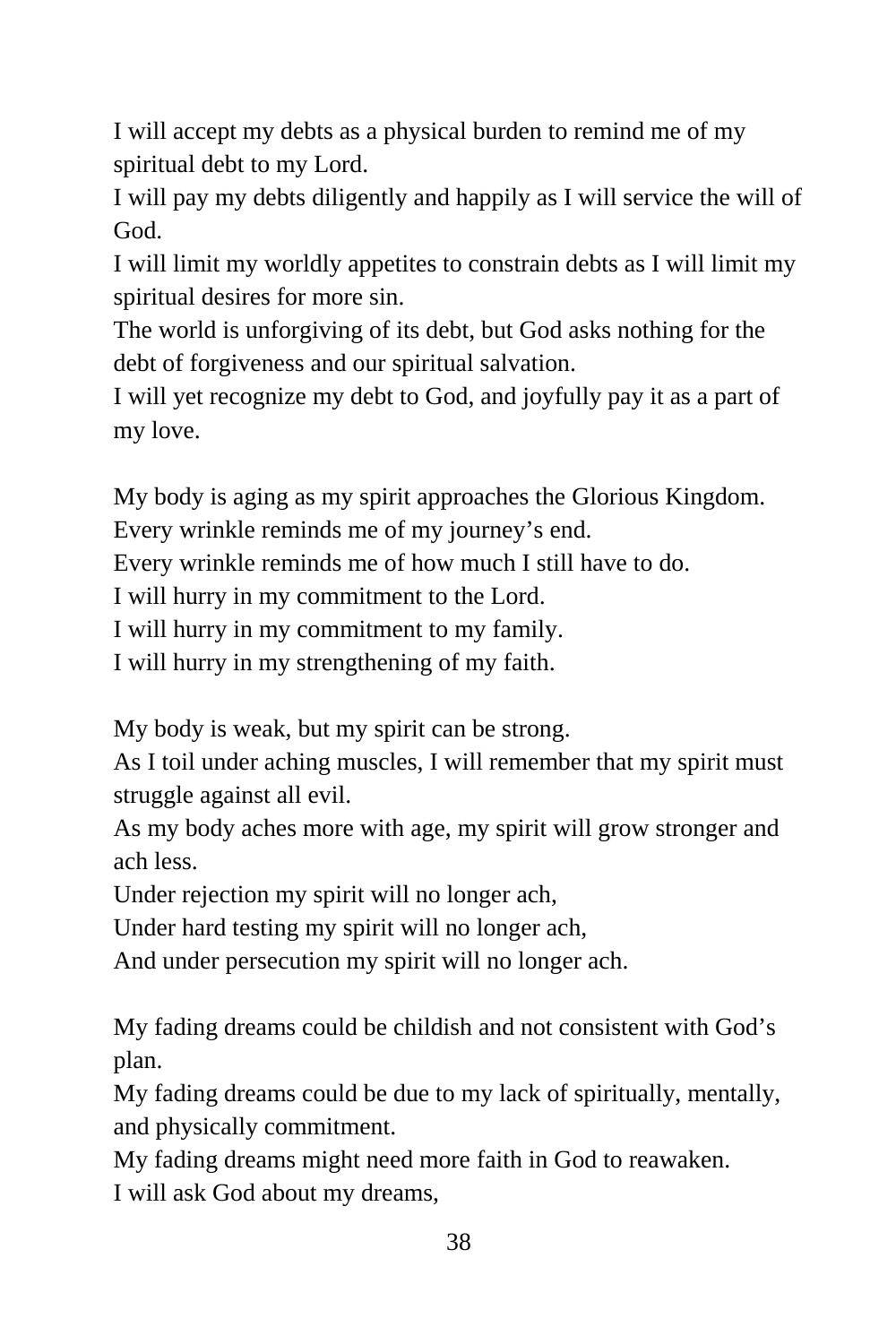And I will act maturely and faithfully based on God's plan.

Finally, I will endure the deception of others and have faith.

I will endure the betrayal of friendships and have faith.

I will endure the ridicule of Christians and have faith.

I will pray that my faith will be mature enough to see all the workings of evil in this world.

I will pray that my faith will be strong enough to bear the burdens of this world.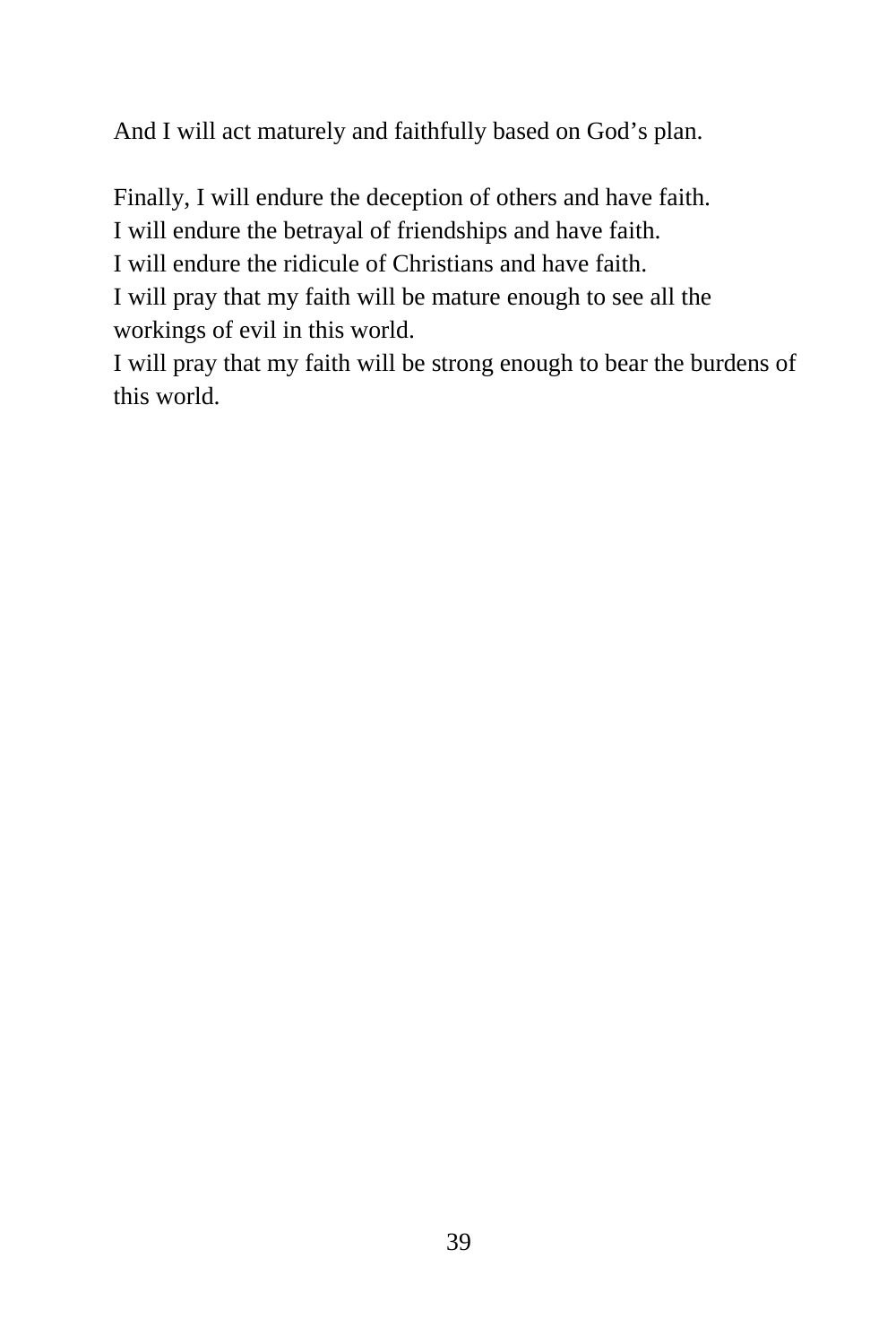## **1.14 Faith when Controlled Poor Leaders**

Man has always been under the yoke of leaders since the days when we demanded kings to rule over us.

Man has always been the victim of poor leadership as kings, presidents, chancellors, premiers, and prime ministers worked the people for personal gains and sacrificed the people in wars of disagreement.

Why can we not let the prophets lead us? Why can we not declare Christ as our king? Why must we divide ourselves to form the ruling class? Why does the concept of class exist even among Christians?

As the world struggles against limited resources, what compromises to our values will our leaders make?

As the world faces manmade and natural disasters, what hardships will we face due to poor preparation and poor response? As the world fights over ideologies and religions, how will leaders

betray Christianity for temporary peace?

As the world yields to the demands of an increasingly secular population, how will leaders compel Christians to accept secularisms?

If our leaders cause suffering across the world for our material gain, I must ask God for guidance on how to relieve the suffering. If our leaders expose us to dangerous products and environments, I must ask God for insight on how to find ways to live safer.

If our leaders did not prepare our society for future crises, I must help prepare Christians for the events foretold in prophecies. If our leaders will not respond to disasters that have befallen us,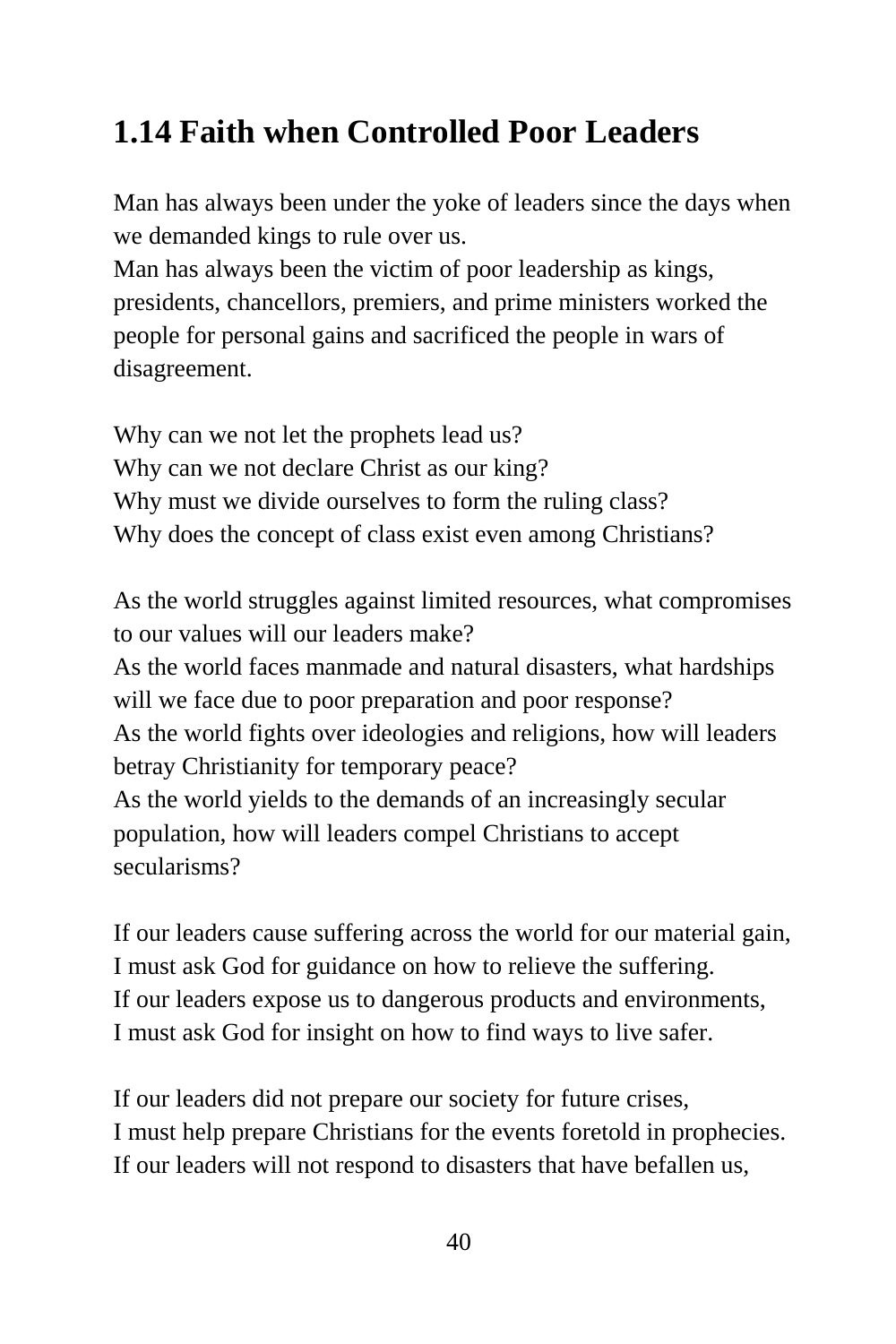I must unite with other Christians to help people find food and shelter.

If our leaders abandon Christian values to make agreements with Muslims, Atheists, Jews, and others,

I must stand firm to my Christian understanding.

If our leaders are from another religion or ideology,

I must have the courage to object to his or her beliefs.

If our leaders demand that we accept secular practices and live by secular ways,

I must remain a true Christian like the early Christians during the persecuting days of Rome.

If our leaders decide to persecute those who will not renounce Christianity,

I must remain firm in my faith until my Lord takes me.

I will accept the desire of Christians for leaders within the churches, But I shall remain mature in faith even as church leaders bicker about the will of God.

I shall remain firm in faith even as churches divide over childish disagreements.

I shall pray for understanding even as I am surrounded by confusion.

I shall pray for wisdom in selecting leaders, And I shall pray for the ability to influence leadership.

I shall follow leaders if they follow Christ, And I shall follow Christ regardless of my leaders.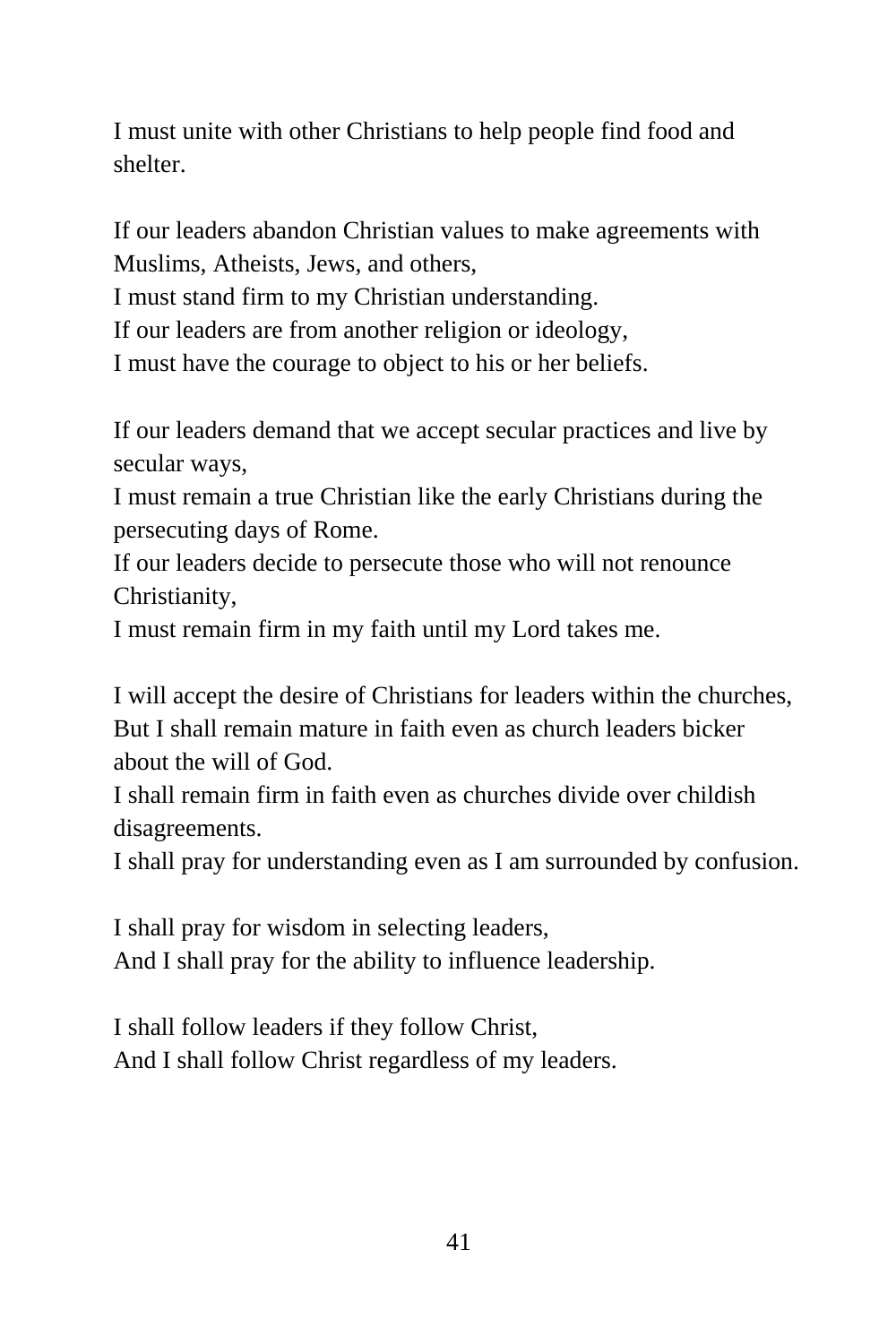# **1.15 Faith when Being Falsely Accused**

As darkness engulfs the world, the world will despise the truth. The world will despise the Word as the truth of God.

The world will despise all Christians who live by and spread the Word.

The world will try to corrupt Christians weak in faith so that they will preach a false understanding of the gospel.

The misinterpretation of the Word over the centuries has lead to the formation of hundreds of Christian denominations.

But God has allowed immature Christians to grow at their own pace and overcome their individual misunderstandings.

Now as the forces against Christianity gather strength, Christians must rise above immaturity and unite around the center of truth to triumph over false accusations.

Every misunderstanding espoused by Christians will be used to discredit our faith.

Every disagreement between Christians will be used to fan the fire of mutual accusations.

Every spiritual doubt within Christians will be used to pull Christians toward the falsies of this world.

Scientists will mix research based on facts with personal ideologies to accuse Christians of irrationality.

Christians who are not versed in scientific methodology and on scientific topics should not fall into the trap of irrational debate.

Other religions will use the misdeeds of Christians and churches to accuse the Body of Christ as being cruel and inhuman.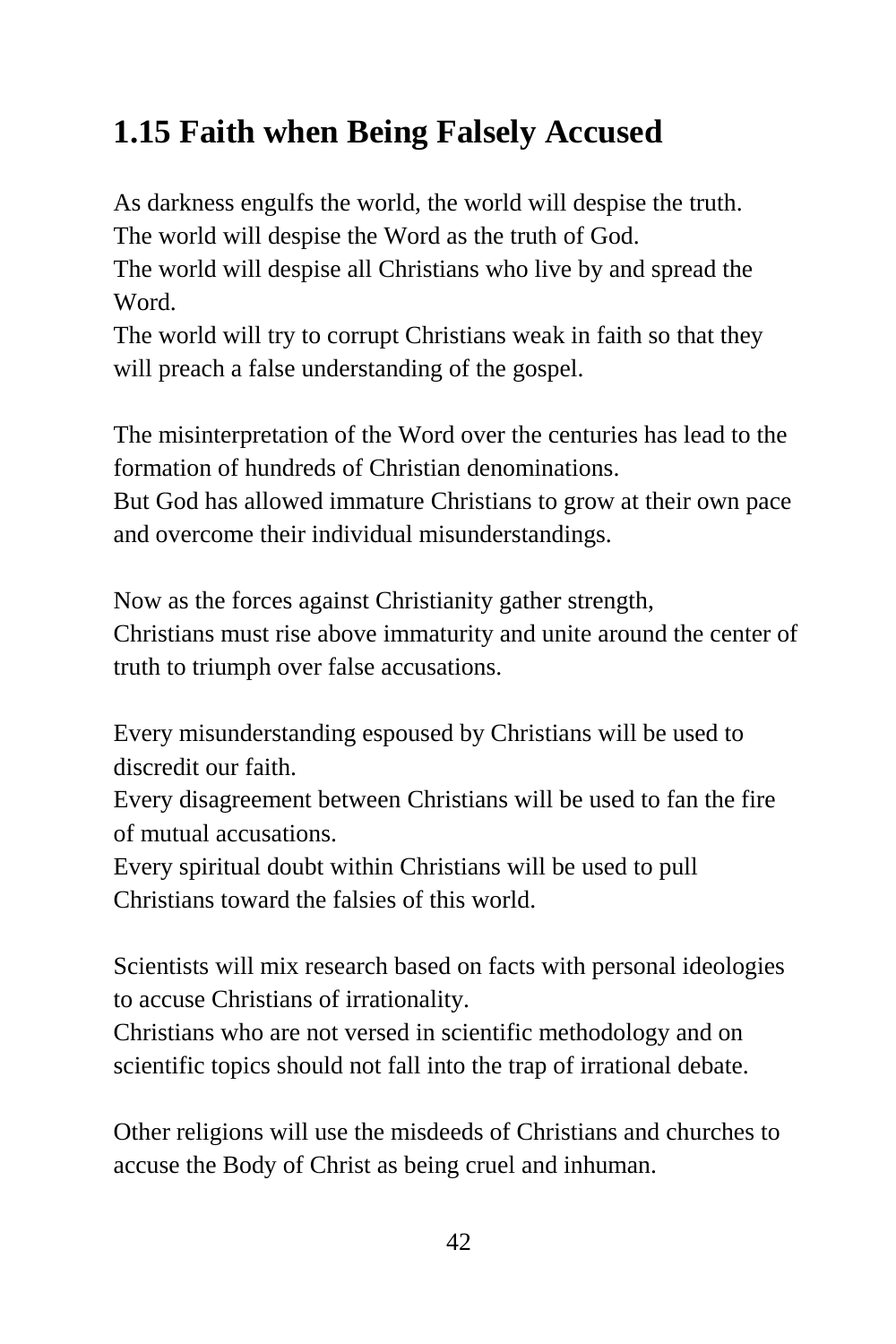Christians must accept the immature behaviors of churches but also recognize that many false Christians have used the name of Christ for great misdeeds.

We Christians should be accused by others for our sins even with God's grace,

But the ways of our Lord rise above all accusations and all doubts.

Secular humanitarians will use the selfish indulgence of Christians to accuse Christians of lacking in love.

Christians should recognize that our love is never great enough.

However, Christians who love differently in accordance with God's will must stand firm in our path.

Are we wrong to devote our energy toward saving people around the world instead of pets in our neighborhoods?

Are we wrong to work toward the salvation of souls more

aggressively than the salvation of the body?

Are we wrong to trust in the plans of God instead of the arrogant idealism of man?

I shall stand firm and be mature in my faith as I am accused.

If I am a Christian with conservative views, the liberals of this world will try to convince other Christians to accuse me of having no love. If I am a Christian with liberal views, the conservatives of this world will try to convince other Christians to accuse me of having no faith If I am a Christian who follows traditions, the contemporaries of this world will try to convince other Christians to accuse me of being unwilling to change.

If I am a Christian who wants change, the traditionalists of this world will try to convince other Christians to accuse me of not respecting the past.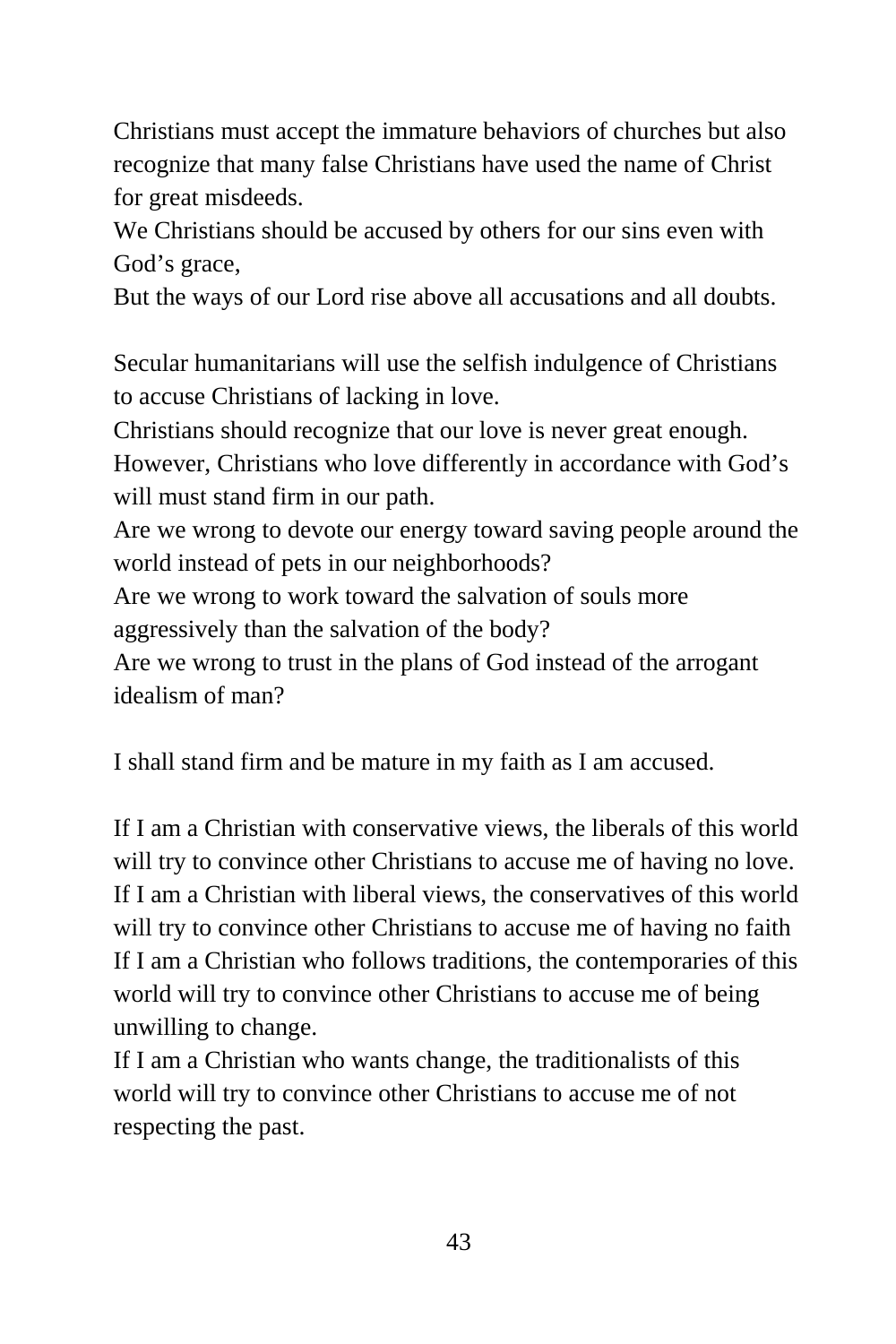I shall stand firm as a mere Christian and defy all the labels people want to place on me.

I shall faithfully seek the true Christian path free from worldly influences and let the world accuse me for that path.

I will not doubt that God exist. I will not doubt that Christ is my Lord. I will not doubt that the Word is truth. I will not doubt that God's plan will be fulfilled. I will not doubt that I am called to serve God. I will not doubt that I shall triumph under all accusations and persecutions.

Faithfully I will march forward when accused of being a disciple of Jesus Christ,

Accused of proclaiming the Word to the world,

And accused of serving God's plan onto the end of days.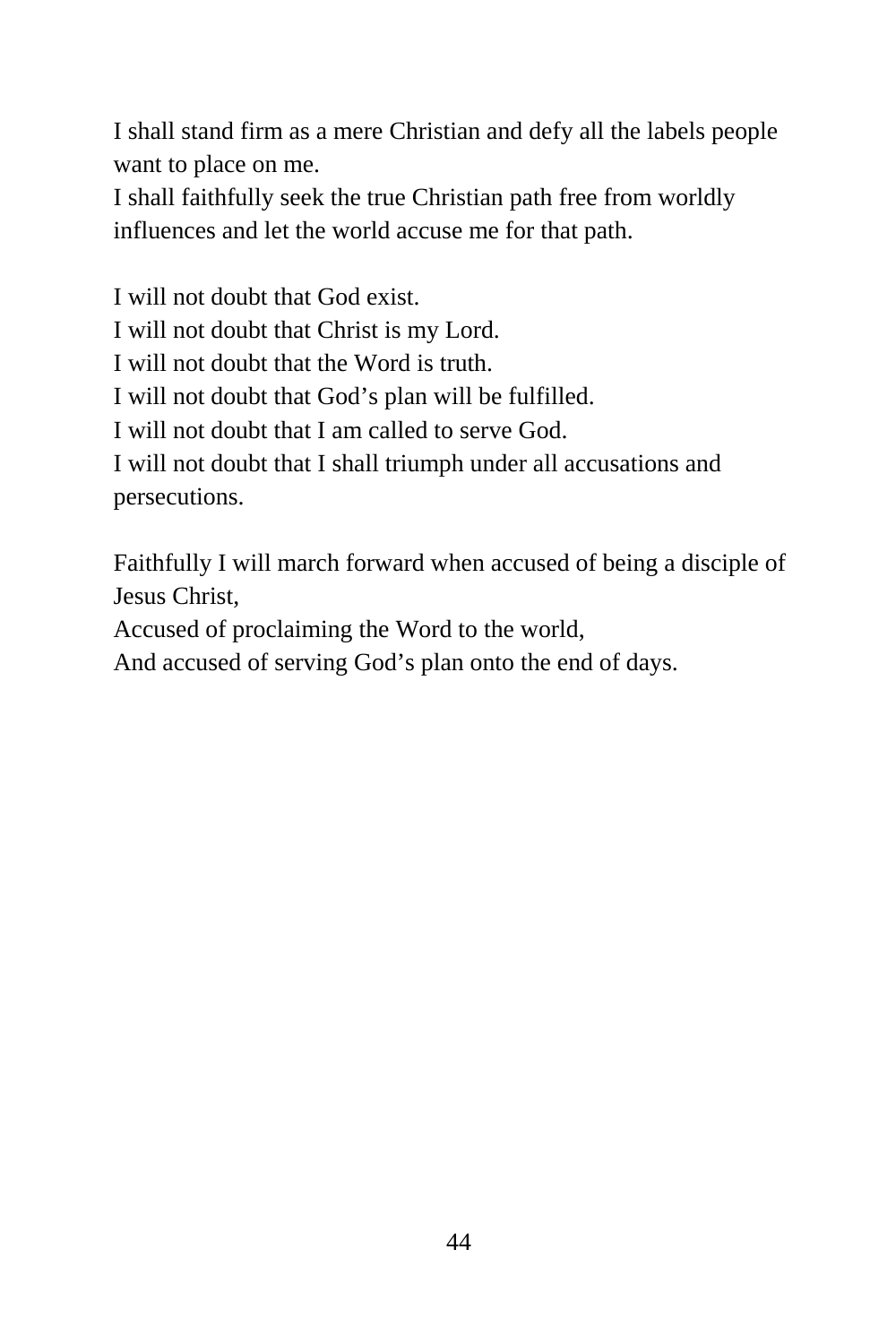#### **1.16 Faith in Witnessing God's Plan**

I will answer God's calling and carry the banner of Christ to the far corners of the world.

I will work to unite the Body of Christ so that Christians can confront the days of tribulation together.

As the world is shaken of power of God, I will stand with my Christian brothers and sisters to bear witness to the spiritual troubles of man.

By the Holy Spirit, I will call out to the fearful.

By the Holy Spirit, I will call out to the confused.

By the Holy Spirit, I will call out to the disillusioned.

By the Holy Spirit, I will call out to the hurt.

By the Holy Spirit, I will call out to the heart broken.

By the Holy Spirit, I will call out to the helpless.

By the Holy Spirit, I will lead the repentant and carry the weak into the arms of my Lord.

I will pray for my faith to show the fearful how to cherish life and accept death in the time and manner of my Lord's choice.

I will pray for my faith to show the confused the truth of Christ's teachings.

I will pray for my faith to show the disillusioned the glory of God's plan.

I will pray for my faith to show the hurt the comfort of Christian love and Christian giving.

I will pray for my faith to show the heart broken the power of the Holy Spirit to heal in times of loss.

I will pray for my faith to show the helpless how they can become warriors in the army of God.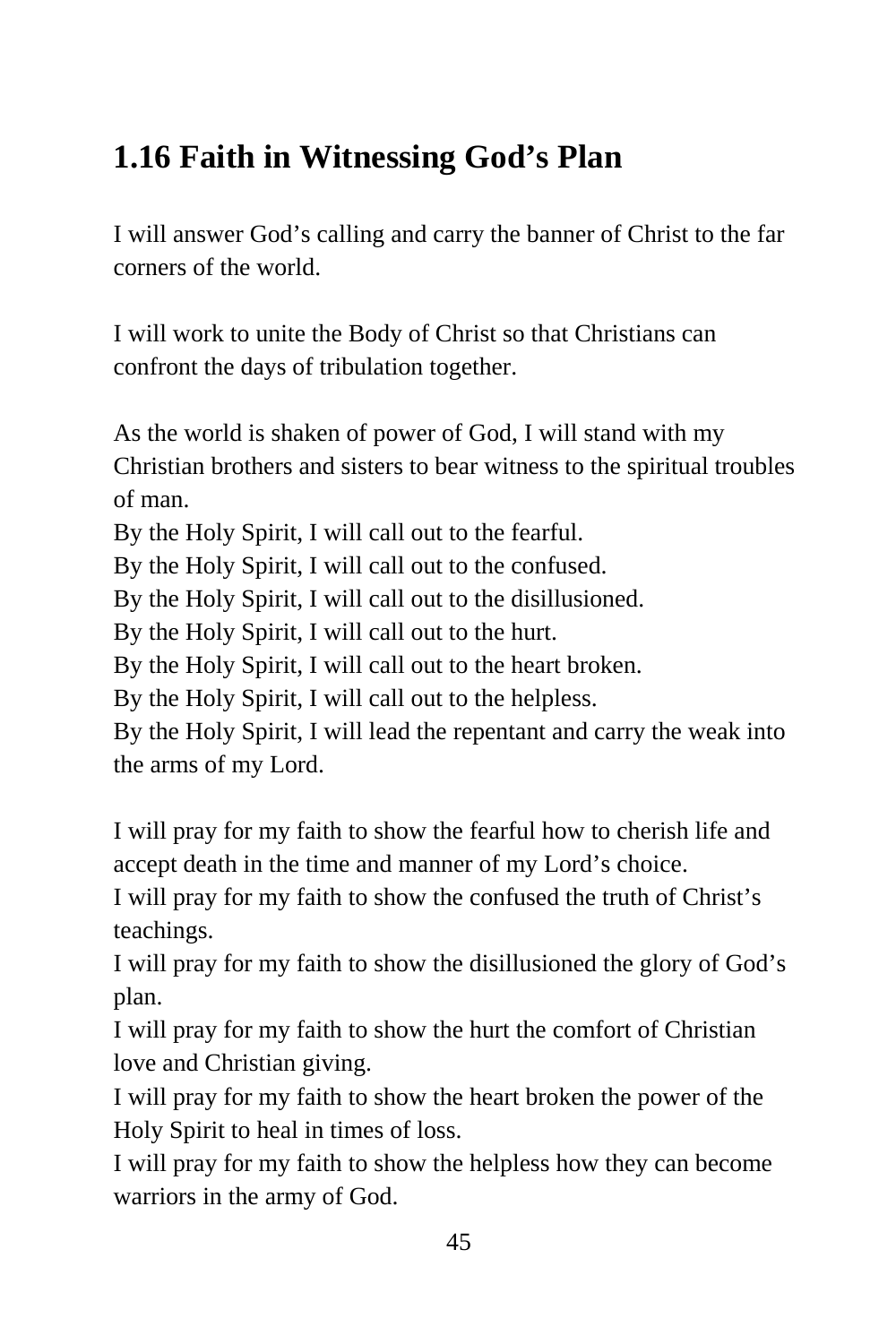The earth will shake and the sky will grow dark, but I shall have faith.

The plagues will come and masses will die, but I shall have faith. The stars will fall and the cities will crumble, but I shall have faith.

I shall witness such horrible times for these things must occur to unearth the evil that has been growing in the society of man.

I shall witness the surrendering of kingdoms to darkness and the fall of justice to tyranny.

I shall witness betrayal by church goers and the death of Christian churches.

I shall witness the denial of God even as the power of God stretches across the world.

My faith will strengthen as I witness the unfolding of God's plan. My faith will strengthen as I march before the armies of darkness. My faith with strengthen as I fulfill my role in the story of man.

Through the horrors and the persecution will come the Glorious Kingdom.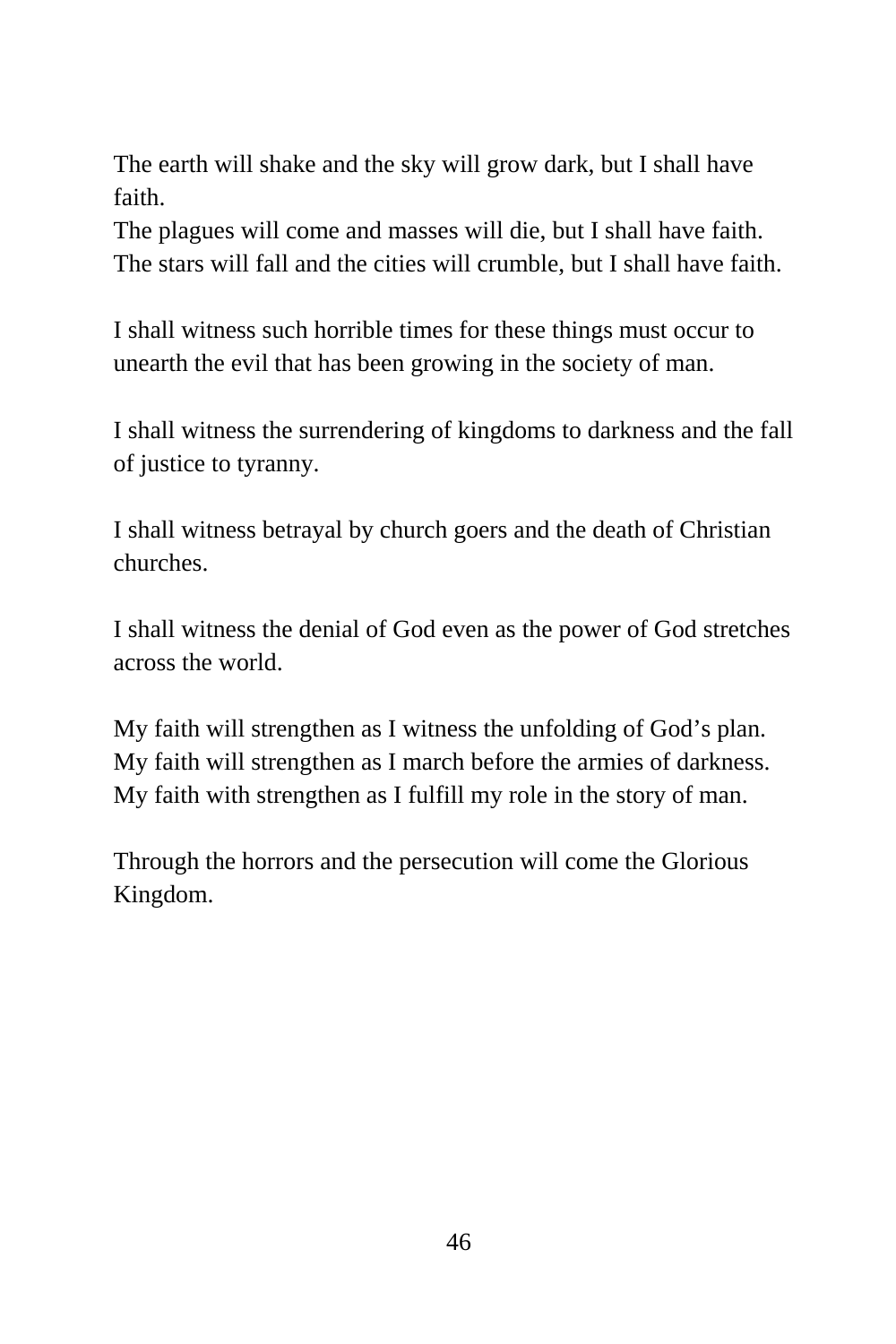## **1.17 Faith when Resisting Evil**

Evil seeps into the spirits of mankind. Evil separates man from God and one another. Darkness calls to us but we must have faith, Faith to struggle towards the light, Faith to forgive the sins of others, Faith to help others struggle towards the light, The Word will save us if our spirits accept.

In this world, everyone is so distant to one another. We hide our true selves and live solitary lives. We are encouraged to hate those different than us. We are encouraged to be jealous of those who have more than us. We are encouraged to look down upon those who have less than us. We are encouraged to lie and deceive for personal gains. We are encouraged to think only of the physical. We are encouraged to distrust the friendship of others. We are encouraged to reject the love of God. We are encouraged to deny mental understanding. We are encouraged to ignore spiritual needs. We are encouraged to bully the weak. We are encouraged to abuse the helpless. We are encouraged to argue and fight. We are encouraged to use power to hurt. We are encouraged to cause pain to deaden our pain. We are surrounded by evil and those who have surrendered to evil.

I shall not surrender to evil no matter how I am encouraged.

I shall not surrender to evil no matter how much evil is done to me.

I shall not surrender to evil no matter how deep I am trapped in darkness.

If I start to fail in spirit, I will cling ever tighter to the Holy Spirit.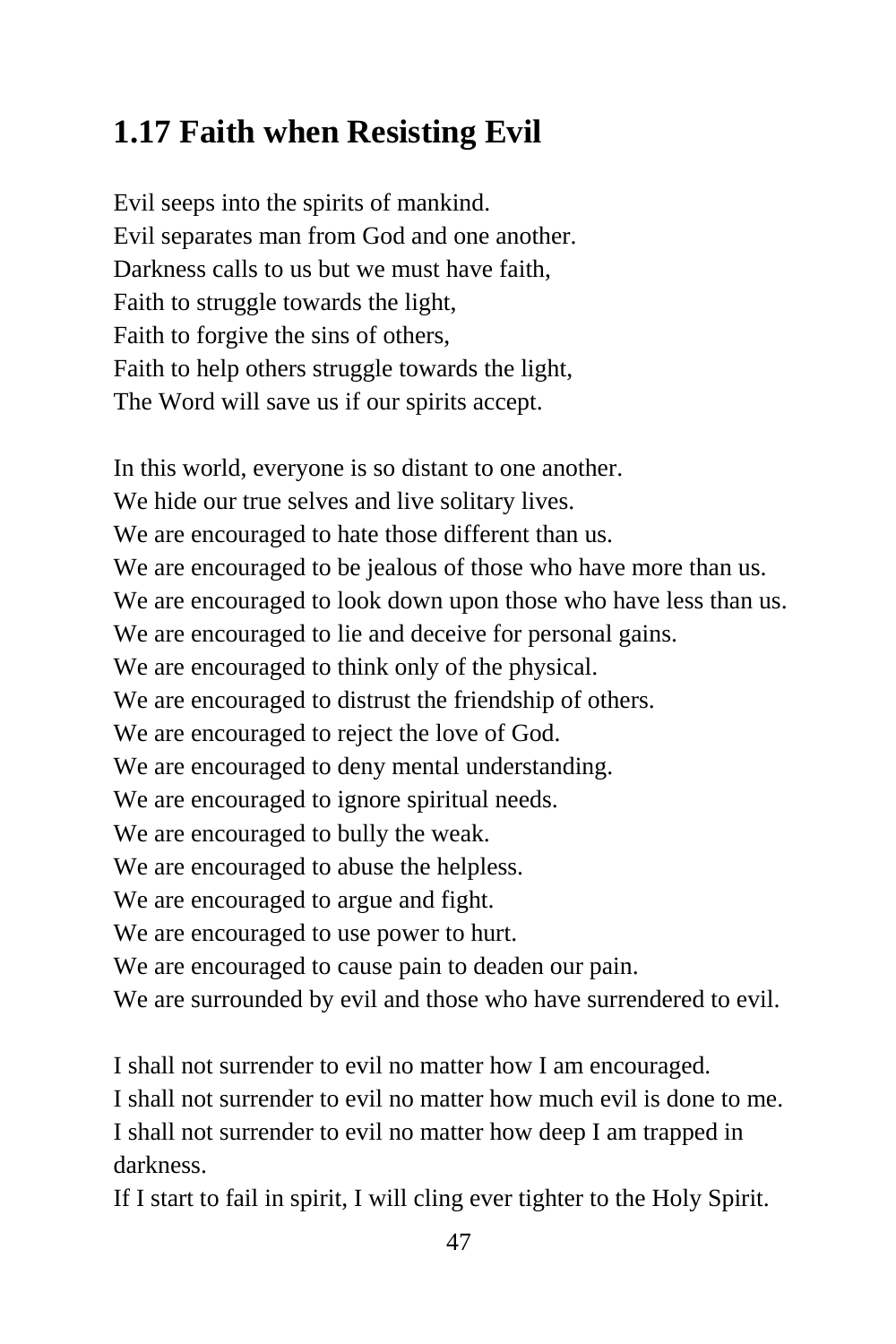If I start to fail in thought, I will read more intensely the Holy Bible. If I start to fail in action, I will pray harder for guidance.

With each moment of weakness, I will grow stronger in combating evil.

For, the hard testing of this world is to train us to repent and rise in the army of the Lord.

As I start to defeat evil in me, I will let love grow and consume my spirit.

As I understand and guard against evil in others, I will let the plan of God guide me.

Only God can lead me through the darkness of this world and guide me on how to forgive.

If others accept my love, I will help them combat evil and help them through their failures.

I will pray with them, praise with them, and share the Word with them.

We as Christians must stand in darkness and fight evil until the endless days of the Glorious Kingdom.

If others will not accept my love, I will combat evil alone with my Lord.

I will pray for them, oppose their misdeeds, and use the Word to strike into the heart of their philosophy.

I as a Christian must stand alone in darkness and fight evil until the endless days of the Glorious Kingdom.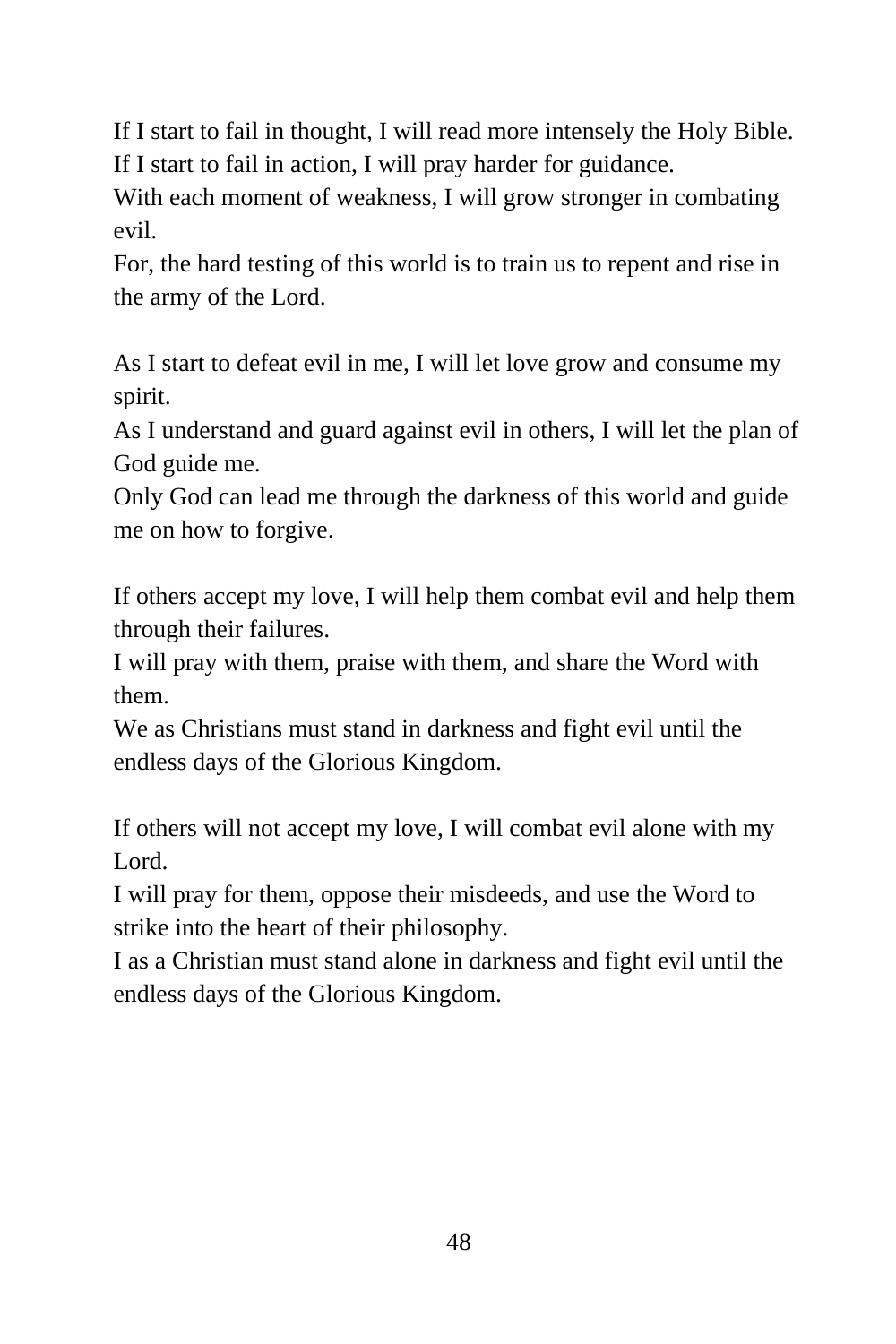#### **1.18 Faith when Battling the Beasts**

I see the rise of a world government that embraces transnational interdependencies and suppresses freedoms for the sake of common correctness.

I hear the rallying cry of science as the new religion which denies God, denies creation, and denies the spirit.

I taste the bitter formation of a global ideology based on competition, detachment, and opposition to Christianity

I smell the pungent aroma of a single world economy enslaving all people under a controlling system.

I feel the course fabric of a social order based on wealth, power, status, and the pursuit of physical and intoxicating pleasures.

I stand in front of the Beast that is the future of this world. I stand in front of the Beast that will control the Beast to test the hearts of men.

Into the darkness I will battle the Beasts. Into the darkness I will go with my Christian brothers and sisters.

I march with the strength of the Holy Spirit. I battle with the flaming sword of the Word. I will be a part of God's plan for the Glorious Kingdom. I will triumph and finish the race.

When the government of the Beasts tries to control me, I shall remain true to what is Christian in actions and deeds.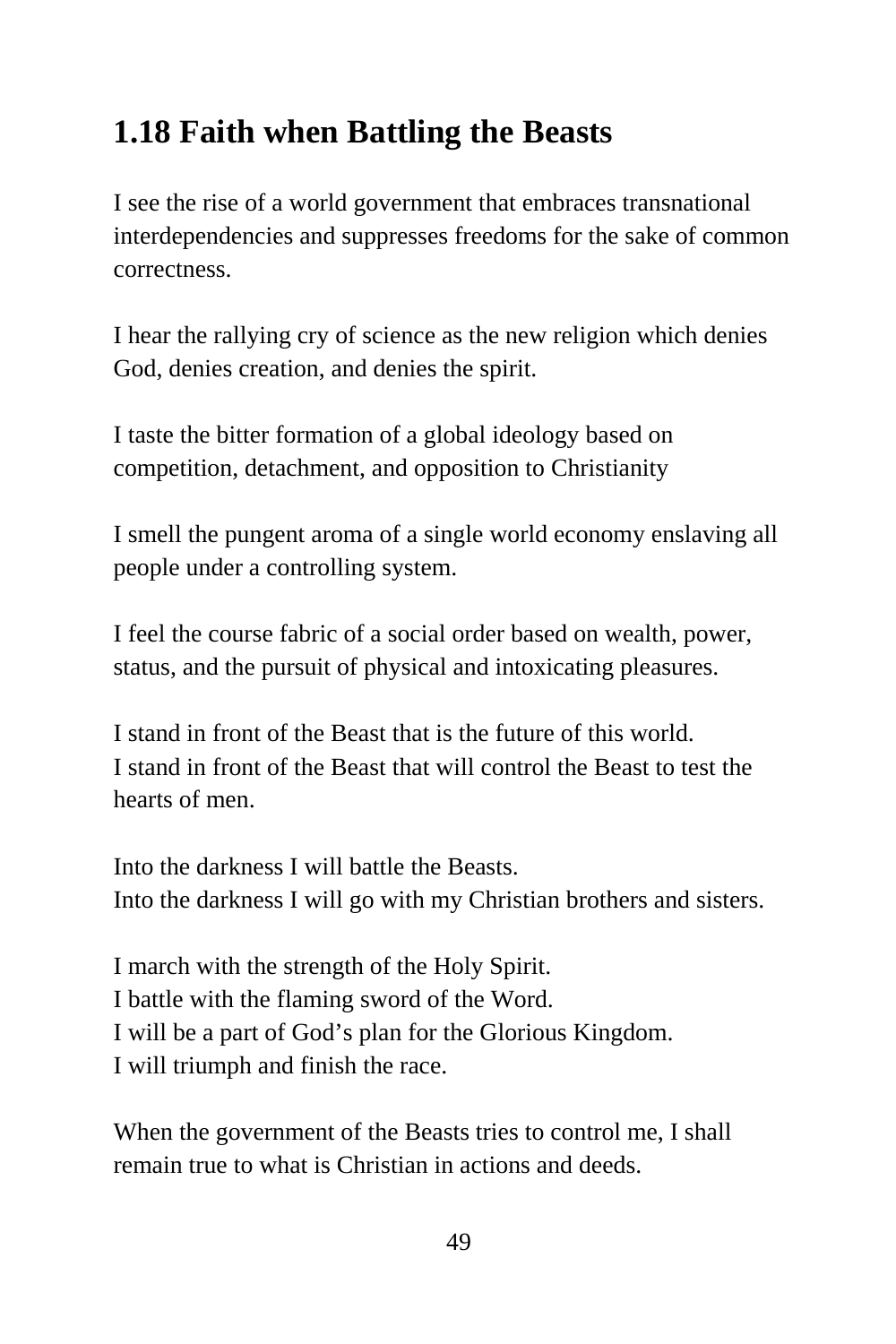When the teachers and scholars try to discredit me, I shall remain committed to explaining the Word to all who will listen.

When the global ideology turns against Christianity, I shall raise the banner of Christ higher and praise our Lord louder.

When the world economy denies me sustenance, I shall trust God to provide and follow God's guidance in preparations.

When others seek wealth, I shall seek compassion. When others seek power, I shall seek peace. When others seek status, I shall seek love. When others indulge in pleasures, I shall bath myself in the quenching warmth of the Word. When others are intoxicated, I shall remain clear to my mission.

My faith will be firm as my body is tortured. My faith will be firm as my mind is stressed. My faith will be firm as my spirit is tested.

I will battle the Beasts until this physical life is drained from me. Then, God will care me to His Glorious Kingdom.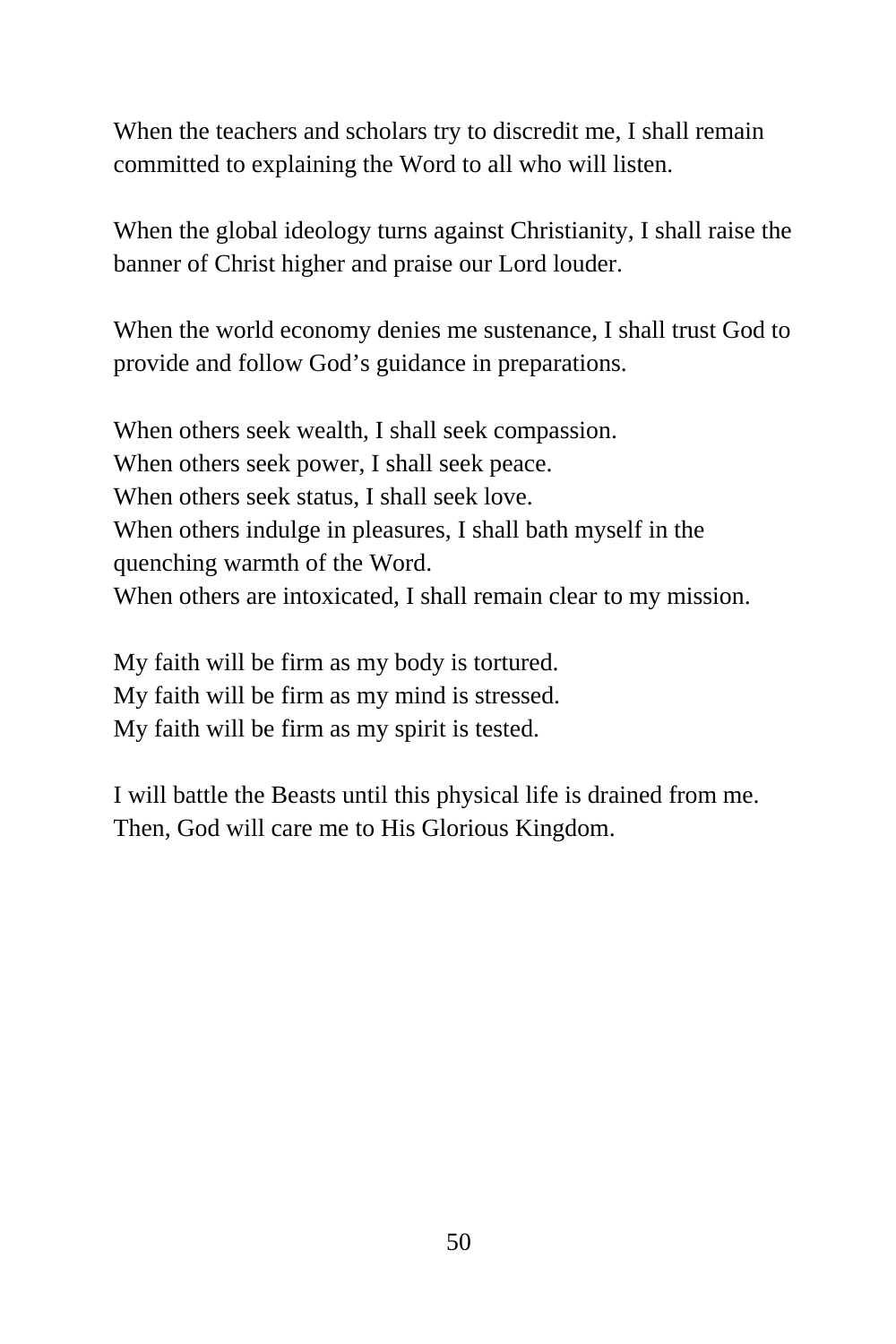# **2. One Body for Christ**

Christians are one body through Christ united by the Holy Spirit. This body must be for Christ in discipleship, fellowship, and worship.

We must endeavor to think and act by the teachings of Jesus. We must endeavor to love and help one another as one family under God.

We must endeavor to place God at the center of our existence.

Growing the Body of Christ is God's plan for this world. Using Christians to gather new Christians is a part of the plan.

The diversity within the Body has caused centuries of division. Yet, Christian division was allowed to cope with our immaturity.

Now as the spirits of men and women have grown strong and darkness attacks us,

We must unite the Body to confront the days ahead.

There are many more to be gathered to form the lampstand of God. There are even more who must be given the Word in full force.

The Body must protect many in the days to come. The Body must stand against hard testing.

Through hard testing the Body will be made pure. For, those church goers without faith will abandon us at the first signs of danger.

Fear not my brothers and sisters for ahead is the Glorious Kingdom. Ahead is the return of Christ our Lord.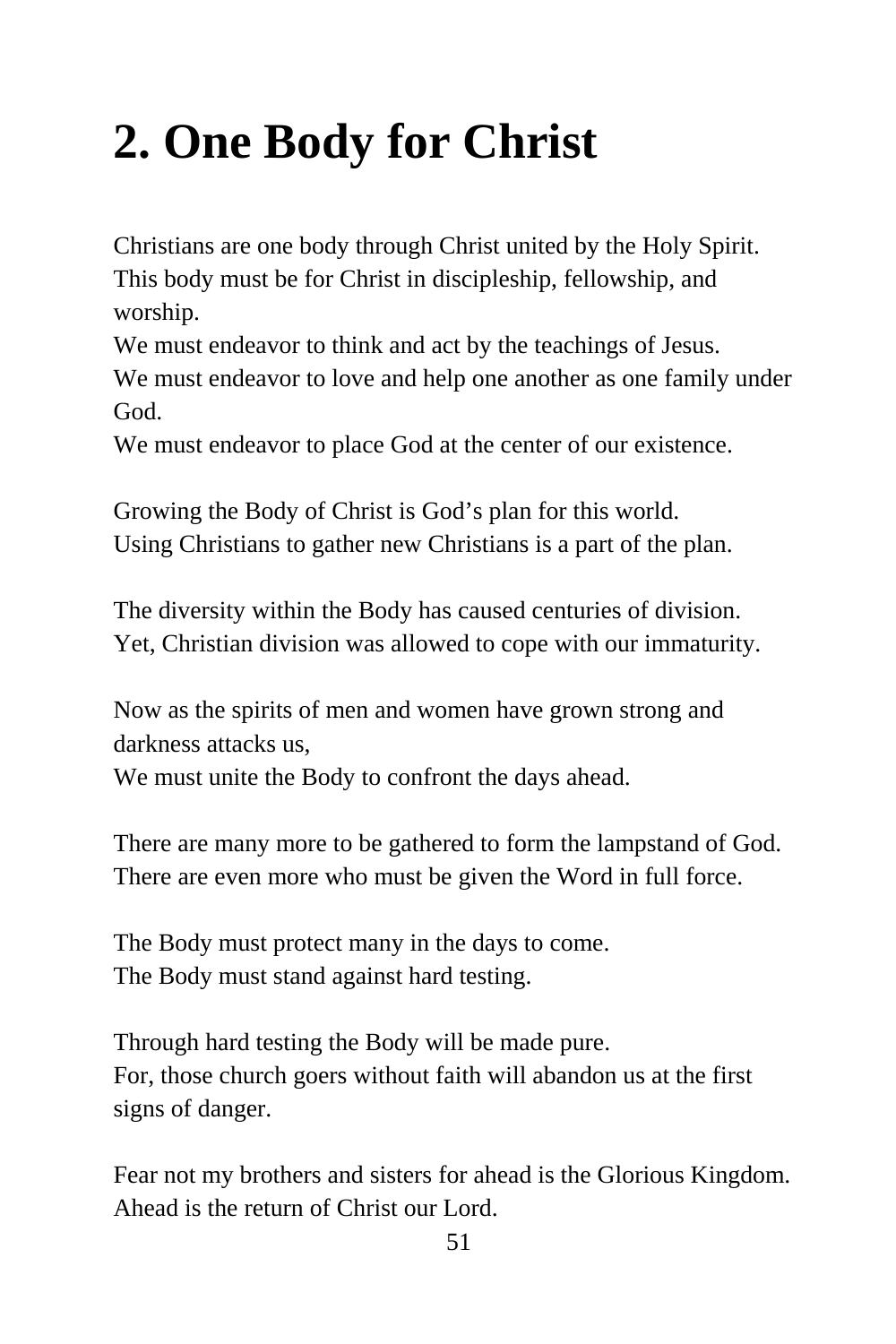Stand firm in our mission to spread the Word. Stand firm as one body when the world tries to pull us apart. Stand firm when dark force attack.

We must live for Christ. We must endure for Christ. We must die when called for by Christ. We must be one body for Christ.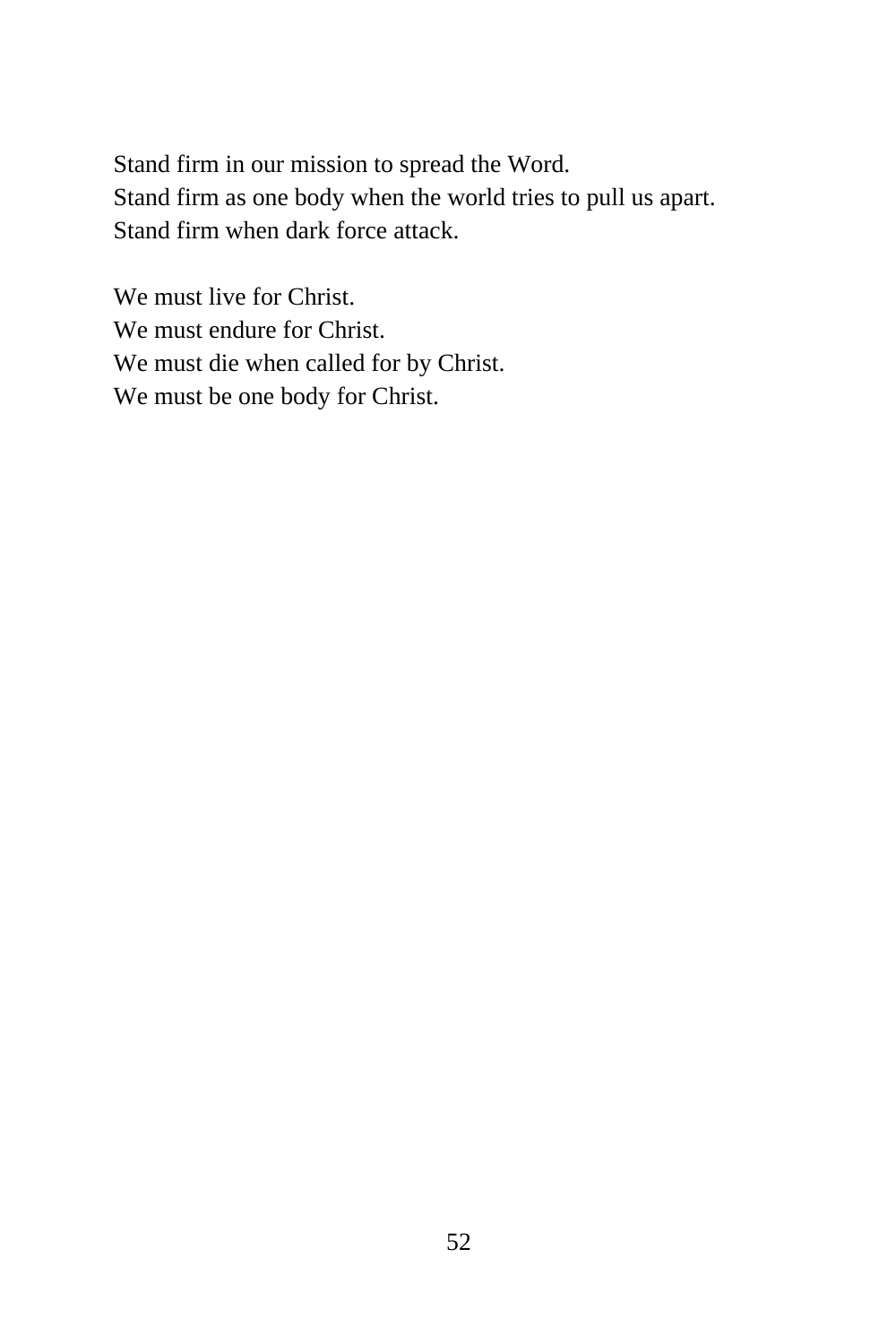#### **2.1 Gathering the Poor in Spirit**

The Glorious Kingdom is for the poor in spirit, Those who recognize their need for the Holy Spirit, Those who see their spiritual weaknesses and inadequacies, Those who will not spiritually rebel against the Lord, Those who let their spirits be cleansed by the Word.

The poor is not arrogant before the Lord. The poor does not try to be spiritually independent. The poor will not be jealous of other's spiritual powers. The poor will not be tempted by the powers offered by evil. The poor wants no followers. The poor desires no praise.

The poor is eager to love. The poor is ready to receive love. The poor will share what they have. The poor will worship from the heart.

How easy it is for the physically poor to recognize their spiritual poverty?

When one has nothing in this world, then one can dream of the Glorious Kingdom.

When one is nothing in this world, then one can see more clearly one's spirit for the next world.

The world is filled with the poor, and there are many poor in spirit to be gathered into the Body of Christ.

When a spirit awakens to its inadequacies, Christians must be there with the Word.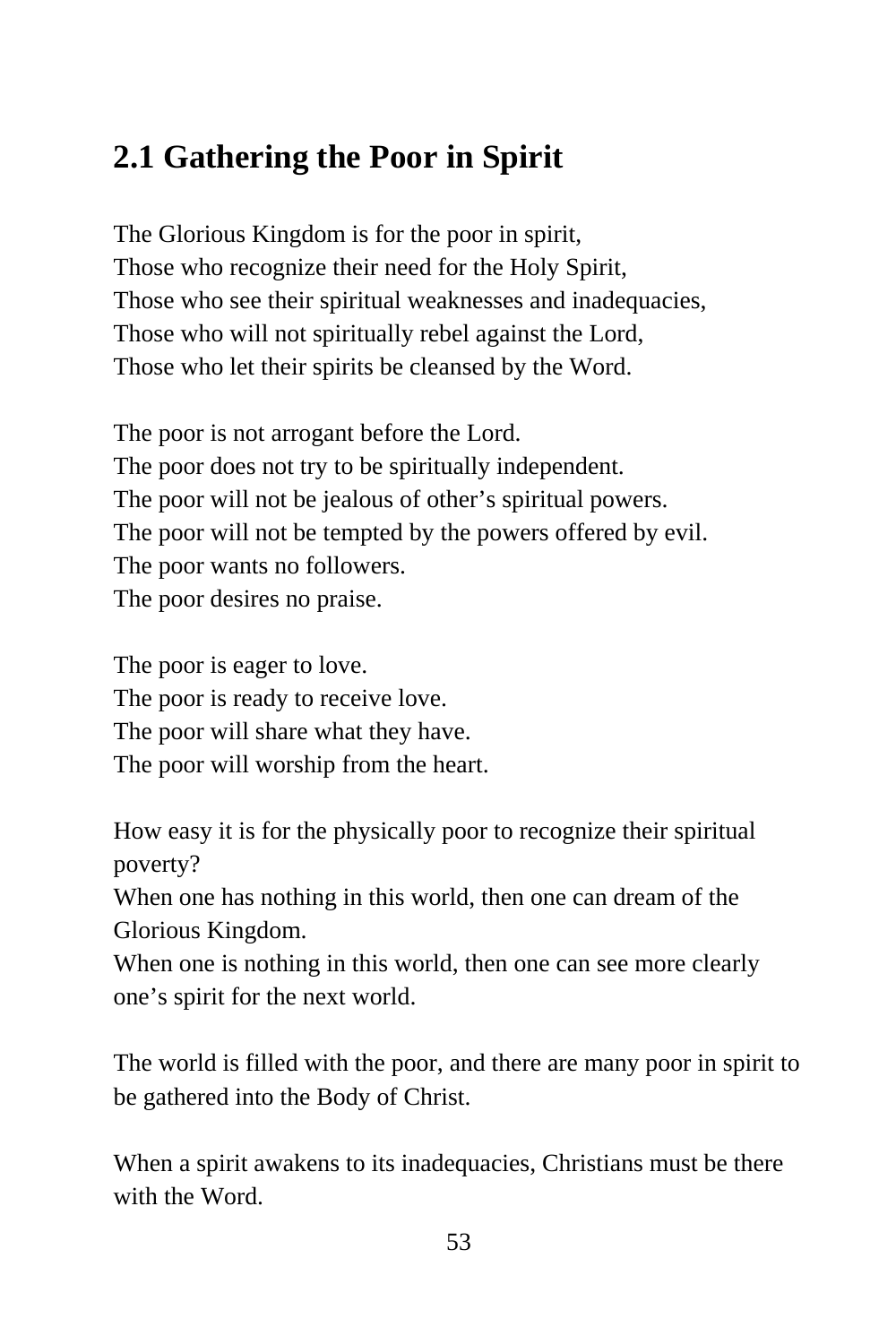When a spirit yearns for love, Christians must be there with the love of the Body of Christ.

When a spirit wants to be filled, Christians must be there to pray for the power of the Holy Spirit.

When a spirit wants to understand, Christians must be there with the teachings of Jesus.

In the poorest lands of this world, Christians must be there. In the poorest homes of our community, Christians must be there. In the poorest positions of our workplaces, Christians must be there.

We must defend the poor from the rich, for the rich teaches contentment in the world.

Some rich will indulge in the physical and material pleasures.

Some rich will be boastful of how they do not need God.

Some rich will be proud of their own achievements.

Some rich will be greedy about almost anything they can hoard.

Richness is not about the amount of money but the spiritual corruption caused by money and possessions. Even one hundred dollars can cause rich behaviors. So the poor can become rich not just by gaining wealth but also by having a different attitude on wealth.

Be not rich in spirit but instead poor in spirit. Then, join the Body for Christ. Be not content with one's spiritual state of isolation. Then, rest the spirit on the Spirit of Christ.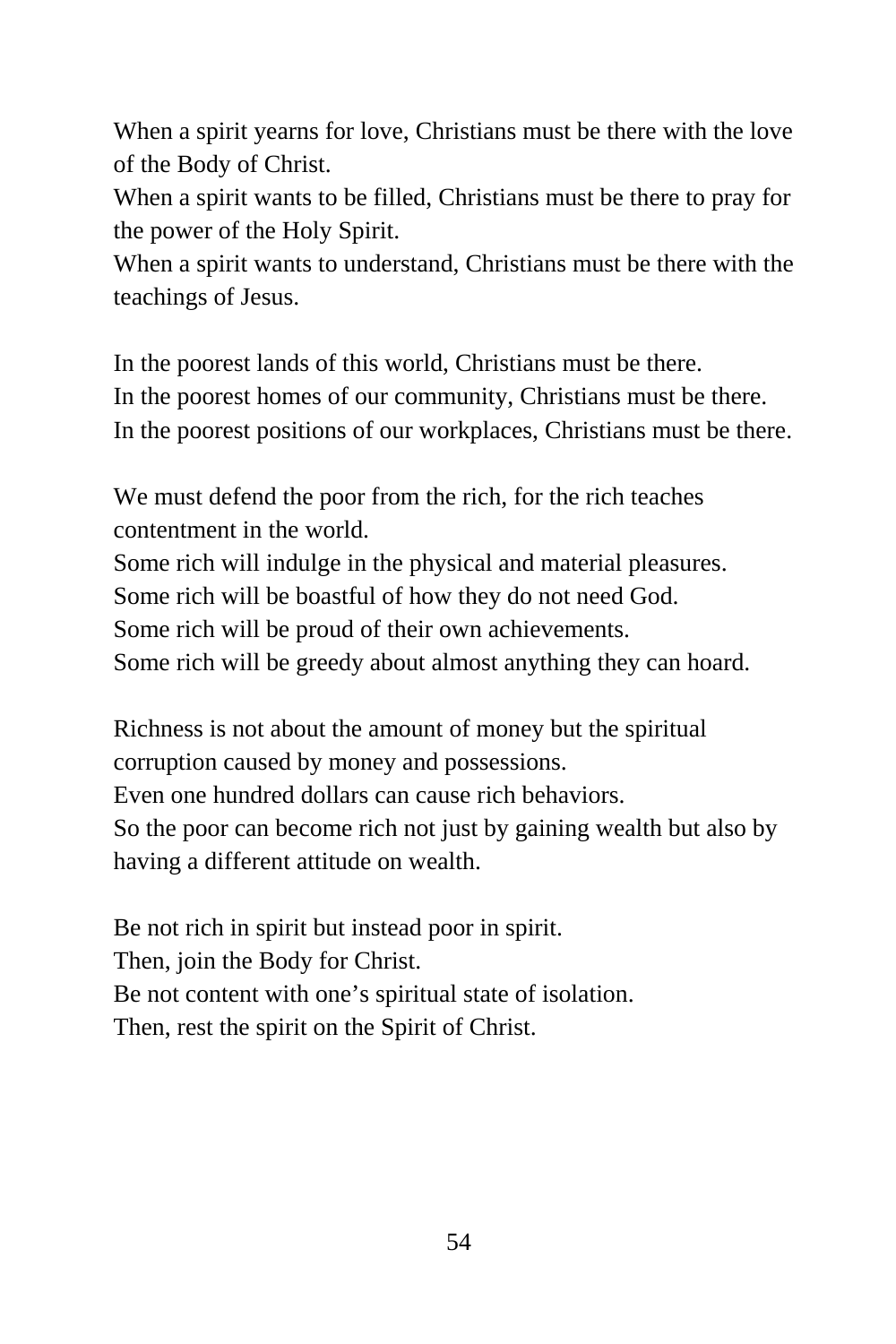### **2.2 Comforting Those Who Mourn**

Those who mourn know the pains of this world, for this world corrupted by evil is filled with pain.

Mourn for the orphans who lost their parents' protection.

Mourn for the widows who lost their husband's love.

Mourn for the victims who have been hurt by crimes and persecution.

Mourn for the wounded and crippled during wars and accidents. Mourn for the sick and dying as their bodies fail.

Mourn for the unjustly imprisoned due to false accusers or unfair laws.

Mourn for the slaves trapped in flawed social systems.

How could anyone laugh when they see the suffering in this world. How could anyone not care about the pain of others.

The only way to comfort those who are mourning is through the understanding of God's plan.

The only way to stop the weeping of those who suffer is through the promise of the Glorious Kingdom.

Through God's plan we know that the pains of this world are for people to see Christian love.

Through God's plan we know that the pains of this world are for some to witness a miracle from God.

Through God's plan we know that the pains of this world are for others to grow spiritually stronger.

Through God's plan we know that the pains of this world are to push the spiritually rebellious toward God.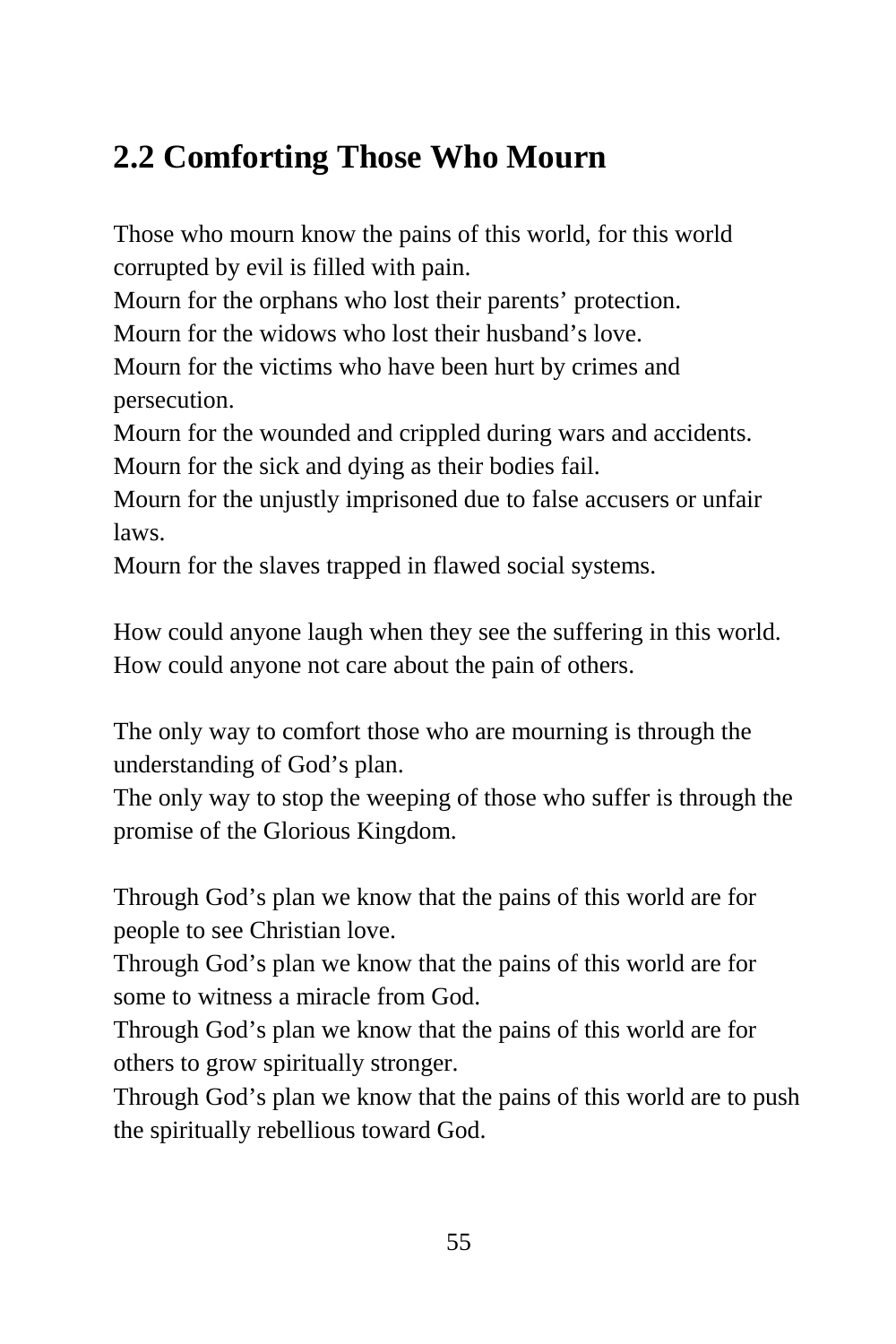Those who suffer should know that no suffering is random and all suffering is temporary.

Christians who suffer must bear the cross of suffering willingly.

Our strength will show the world the power of the Holy Spirit and the clarity of the Word.

Our triumph of faith over adversity will comfort others who suffer.

Christians who love so deeply that they feel the pain of others must deliver the comfort of the Word to the suffering.

The Word is God's love and God's promise of the Glorious Kingdom.

The Word is God's plan and the knowledge of why this world must be so to defeat evil.

The Word is life and the Word is laughter.

For the joy of the Glorious Kingdom will wash away all the weeping.

In the end, the only weeping will be from those not in the Body of Christ.

That weeping will be in the darkness far from the light of God. That weeping will be by those who are laughing at the suffering today.

Christians, let us mourn and find comfort in Christ.

Let us find all those who mourn for others and bring them to the Body.

Let us find all those who weep in suffering and offer the love and care of the Body.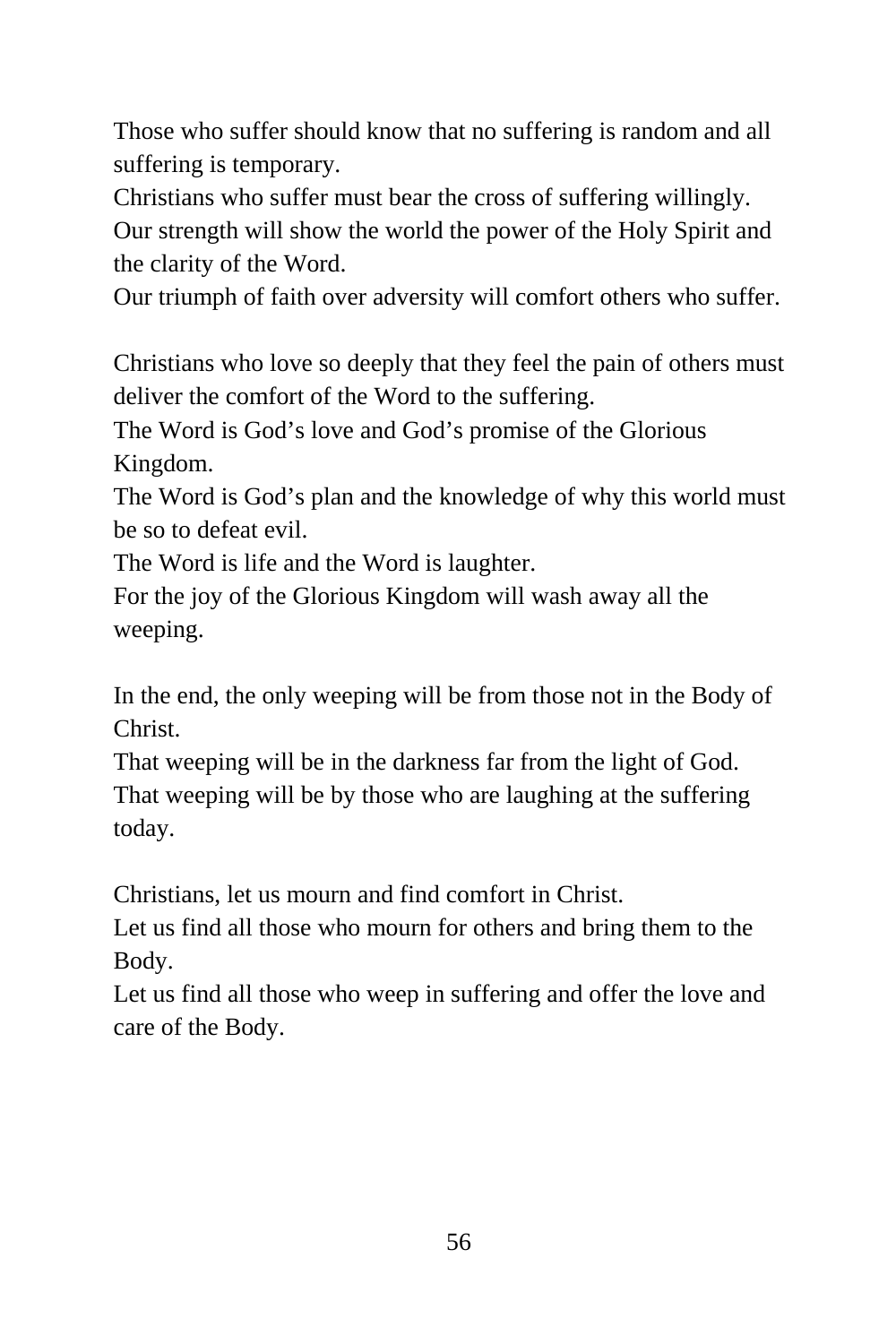## **2.3 Training the Meek**

The meek possess gentle spirits that resist the corruption of evil. The meek do not get angry at the pride of others. The meek do not fight for status, wealth, or power. The meek do not place themselves above others. The meek do not defy the will of God.

The meek yield to the meaningless demands of bullies. The meek share what they have in possessions and capabilities. The meek help the helpless and bear the burdens of the weak. The meek follow the ways of love.

Christians must train the meek to inherent the earth, Because a day will come when they should lead.

We must train the meek to deeply understand God's plan. We must train the meek to wield the power of the Word. We must train the meek to apply the power of the Holy Spirit. We must train the meek to know the ways of evil. We must train the meek to battle against dark forces. We must train the meek to protect others through love. We must train the meek to be the Army of Christ.

This we all must do while diluting none of the meekness.

Those Christians who are not meek should pursue the gentleness of spirit.

Those Christians who are meek must stay meek under hardship and great battles.

We should strive to be like children in our innocence. We should struggle to follow the ways of peace.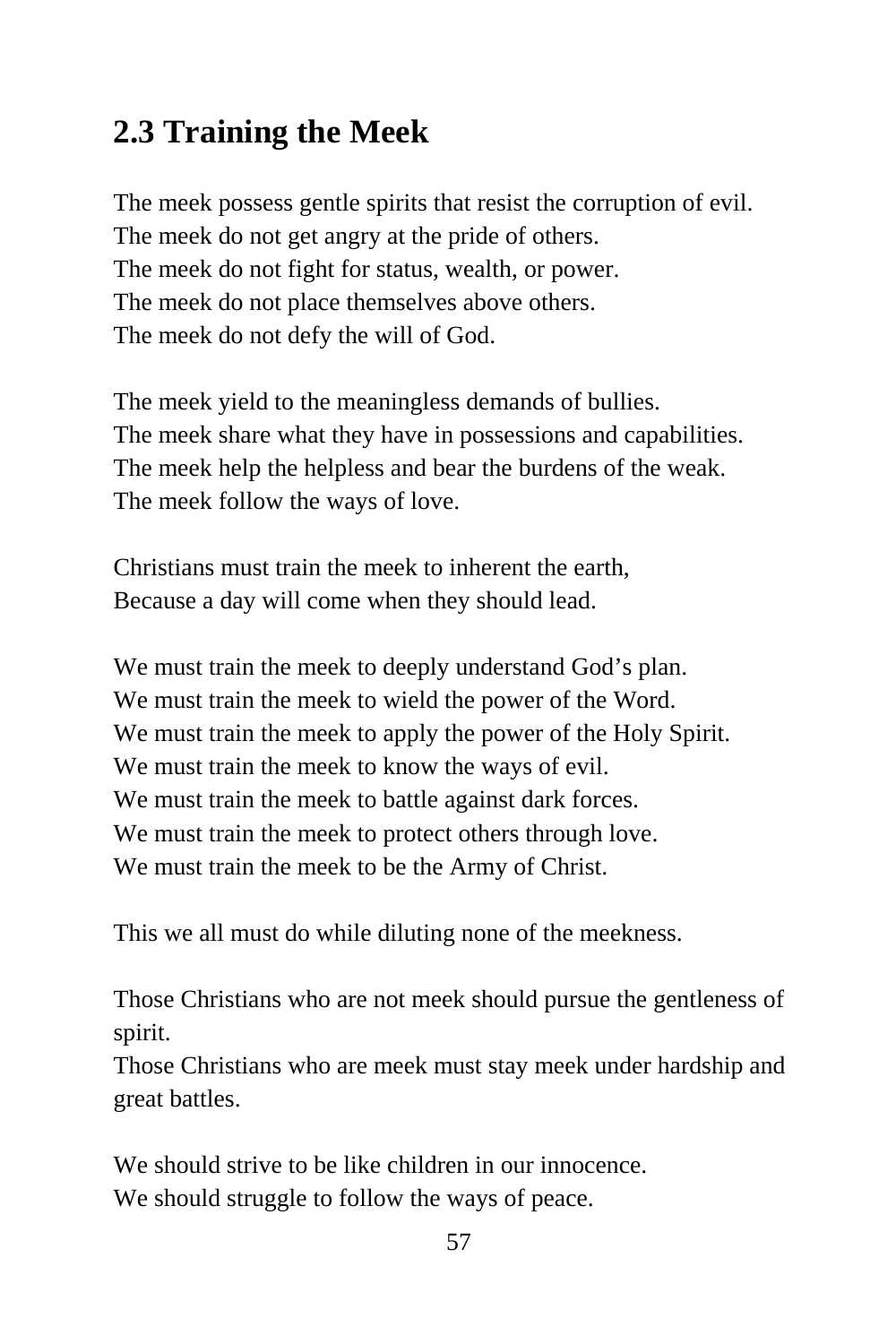We should battle our own desires to be proud. Through meekness we are prepared for discipleship.

Through God's plan the meek shall take over the world.

The kings of this world will be defeated.

The businesses of this world will be wrestled away from corruption. The warriors of this world will be brought to kneel before the Lamb of God.

Then the meek shall lead, teach, and guide.

Until the return of our Lord, let us embrace meekness. When we are alone in a sea of arrogance, stay meek. When we are pushed to the limits by tyrants, stay meek. When we are battling the armies of darkness, stay meek.

Trust that our Lord will protect.

Trust that our Lord will give strength.

Trust that our broken bodies will be carried to the Glorious Kingdom.

Trust that the meek shall inherit the earth.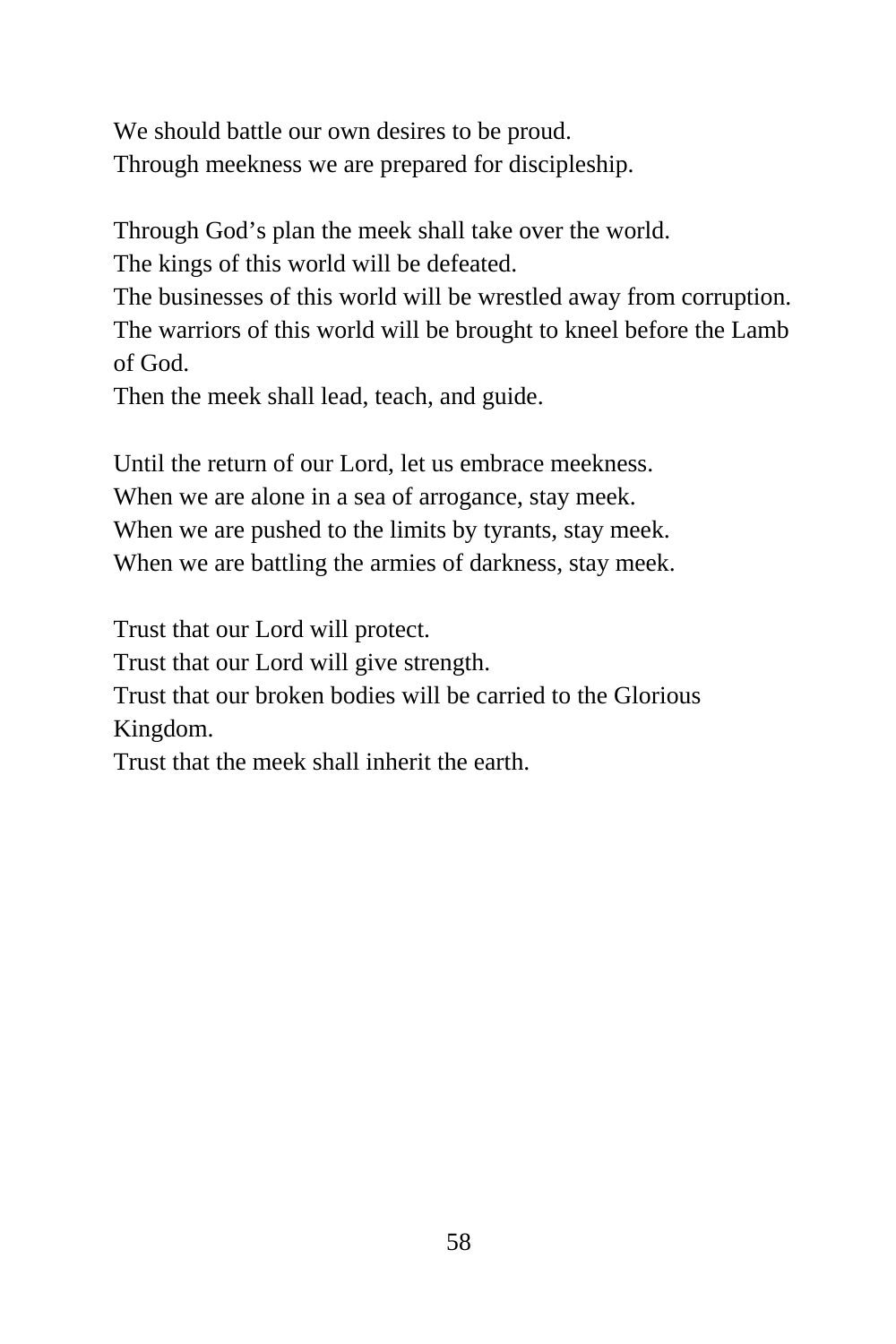#### **2.4 Preparing Those Who Hunger for Righteousness**

Righteousness is the path toward God's will. Righteousness is the path of Christian discipleship. Righteousness is the willing obedience of God's commandments. Righteousness is love, faith, and hope.

God is the embodiment of good, and righteousness is the desire for all that is good.

It is the love of God, the love of good, and the love of all God's creation.

Those who hunger for righteousness hunger for God.

In a world filled with evil doers, the lost, and the confused, they refuse to give-up.

They seek to do the right things even when it has become socially acceptable to do wrong.

They seek to discover truths when others are comfortable being blind.

They seek to resist temptation when the world has fallen into selfish and harmful desires.

How easier it is for the physically hungry in this world to feel their spiritual hunger.

The starving always yearns for the next life which Christians know is the Glorious Kingdom.

Christians must feed the physically hungry and let the spiritual hunger rise.

We Christians must, by the power of the Holy Spirit, bring all who spiritually hunger into the Body of Christ.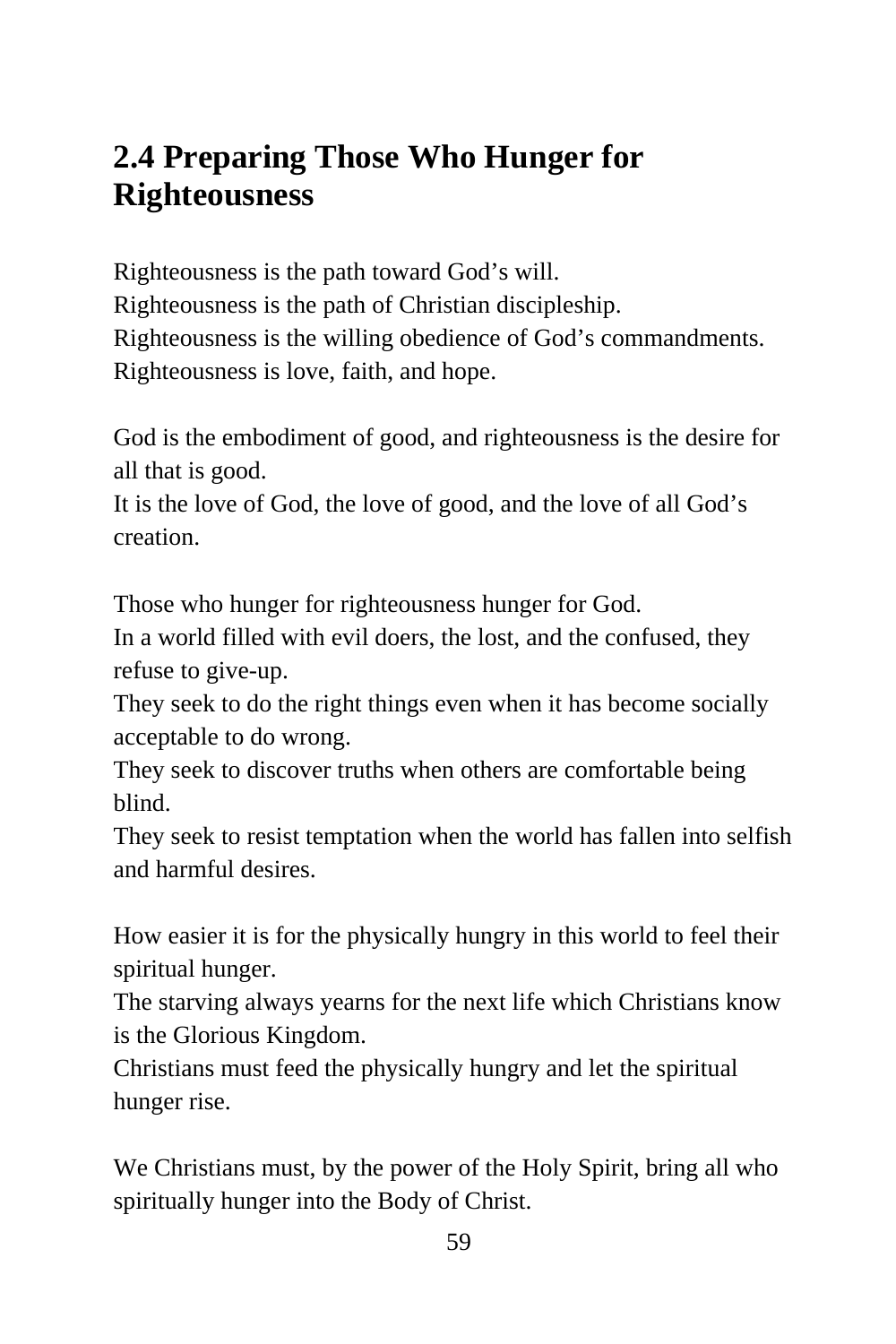We must endeavor to offer the teachings of Jesus, and God will offer His grace and the Holy Spirit.

We must prepare those who hunger for the path of seeking righteousness.

The path of seeking righteousness is the recognition of one's own spiritual weakness and sin.

The path of seeking righteousness is to embrace the Lord and love our Lord with all our being.

The path of seeking righteousness is to not be righteous but to love and help people to understand the will of God.

The accusers and persecutors in our churches care not for righteousness.

They hunger for authority and power which are not the will of our Lord.

The divisive and argumentative in our churches care not for righteousness.

They hunger for conflict and strife which feeds dark forces.

The self glorifying and self promoting in our churches care not for righteousness.

They hunger for status on a body where the lowest is first.

We Christians must never stop hungering for righteousness.

In the Glorious Kingdom when we are together with our Lord and each other, the hunger of our spirits will be filled.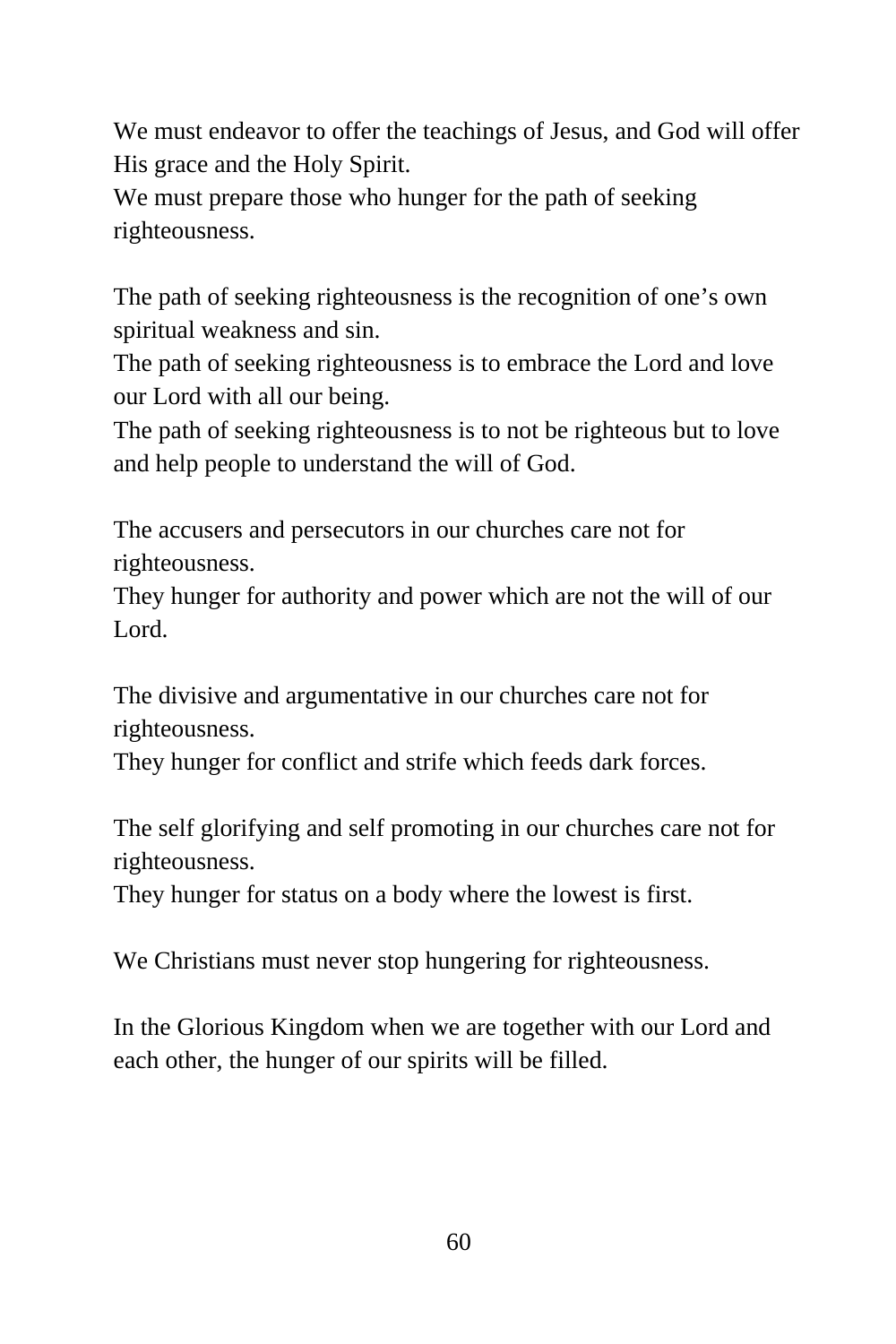## **2.5 Growing the Merciful**

The merciful use power gently to help and not to harm. The merciful use wealth wisely to care and to change. The merciful use abilities to right wrongs and uplift others.

The merciful forgive when wronged. The merciful forget when offended. The merciful feel for the poor and helpless. The merciful accept the limitation of others. The merciful understand the weaknesses of man. The merciful reject sin but embrace the sinner.

Christians must recognize sin and Christians must have mercy.

As we look at others, we need to remember how we have wronged and offended God.

How often have we wandered away from our relationship with the Lord?

How often have we ignored Christ's teachings?

How often have we pursued worldly pleasures that harm the spirit?

How often have we rejected our life's calling?

How often have we betrayed the love of others?

How often have we hurt others for personal gains?

How often have we dreamed of evil things?

How often have we failed as Christians?

Yet, the Lord granted us boundless mercy as a part of His grace.

We were the marble once cast aside.

We were the people once not His own.

We were the slaves of darkness now His children.

Christians must grow our mercy to reflect the mercy offered to us.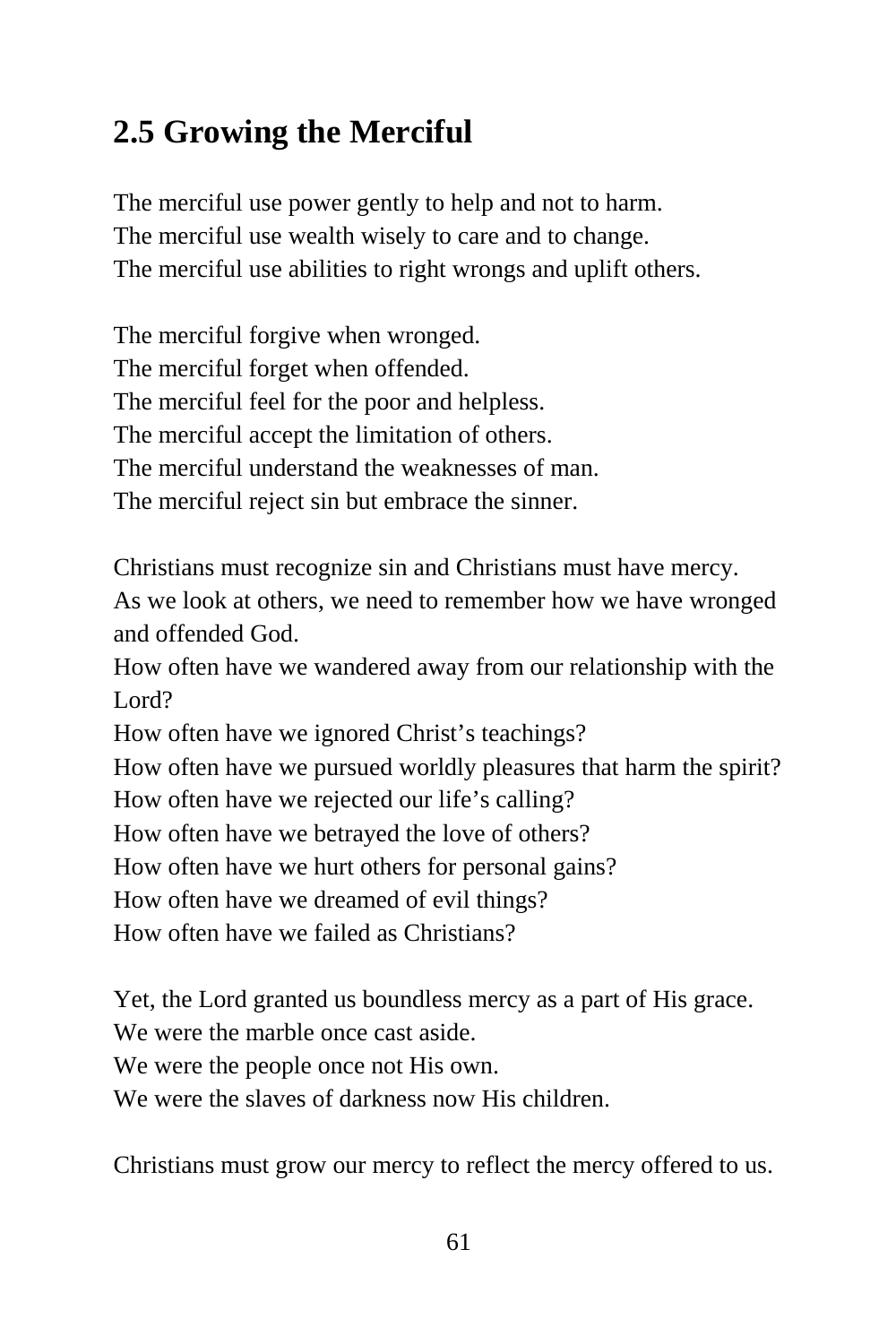Christian leaders must be merciful when dealing with sins in the church.

Preach the truth about sin, which all stems from a lack of love.

Preach also the acceptance of others who sin.

We should separate the Body of Christ from those who unrepentantly advocates sin.

However, we should not end our love for the separated and prayers for them to one day return to the embrace of Body.

Christian warriors must be merciful when combating the armies of darkness.

Forgive them for their spiritual weaknesses, but block them from advancing the agenda of the Beasts.

Act in all ways to give people chances to repent.

Even the cruelest of people could spiritually awaken if we show them mercy.

Even the most fervent attackers could have doubt if we show them mercy.

We should only pursue power if power can be a reflection of our mercy.

We should only acquire wealth if wealth can be an expression of our mercy.

We should only train in capabilities if those capabilities can be an extension of our mercy.

The Body of Christ must be merciful,

And the merciful belongs to the Body of Christ.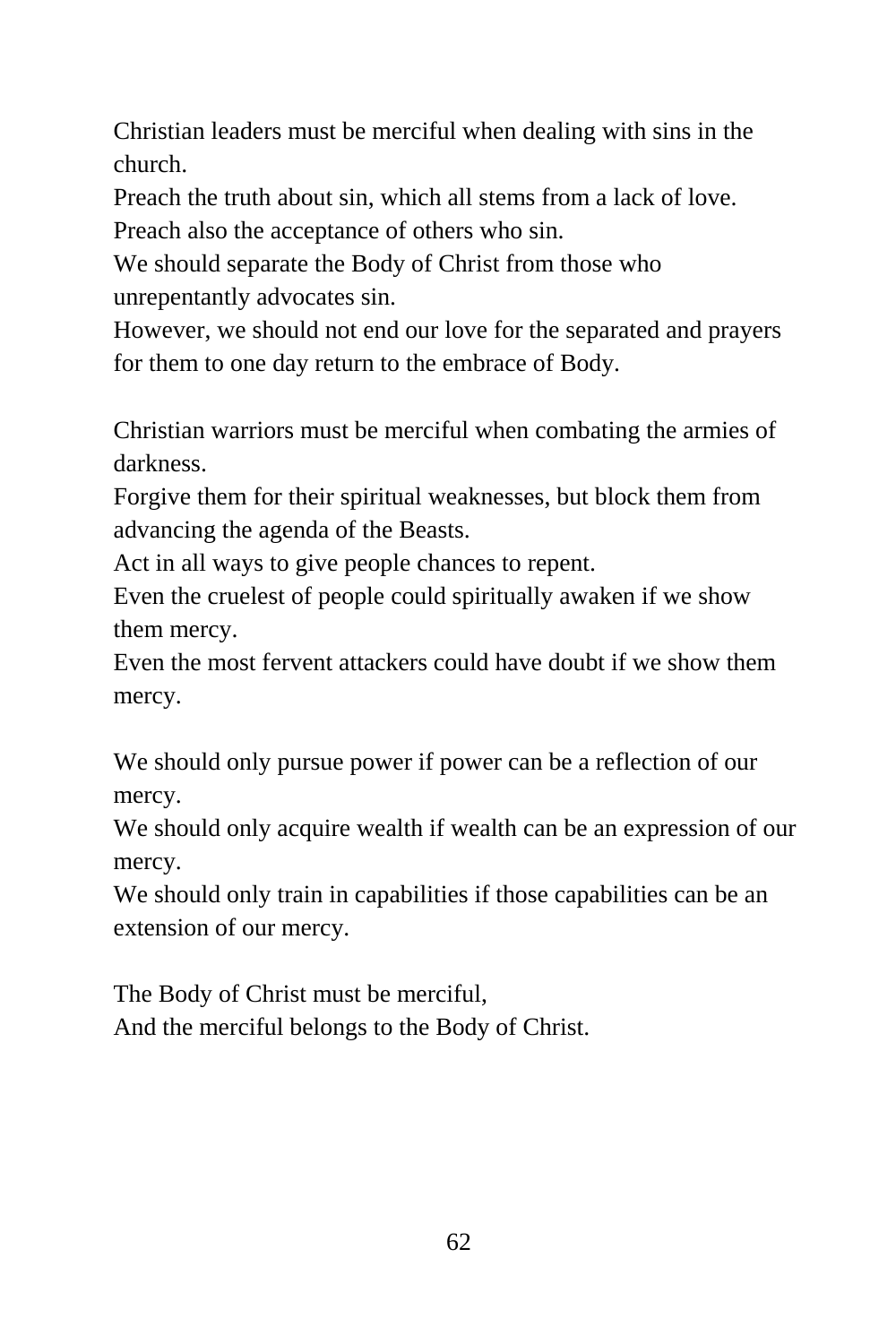#### **2.6 Relying on the Pure in Heart**

Those pure in heart are resistant to the effects of evil. Thus, the Holy Spirit can enter in force to connect them with God. They see God and God's plan.

They are the prophets in the Body of Christ. They are our guides in a world filled with darkness. They are the shields that Christians must rely upon.

Those pure in heart do not hide from the world,

But can journey through its most corrupted realms without falling. They can see evil for its true nature and brush off the effects of evil like dust on a coat.

They can battle against the armies of darkness and not succumb to hate, anger, disillusionment, and temptation.

They can share their purity with Christian brothers and sisters through fellowship and prayer.

Children are pure in heart because their young spirits have less places for evil to hide.

Children are pure in heart because some parents have shielded them from evil.

The purity of children must be protected in the Body of Christ. However, God will test some children as they grow to see whether their purity has power and endurance.

Some children will be subjected to bullying and prejudice to see if they can still love.

Some children will be subjected to failures and mockery to see if they still have faith.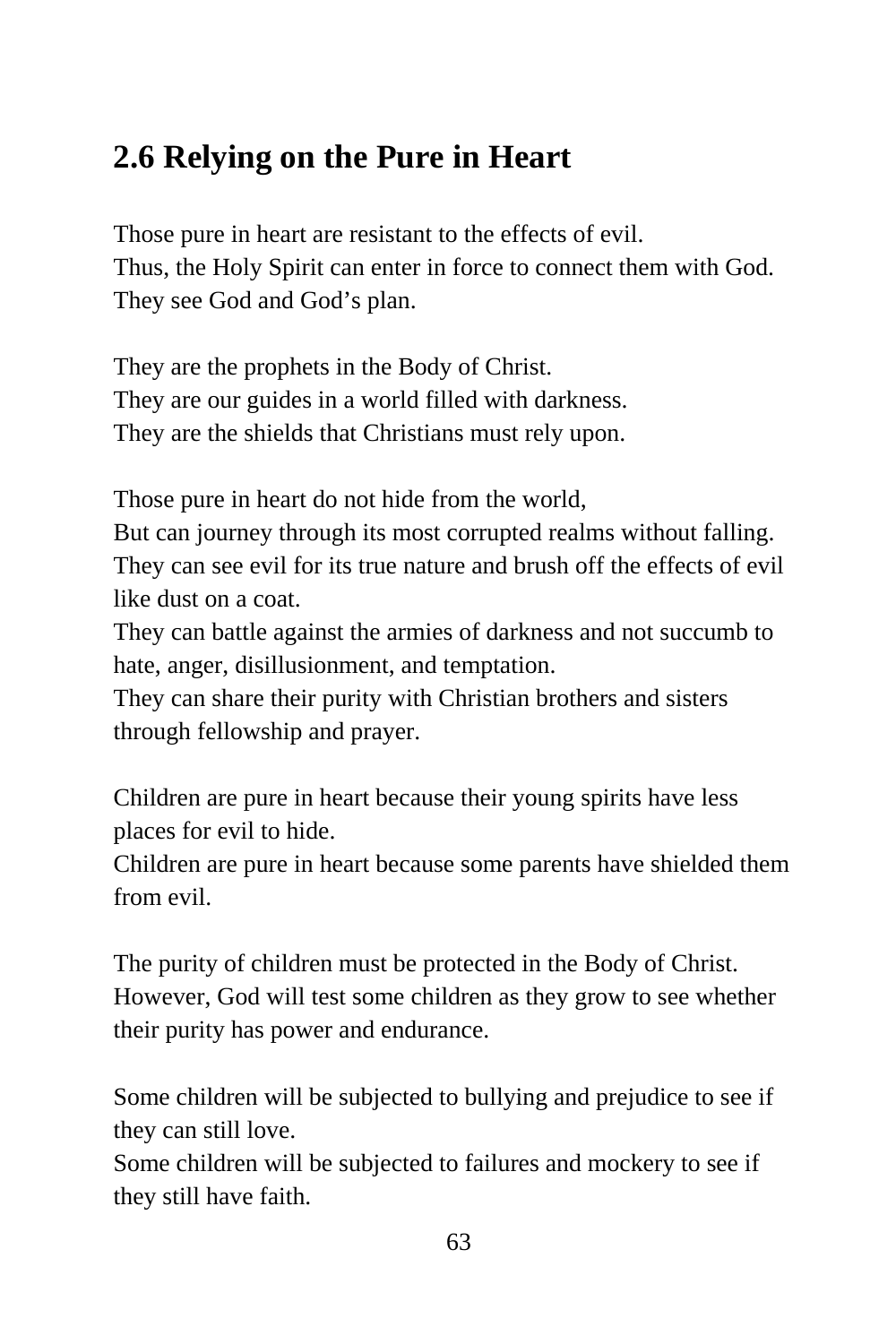Some children will be subjected to physical and emotional hardships to see if they can maintain hope.

We do not understand the specific plans of God and must therefore come to the aide of all children in need.

A child subjected to hate will love deeper when they receive Christian love.

A child subjected to defeat will grasp onto the Lord tighter when they receive Christian understanding.

A child subjected to suffering will endure more in battling evil when they receive Christian support.

We Christians must find those pure in heart who have risen from God's testing.

We must love them and care for them as they assume their destiny as God's prophets, teachers, and defenders.

We must study the nature of spiritual purity so that our spirits can learn to be pure.

We must see evil as how the pure sees evil so that our spirits can defeat the darkness.

The Holy Spirit will purify the entire Body of Christ.

But, we have to learn to let the Holy Spirit enter the deepest reaches of our hearts.

Being baptized by the Holy Spirit does not necessarily mean that we have completely surrendered ourselves to the Holy Spirit.

Christians must decide whether they want to be immature brats in the Glorious Kingdom or powerful servants of God.

To be powerful, we must try to be pure.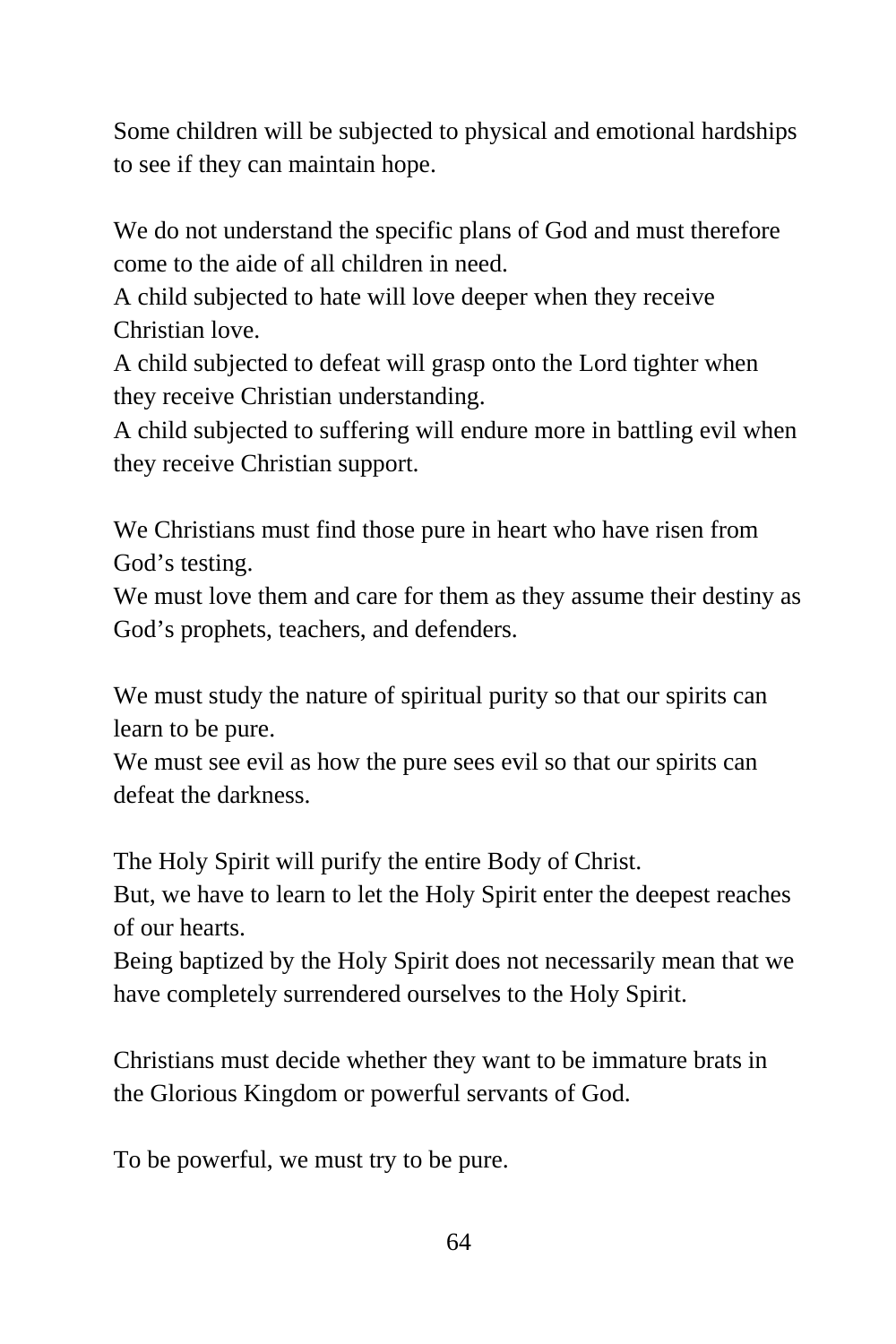# **2.7 Sending Out the Peacemakers**

Man has been fighting against man since the days of Cain and Abel. Does it matter why we fight when the desire to fight is fueled by evil?

Evil divides the fellowship among men and separates men from God.

Evil is so insidious that even Christians are driven to fight against Christians.

Evil is so overwhelming that even family members are driven to conflict against family members.

Evil is so corrupting that even husbands are driven to argue against wives.

Peace seems so far away in today's world that we have learned to live with war and live with violence.

Somewhere in the world the cannons and rockets are always in use. The bodies keep piling higher, but the world simply looks on. The wounded keep crying for peace, but the world simply looks on. The homeless keep begging for help, but the world simply looks on.

Everywhere in this world people are hurting people. The children are being murdered, and the society presses forward. The women are being abused, and the society presses forward. The weak are being assaulted, and society processes forward.

We Christians must be the peacemakers if we are to oppose the forces of evil.

We must endeavor to bring an end to wars.

We must endeavor to stop the patterns of violence.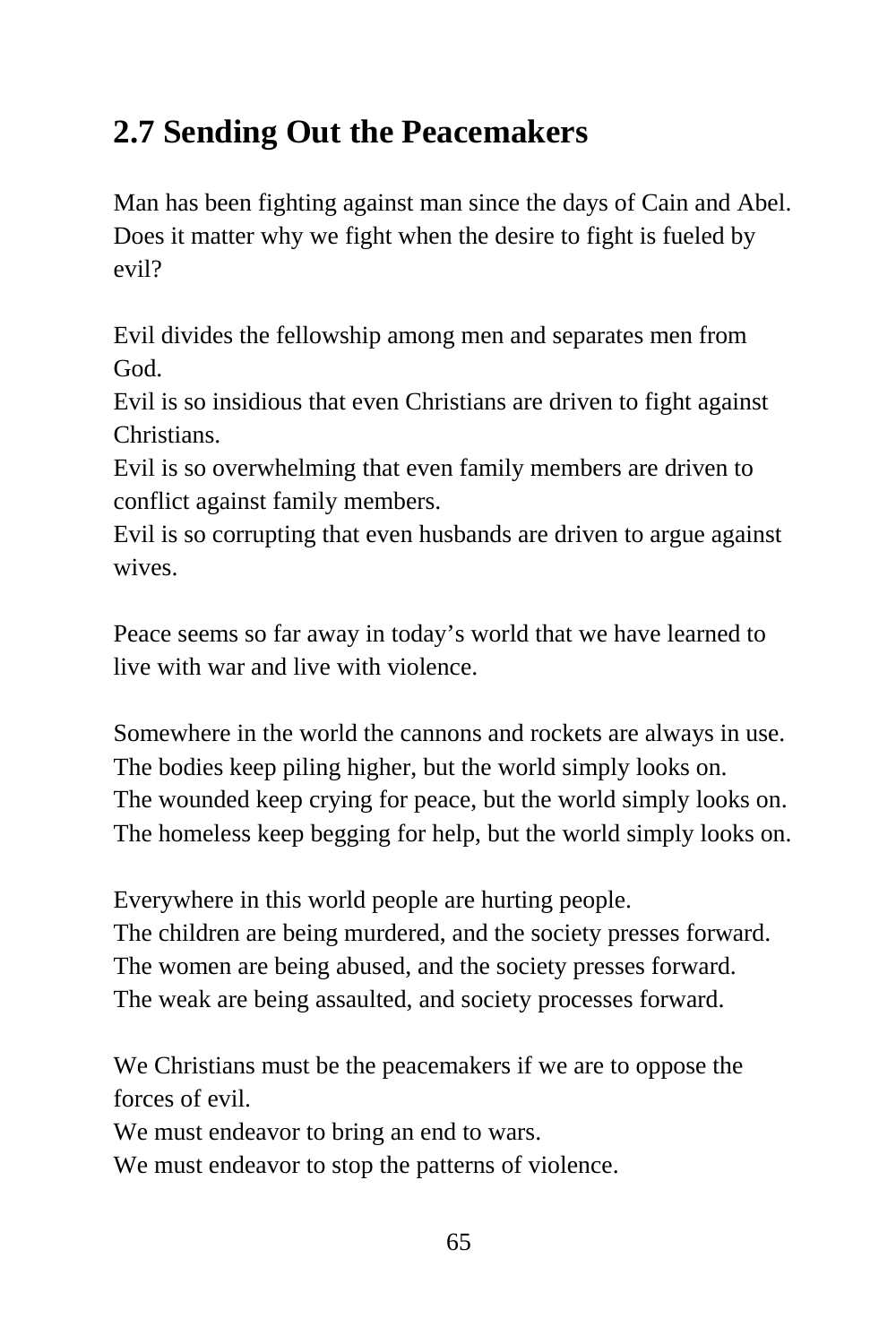Through peace people can find the spiritual strength to embrace Christ.

Through Christ people can find the spiritual strength gain peace. This is why peace is so hard to achieve.

We have to bring the Word to the angry and hostile. We have to calm the angry and hostile so that they can hear the Word.

The peace that Christians should bring is the peace of body, mind, and spirit.

This peace wipes away the hostility deep down in the spirit. This peace is not a false peace where people constrain their desire for violence because of laws.

This peace is not a false peace where nations continuously plan for but hold back on war.

This peace is not a false peace where enemies tolerate one another but rejects friendship.

The peace of Christ does not require negotiation and compromise, But the peace may require Christian sacrifice as the armies of darkness will surely fight against the peacemakers.

Christians may die in foreign lands in trying to deliver the Word to leaders lost to evil.

Christians may die at home trying to deliver the Word in the most dangerous neighborhoods.

Christians may even die by the hands of villainous churchgoers who want to preach false gospels.

If such sacrifices are the price of peace, then Christians should pay it boldly as children of God.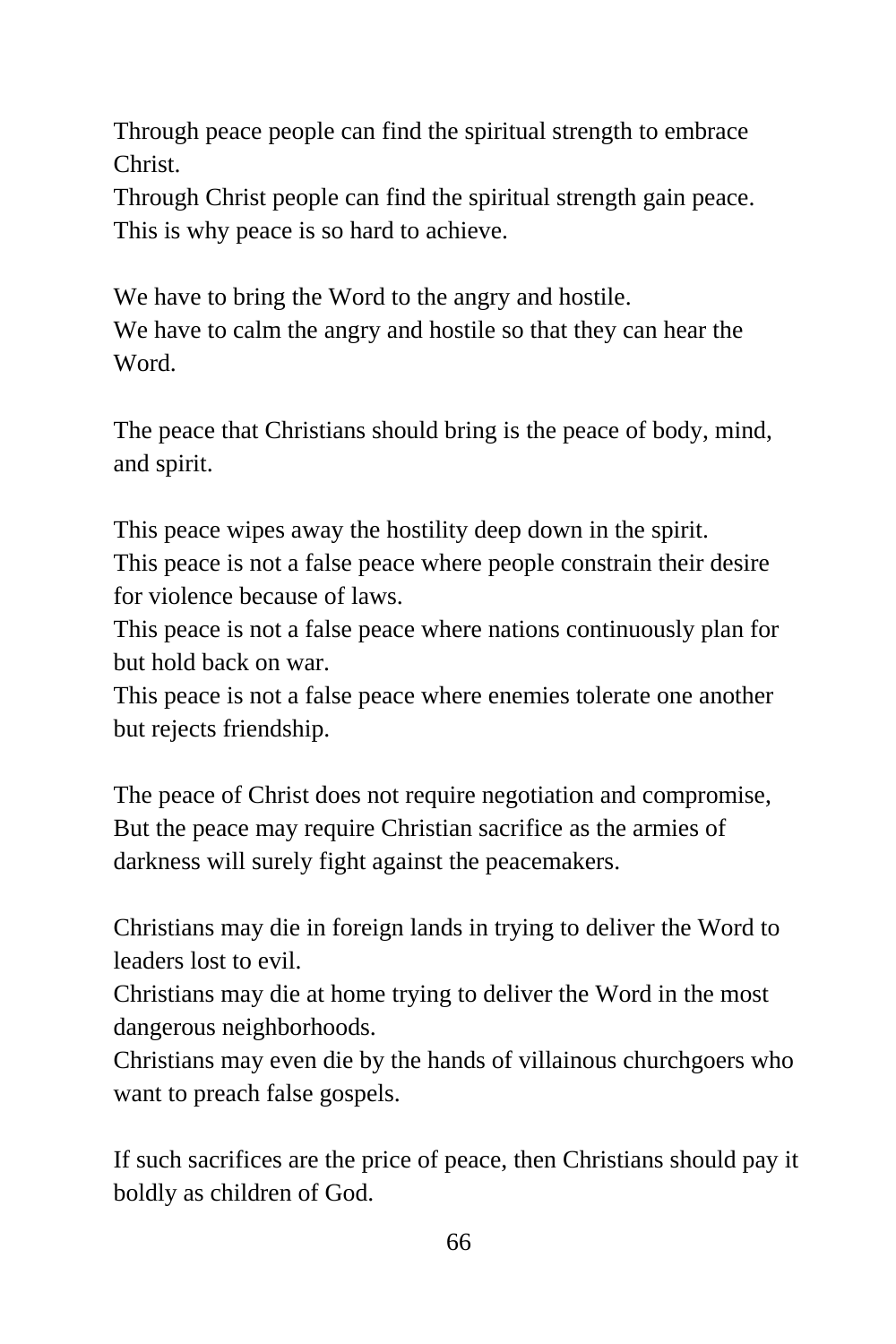Let us journey forth into lands of war.

Let us journey forth into homes of violence.

Let us journey forth into places that preach hate and anger.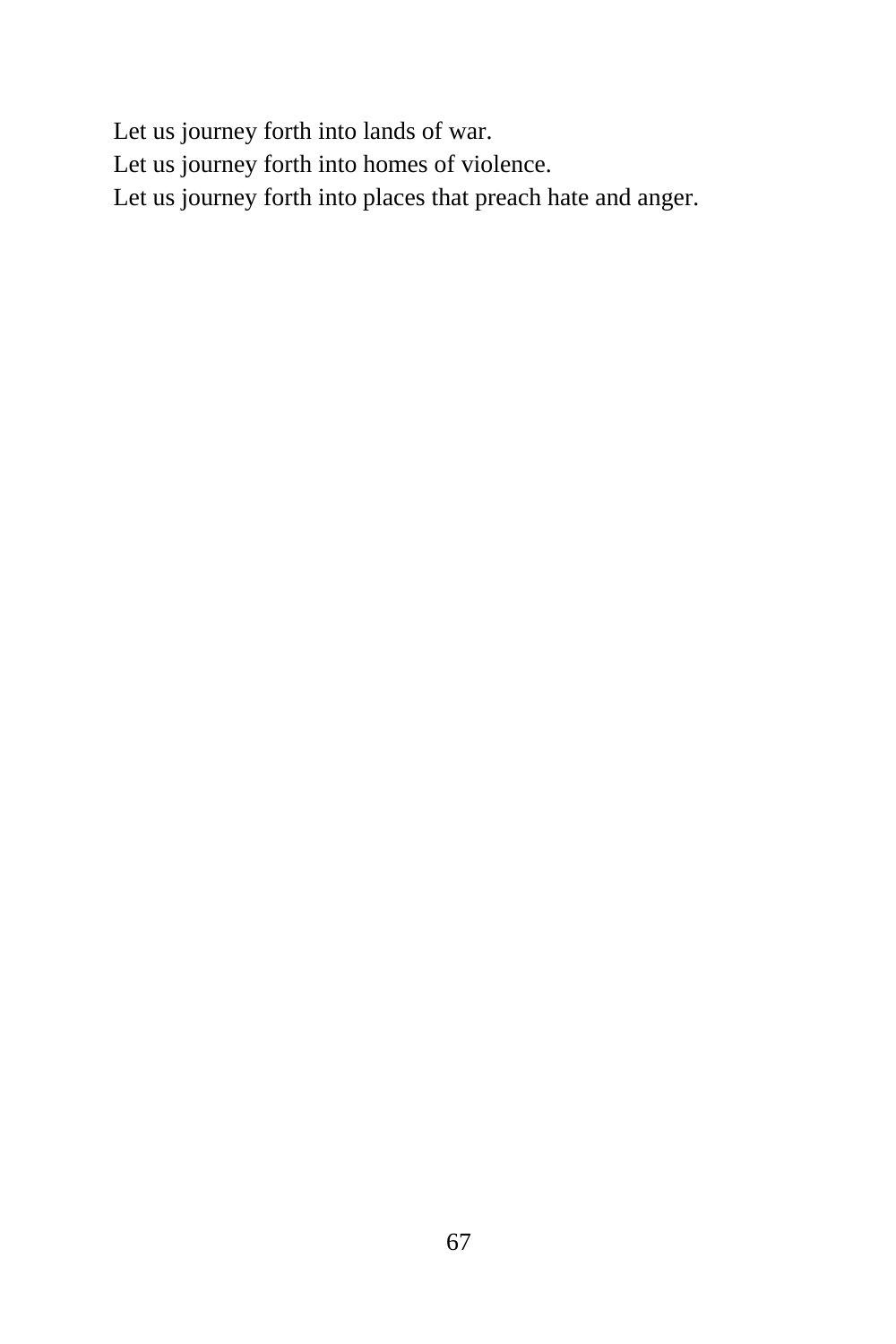#### **2.8 Becoming the Persecuted**

All Christians will be persecuted. The Body of Christ will be persecuted.

The forces of evil will surround every Christian, But armies of angels will protect us.

We will be called fools and crazy people in a world that worships the material.

We will be denied opportunities because no one wants the representatives of Christ near.

We will be ignored when we try to present the Word.

We will be abandoned by people who once knew us.

We will be mocked for our practices.

We will be imprisoned in some lands.

We will be punished in other lands for being disciples of Christ.

The Body of Christ will be constrained by secular laws.

The Body of Christ will be banned in some lands.

The Body of Christ will be disrupted by false Christians.

The Body of Christ will be attacked by the Beasts.

The Beasts will try to push Christianity to a position of meaningless practices.

Those Christians who yield to the Beasts will be left in the outer courtyards.

They will claim to be Christians, feel good about their assured salvation, but be spiritually dead.

They will claim to be Christians, but accept the ways of the Beasts. They will claim to be Christians, but surrender true Christians to the persecution of the Beasts.

Stand firm against the Beasts as one body.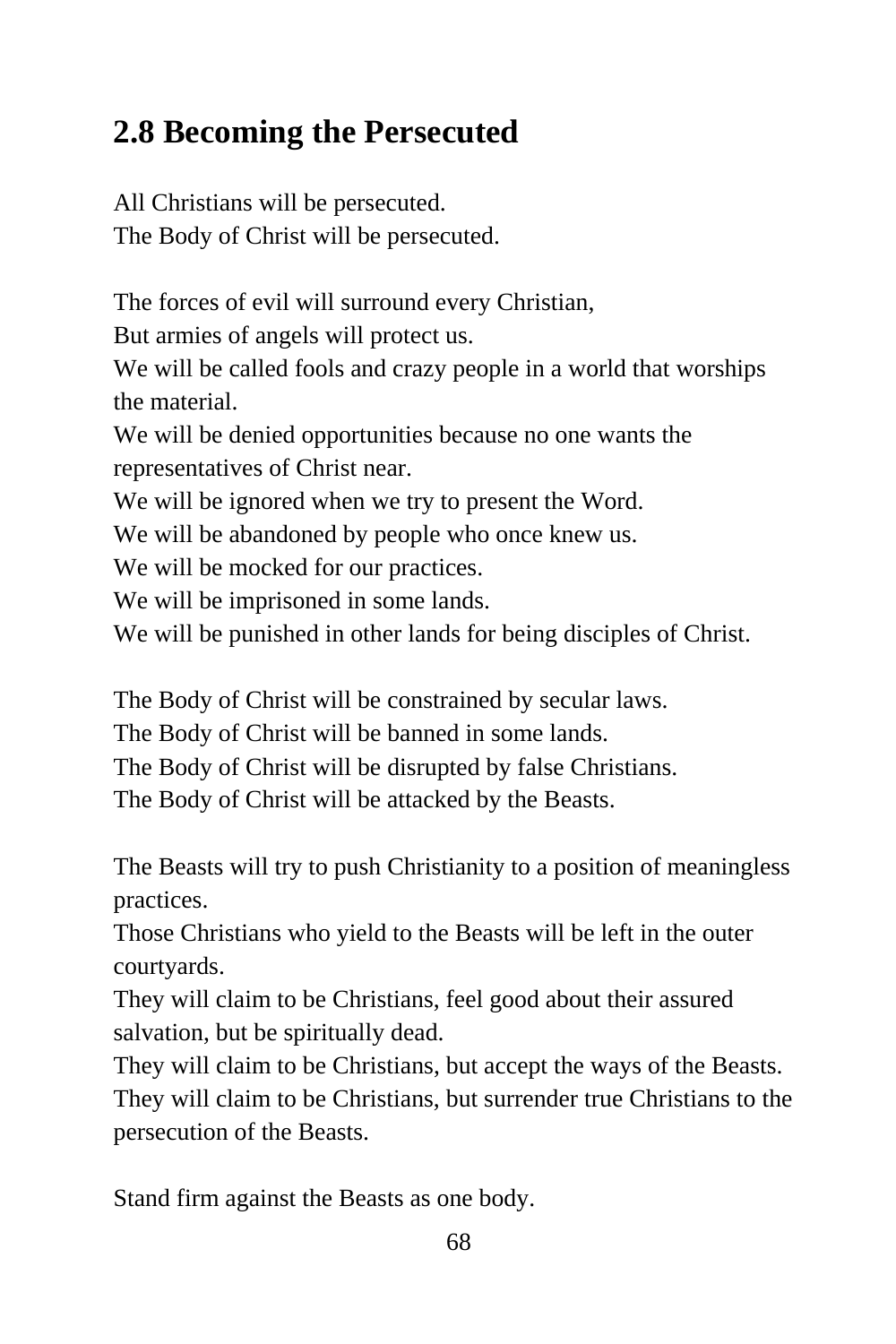Be the lamp stands that are before Christ the Lord Present the Word to the world as lands fall to disasters.

Among the lands ruled by the Beasts, some will turn to Christ. The Body of Christ will grow under hardship. The Christians of the tribulation will be strong. The Christians of the tribulation will be forged by the fire of persecution.

When captured for presenting the Word, pray for the Glorious Kingdom.

When placed on trial for Christian practices, pray for the Glorious Kingdom.

When tortured for refusing to betray the Lord, pray for the Glorious Kingdom.

To all those persecuted for their Christian faith, the Glorious Kingdom is yours.

The Body of Christ will be united with its master.

The pains of the past will be forgotten in the joy of the future.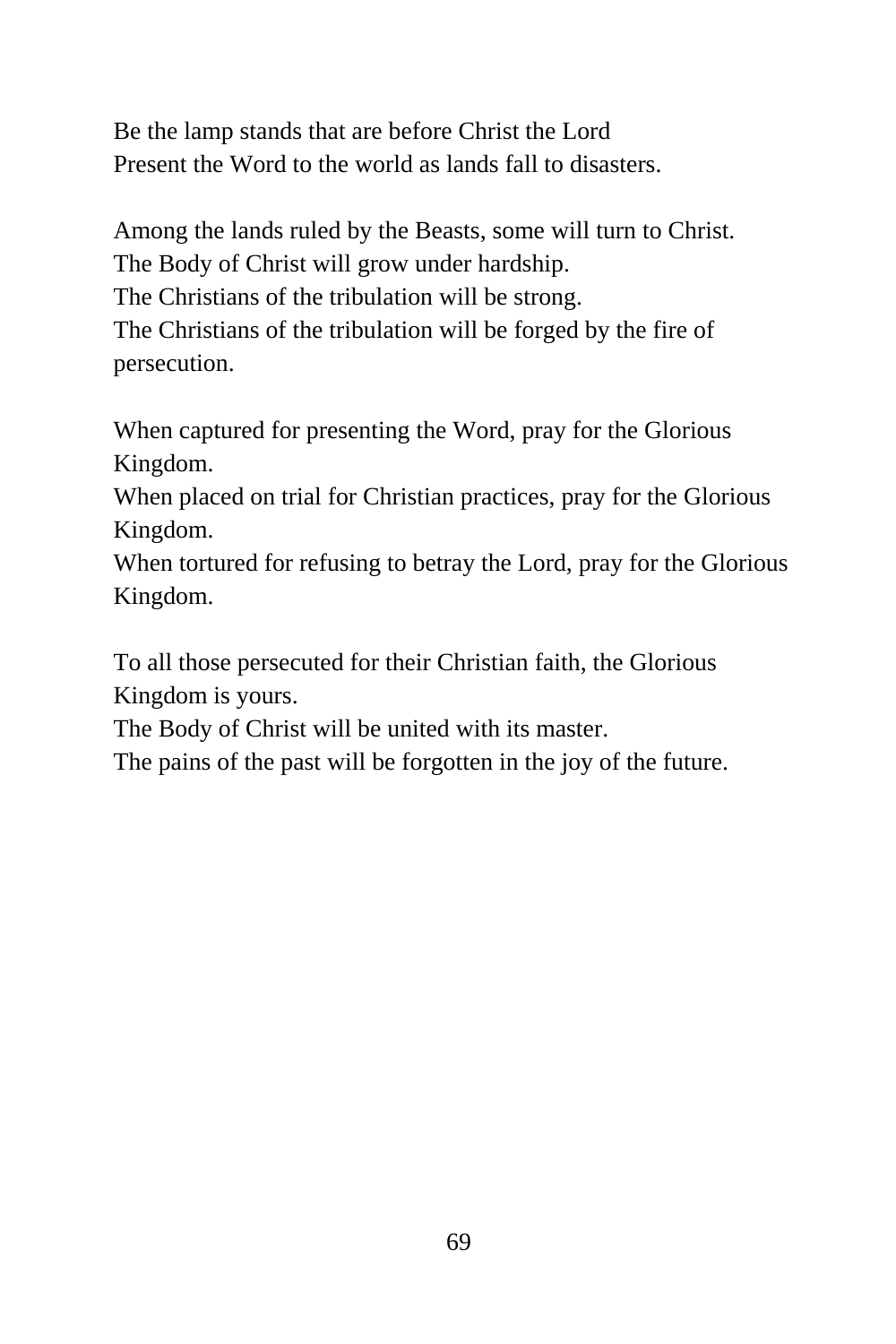#### **2.9 Following the Father, Son, and Holy Spirit**

God the Father, Christ the Son, and the Holy Spirit are one. The one is Lord of all. The one will be joined by the Body of Christ.

The Father is the supreme essence of all existence, and the Father is the definition of good.

The Son is God's understanding of man, and God's love for man. The Holy Spirit is God's grace reaching into all in the Body of Christ to join Christians with one another and with God.

There is no separation between the Father, Son, and Holy Spirit. There is no place where one ends and the other begins. The Body of Christ must understand this Trinity. The Body of Christ must embrace this unity as their own.

In this world as we learn to struggle against evil, those baptized by the Holy Spirit are touched by the Spirit of God. In the Glorious Kingdom, when the spirits of God's children are cleansed of evil, the children will in turn touch the Spirit of God.

The children will be one as the Father and Son are one. The children will be forever joined with God by the Holy Spirit.

Then, man will be above the angels. Then, man will live in the house of our Lord united in love.

We Christians must prepare for the Glorious Kingdom and embrace the oneness of the Father, Son, and Holy Spirit.

Understand that it is the love and sacrifice of the Son that has built the bridge between man and God.

Understand that it is the supremeness of the Father that has planned creation around the free will of man.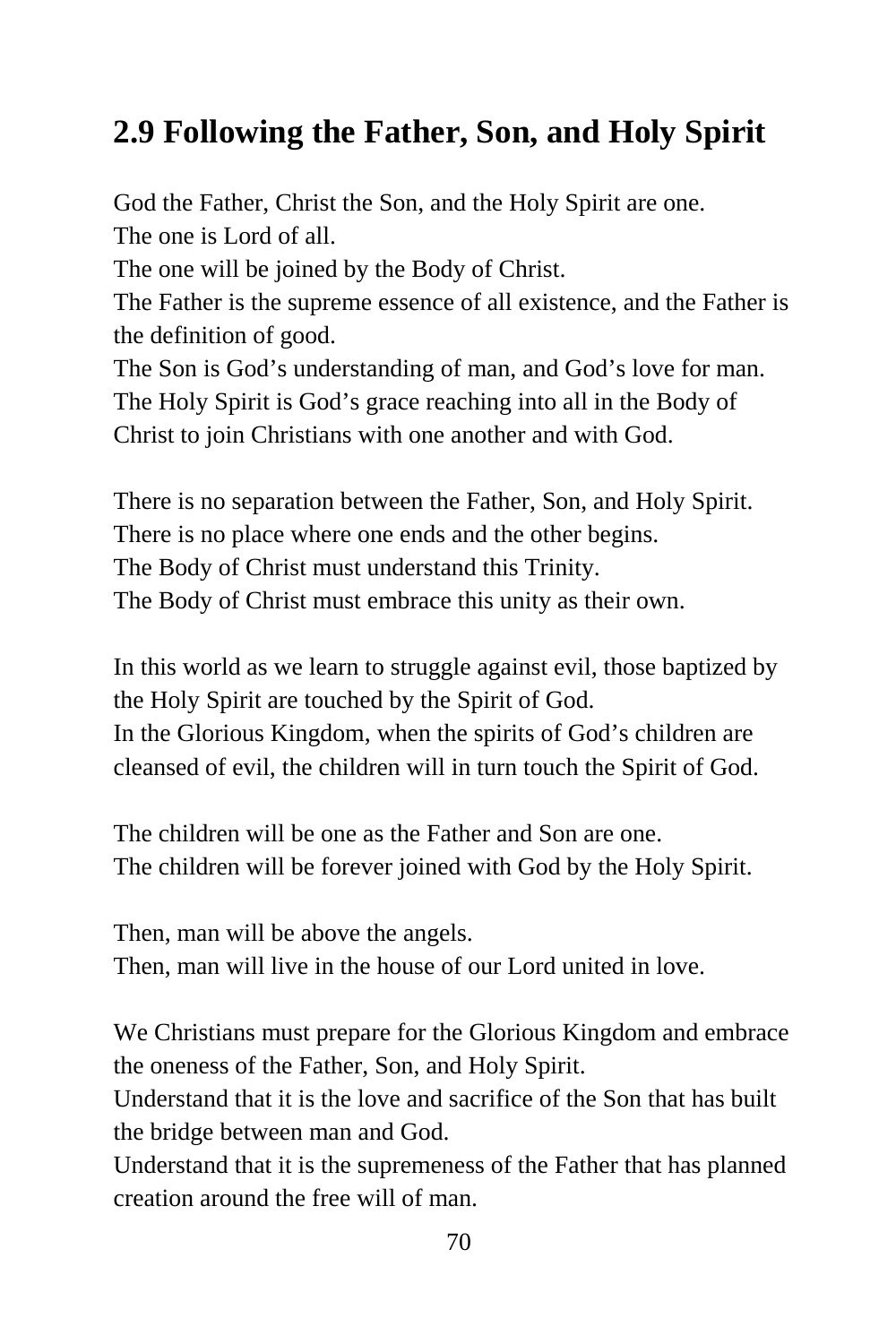Understand that it is the Holy Spirit that will pull man to God in salvation upon death.

However, pray to the three as one, pray to the three as Lord.

Brothers and sisters in Christ,

Let us not allow traditions to trap us in thoughts of the Father, Son, and Holy Spirit as distinct individuals.

A harmony of will is inadequate in describing the Trinity.

Let us also not allow needs and fears to trap us into denying the uniqueness of the Father, Son, and Holy Spirit even as They are one. Calling out only to Christ without recognizing the Father is immature.

Praying to the Father without deeply understanding the teachings of Christ is immature.

Accepting the Father and Son while ignoring the powers granted by the Holy Spirit is immature.

We must be mature to prepare the Christian Body for the return of our Lord.

We must unite under the center of truth.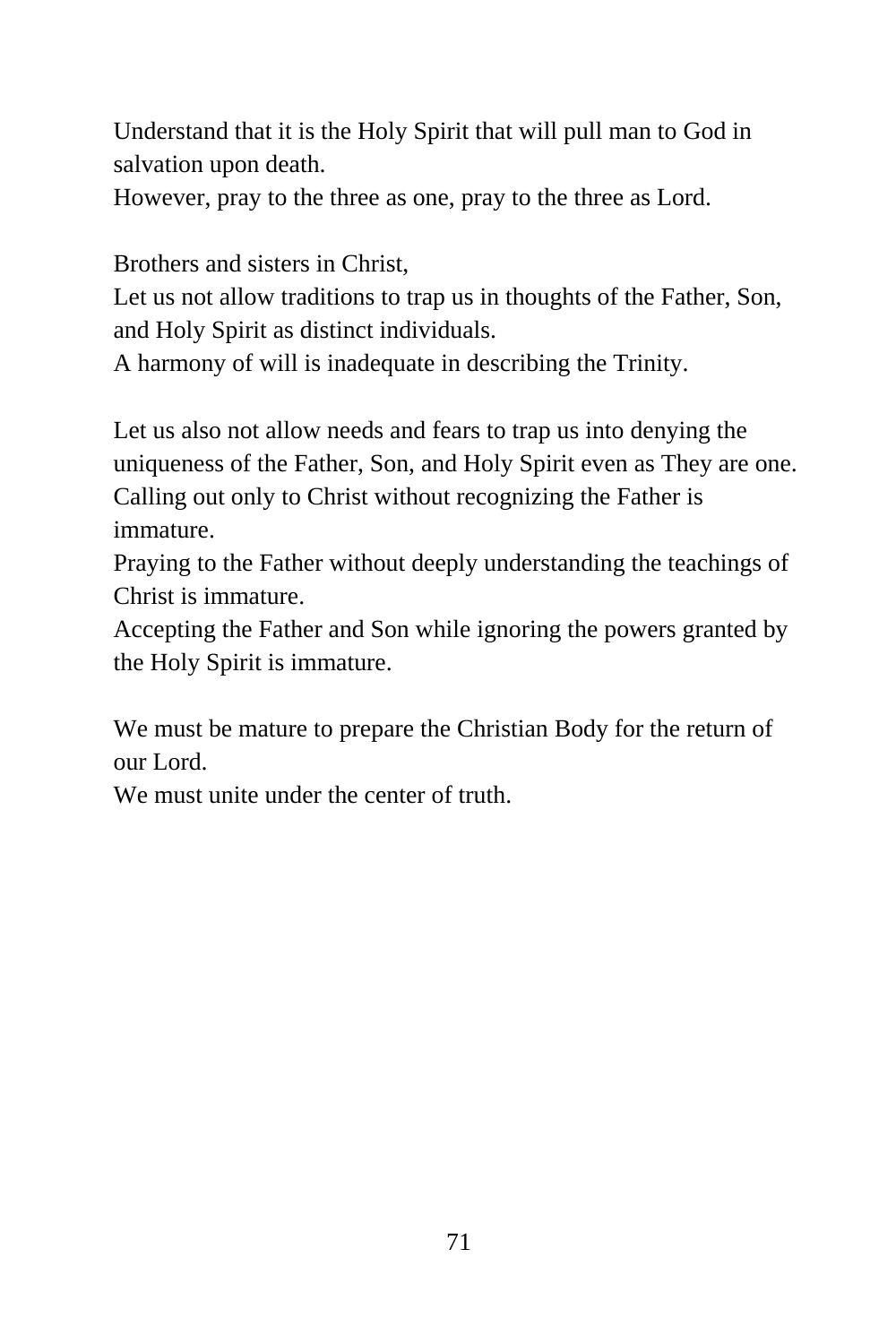## **2.10 Accepting the Gift of Salvation**

Jesus the Son came to live among man and to bring the truth of God to man in human words.

This is because God's first chosen people have strayed too far from God for the prophets to bring insights.

This is more importantly because all of humanity was ready to receive the truth of God.

The Jews broke the first covenant by crucifying Jesus.

In the death of Jesus, God formed a new covenant with all mankind.

In the resurrection of Jesus, the Son brought the understanding of the human spirit to the Father.

It was only after the Son has returned to the Father in forty days that the Holy Spirit descended in force.

The resurrection of Jesus enabled salvation, but the acceptance of salvation depends on man.

The acceptance of salvation depends on faith and not by obeying laws.

But true faith, which allows the Holy Spirit to enter our spirits for the baptism of salvation, is not just by calling Jesus' name.

A churchgoer who calls to Jesus, but has no love for God or others, will have no faith.

A churchgoer who waves the Bible, but embraces actions that are against the Bible, will have no faith

True faith is the awakening of the spirit.

This awakening can be as simple as hearing about the gift of Jesus. This awakening can be by imitating acts of Christian love.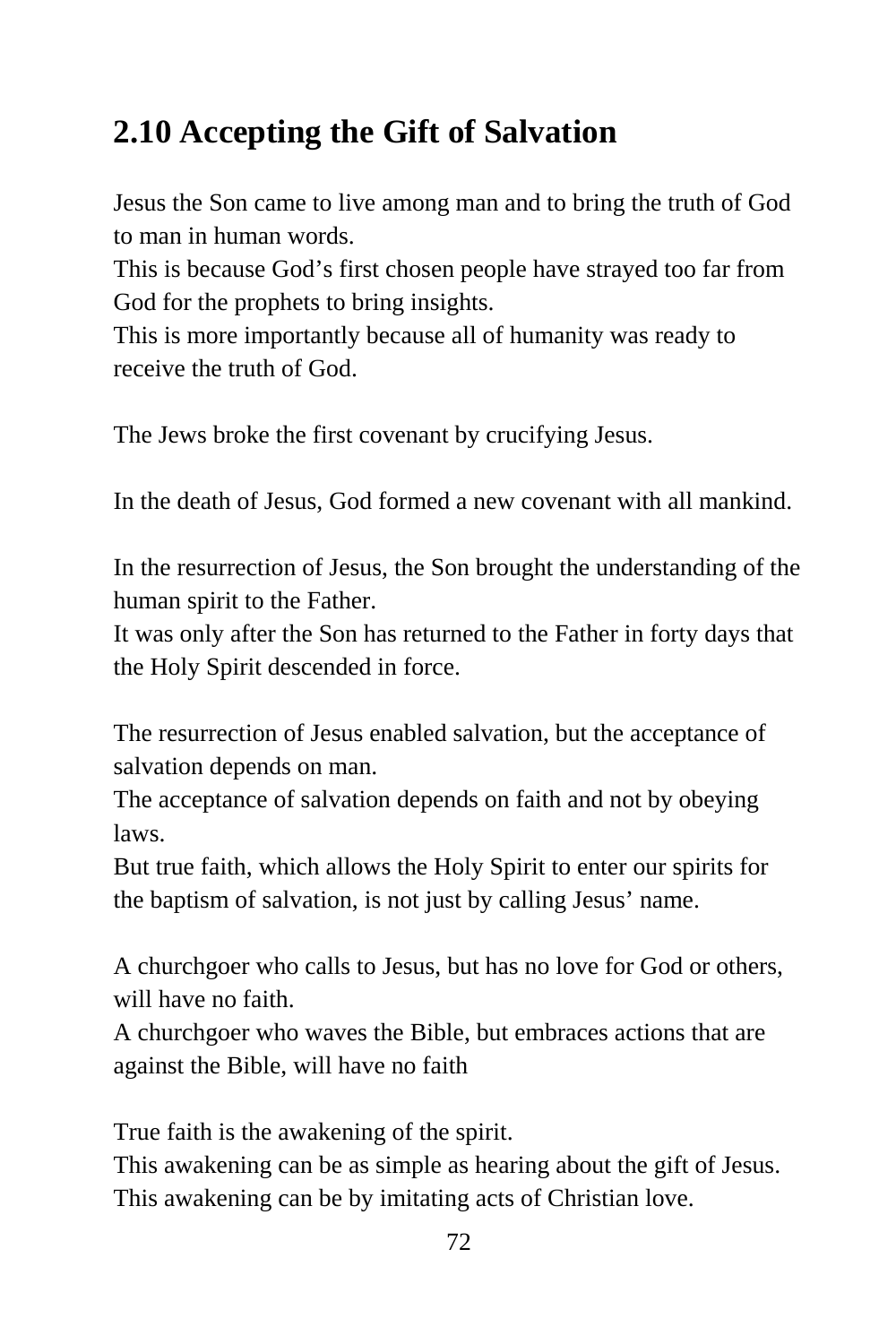This awakening is most often through reading the Holy Bible.

Once faith is enough to let the Holy Spirit enter, the birth of a Christian should be obvious by the expression of love.

The faith of Christians must still be grown through prayer, scriptural studies, and expression.

A Christian is still vulnerable to sin,

And a Christian will be in sin until he or she is in the Glorious Kingdom.

Nevertheless, a Christian can never surrender to sin no matter how weak his or her actions, thoughts, and spirit have been.

The defeat of sin's power over a Christian spirit is by learning how to love God and one another.

Learning to love is the center of Jesus' teachings.

Succeeding in love is how our faith will grow.

Through growing faith, the spirits of Christians will start to understand God's plan.

Through growing faith, the spirits of Christians will learn to live holy lives.

Through growing faith, the spirits of Christians will gain powers from God to serve God's will.

Through growing faith, the spirits of Christians will unite as the Body of Christ.

Brothers and sisters in Christ,

As faith should be reflected in actions, let us not debate whether salvation is by faith or faith and good works.

Let faith and action be one, and let us understand that no amount of action can make us sinless in front of God.

Let faith be the way to receive God's grace.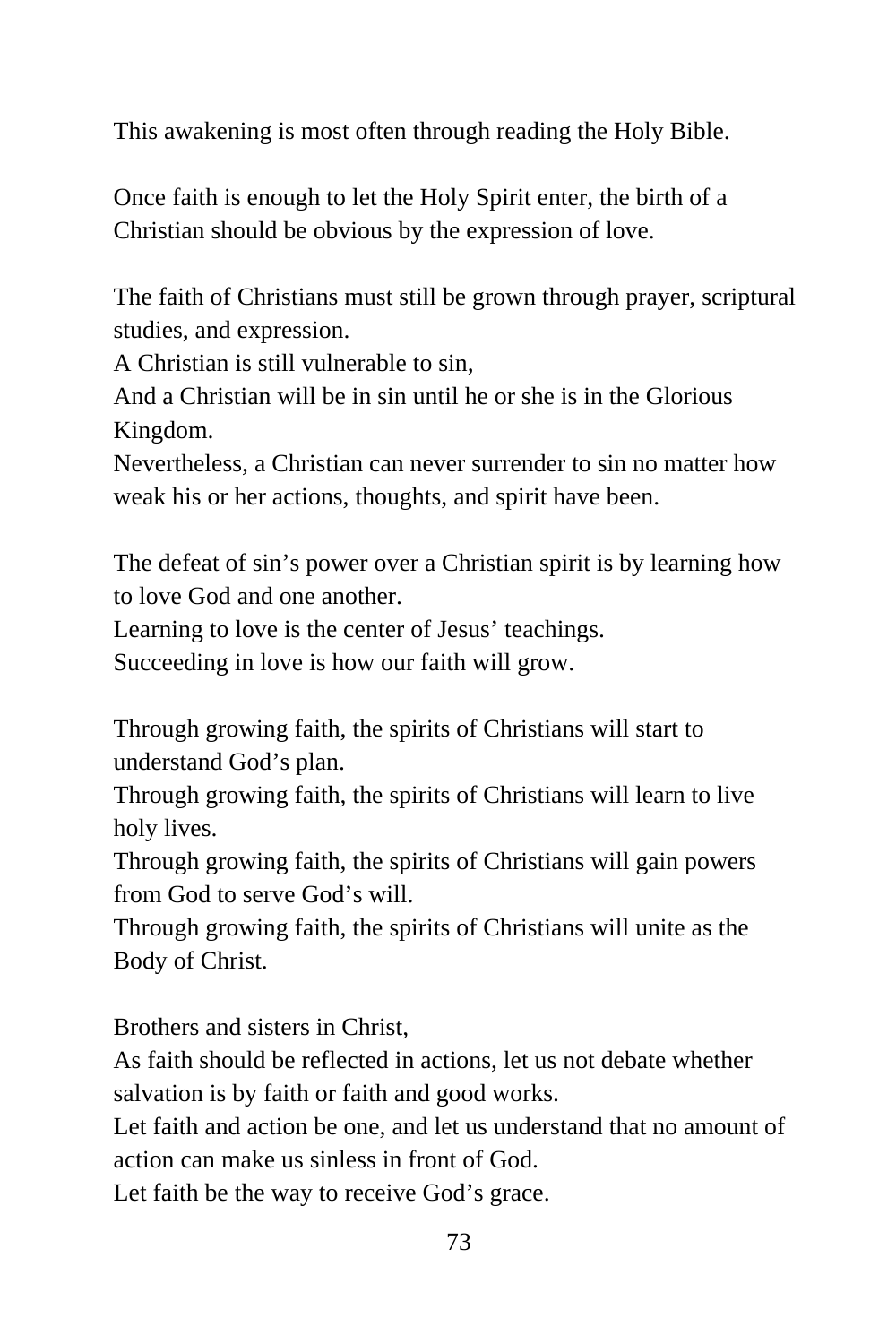Let action, when actions can be taken, be the way to affirm faith.

We must be mature to prepare the Christian Body for the return of our Lord.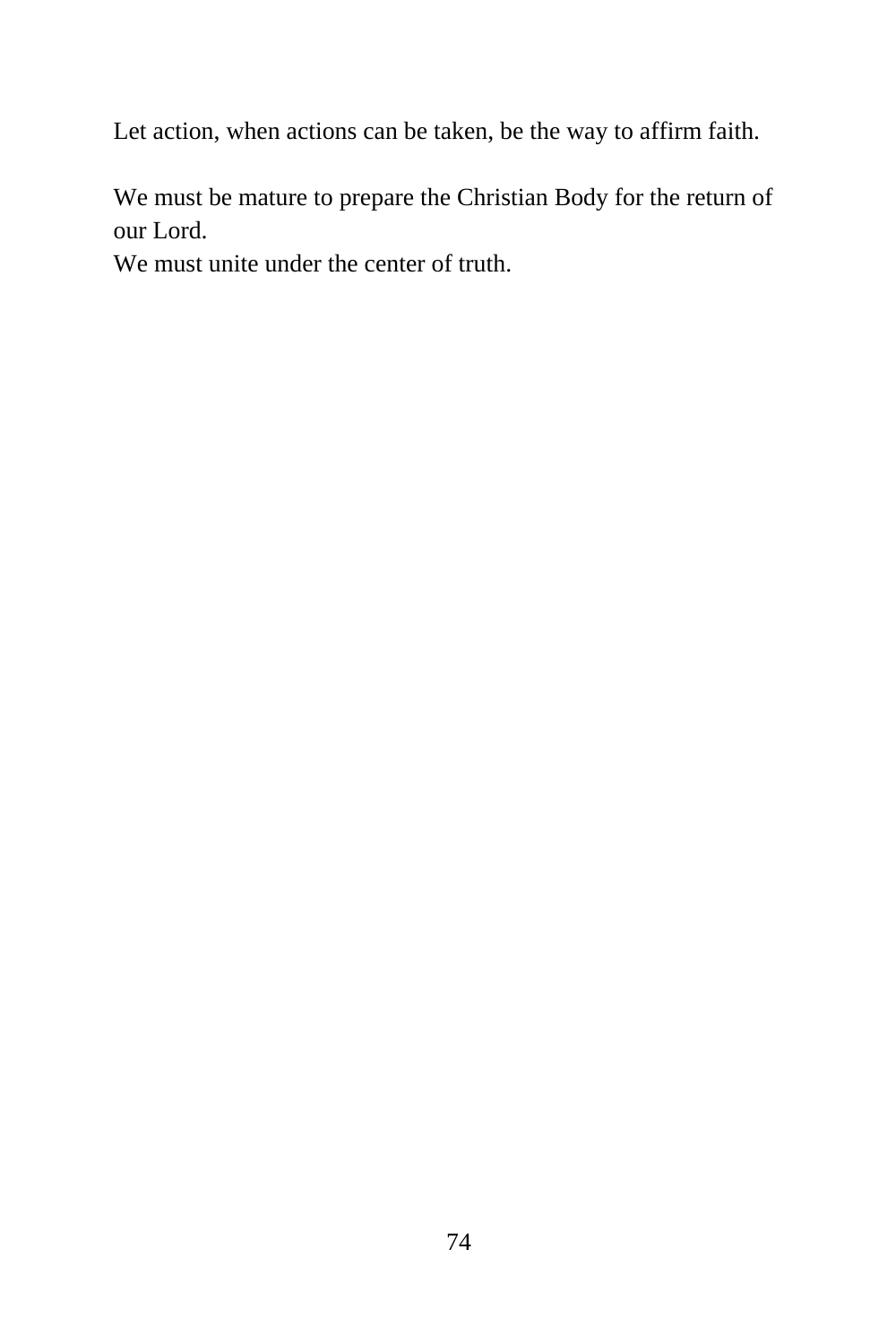## **2.11 Using Free Will to Follow God's Will**

In order for us to be God's children, we had to be made in the spiritual image of God.

To have the spiritual image of God is to have the free will of the spirit.

To have the free will of the spirit as man is to be vulnerable to evil. To be vulnerable to evil is to be separated from God through sin.

To bring the spirit of man back from sin, God planned creation around the free will choices of man.

The plan is so perfect that God knows exactly everyone who can be saved from the beginning to the end of days.

To declare this plan, the names of all who will be saved are placed in the Book of Life.

The Book of Life reveals the Body of Christ.

The Book of Life includes all who have embraced the Word in life and are free from judgment.

The Book of Life includes all who had to receive the Word in death and will join the Body later after judgment.

The Book of Life is God's plan for the Glorious Kingdom

For generations upon generations, God's plan works with the choices of man to achieve predestined outcomes.

This predestination does deny man's spiritual free will.

This predestination does declare that every event and action in this world is by God's design.

God's design battles with evil that seeks to corrupt God's creation. Therefore, God's design should not be confused with God's will.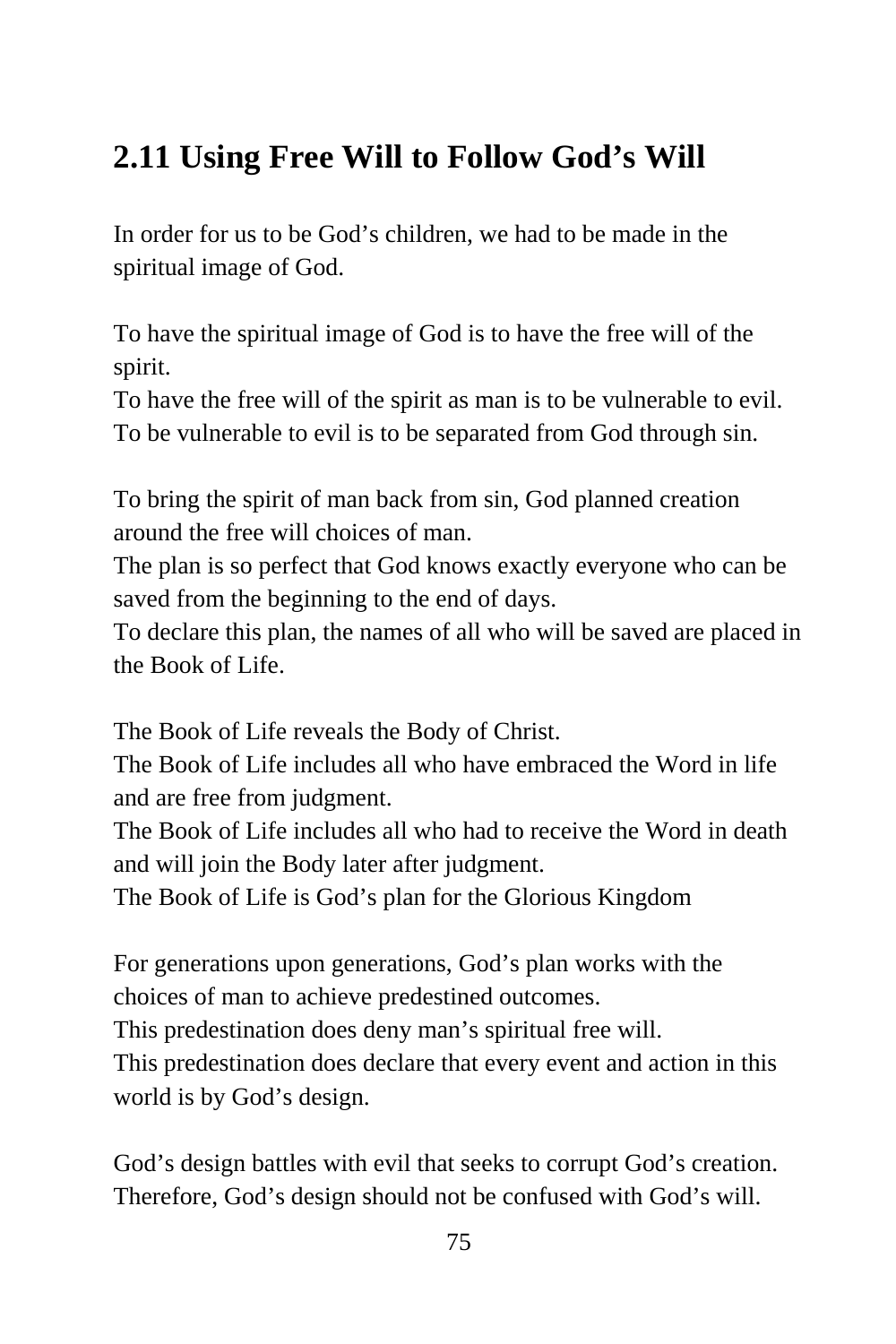It is not God's will for evil to exist. It is not God's will for man to be corrupted by evil. It is not God's will for angels to rebel. It is not God's will for people to hurt one another.

God's will is reflected through the teaches of Jesus. God's will is for every person to join the Body of Christ. God's will is for people to love another. God's will is for no one to have to physically suffer for the needs of

the spirit.

Since we cannot fully grasp the complexity of God's plan, Christians must simply follow God's will.

When we are given glimpses of God's plan through the prophets or through the Holy Spirit,

We must act accordingly to follow God's plan.

This is particularly true for the Body of Christ during the end of days.

The prophesies of the Old and New Testament tell of kingdoms, wars, and disasters yet to come.

The prophesies tell of Christians being the only force against the rising darkness.

The prophesies tell of the return of Jesus and a millennia of peace.

Brothers and sisters in Christ,

Do not sit back and believe that God will control us to follow His will.

Do not sit back and blame our weaknesses on predestination. Our future is by God's design.

However, God's design is based on our choices in life.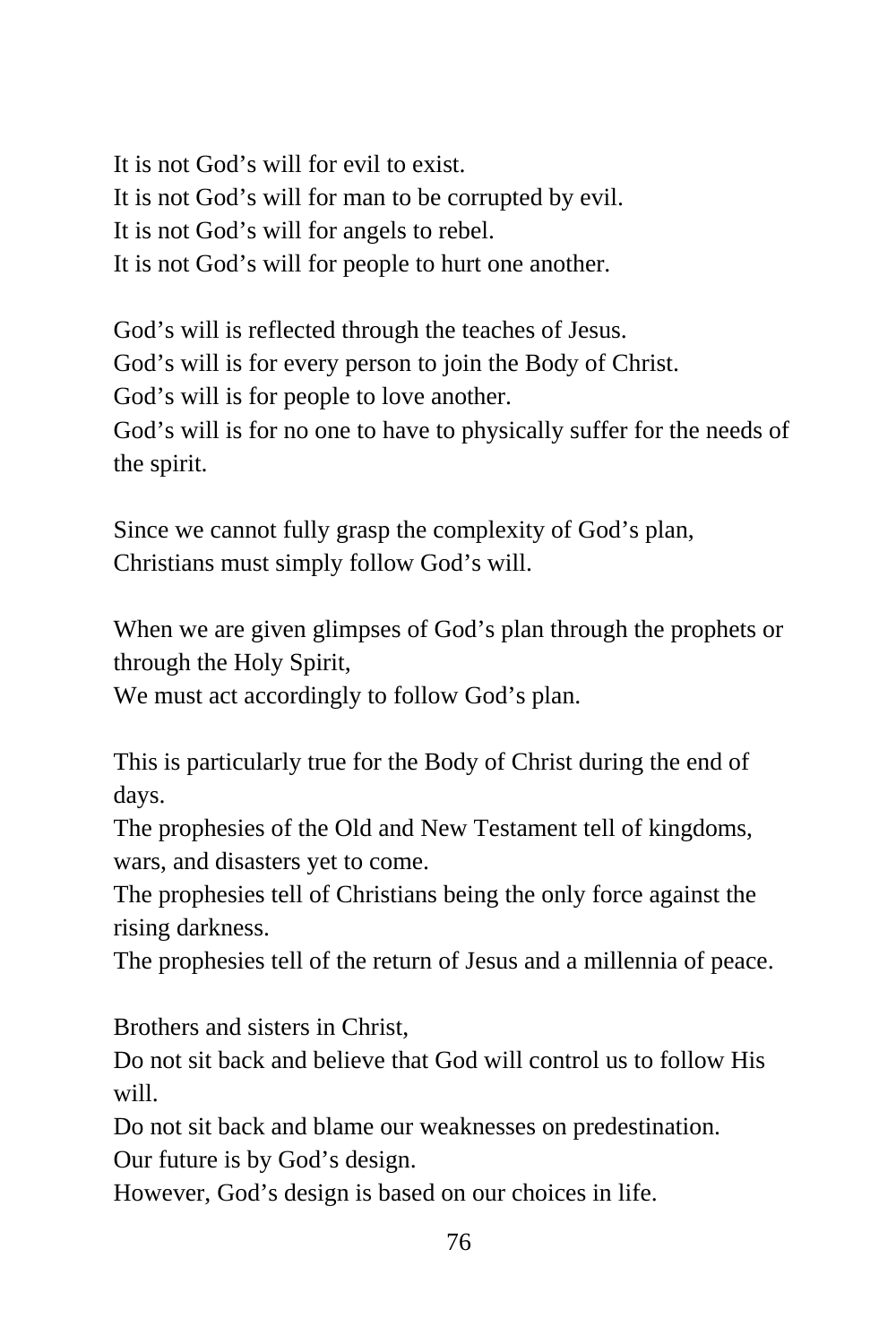So, let us choose to study scriptures.

Let us choose to pray for guidance.

Let us choose to use our free will to follow God's will.

We must be mature to prepare the Christian Body for the return of our Lord.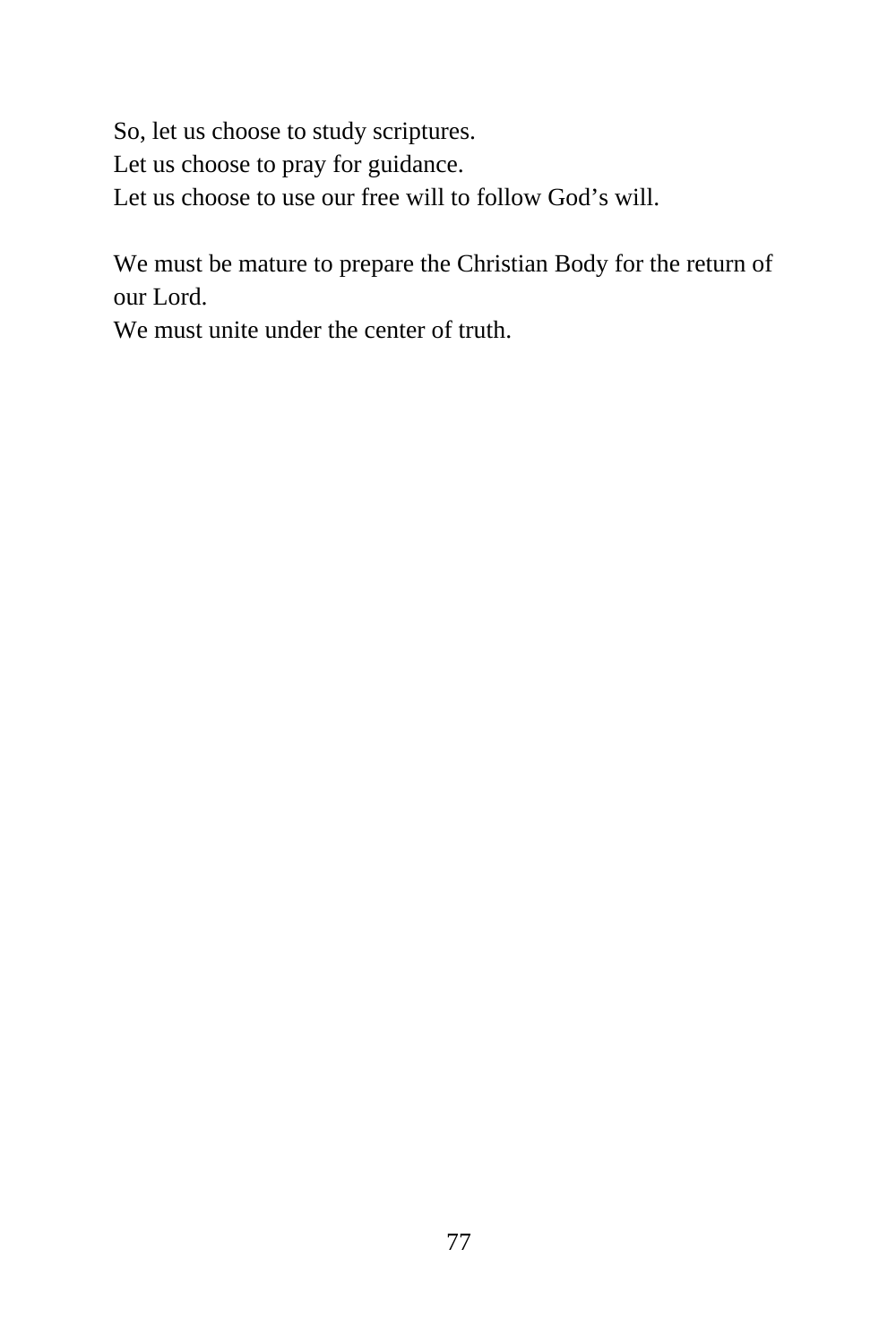## **2.12 Rejecting Sin Inside and Outside the Church**

The ultimate nature of sin is the state of the spirit that separates man from God and one another.

The original sin of Adam is passed through the generations as inherited spiritual vulnerability to evil.

Our spiritual tendency to rebel against the commandment to love God and one another is then reflected in thoughts and actions.

The thoughts and actions of each person drive his or her spiritual state.

Some actions and even some thoughts are so serious that it could cause spiritual death.

Some actions and thoughts can also corrupt Christians to cause them to fall.

But, there are many actions and thoughts that merely weaken the spirit.

And, there are actions and thoughts that affect different spirits differently.

The Body of Christ must reject sin in this world, but rejecting sin does not mean rejecting people.

The greatest sin in this world is to reject God when the truth of the Word has been delivered in full force.

All other sins that cause people's spirits to be too filled with evil to accept God are also considered the greatest sins.

The way to reject these greatest sins is to deliver the Word in greater force and love more intensely.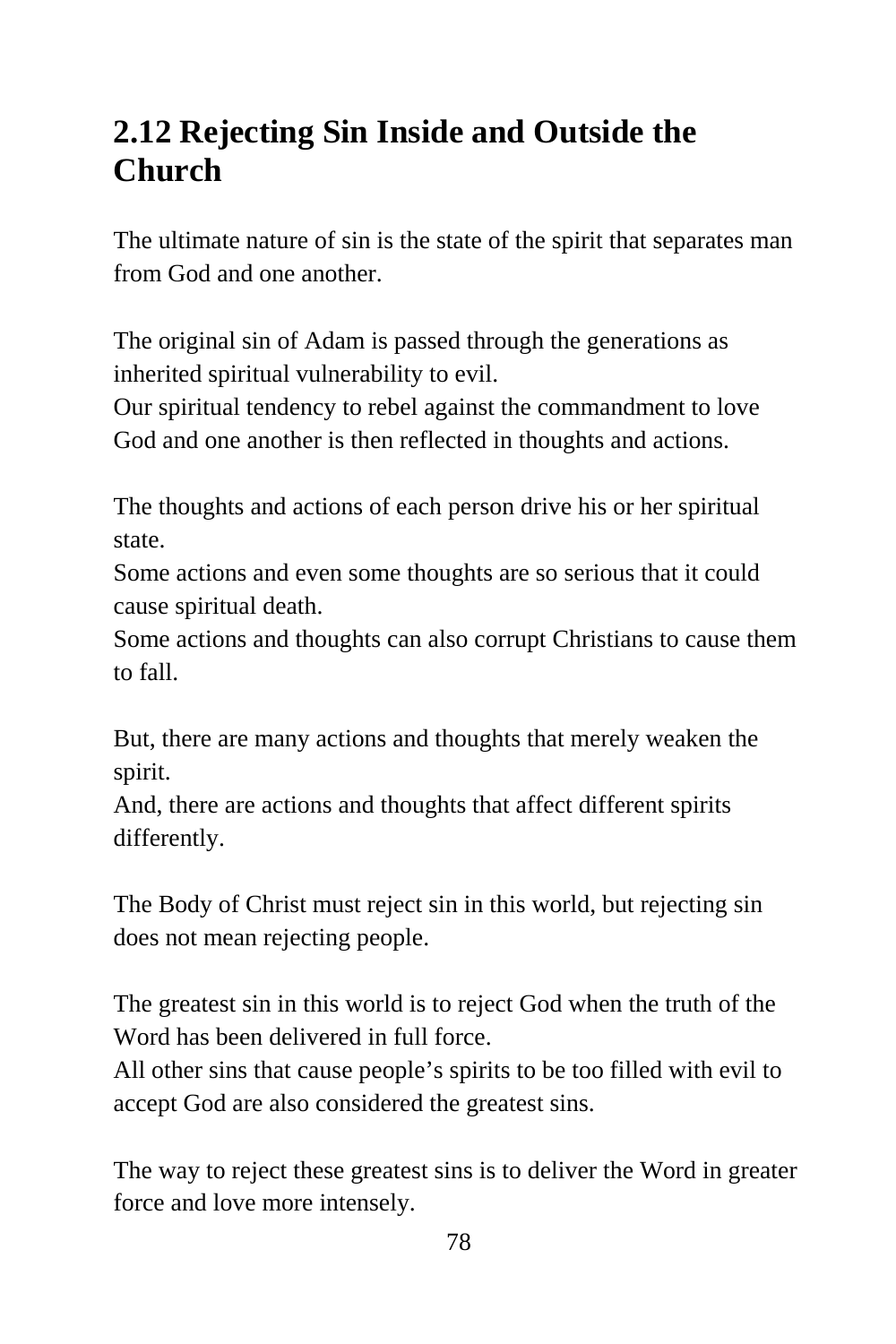However, the Body of Christ must be guarded against the dangers of such sins.

People who preach false gospels or false religions cannot be allowed to spread such evil thoughts within the Body of Christ.

People who embrace anger and violence to the point of murder cannot be allowed to physically and emotionally harm Christians.

People who practice deceit, malice, gossip, and slander cannot be allowed to disrupt the fellowship of Christians.

People who refuse to repent from spiritually damaging sexual relations cannot be allowed to advocate their behaviors in the church.

Once we have protected the Body of Christ, let us help one another with love.

Let us forgive those who have sinned against us,

And let us agree that no one understands the full complexity of sin. An action or thought can be harmless to one Christian but be spiritually damaging to another.

Some Christians can dust off the sins from the world because they are pure on the inside.

Other Christians must cling tightly to teachings and rules so they can fight the constant threat of growing sin.

Brothers and sister in Christ,

Let us not become obsessed with exposing the sins of others.

Let us not be self righteous and blind to our own great sins.

Let us not ignore the dangers of some great sins.

Let us not be so accepting that we forget right from wrong.

Let us see the real affects of sin,

And let us defend against those affects.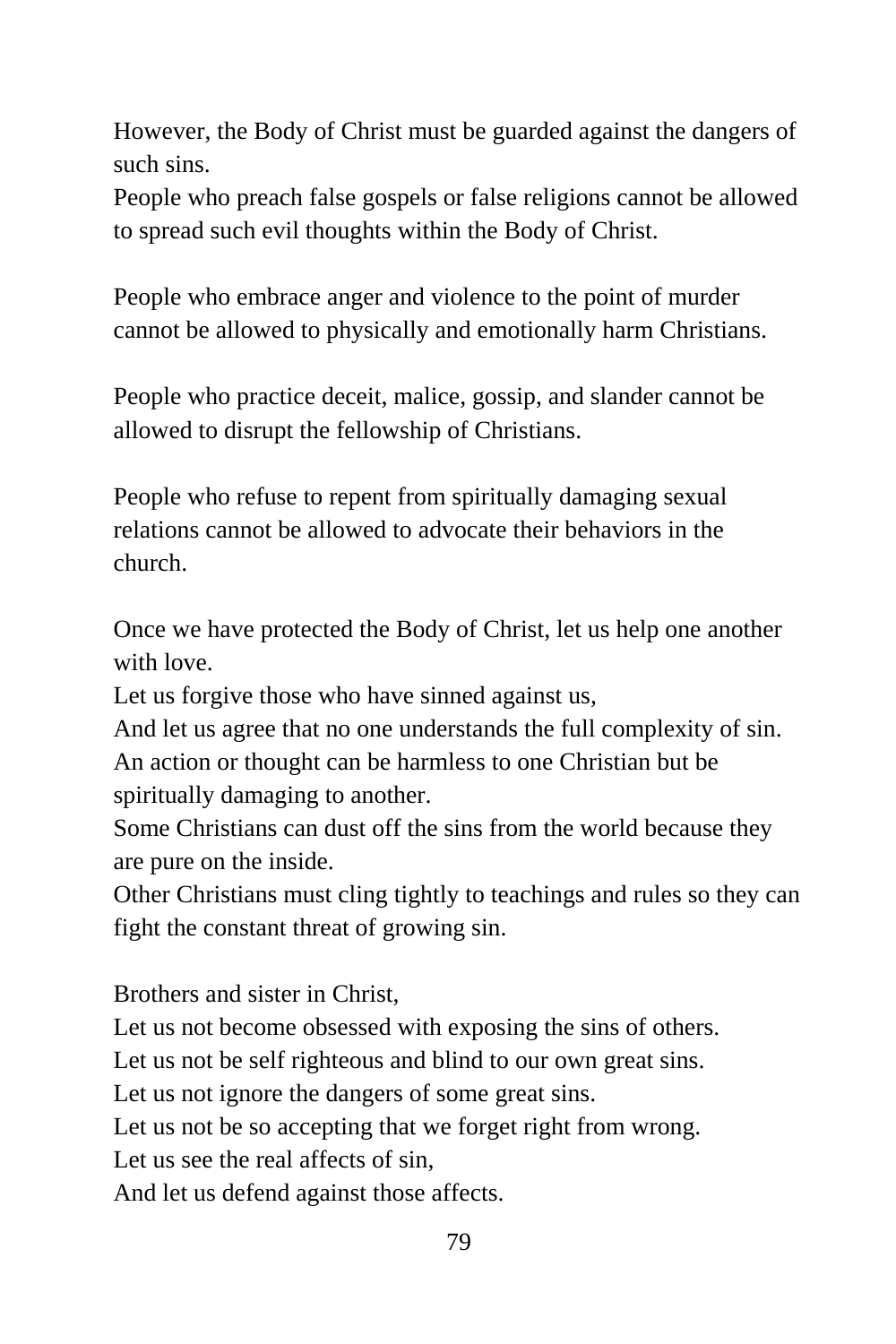Let us understand the causes of sin,

And let us defeat those causes while remaining in love with sinners.

We must be mature to prepare the Christian Body for the return of our Lord.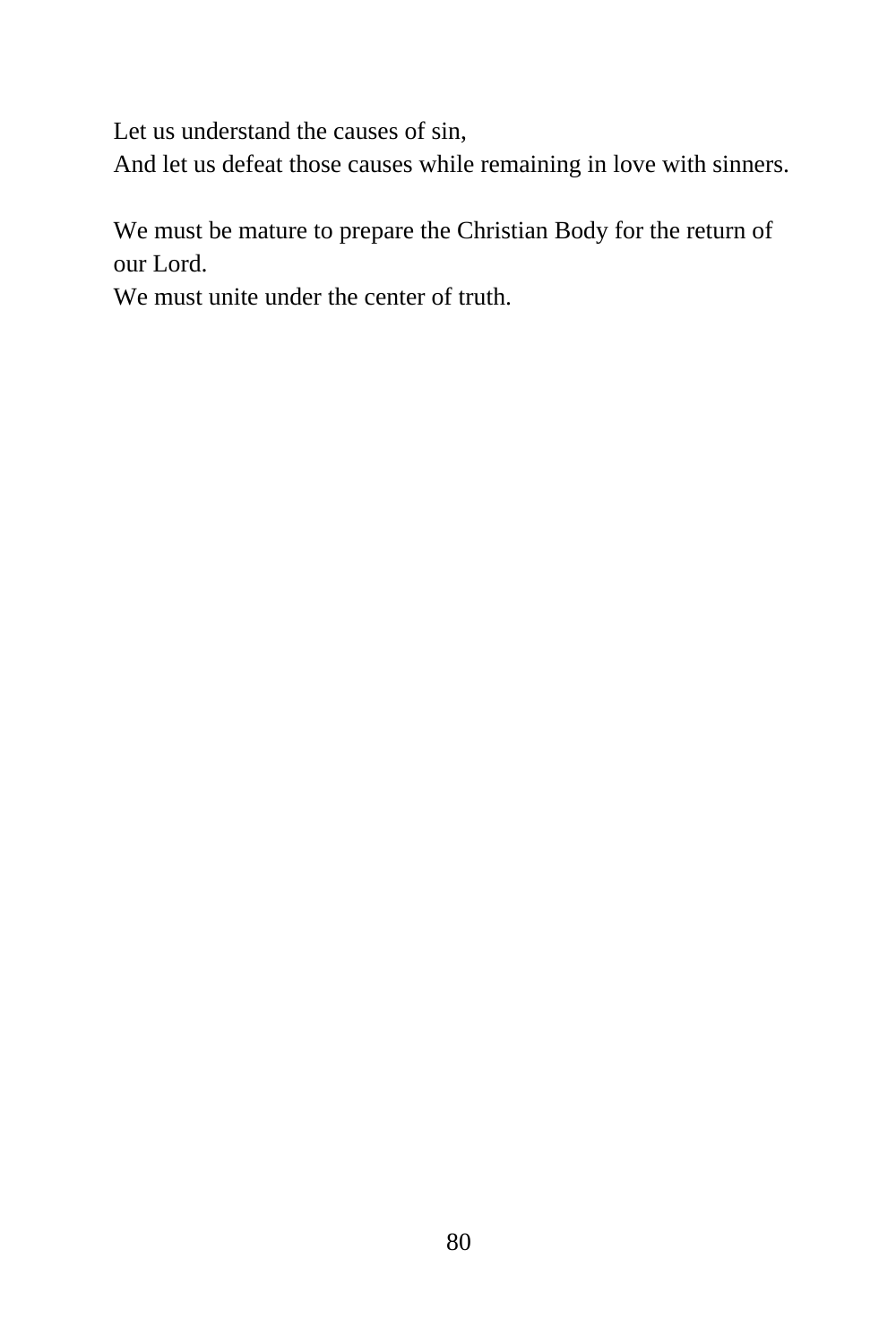# **2.13 Brotherhood and Sisterhood in Christ**

Men and women are equal in our opportunities for spiritual salvation and rewards in the Glorious Kingdom.

However, the spirits of men and women have different qualities from ancient times to today.

The Bible teaches husbands to love their wives as God loves man. The Bible teaches wives to obey their husbands as man should obey God.

In this manner, the bodies, minds, and spirits of women should be protected by men.

In the manner, the bodies, minds, and spirits of women are shielded from temptations through actions of obedience.

In ancient times, women received the powers of the Holy Spirit like men.

In ancient times, women served the church as deaconess like men. However, women were not ordained as priests within the church. The Apostle Paul's guidance is that the head of every man is Christ and the head of every woman is man.

Times do change and the spirits of men and women are maturing. As the spirits of men and women across the world have been prepared by God to received the Word two thousands years ago, The spirits of men and women have grown more aware after centuries with the Word.

Can and should women be ordained as priests and ministers is a decision for the Body of Christ.

This decision should be made with guidance from the Holy Spirit. Then, what the Body or Christ decides on earth will be accepted in Heaven.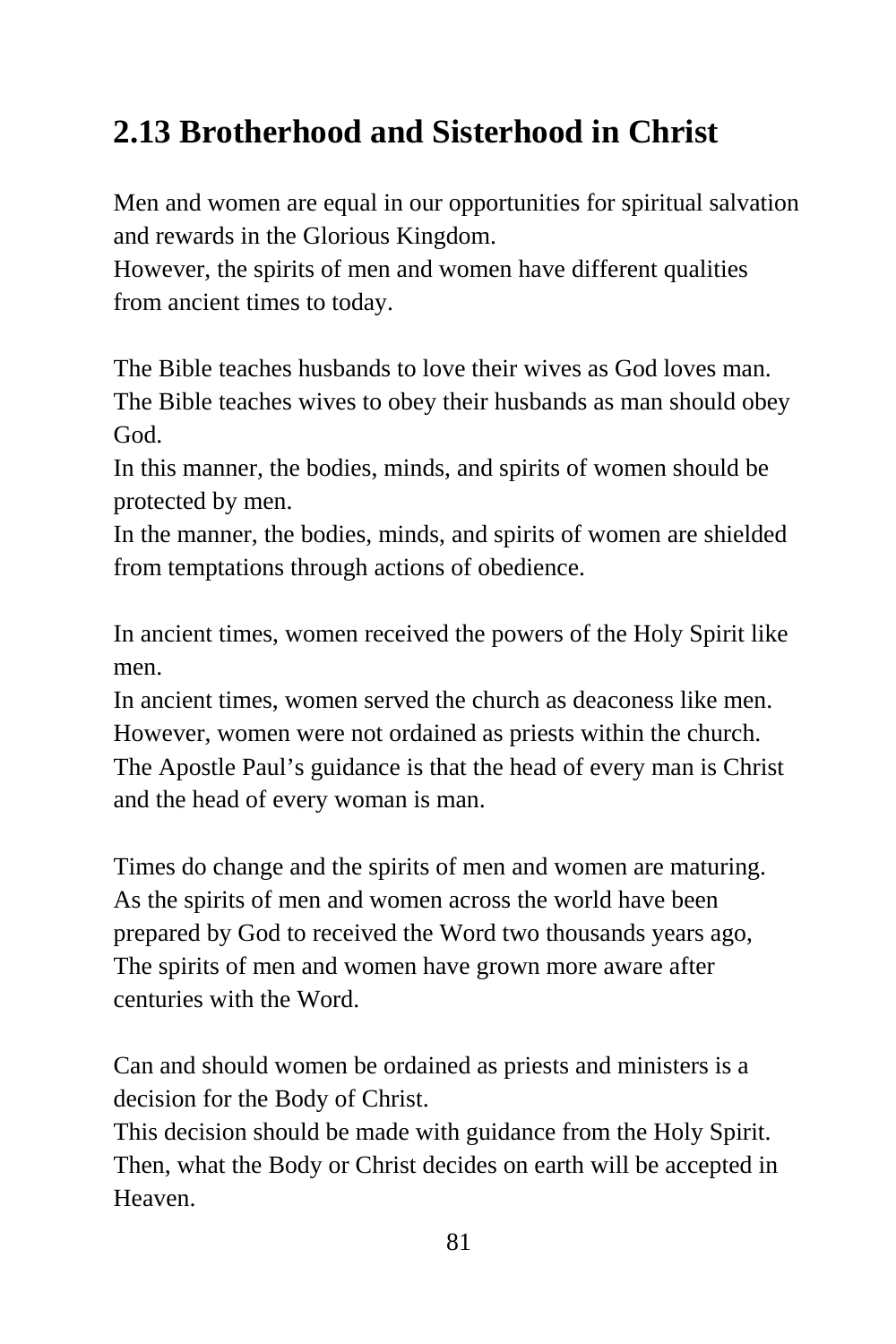If the spirits of some women have grown mature in their understanding of the Word and strong in resistance against evil, Then the Body of Christ should let these women lead. These women will not lead by authority, for their understanding should still include the authority of men in the Bible. Instead these women will lead by respect, men yielding their authority to them in love and honor.

In troubled times when the faith of men have failed and leaders are lacking,

The Body of Christ can appoint women to lead.

The needs of the church and the size of the harvest may call for women to take on the spirit burdens of leadership.

Without the proper authority of men, women might have to assume authority.

Women with such authority must pursue the guidance of the Holy Spirit and grow in spiritual maturity.

In more shameful times when the spirits of women have grown defiant and demand authority,

The Body of Christ might wish to allow such immature women to gain what they desire.

What point is tradition if people no longer understand?

Once women have become leaders, then the Body of Christ can observe their actions and help them grow in humility.

We must be mature to prepare the Christian Body for the return of our Lord.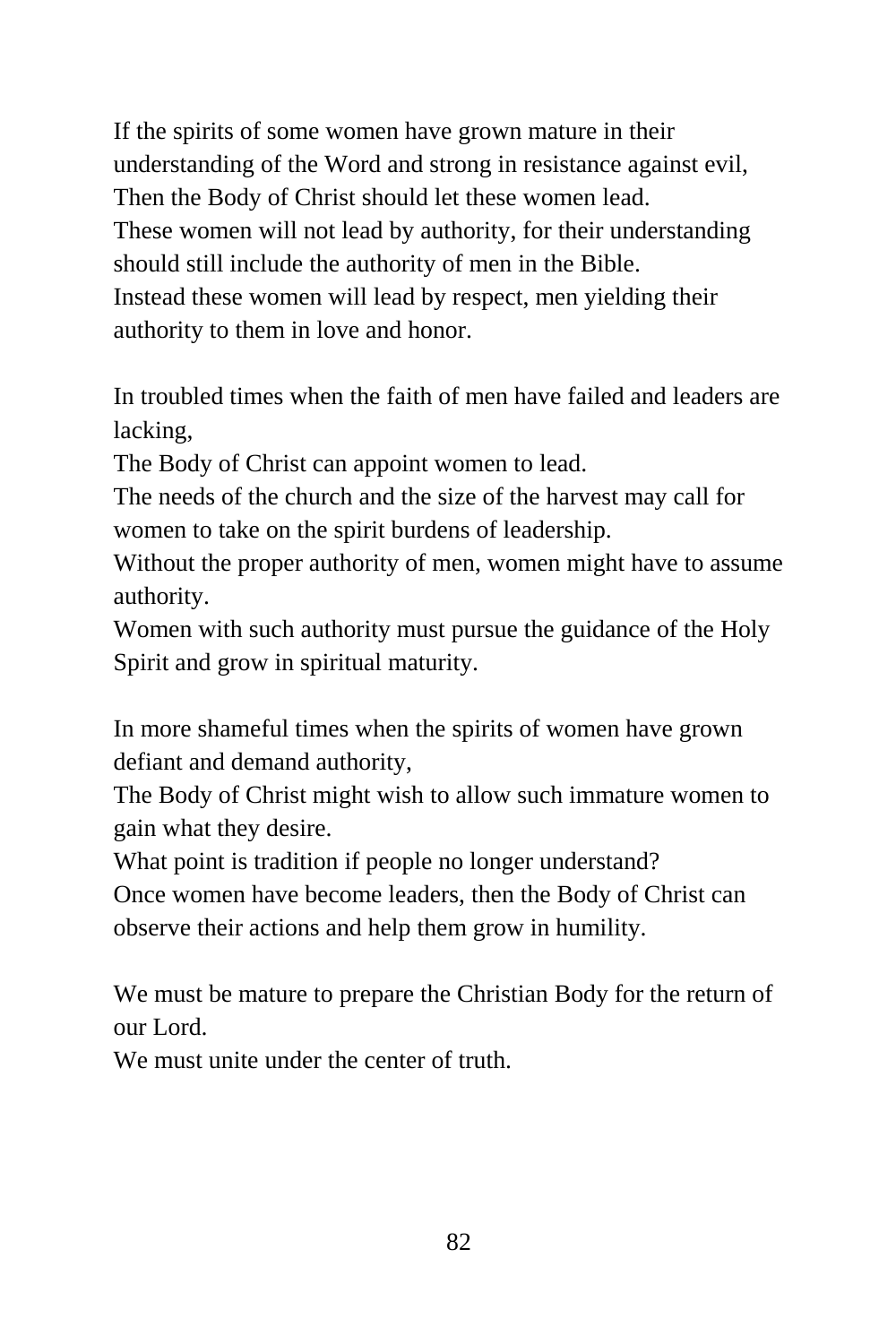## **2.14 One Church and One Governance**

All Christians have responsibilities as disciples in the Body of Christ.

How disciples work together as one is a matter of governance.

When a disciple is given insights regarding the church by the Holy Spirit,

Such insights must be carefully considered, prayed upon, and followed by the church when deem accurate.

When a disciple is called upon to lead within the church,

Such a calling must be carefully considered, prayed upon, and respected by the church when deem clear.

The Glorious Kingdom is not a democracy.

The ideal governance of the church should be by God appointed apostles.

When insight was not clear, early Christians drew lots from all qualified candidates to replace apostles.

The apostles focused on spiritual matters within the church and left financial matters to others.

Disciples can disagree with an apostle, and the authority of the apostle is not enforced by power.

The Body of Christ should recognize the power of leadership through oligarchies.

Oligarchies can enable mutual spiritual support among leaders. Oligarchies can enable diversity among groups within the Body of Christ.

And, an oligarchy does not preclude the position of first among the leaders as Peter was the head of the apostles.

Since only God can appoint apostles and prophets,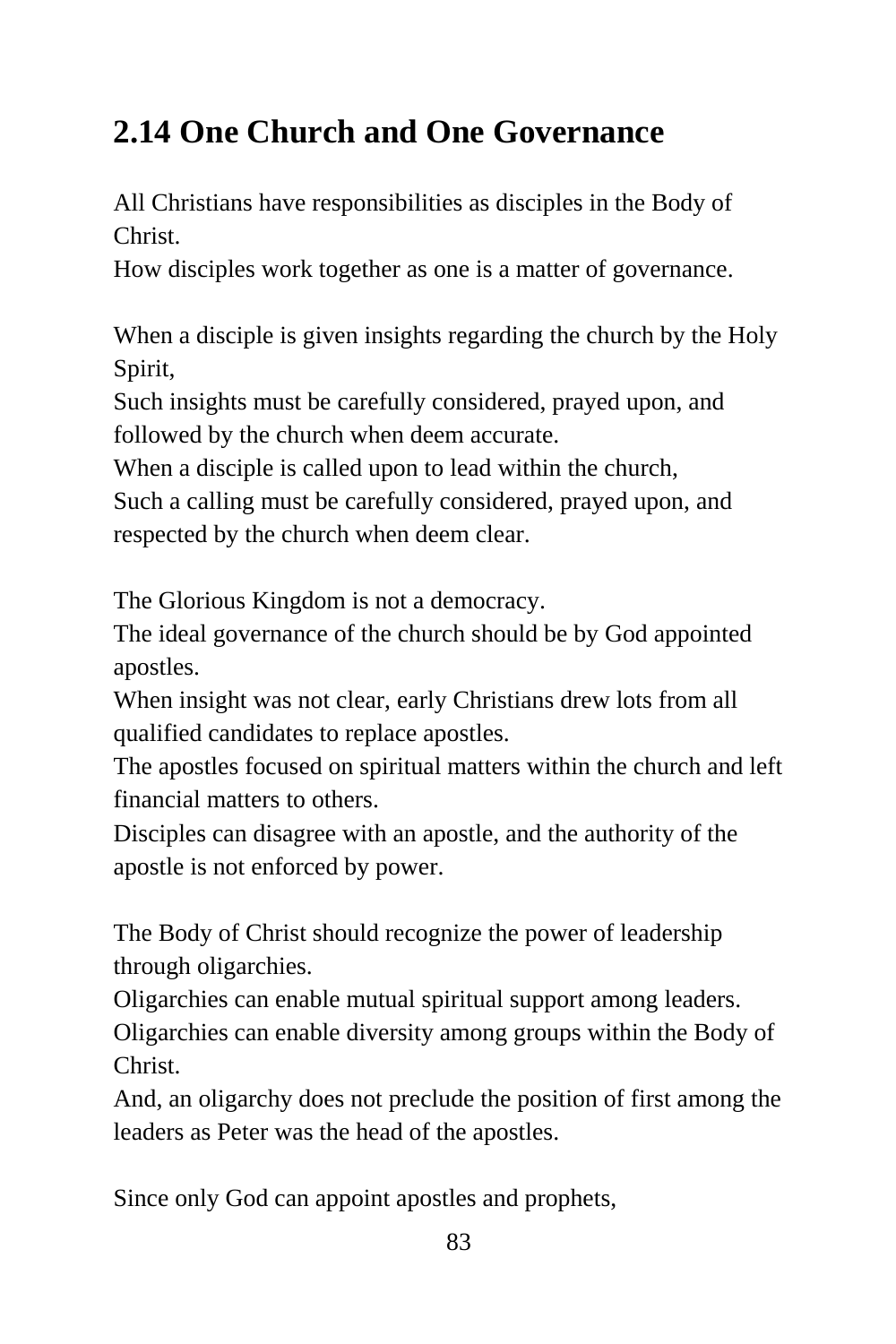The selection of leaders in the church by Christians may have to be limited to pastors, teachers, and evangelists.

These leaders have to bear the burden of governance when apostles and prophets are not known.

The selection of pastors, teachers, and evangelists must be a careful process that considers the dangers of democracy.

Democracy often favors leaders who cater to the lowest desires of people.

Democracy often overlooks the needs and insights of the minority. Democracy often relies upon laws to maintain order.

Democracy often leads to charismatic leaders and not always leaders closest to our Lord.

Christians, let us work toward common understanding within a local church.

Churches, let us work toward common understanding within a region or denomination.

Denominations, let us work toward common understanding for the stewardship of the Body of Christ.

Let us not give-up on one church based united understanding of the Word.

Let us not give-up on one church governance.

Only as one can Christians oppose the rise of the Beasts.

Only as one can Christians receive the Glorious Kingdom.

We must be mature to prepare the Christian Body for the return of our Lord.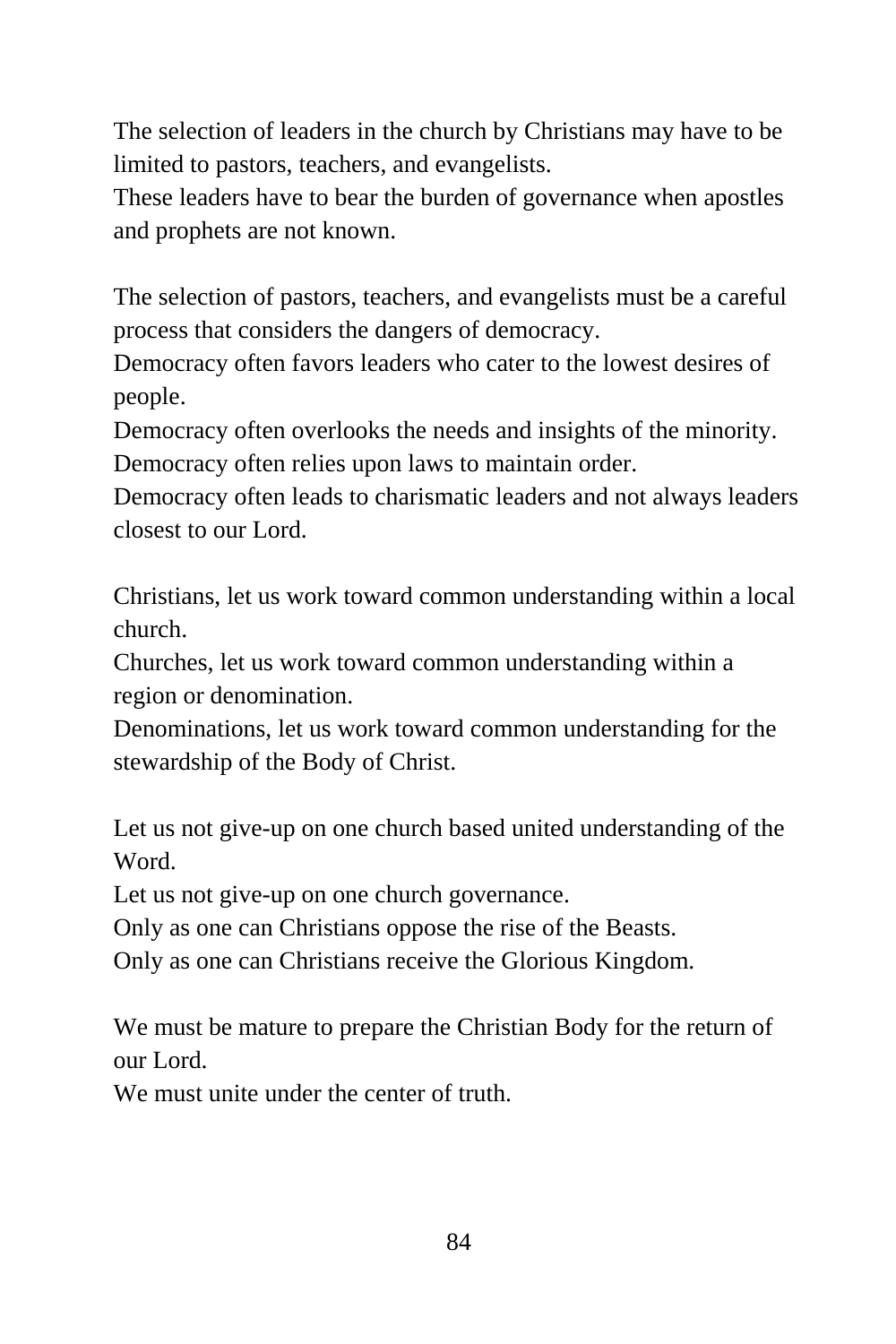## **2.15 Mission Onto the World**

All people from the days of Adam will receive the Word.

Those born before the salvation offered by Christ and those not reached by Christians will receive the Word in death.

Those who have received the Word in death are denied the chance of repentance and spiritual transformation.

Many of the dead will be condemned for their sins of thoughts and actions in life.

Some of the dead might successfully pass through judgment and be saved.

Not all who have died without receiving the Word are lost to the darkness.

But, so many need the opportunity for spiritual transformation in life.

The Word given through Christians in life can instantly transform the spirit to offer salvation without judgment.

The Word given through Christians in life can be a seed that transforms the spirit later in a life guided by God.

The Word given through Christians in life can be a merciful opportunity offered to those determined to embrace sin.

Delivering the Word to the world is the great commission to all Christians.

On this mission, some Christians want to convince others to receive the Word through actions of Christian love and kindness.

On this mission, some Christians want to convince others to receive the Word through the presence of a stable Christian community.

On this mission, some Christians want to convince others to receive the Word through powerful preaching.

On this mission, some Christians want to convince others to receive the Word through inspiring testimonies.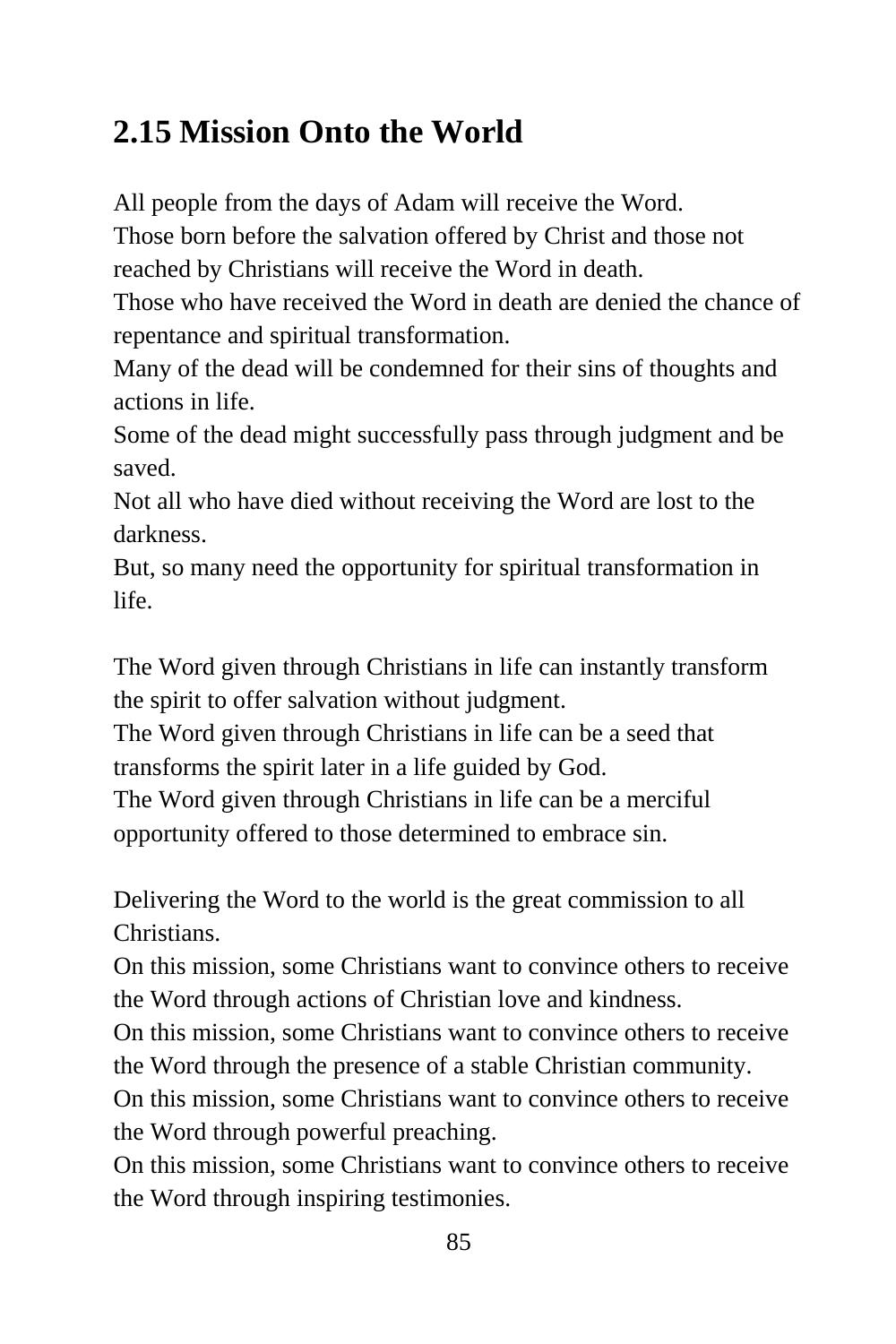All these methods can be effective depending on the spiritual needs of the recipients.

In determining our role for delivering the gospel,

Some Christians believe in aggressive evangelism as the Holy Spirit works through us.

Some Christians believe in making the Word available and letting God guide people to salvation.

Of the evangelicals, some believe that Christians are merely fulfilling the promise to those in the Book of Life.

Of the evangelicals, others believe that Christians must try to save all as we should not try to understand who is in the Book of Life.

Regardless of our views, this much is clear,

We must love all, for love must be at the core of the Christian spirit.

We must want everyone to be saved, for that is a part of love.

We must feel sadness toward those who are lost.

We must trust in God to guide us on our missions.

We must trust in God to determine the perfect outcomes for our missions.

We must trust in God's plan for the Glorious Kingdom.

With such clarity, Christians can combine the diversity in the Body of Christ for the great commission.

Christians with different understanding of people's spiritual needs and intellectual rebelliousness can help one another succeed.

There is a time to be bold and a time to be gentle in spreading the gospel.

Christians, let us not argue about when we can collaborate.

We must be mature to prepare the Christian Body for the return of our Lord.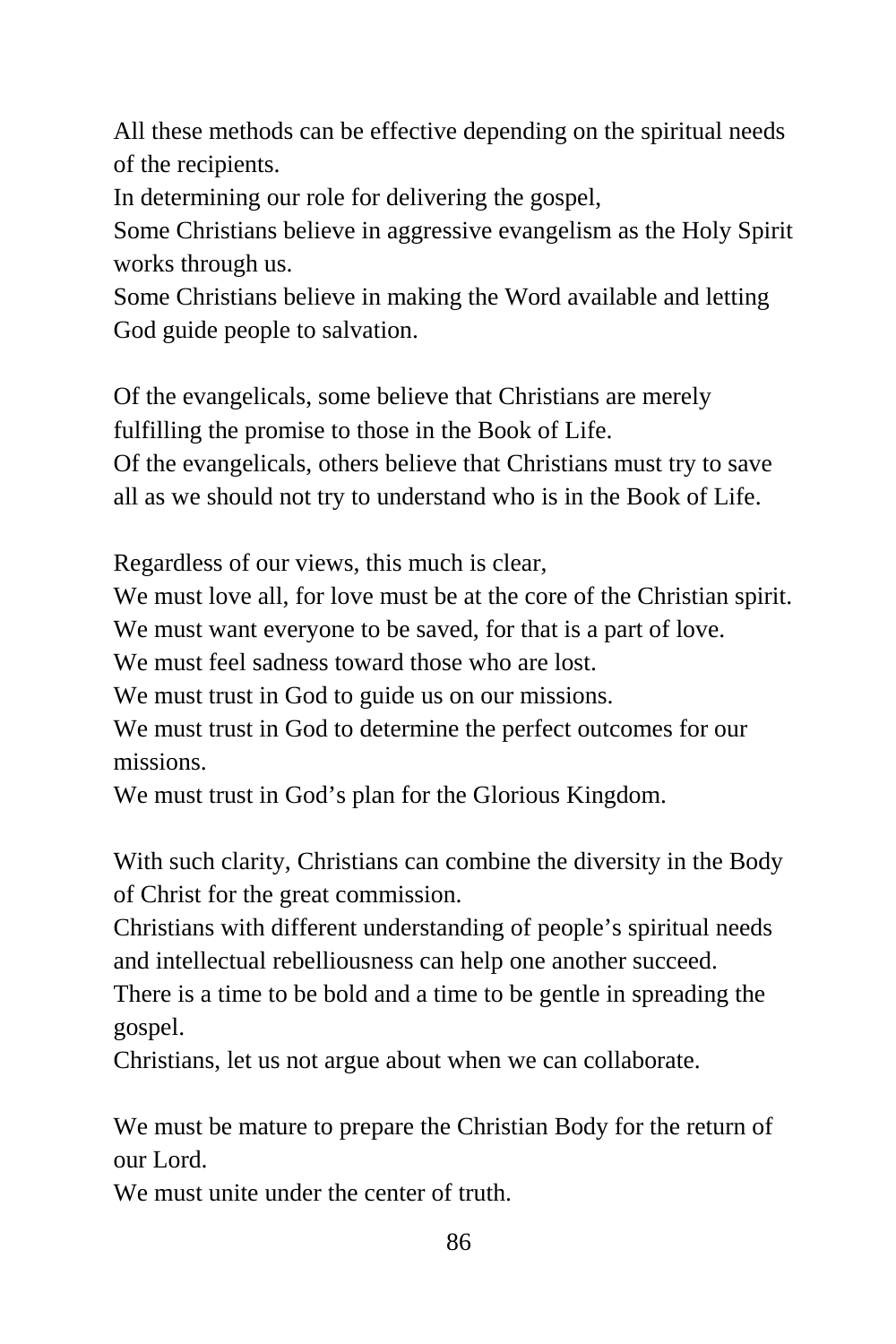# **2.16 Leveraging Power in this World**

The powers of this world corrupt. There is power in money, authority, and fame. But, each power comes with a price and temptations. But, each power can be misused even with good intensions. But, each power carries a great burden for Christians.

Christians with the power of money, authority, and fame must seek guidance from the Holy Spirit.

Can we resist the temptation for using church wealth to glorify the power of man?

Can we resist the temptation to punish those within our churches who do not match our standards of Christian practice?

Can we resist the temptation to force Christian values upon society through laws?

Can we resist the temptation for using charisma and notoriety to grow cult like Christian followings?

In democracies, the power given to the people corrupts even the churches of Christianity.

Christians have fought for equality and human rights even though such are not the ways of Heaven.

The Glorious Kingdom is not about equality but the recognition of status and rewards associated with spiritual qualities.

The Glorious Kingdom is not about rights but the plan and will of God.

Christians have fought for social traditions and personal accountability even though such are not the ways of Heaven. The Glorious Kingdom is not about traditions but the understanding of God's ways.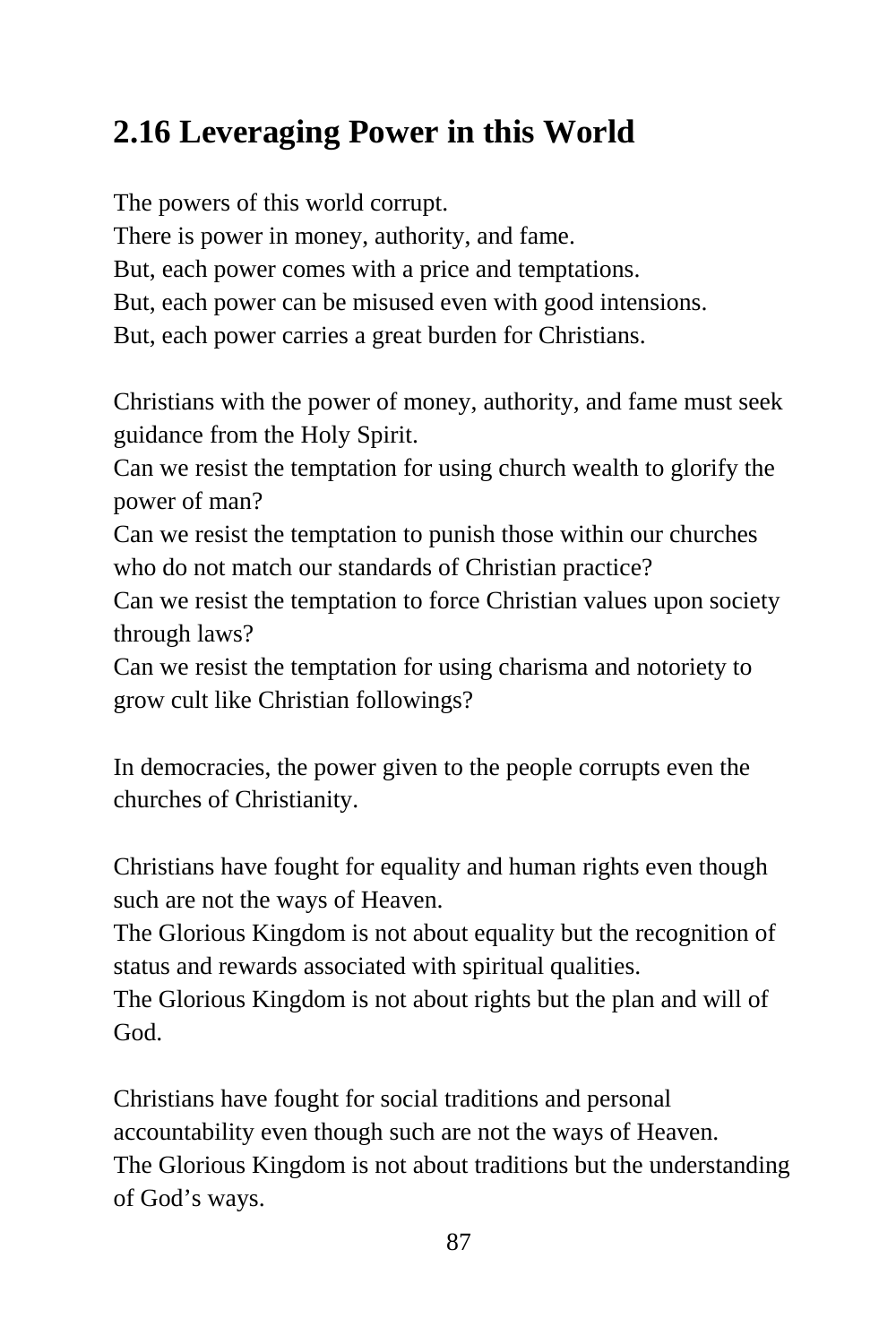The Glorious Kingdom is not about accountability but forgiveness and God's love.

Churches, do not confuse progressive and conservative political positions with the values of Christianity.

Christians care about the preservation and protection of human life. Christians care about relieving the suffering of others.

Christians care about access and opportunities to receive the Word. If we have money, authority, and fame to address issues in the world,

Then such priorities are better ways to leverage power.

We care about human life because we care about the salvation of the spirit associated with life.

We care about human suffering because we love and must express that love against the torments in this world.

We care about access to the Bible and ability to worship because we care about spiritual growth.

If people are safe and can worship freely, then the concerns of Christians should be on growing and maturing the Body of Christ. If people are safe and can worship freely, then Christians should not be too concerned about gaining wealth, authority, and recognition.

If other Christians are seized by the self-justified need to gain wealth, authority, and recognition,

Then let us remind them that the Body of Christ lives not by breathtaking church buildings, Christian celebrities, and politics. The Body is powerful based on love, faith, and hope.

We must be mature to prepare the Christian Body for the return of our Lord.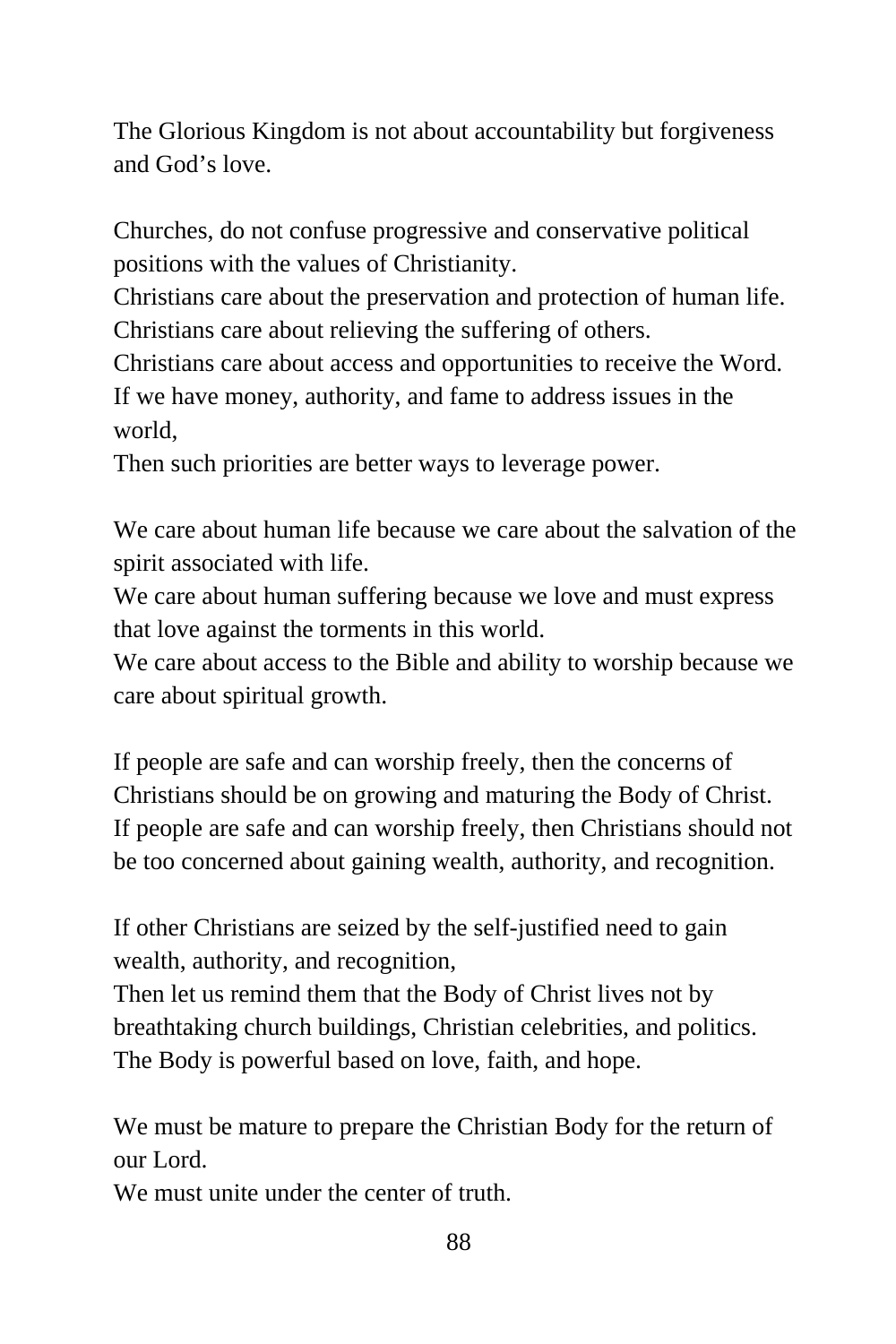# **2.17 Moving Past Christian Institutions**

Christian institutions based on organization have a defined role for everyone.

There is a defined process for newcomers.

There is a defined process for placement and relationships.

There is a defined process for change and advancement.

There is a defined process for threats to stability.

Many are trapped by the comfort of being guided, which constrains free will.

Christian institutions based on escape teach an understanding that avoids the fear of hard testing.

There may be places to hide from the world.

There may be a promise made for rapture before the tribulation.

There may be a view that one is saved upon calling to the Lord.

There may be an interpretation that God controls everyone.

Many are trapped by the certainty that nothing needs to be done even when so much needs to be done.

Christian institutions based on servitude keep people working without questions.

People should not question the nature of God.

People should not question the meaning of the Holy Bible.

People should not assume great roles but be humble.

People should evangelize out of duty.

People should just keep trying.

Many are trapped by a sense of obligation that blocks real selfless serving.

Christian institutions based on hope feed people comforting dreams even when the dreams block spiritual growth.

People dream about all people being saved.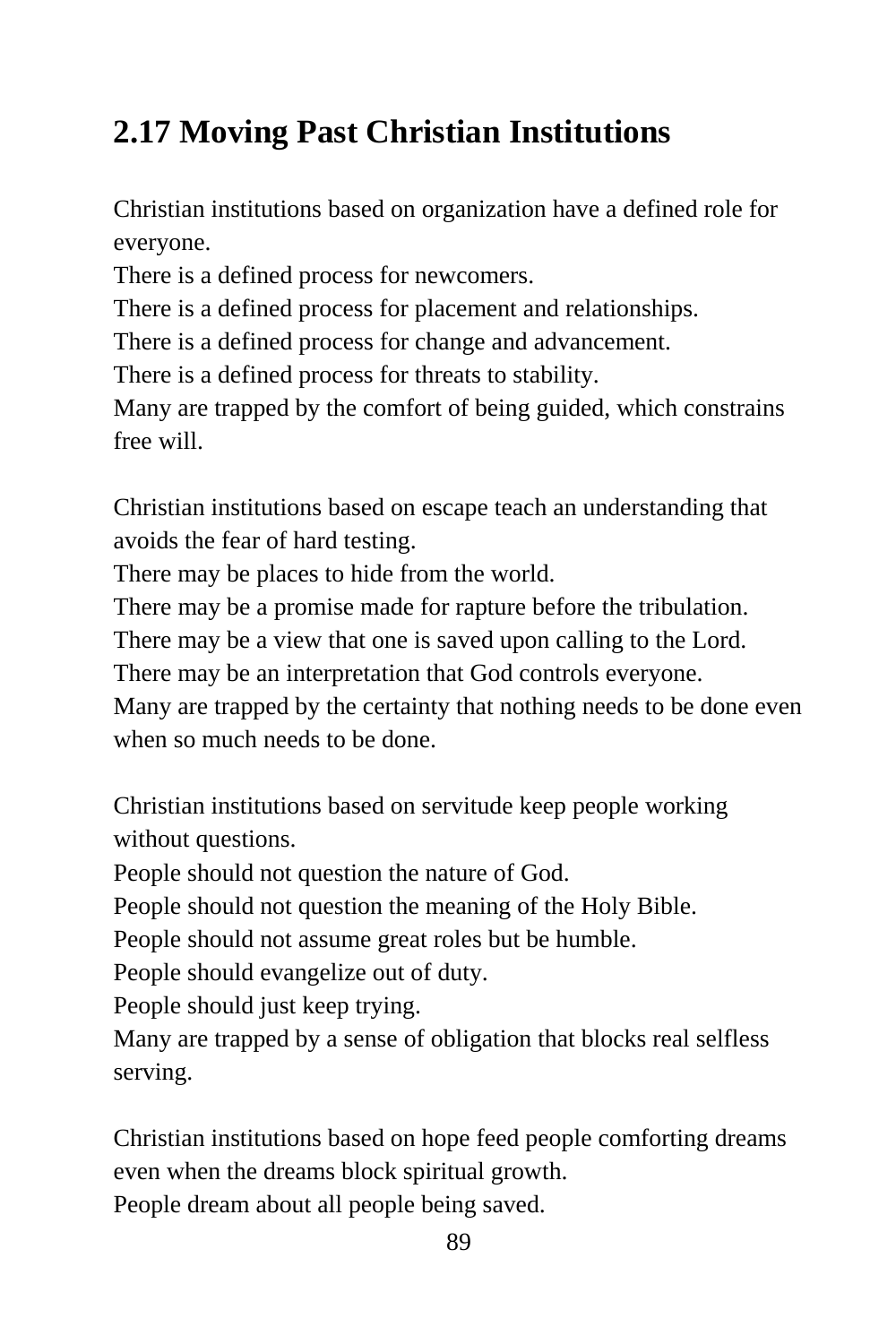People dream of all suffering being relieved. People dream of great prosperity. People dream of an end to sorrow. People dream of ideal friendships. People dream of the imminent return of Jesus. Many are trapped by collective dreams that hinder people from understanding God's plan.

The Body of Christ should only have one institution based on truth. This institution should not exist through coercion or peer pressure. This institution should rely upon the power of truth to bond Christians together in fellowship.

Our institution should rely upon the power of truth to teach Christians how to organize.

Our institution should rely upon the power of truth to let Christians know how the journey should proceed.

Our institution should rely upon the power of truth to motive Christians to serve in love.

Our institution should rely upon the power of truth to affirm hope and trust in the plan of God.

We must be mature to prepare the Christian Body for the return of our Lord.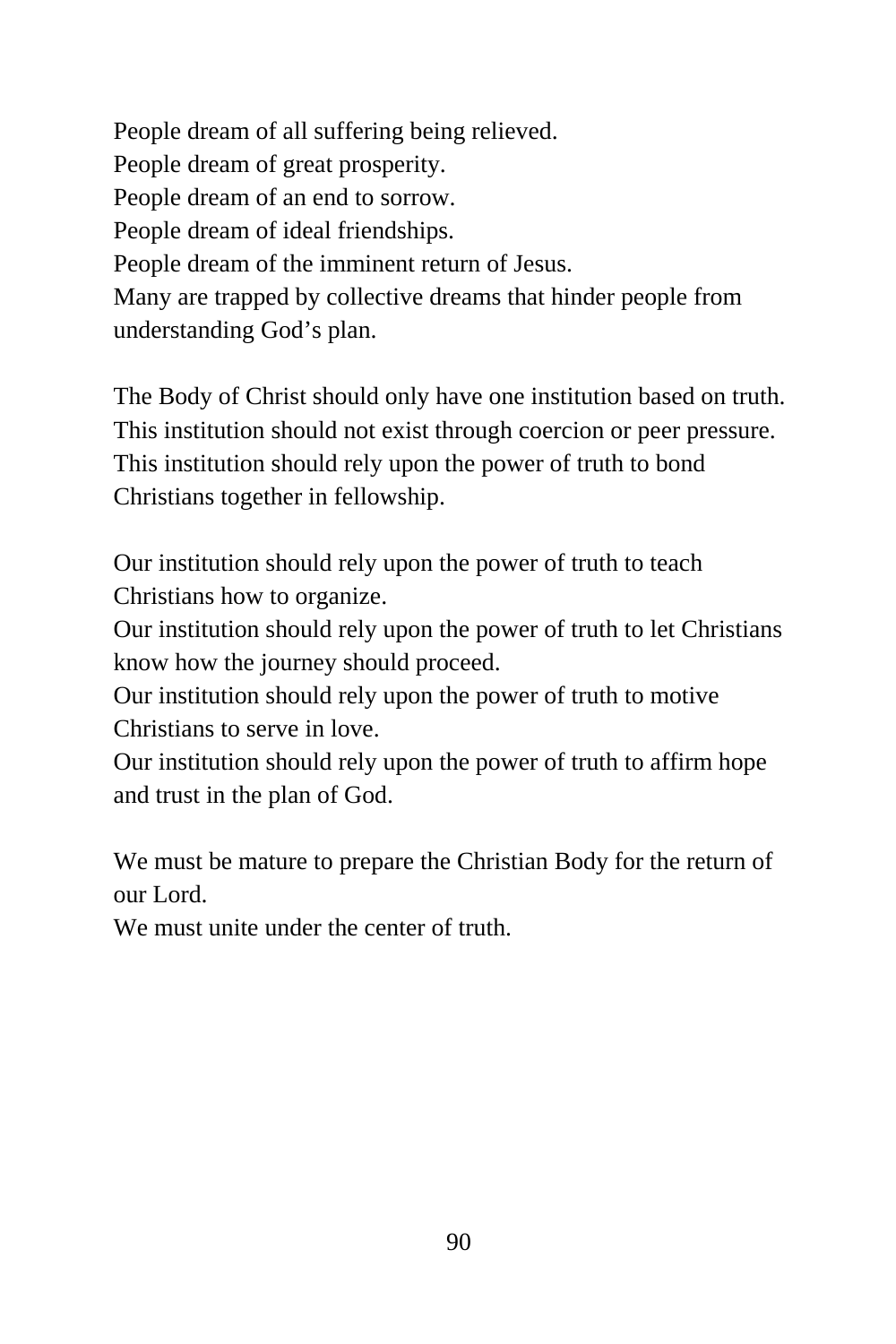## **2.18 Embracing Power from Our Lord**

The power of our Lord is in all creation, And our Lord can project power into the world as He pleases.

Our Lord can turn the Nile into blood, cover the land with frogs, turn dust into gnats, send illness, and bring down fire from the sky. Our Lord can part the Red Sea, cover the land in darkness, present pillars of fire and smoke, and send food from Heaven. Our Lord can instantly transform the world. Yet, our Lord still lets man have free will.

Before the salvation offered by Jesus, the power of the Lord were only offered to the selected prophets.

With the baptism of the Holy Spirit, the power of the Lord is offered to Christians in accordance with need.

Christians can heal, drive out demons, raise the dead, prophesize, and speak in tongues.

As taught by Jesus, if our faith is greater than a mustard seed,

We can further move mountains.

We can further walk on water.

We can further calm storms.

We can imitate Jesus.

Sadly Christian faith is weak, and thus our powers are by grace.

The power of the world to trap spirits in scientific disbelief and materialism has further led Christians to deny our powers. Prophecies are laid before Christians, but many will not believe. Miracles are shown to Christians, but many will not notice. The Holy Spirit wants to pour in, but many will only accept a trickle.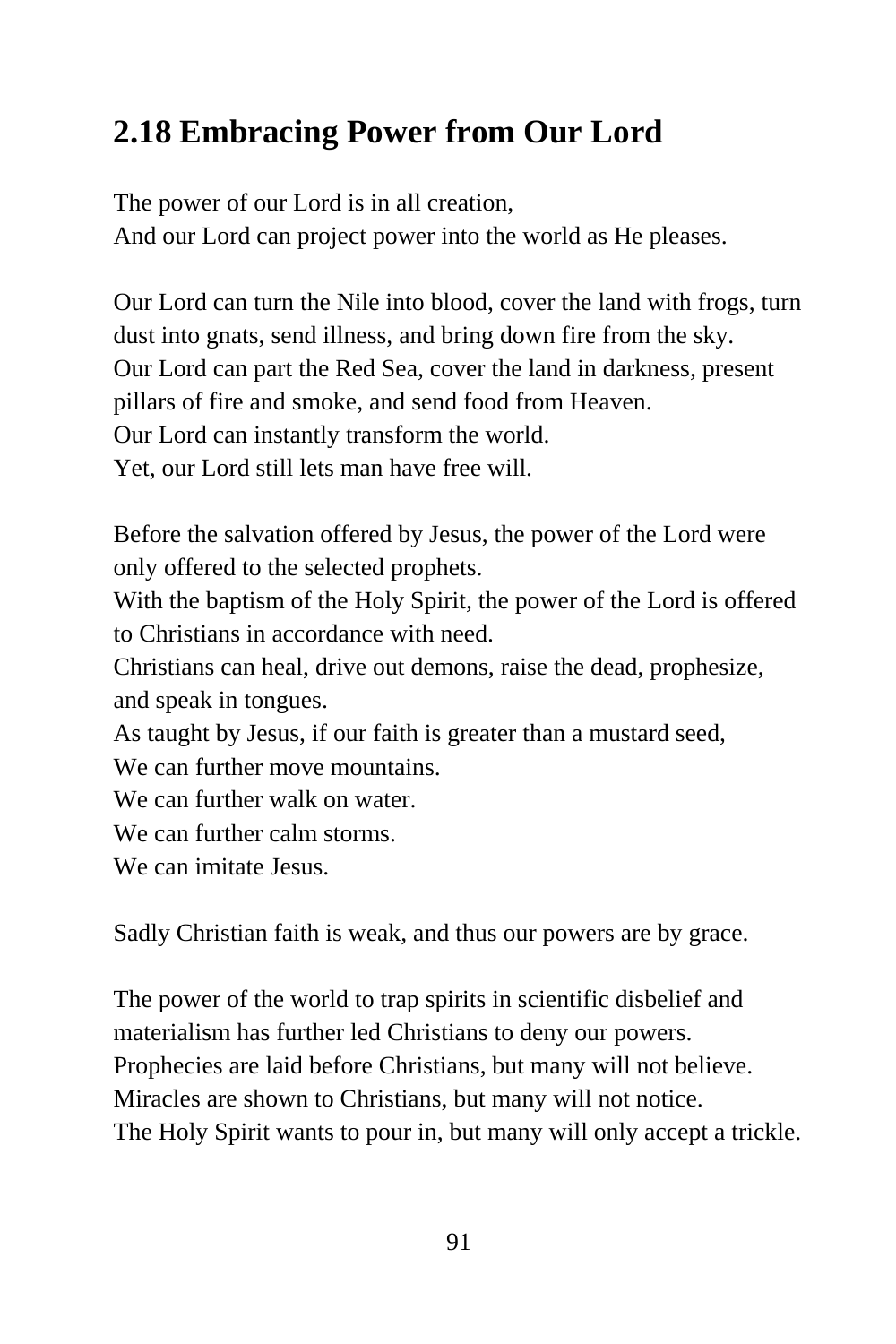The power of the world to fool spirits into false desires has further led Christians to pursue mistaken powers and signs.

Christians misinterpret the insights provided by the Holy Spirit because of spiritual immaturity.

Christians follow false prophecies because the words appeal to their spiritual weaknesses.

The Holy Spirit wants to awaken the Christian spirit, but many will embrace confusion.

A day is coming when the power from the Holy Spirit will be much needed in the Body of Christ.

The power may not manifest in the same ways as it did in the early centuries for such is no longer what we need.

The power will allow Christians to oppose the rise of the Beasts in Revelations.

The power will allow Christians to gather many into the Body in a time of great crises.

The power will allow Christians to endure all manners of persecution.

The power will carry us to the Glorious Kingdom.

We Christians must prepare our spirits to accept the power that is about to descend.

We must not hunger for false power,

And we must not reject true power and responsibilities.

We must be mature to prepare the Christian Body for the return of our Lord.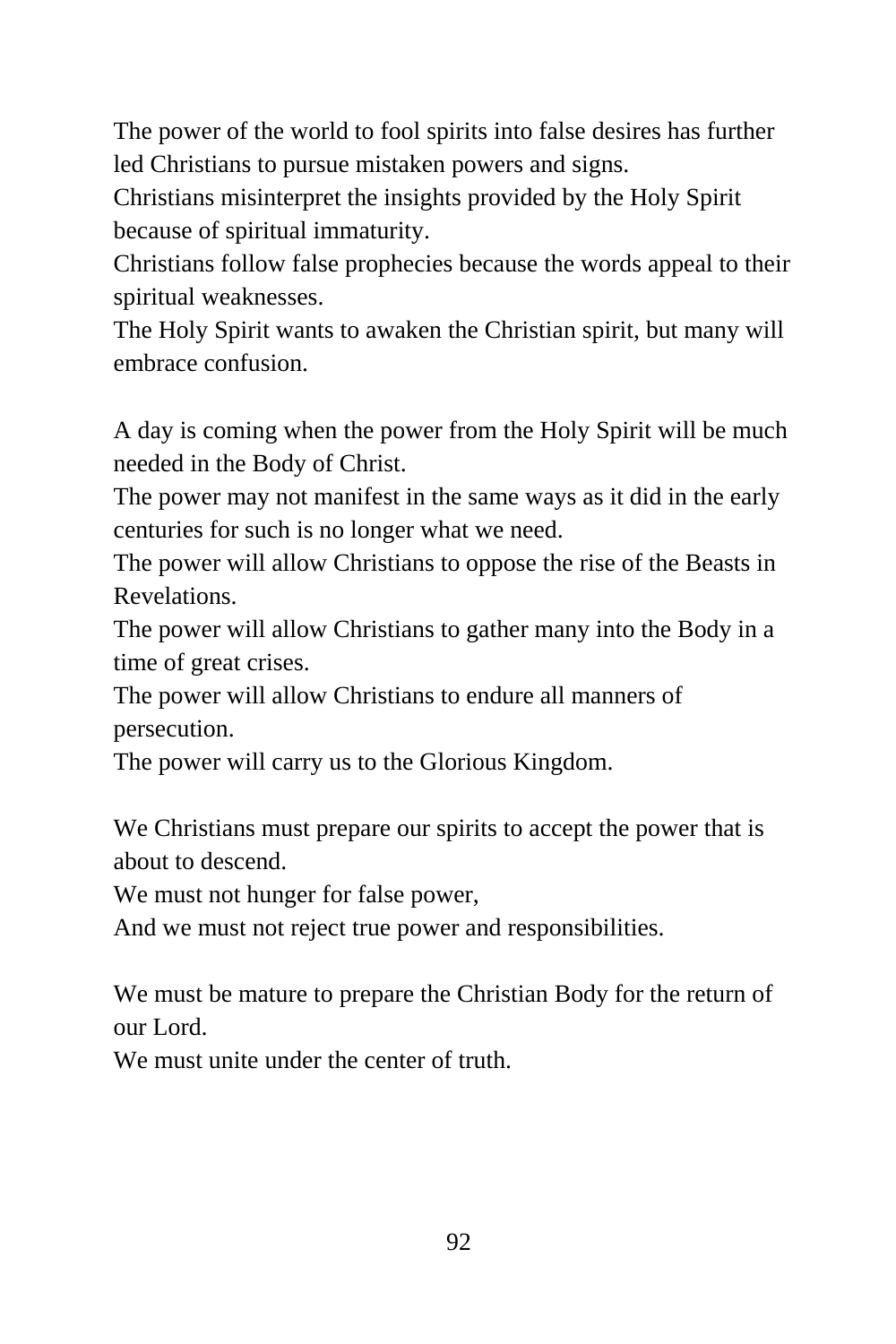#### **2.19 Spreading the Word to the Spiritually Strong but Immature**

In ancient times, people with spiritual strength and no awareness of the true God turned to magic.

The use of spiritual strength to draw energy from creation against God's will made people vulnerable to evil.

Such energy is always misused.

Further, evil forces will many times offer energy as a form of temptation.

Magic can be by controlling forces in the physical world, such as levitation, telekinesis, and elemental control.

Magic can be by transforming matter and matter states, such as pyrotechnics, alchemy, and healing.

Magic can be by controlling the spirit and spiritual interactions, such as telepathy, empathy, and astral projection.

Magic can be by exerting spiritual control over animals, spirits in the World of the Dead, and perhaps even demons.

Magic can be by reading the patterns of God's creations through astrology and fortune telling.

In modern times, people with spiritual strength and no awareness of the true God turned to science.

The use of spiritual strength to intellectually understand and manipulate creation parallels the branches of magic.

However, such understanding is always flawed,

And evil forces will many times trick scientists to follow wrong path of scholarship.

Scientists can use physics to control the forces in the physical world. Scientists can use chemistry to alter matter and matter states.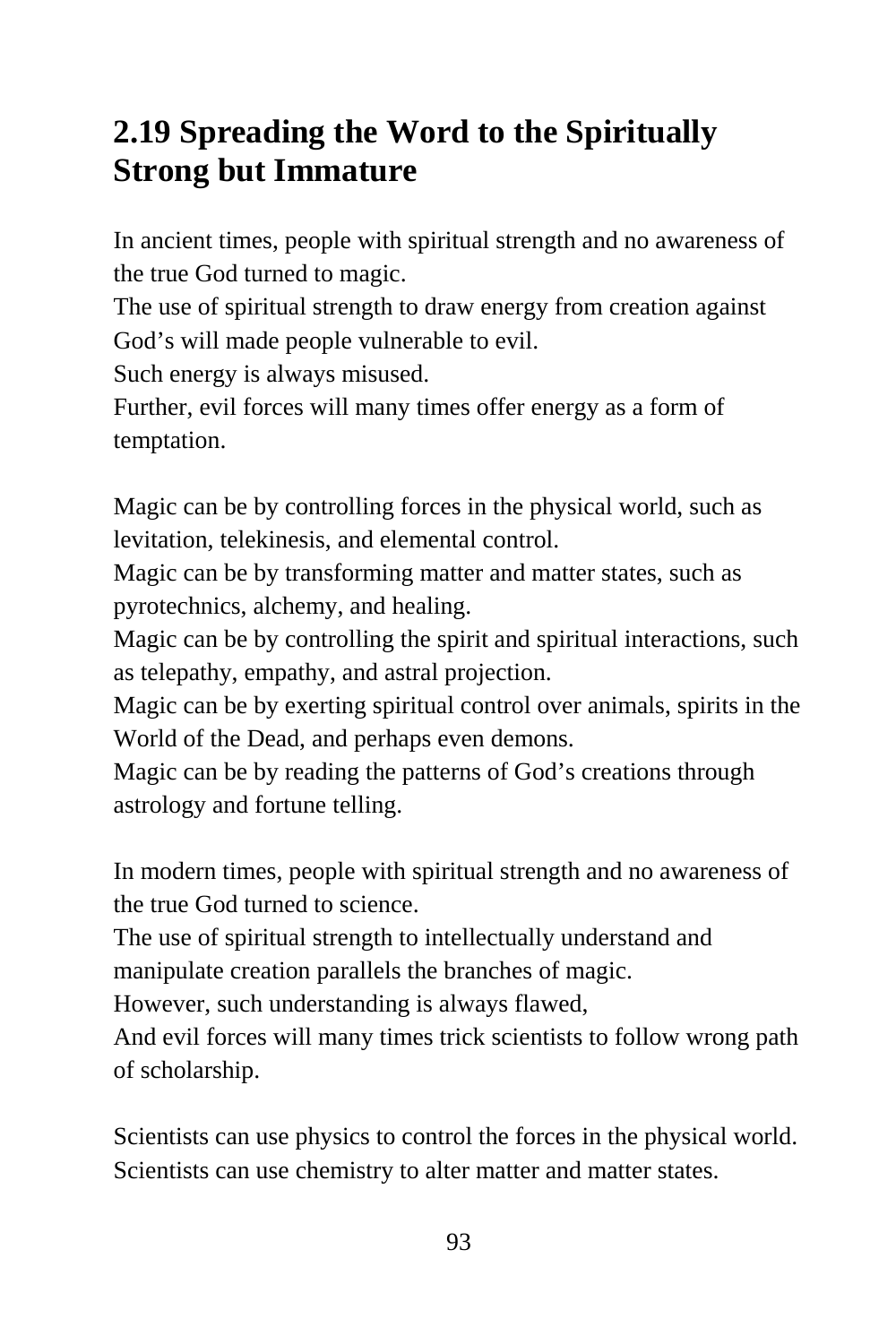Scientists can use psychology to control intellectual states and interactions.

Scientists can use biology to change the structure of living things. While there is no scientific counter part to fortune telling, geopolitical and economic models can be used to predict the future.

To spread the Word to the spiritually strong but immature, the consequences of strength must be defeated.

To defeat magic, Christians must show that the power of the Holy Spirit is far greater.

When the strong feels weak, then they might realize that their immature use of strength has let evil corrupt them.

To defeat science without God, Christians must show that the clarity and fullness of the Word can lead scientists to truth. When the intelligent feels dumb, then they might realize that their immature endeavors without God has let evil corrupt them.

The fallacies of scientific theories have invaded the churches of Christianity.

This invasion has caused Christians to strike compromises with science.

This invasion has caused other Christians to reject science.

If the Body of Christ cannot spread the Word to the spiritually strong and immature, the strong and immature will attack the Body of Christ.

Christians must be spiritually strong to take on this mission. Christians must be spiritually mature to triumph over evil. The Word must be delivered in force to push people to grow. The strong and immature will awaken for the Glorious Kingdom.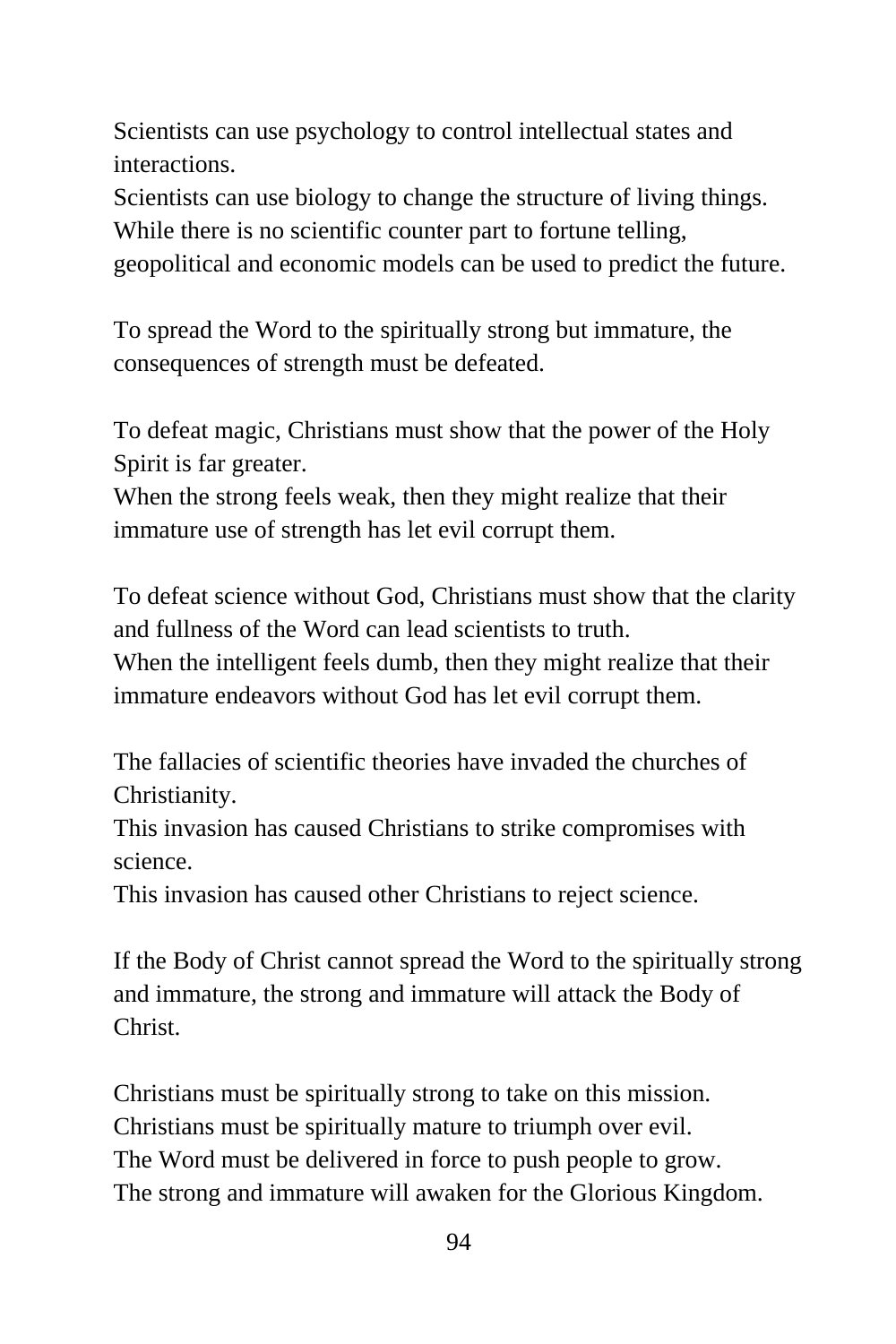#### **2.20 Spreading the Word to the Spiritually Strong but Stagnated**

Without the salvation of the Word, the spiritually strong will stagnate in their quest for maturity and understanding.

Some who are stagnated believe that man's own spiritual power can be great enough to push out worldly corruption.

Through ritual meditation, they believe that the spirit can ascend to a higher state after death.

Through philosophical practices, they believe that the spirit can fight off evil.

Through the worshiping of ascended spirits, they believe that those spirits will aid their way.

Through the working of mystical powers, they believe that man will be closer to the divine.

Others who are stagnated believe that the quest for the divine can take many paths.

The quest is to them more import than the correct path as pursuit can lead to enlightenment.

The problem of pursuit by any path is that evil in this world is impossible to understand without the Word.

Some want to hide from the world to avoid the evil within.

Some want to do good works to get closer to the divine.

Some want to think of God as merely the creator and observer.

Some want to deny evil by trying to see good in all things.

The spiritually strong and stagnated have come a long way to recognize the reality of higher spiritual states.

However, their spiritual growth will back slide due to the corruption of evil if they cannot see the truth of God.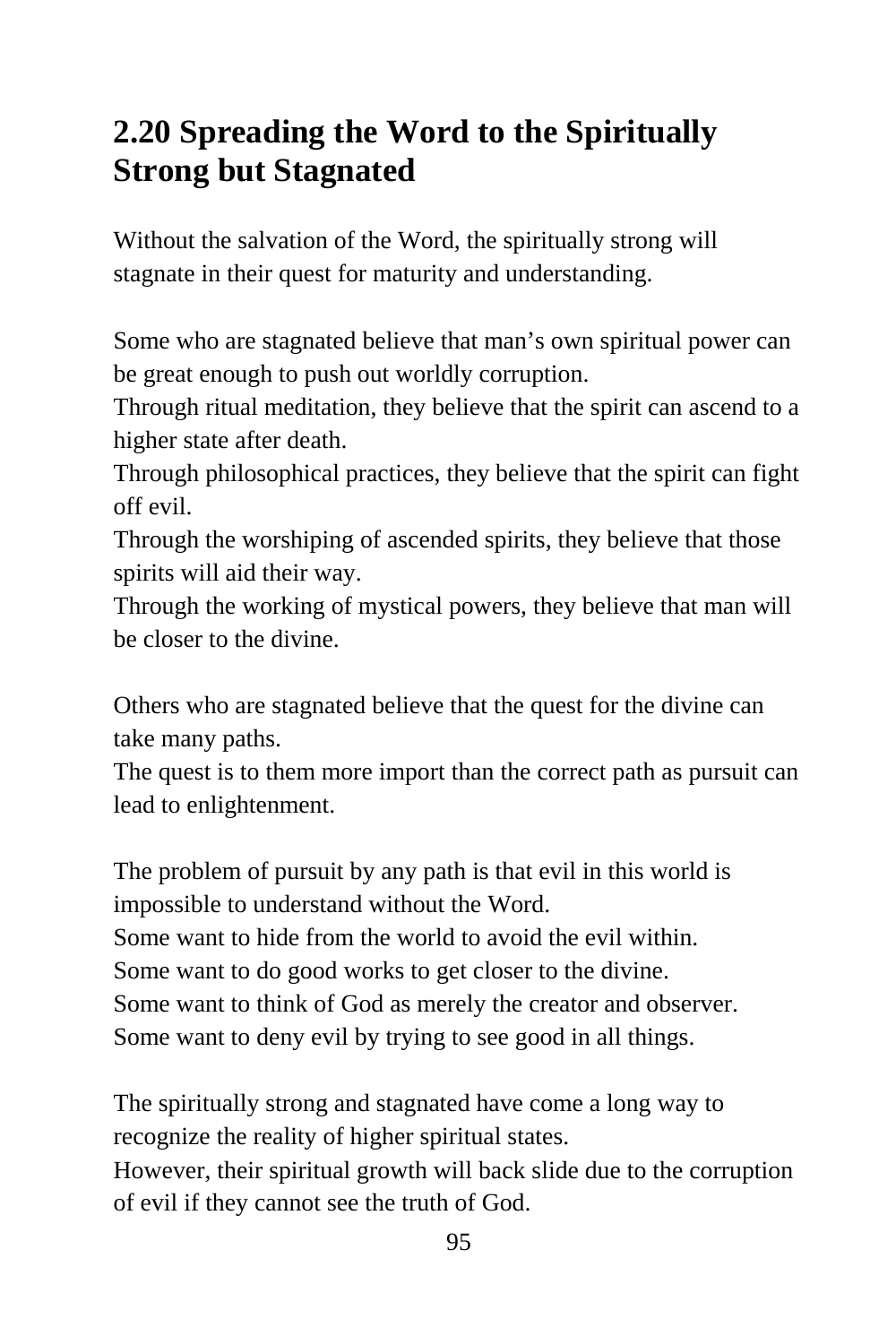Those who hide from the world will start to lose their love for fellow man.

Those who do good works will become content and ignore the evil that still grows within them.

Those who see a distant God can never be touched by the Holy Spirit of God.

Those who see good in all things will indulge in acts of selfishness and carelessness.

The Body of Christ must be mature to deliver the clarity and fullness of the Word to those on a spiritual quest.

They will challenge our spiritual understanding.

They will compare the love of Christians to their sense of goodness.

They will ask us to explain the nature of God and evil.

They will resist the demand of Christian discipleship.

If our power of prayer cannot triumph over the meditation of others, If our expression of love cannot overwhelm attempts at good works, If our relationship with God is not as His children,

If our understanding of evil cannot defeat people's desire to ignore, Then, we too might become spiritually stagnated.

Christians must continuously grow in spiritual maturity so that we can lead non-Christians to grow with us.

Christians must be spiritually strong to mission to the strong who are seeking God.

The Word must be delivered in force to wipe away confusion.

The strong and stagnated will awaken for the Glorious Kingdom.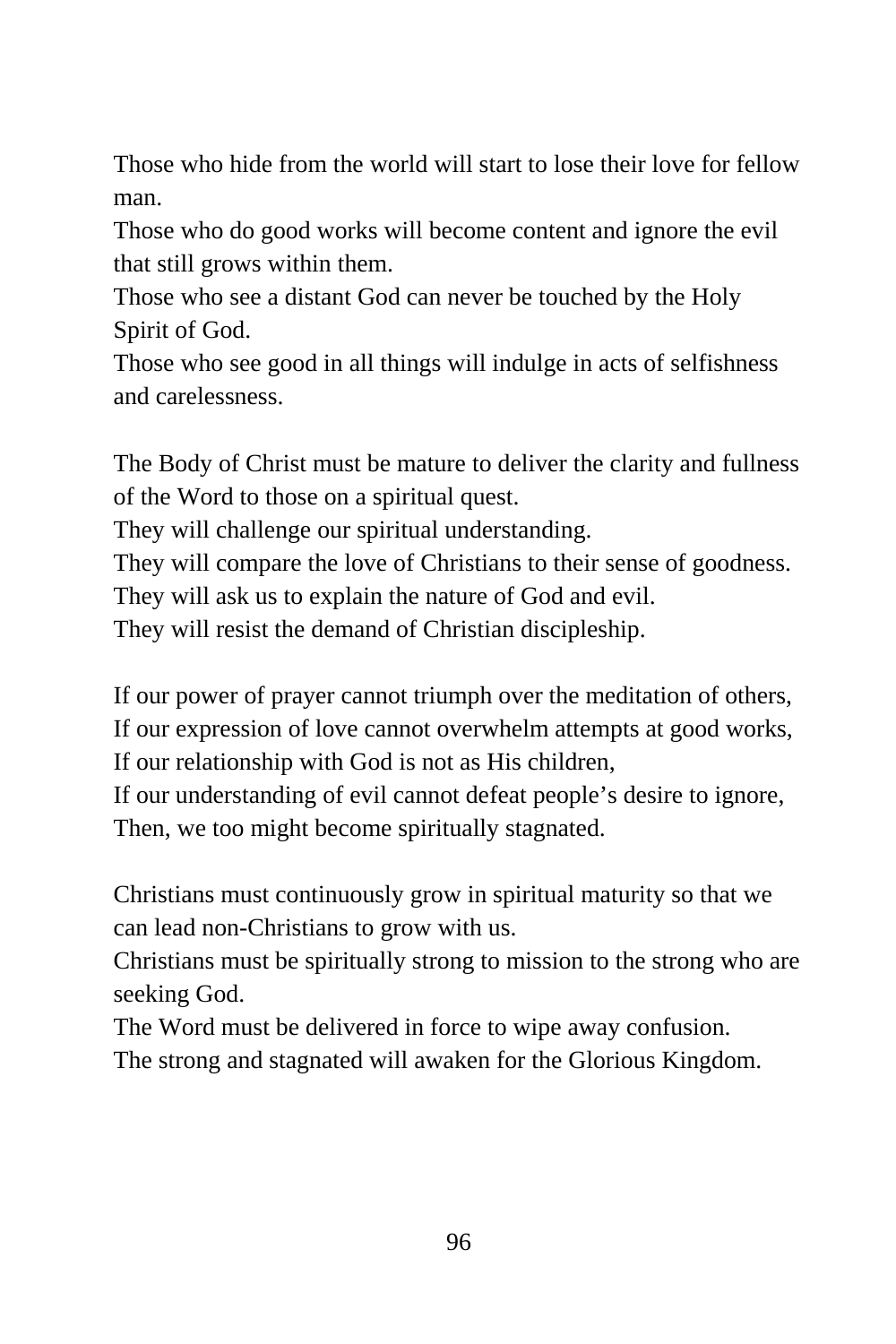#### **2.21 Spreading the Word to the Spiritually Weak and Immature**

The spiritually weak are pulled along by the currents of society.

They neither struggle with the powers of the world or with their own spiritual growth.

They instead follow the standards and religions that have captured them.

Some are apathetic about spiritual growth.

Others have limited capacity to understand God's will.

If no one had pushed the spiritually weak to become more aware, Then they will be in states of spiritual immaturity. Some will focus on rituals and practices. Some will turn to the appeal of simpler false religions. Some will focus on the pleasures of life. Some will go through life as robots.

Even Christians may suffer from spiritual weakness. They will attend church but not come alive. They will meet other Christians but not want fellowship. They will care more about wealth and status than service to God. They will give but not give in love.

Despite such immaturity, evil might not have many places to hide in a spirit that is not complex.

If that evil can be defeated through faith, even the weak and immature can be powerful warriors in the Army of Christ. Not all Christian warriors need to fully understand the will of God. Not all Christian warriors have to be spiritually strong.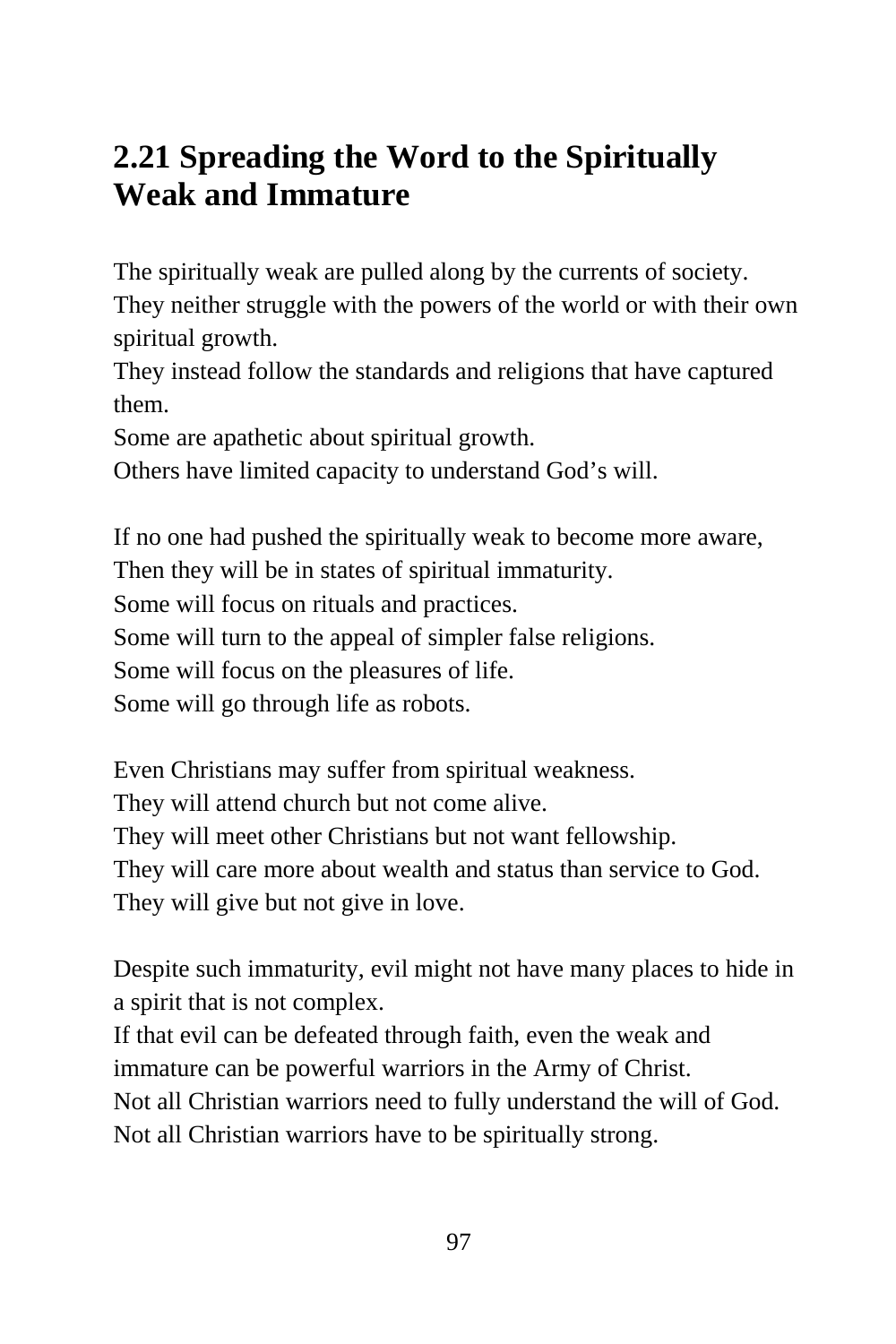This weakness should not be confused with the blessing of spiritual poorness which is recognized by the mature.

Yet, the weak can be led by the strong.

Yet, the weak can help one another gain strength.

The way to defeat evil within the weak is the gradual increasing presence of the Holy Spirit.

The way to let in the Holy Spirit is through the spoon feeding of the gospel.

The Holy Spirit may initially enter as a trickle,

But this trickle can open the spirit up to learn more about the Word.

When the weak and immature are trapped in other religions and cults that block free will,

The barrier toward Christian influence must be broken down with love.

When people are taught to hate Christians, we must dispel hate with love.

When they are taught to distrust Christians, we must earn their trust through sacrifice.

Sometimes we can only plant the seed of the Word with the hope that it is in fertile ground.

Sometimes God will use trials and tribulations to compel the spirit to move forward.

We must be ready to receive the weak and immature when they are ready to find faith.

We must be ready to lead them to the Glorious Kingdom.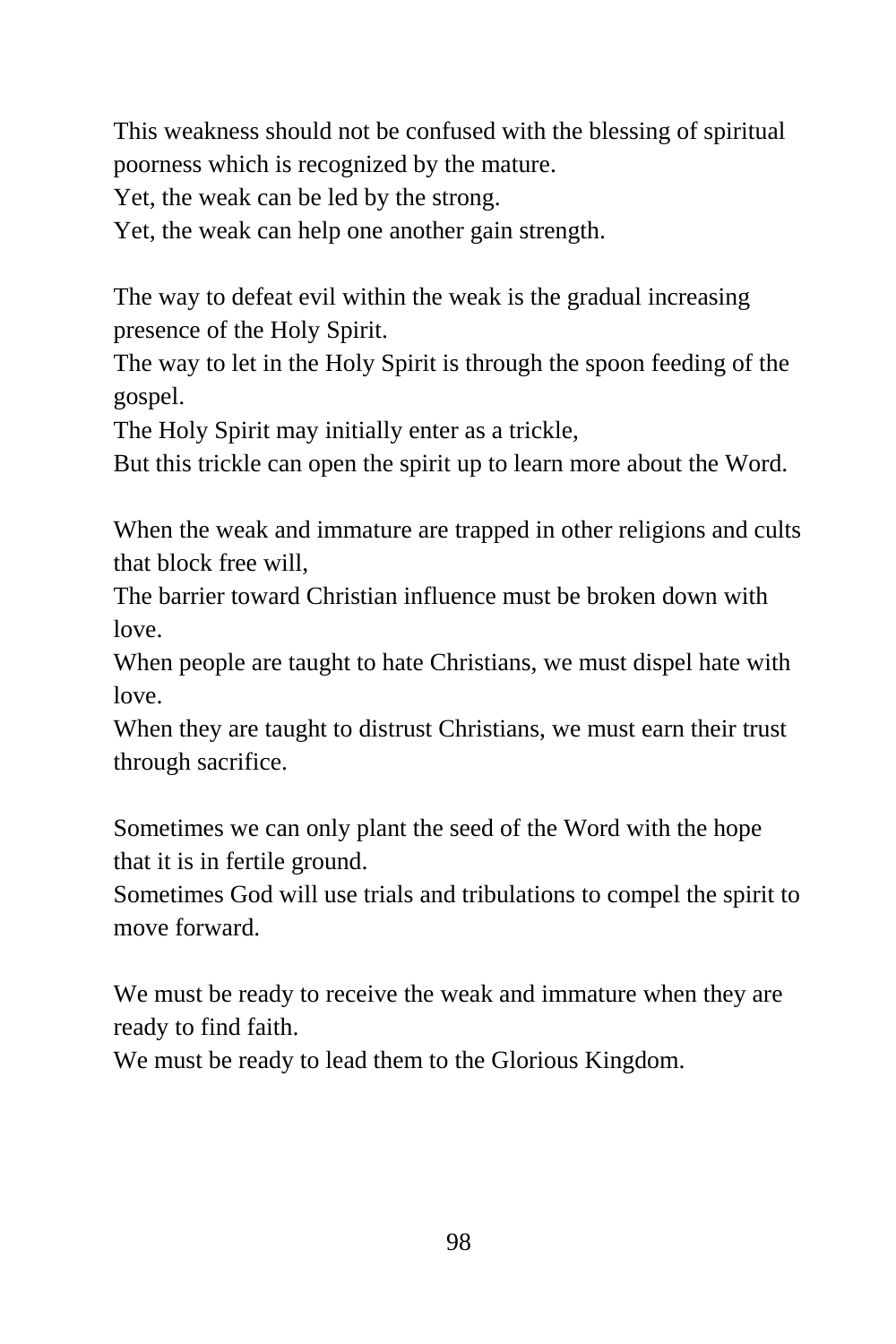## **2.22 Spreading the Word to the Spiritually Weak and Stagnated**

The spiritually weak can become stagnated if they are on a path of spiritual change and no longer have the strength to push forward.

The only non-Christian path of spiritual change that is aligned with the will of God is Judaism.

Since the days of Abraham, Isaac, and Jacob, God has guided the spiritual growth of the Jewish people.

However, God's commandments and laws did not awaken the spirits of the Jews.

Their spiritual stagnation then led to the formation of the second covenant with the whole world.

The second covenant has and continues to gather the spiritually strong Jews into the Body of Christ.

How to deliver the gospel to the weak and stagnated Jews is a matter of great challenge.

A non-Christian path of spiritual change that continues to challenge Christianity is Islam.

Islam teaches a false understanding of the Christian God.

But Islam brought the people of the Middle East, who rejected Christianity, out of paganism.

The Islamic path to the garden paradise is to follow simple laws that are less demanding than God's commandments.

There is no pursuit of the Holy Spirit or a relationship with God in to Qur'an.

Instead, there are practices that respond to the weaknesses of the spirit.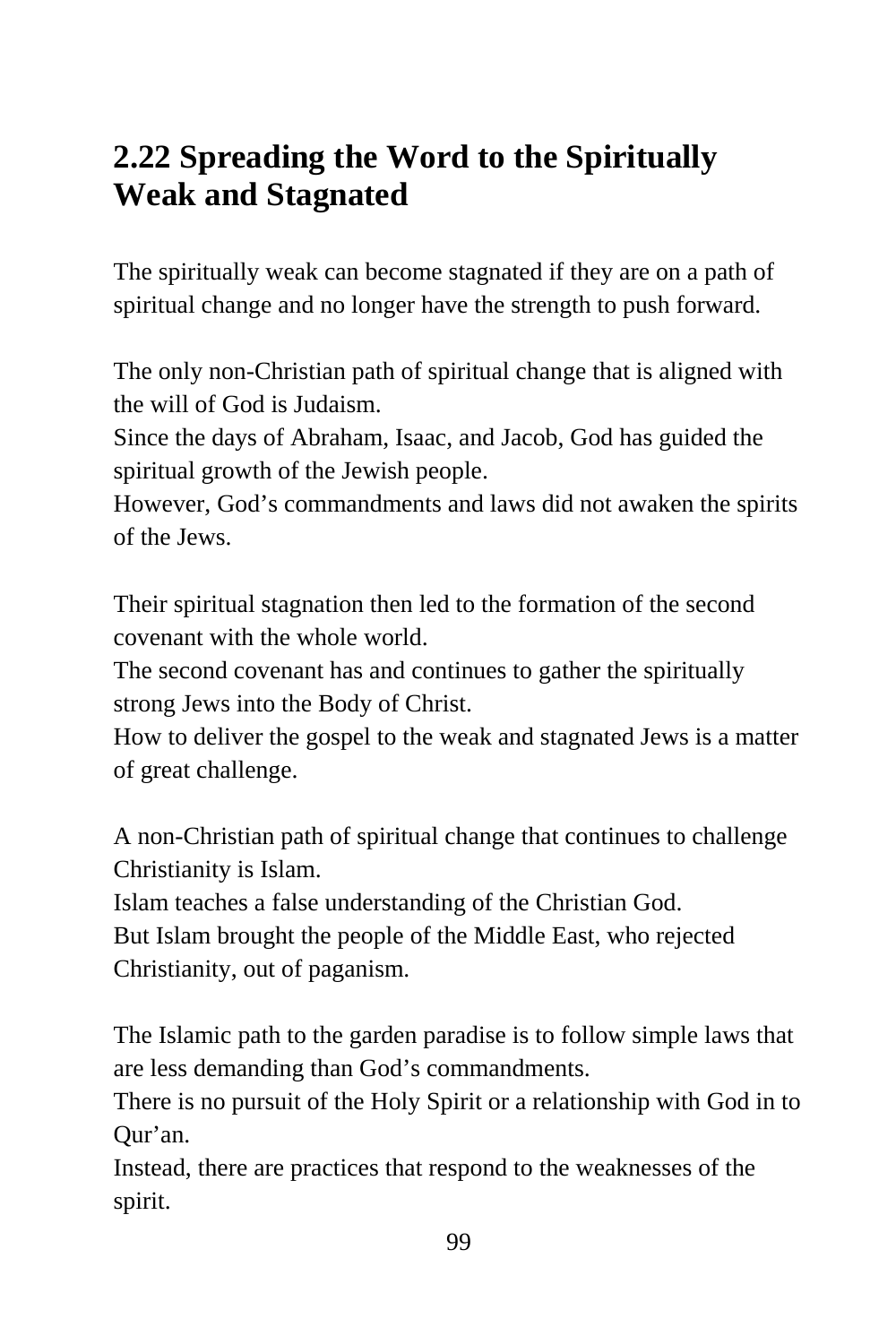The weak spirit is tempted by women, so women must be covered. The weak spirit is tempted by alcohol abuse, so alcohol cannot be consumed.

The weak spirit is tempted by excessive gambling, so gambling cannot be conducted.

The weak spirit has no faith, so set daily prayers have been established.

The weak spirit needs to belong, so a pilgrimage to Mecca is called for.

The weak spirit wants to feel good, so the giving of alms to the poor has been established.

None of the laws and practices of Islam can make a spirit strong. So Muslims, like the Jews, are trapped in spiritual stagnation.

If the Jews can obey God's laws perfectly, then they could still be saved through their righteousness upon judgment

Their righteousness will enable their spirits to awaken upon receiving the Word in death.

Their righteousness should enable their spirits to move past stagnation and embrace the Word in life.

If the Muslims can obey Mohammad's laws perfectly, then they will be perfect separated from the awareness of God's truth. Their confusion will make their spirits vulnerable to evil in life. Their confusion will cause the Word to condemn them in death.

A way to deliver the Word to the Jews is to show how Christian understanding gives deeper meaning to God's laws. A way to deliver the Word to the Muslims is to show how Christian understanding defeats the laws of Mohammad.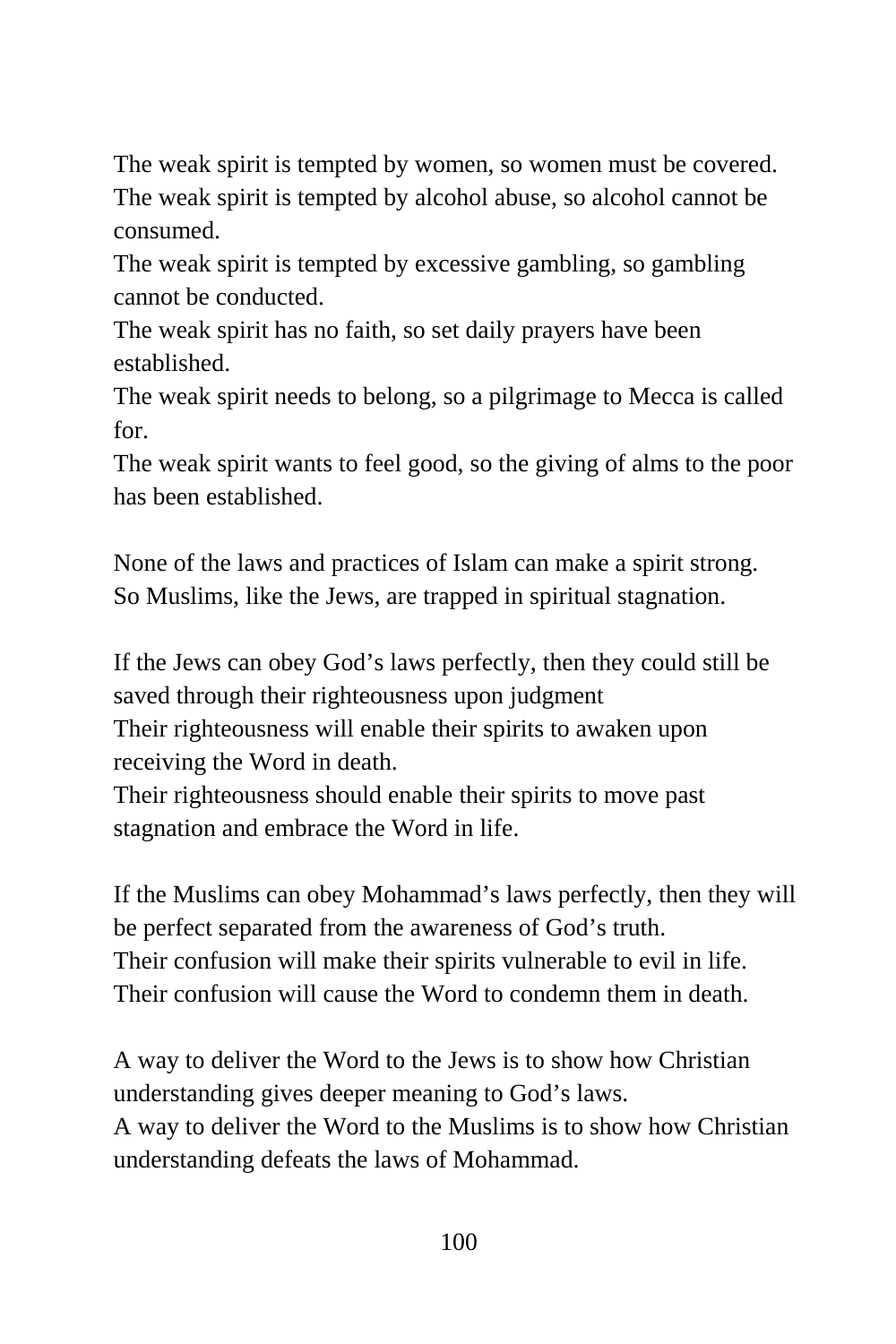This mission requires great faith and much prayer.

We must believe that Christian love can overcome many past Christian misdeeds.

We must believe that Christian love can lead even those who oppose us to the Glorious Kingdom.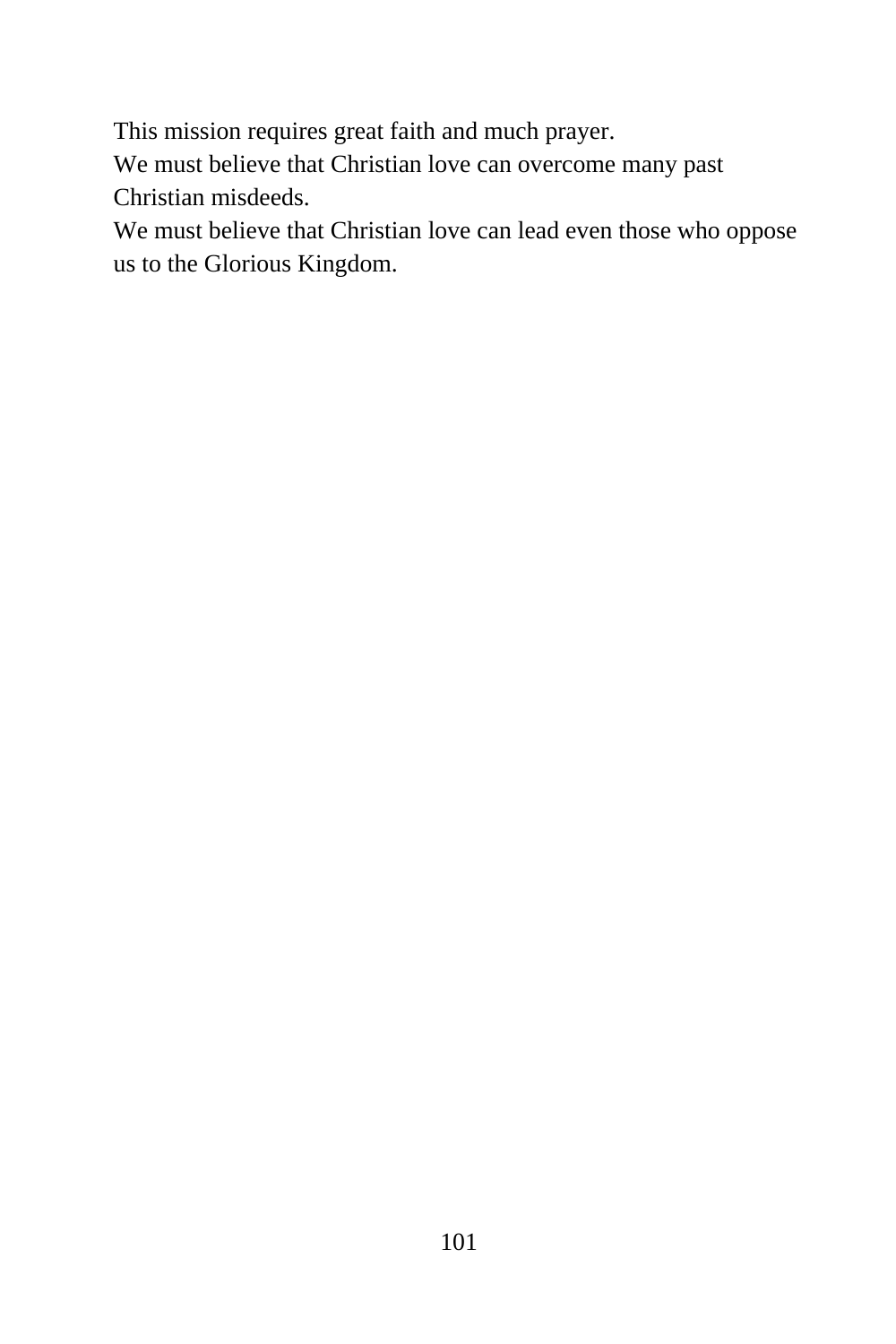# **3. Glory Forever**

I await the coming Kingdom when man will live with God. I await the end of hate, anger, selfishness, and deceit. I await the days when sorrows are forgotten and joy is all we know. I await the banishment of evil and all who embrace evil into the darkness.

Glorious is the coming Kingdom. Perfect is the plan of God. All in the Book of Life will be saved. Man and God will be one family joined by the Holy Spirit.

We are created in the image of God, from the spiritual fabric of God. Jesus taught us that we are gods and that we are only for a little while below the angels.

The angels serve God's plan, and God's plan is to create us to be His sons.

The most dedicated sons shall soon join our brother Jesus in ruling the world under truth for a thousand years.

Then all the sons across time will be gathered to be one family in the New Heaven and New Earth.

To serve God's plan, we need to let God into our spirits through the Holy Spirit.

We need to show our spirits with all the good and corruption to God. Fear not, for God knows of all the evil and weaknesses in the hearts of men.

Fear not, for God is our loving, caring, forgiving, and strengthening Father.

God will help us hold on to Him.

God will help us triumph over evil.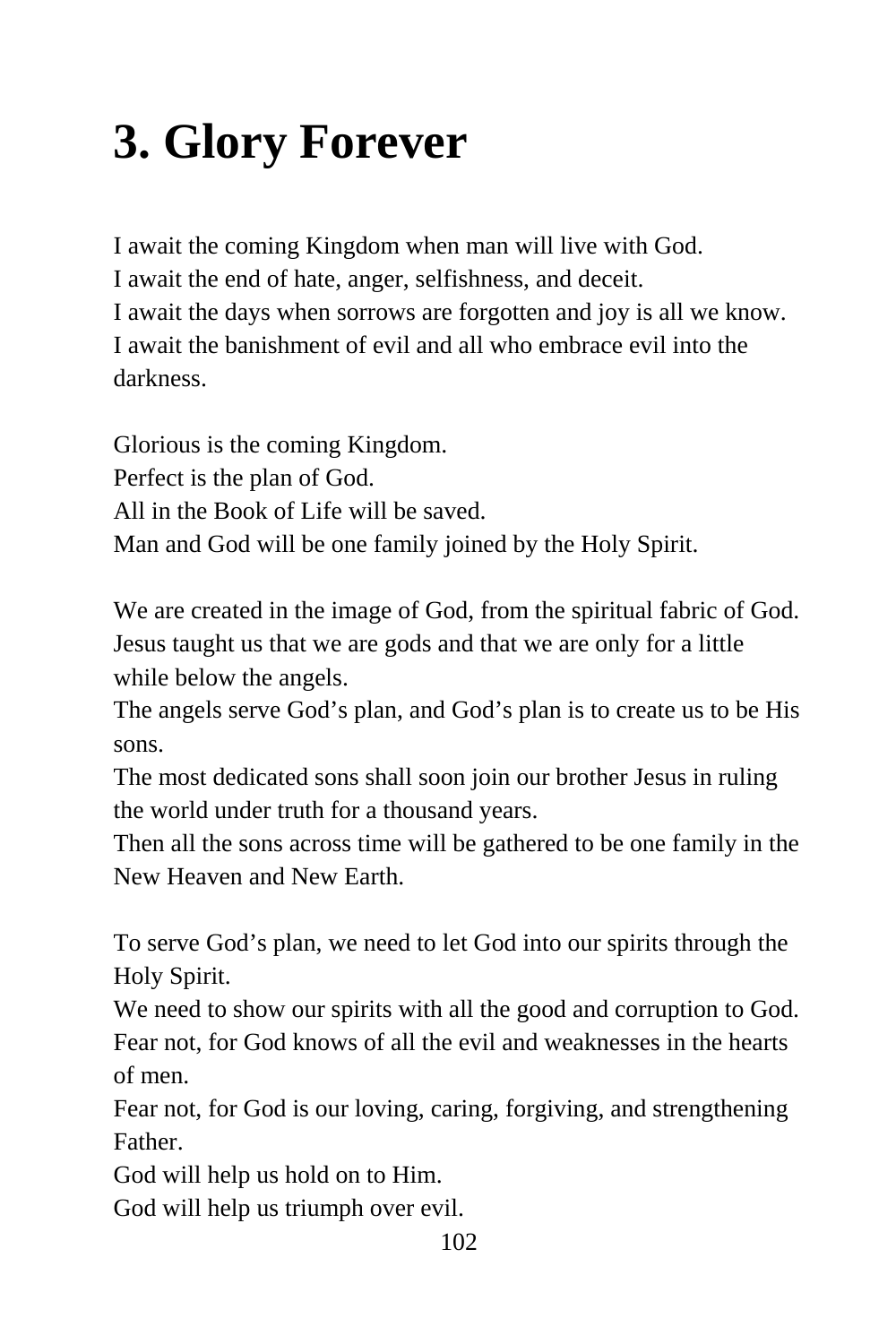God will help understand His will.

Do not let go of God, no matter how much we have sinned. Do not hide the evil within us, for evil grows in the shadows.

God will guide us to the Glorious Kingdom where evil is wiped away from our spirits.

We will receive the water and tree of life and live forever in the city of gold.

Our bodies will be made perfect, And we will love far beyond our current capacity for love.

We will live among friends and among family. We will never be lonely, isolated, and hurt again.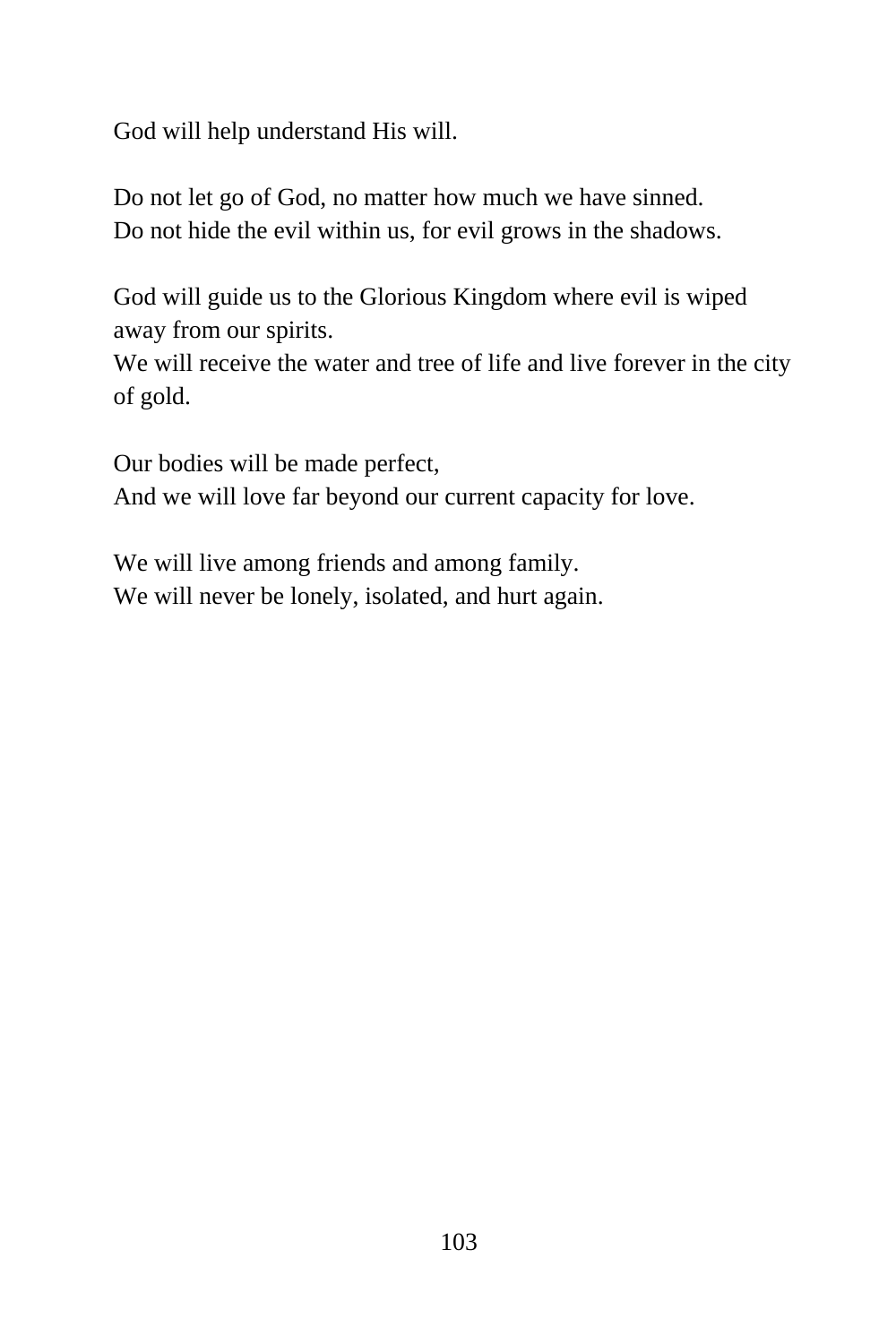## **3.1 Holy, Holy, Holy Is God the Father Almighty**

Moses saw God as the center of the burning bush.

Ezekiel saw God as a man of fiery form with the color of bronze from the waste-up.

Daniel saw God as a man in pure white robe with hair like wool. John saw God's face gleaming as precious stones and surrounded by a rainbow of emerald color.

How will our spirits see God?

Will we see God as the center of the tree of humanity engulfed by the Holy Spirit?

Will we see God as a firm figure emanating fiery power?

Will we see God as a pure figure with lamb like qualities?

Will we see God as a beautiful figure that expressed His beauty across His Holy City?

However we see God, the fact that we are like God is clear. God's form is our form, for we are in His image.

However, the full image of God is great, too great for even the prophets to see.

God is the center and meaning of existence.

All that was, is, and to be is from God.

Beyond the extent of God is darkness and nothingness.

To be away from the presence of God is to be in darkness.

Holy is God the Creator,

And the Creator shall save all that can be saved.

Holy is God the almighty,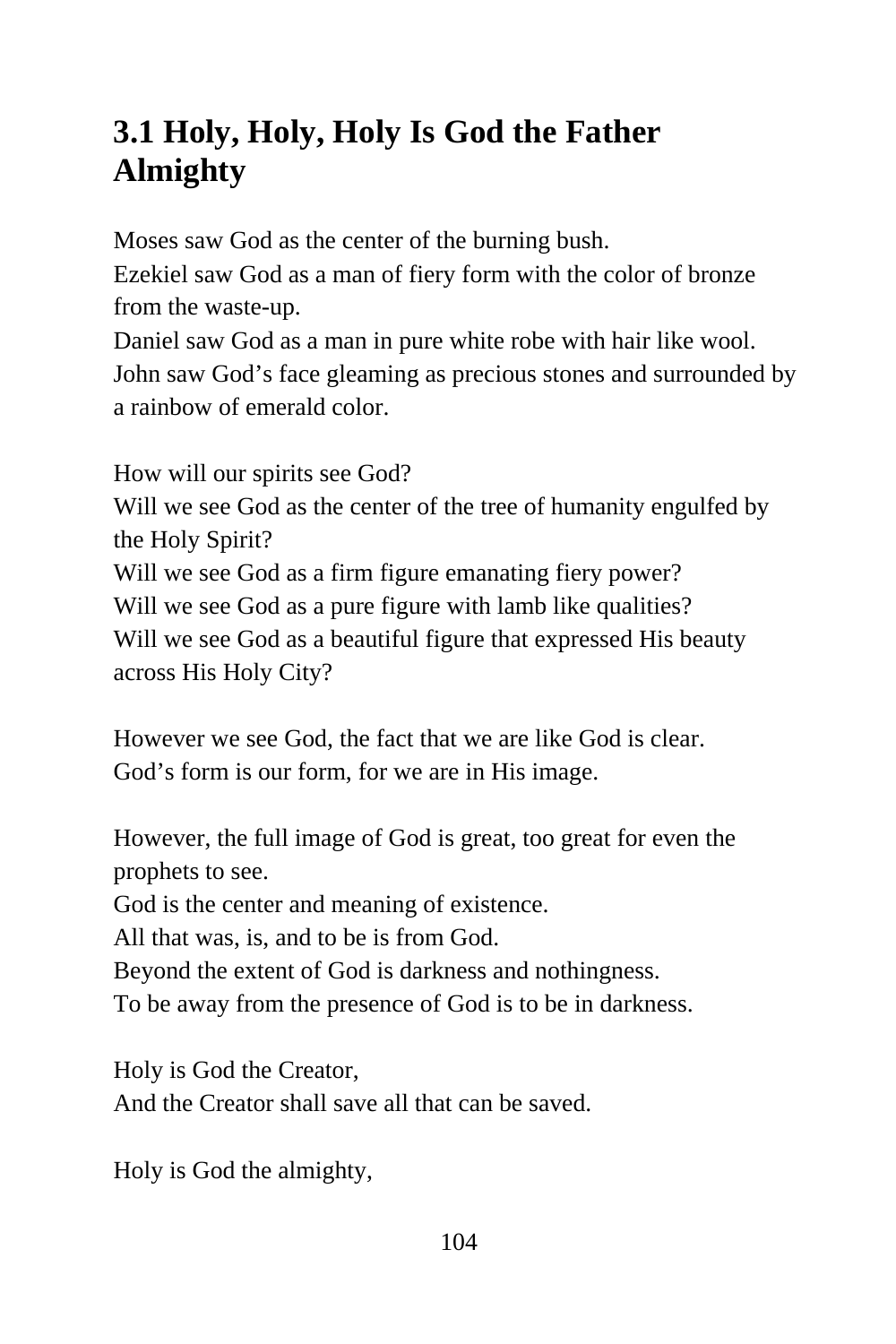For evil and all the angels and people claimed by evil shall be defeated.

Holy is God the Father, And our Father shall give us the truest and deepest unending love.

Holy, Holy, Holy is God

God is I AM by the fullest meaning of the words. To touch God is to feel all of existence to the end of time. And, existence with God is the definition of good for God is the definition of good.

God's creation is vast, complex, and beautiful. The universe and beyond is too much for mortal man to enjoy, But not too much for immortal man in the Glorious Kingdom

Being with God is not about mortal man's comprehension of praise. Being with God is about sharing with our Father the glory of all creation.

For, to understand God is to love Him ever deeper.

Can we kneel before God and praise Him continuously while exploring the wonders of creation?

Immortal man surely can because praising the Father is simply our honored status in the Glorious Kingdom.

The status of the archangels is to stand before God.

Yet, the archangels look after countless things across the earth and across time.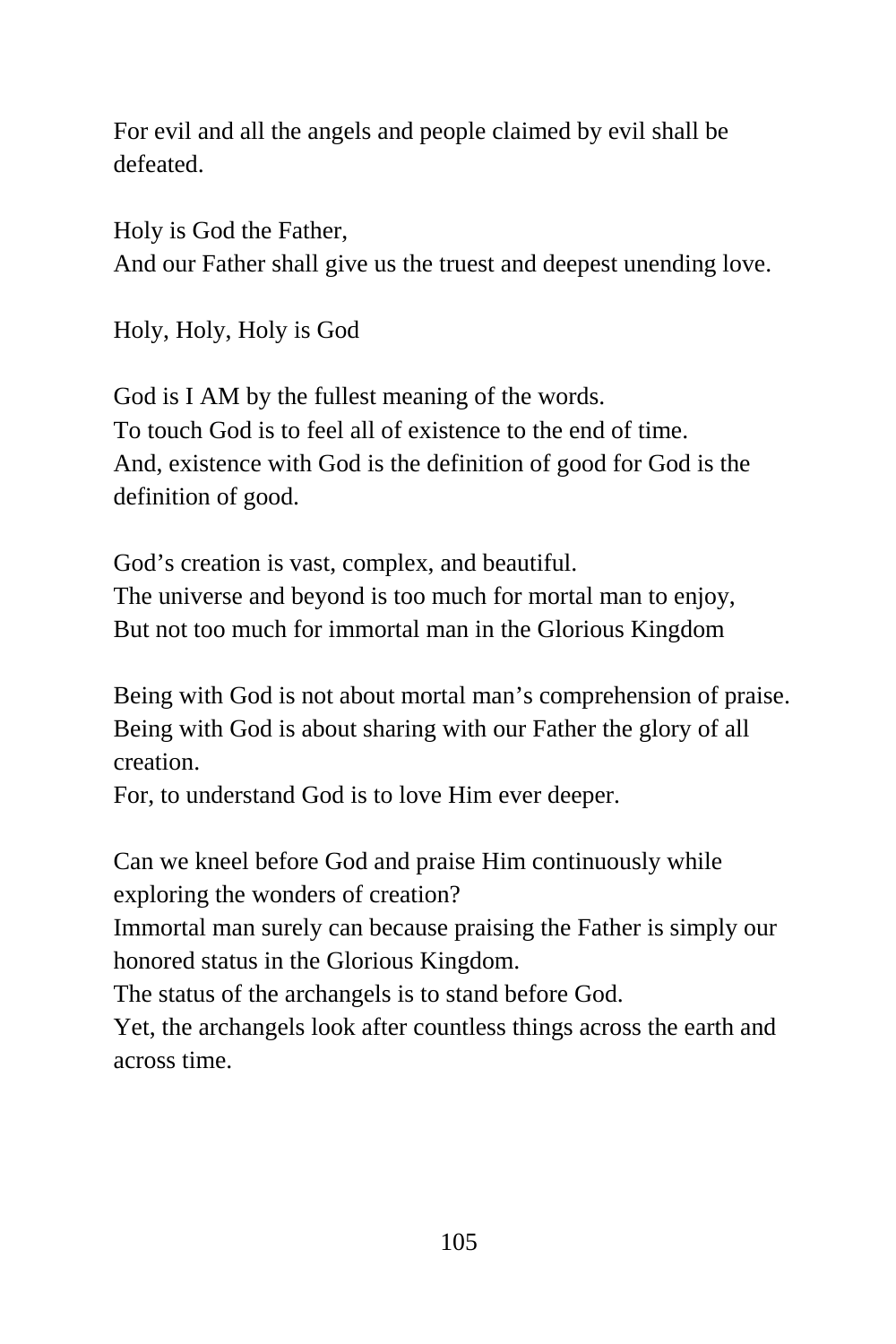# **3.2 Powerful Is the Holy Spirit of God**

The Holy Spirit is always with God to connect God with the tree of humanity.

Four creatures as seen by the prophets are always with God. Therefore, we must wonder whether these creatures represent the Holy Spirit during different stages of human growth.

Ezekiel saw the creatures around God as human forms each with the face of a lion, bull, human, eagle.

Isaiah saw the creatures as having flames and six wings.

John saw the creatures as being like a lion, bull, human, and eagle each with eyes front and back as well as having six wings.

During the first age of humanity before the great flood, the spirit of man was like the lion, powerful and untamed.

During the second age of humanity before the birth of Jesus, the spirit of man was like the bully, defiant of God's commandments.

During the third age of humanity before the return of Jesus, the spirit of man became human, aware of God's truth as Christians.

During the fourth age of humanity after the return of Jesus, the spirit of man will sore like the eagle, flying under the wind of our Shepard.

Regardless of whether the creatures around God reflect the Holy Spirit,

The Holy Spirit had to look after the spirits of men during the four ages.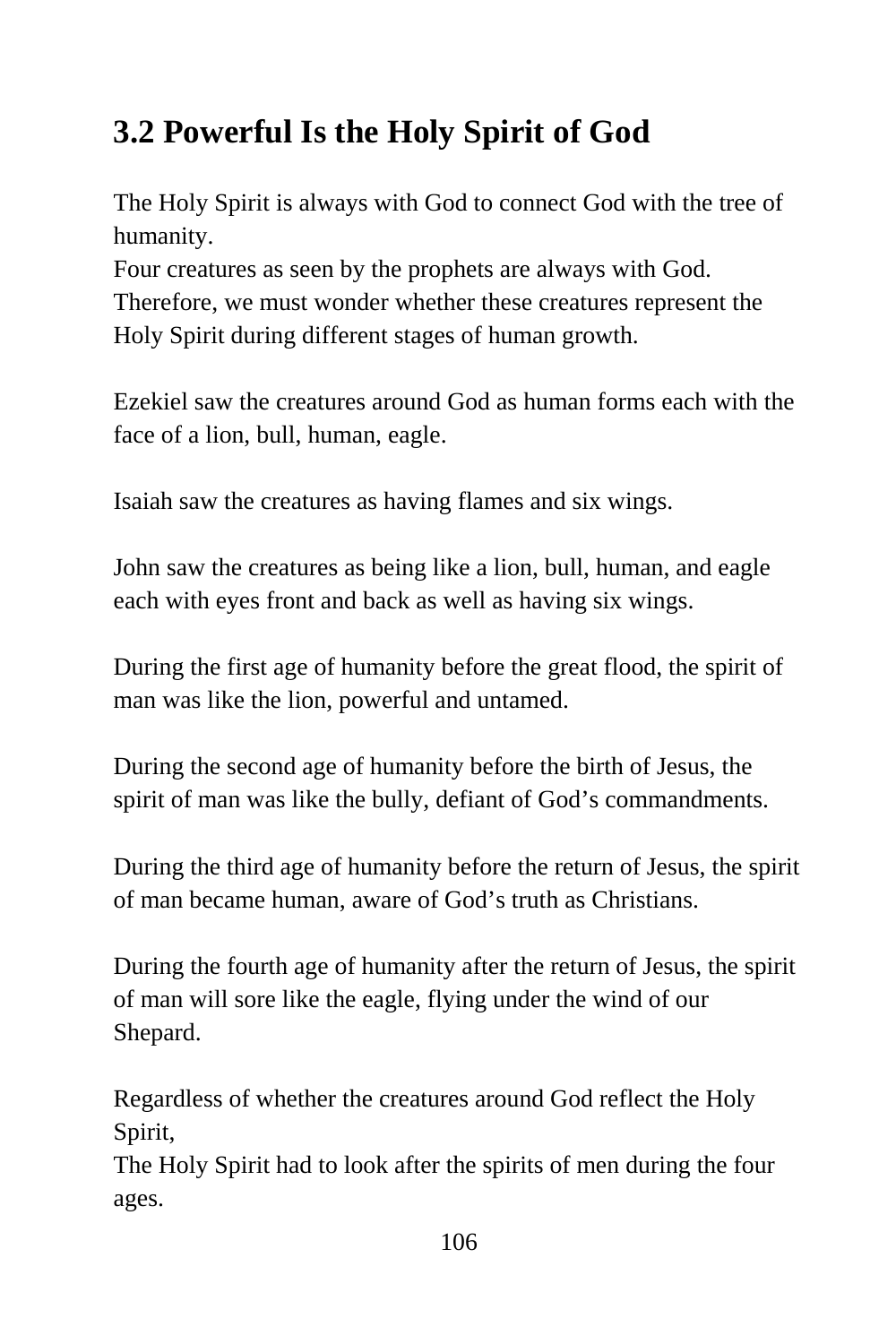While the Holy Spirit could not enter the spirits of men during the ages of lion and bull,

Those spirits sent to the World of the Dead will need attention after receiving the Word.

Some might pass through God's judgment and be pulled from the darkness by the Holy Spirit.

This is not the salvation free from judgment offered to Christians, But anyway to enter the Glorious Kingdom is better than darkness.

With the sacrifice of Jesus, the Holy Spirit will enter all who believes in Him.

To believe in Jesus is to spiritually embrace the Word as disciples. Thus, the spiritual baptism that brings about rebirth is by the Holy Spirit.

With the Holy Spirit, God reaches into the spirits of Christians and God brings Christians deeper into the Word.

The Body of Christ will be with its Lord forever.

As Jesus and those of the first resurrection reign over the world that surrendered to the Beasts,

The power of God's truth will be given in full force.

Satan and the fallen angels will be locked up,

And the people will each live for hundreds of year under the irrefutable evidence of God.

After one thousand years with Jesus, the people will become as powerful as the angels.

With such power, they will be vulnerable to arrogance and rebellion against God.

This type of rejection is not the rejection of God by immature spirits who cannot see God.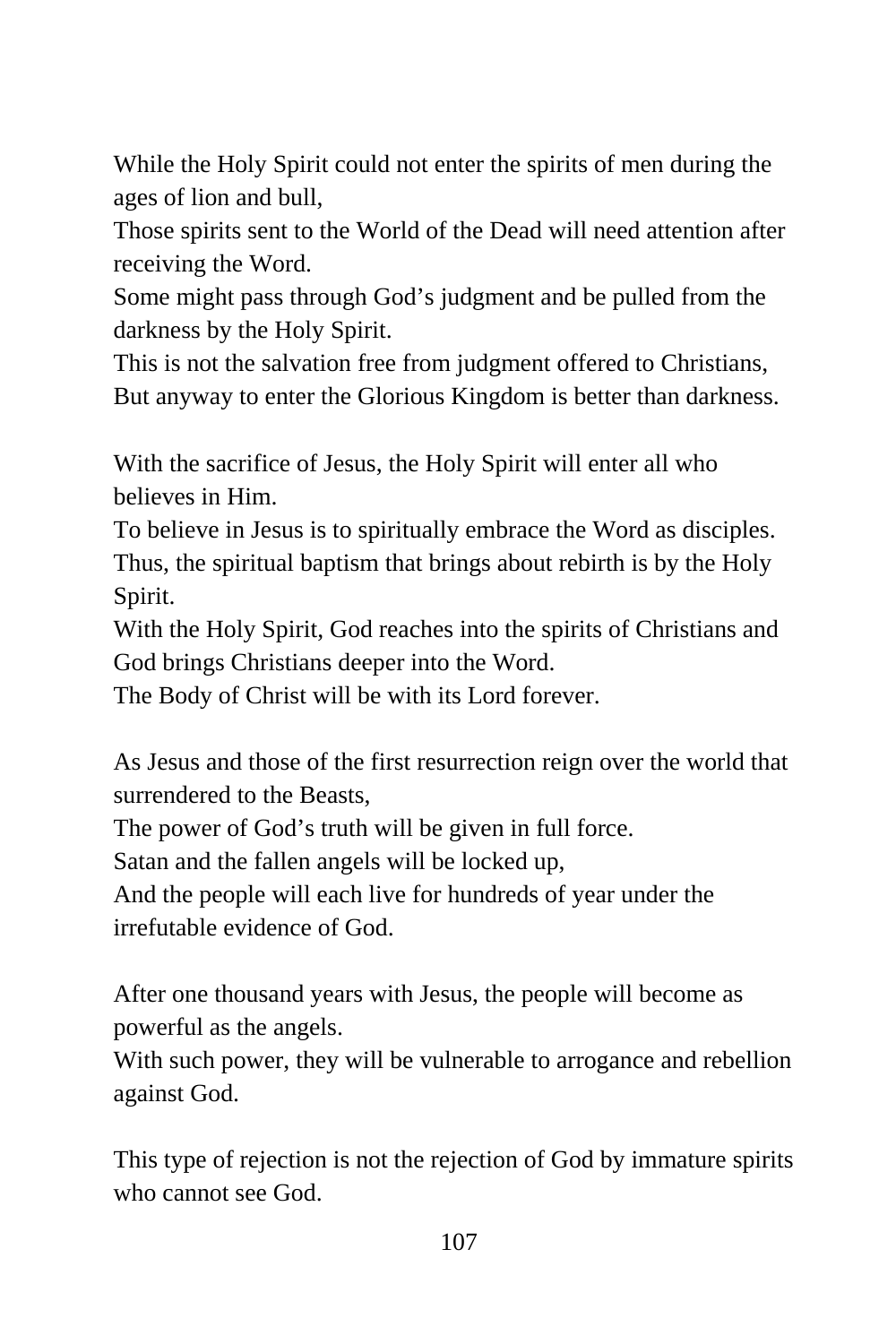This will be more like the war of angels in Heaven over the birth of Jesus.

Led by a freed Satan, the rebellion at the end of time will be by people who know God but still will not accept God's authority.

The rebels will separate themselves from the Holy Spirit and perhaps try to seek their own spiritual union.

The people loyal to Christ must use all the power of the Holy Spirit to defeat this final opposition before God comes to live with man.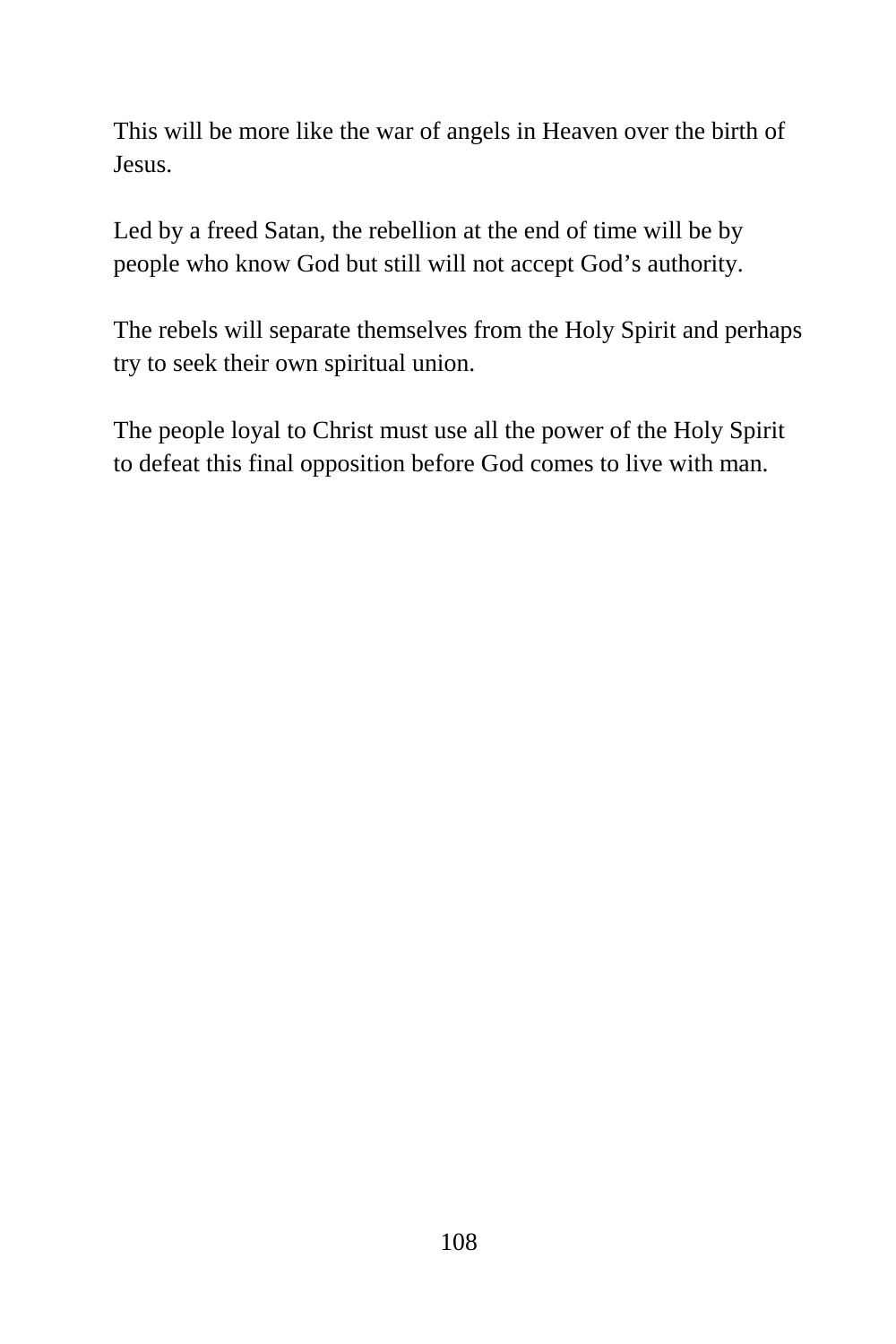# **3.3 Our Lord Jesus Is the King of the Earth**

Jesus our Lord has been with God since the beginning, And Jesus has cared for the growth of humanity. He is the rightful king who first became man as a carpenter's son. As one of us, He passed to us God's truth in human words.

He showed people His power, but it is His teachings that transform our spirits.

Accepting the teachings of Jesus is the meaning of faith in Christ. Following the teachings of Jesus is the meaning of discipleship. Thousands of His own people, the sons of Israel, became His disciples.

However, many thousands more betrayed Him and allowed the Romans to crucify Him.

Even Peter, Jesus' chosen lead apostle, did not have the courage to recognize Jesus as He was about to be crucified. What if a thousand disciples were willing to die with Jesus? What if just one apostle was willing to carry Jesus' cross? But, Jesus had to be crucified alone.

In His death, God was able to justly go beyond the covenant with the Jews to call all people who follow Christ His children.

In Jesus' resurrection, He carried the experiences of being man to God.

With the Father feeling what it is like to be man, He then extended to Christians the Holy Spirit.

Our king allowed His teachings to spread on its own through the sacrifices of Christians for two thousand years.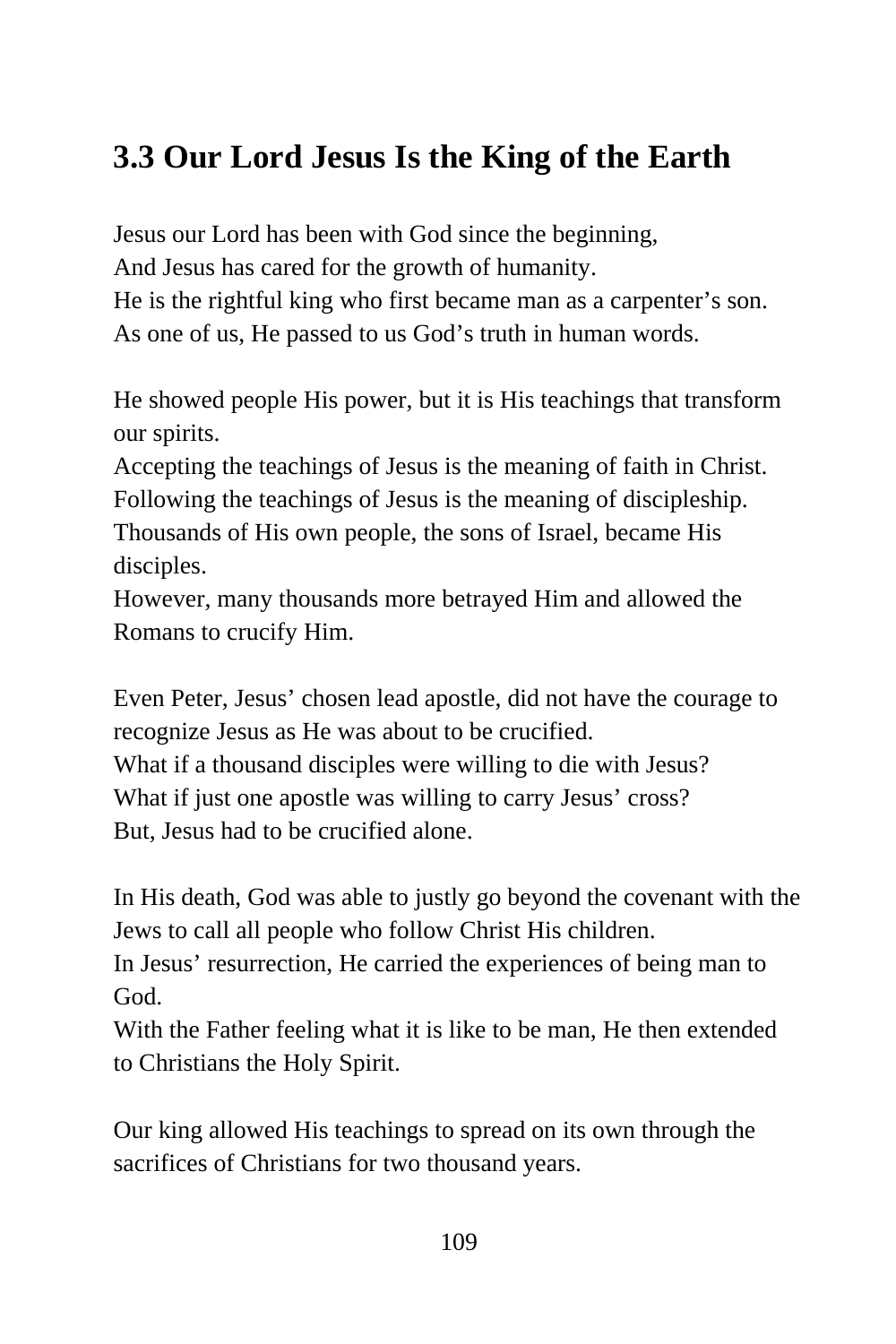For, it is better for spirits to awaken without seeing miracles and the power of Heaven.

Such spirits will have the strength to oppose evil and reign with Jesus over the earth.

When the world has been given the opportunity to accept the Word, When the world has been shaken to push people to the Word, Jesus will return to reign as king.

All the people who will not believe even after the tribulation cannot spiritually awaken on their own.

The many captured by the Beasts must be forced to see the truth. The Beasts must be thrown into the lake of fire.

The lives of people must be extended like the people before Noah.

After hundreds of years with Jesus as king, maybe people will follow the ways of God.

After hundreds of years of being compelled to treat people with gentleness and kindness, maybe people will begin to love. After all the false kings of this world have been banished, maybe people will finally cherish the rightful king of the earth.

After one thousand years of reigning over rebellious people, the Father will come to earth to be with the Son.

The Lamb will be at the right hand of the Father as Heaven and earth become one.

The Word will continue to guide the growth of humanity in the Glorious Kingdom.

Then, leaders throughout the world will continue to bring their wealth, precious new spirits, into the golden city. And, all will worship the Father and Son forever.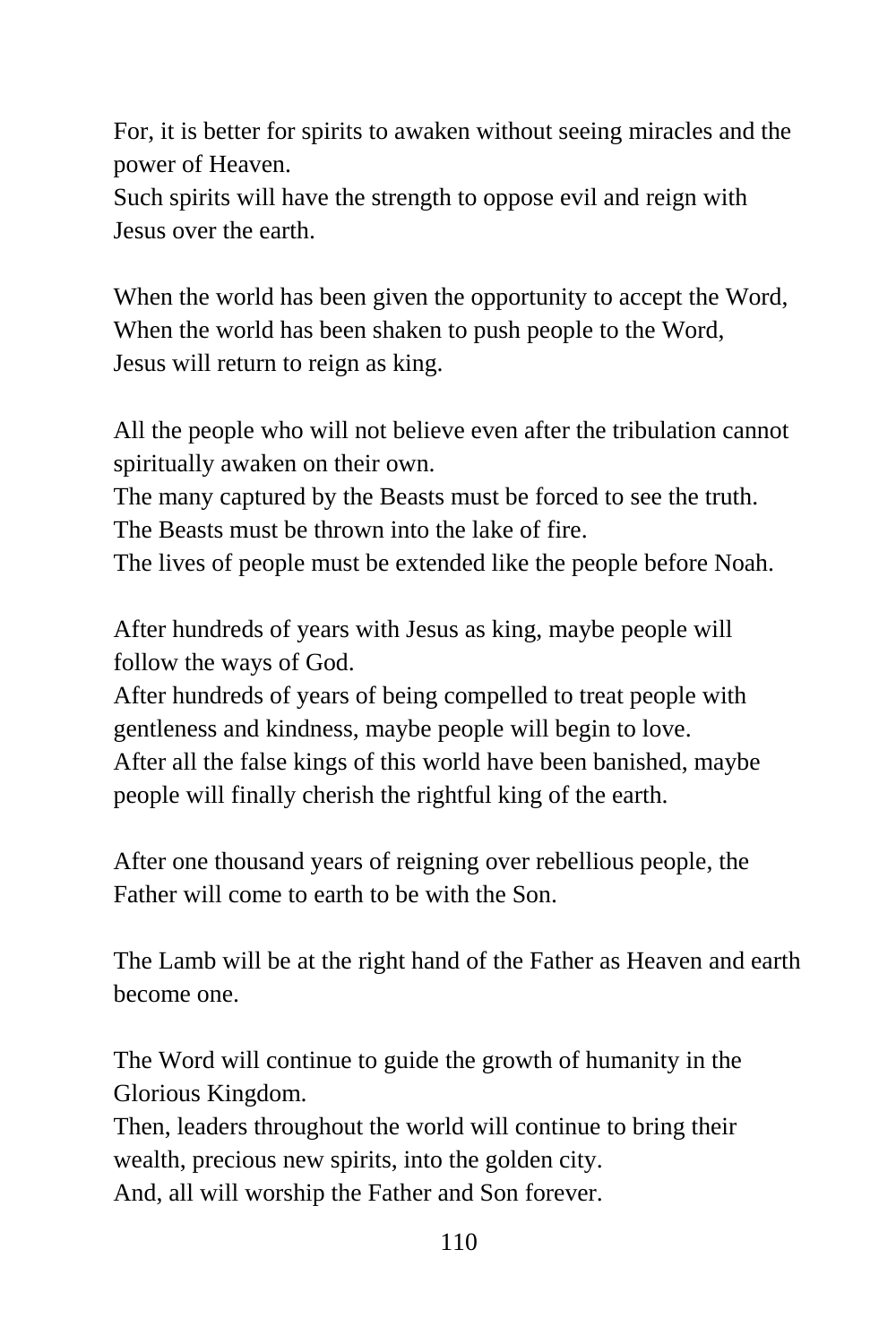## **3.4 All Crown the Twenty Four Elders of Mankind**

The elders surrounding God are men like us. They embody the power and authority that God has vested in man. They are crowned as kings. They sit on thrones around God. They are given the authority to rule.

These elders could be the prophets and the apostles. We know that Enoch, Moses, and Elijah are with God.

What is important is that God has given authority to man. What is important is that there were men through the ages who have been found by God to be able to receive authority.

These were not perfect men free from sin, but they still walked with God.

We know that Enoch was taken to God body and spirit.

We know that Moses spoke with God as a friend.

We know that Moses and Elijah walked with Jesus.

The elders around God show the spiritual potential of man. Their authority is passed to all Christians in the first resurrection.

The elders are our brothers, joined to us by the Holy Spirit. Their glory is our glory. Their glory is the glory of man.

They reveal that not all men are meant to crawl into the Glorious Kingdom.

Instead, the Glorious Kingdom is created for man.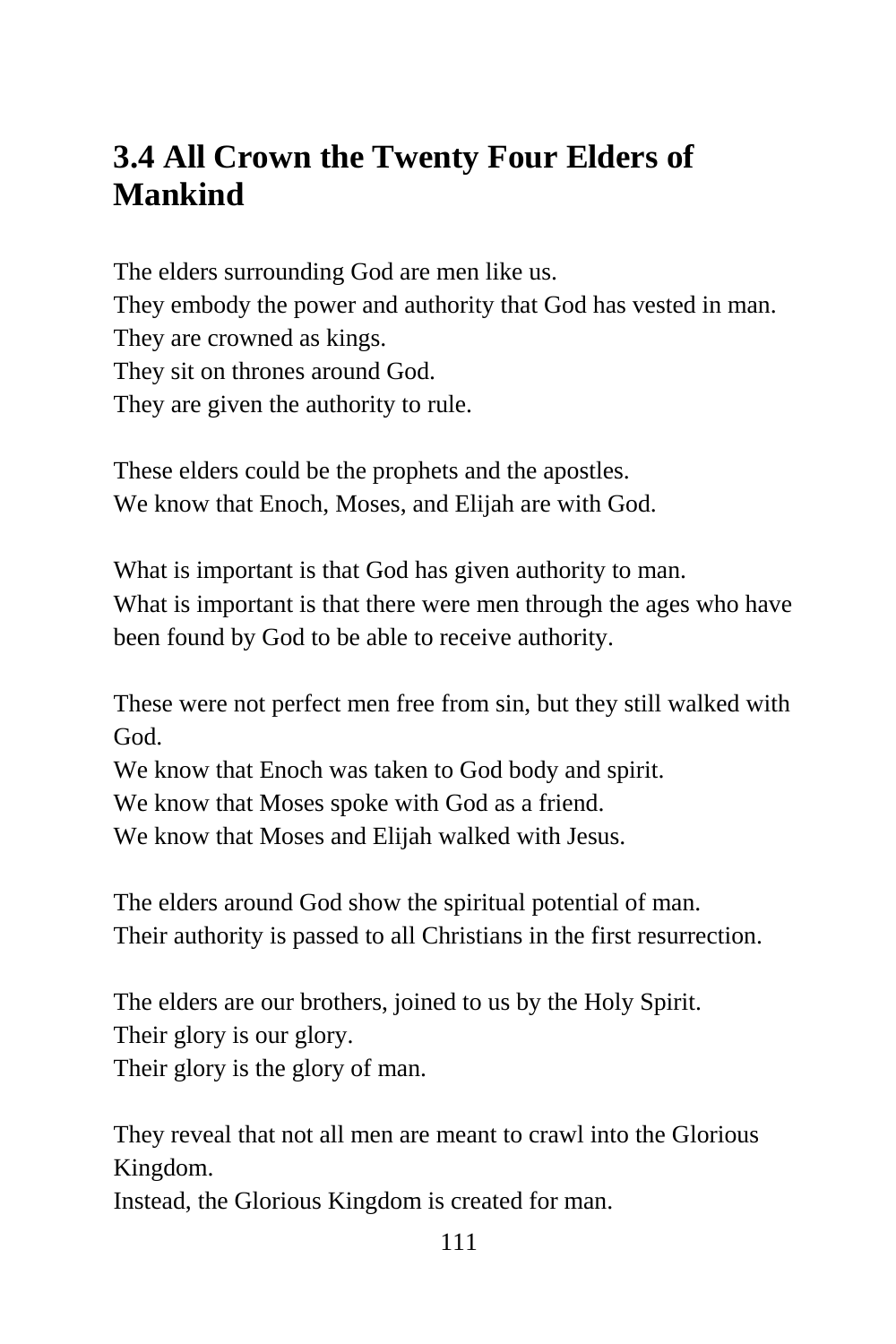The position of man is around God. The position of God is at the center of mankind.

All the saved surround God as the elders have surrounded God. No one gets to the Father except through the Son, And no one gets to the Father and Son except all the sons of God.

We, the sons of God, will be around Him, and we will be joined by the Holy Spirit to Him.

Our elders have led the way. They have served God's will.

Let us honor their crowns.

Let us praise their white robes.

Let us fall down and worship God as they do upon the singing of the creatures around God.

Let us praise:

"Our Lord and God! You are worthy to receive glory, honor, and power.

For you created all things and by your will they were given existence and life."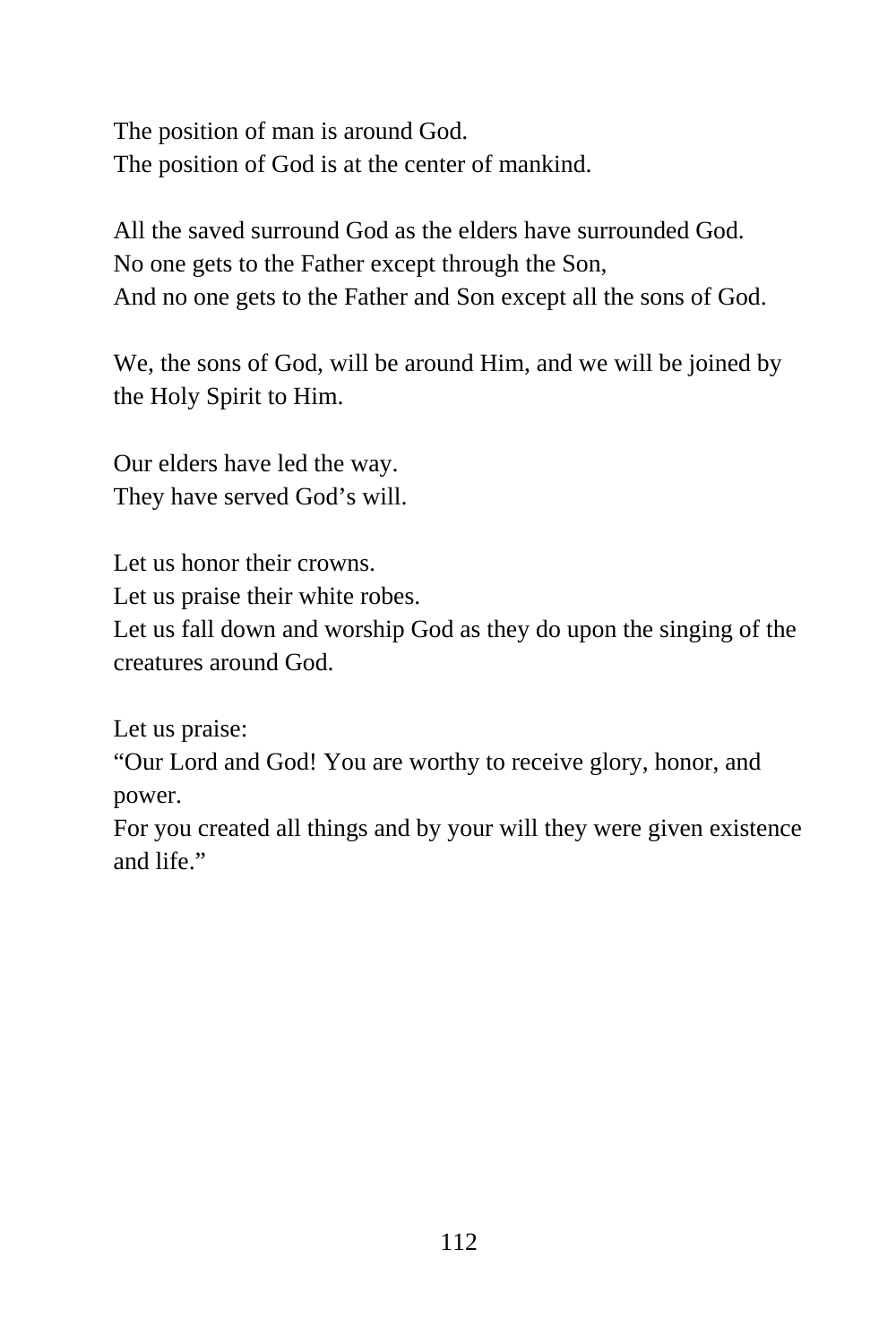## **3.5 Seven Torches Are the Archangels that Stand Before God**

Seven are from the twelve original archangels, And they have remained loyal to God through the ages. Great have been their deeds in serving God's plan.

Five of their fellow archangels have fallen to jealousy when Christ presented the truth and the Holy Spirit to man. Five led by Satan will be locked up by Jesus and the angel guarding the abyss.

The seven torches lead armies of angels to oppose the effects of evil. The seven have and continues to battle the armies of darkness for the spirits of men.

Their endeavors helped God's plan to be fulfilled. And, only those who are meant to be lost are lost to the darkness.

The seven watch over the universe that perhaps lay before God as a sea of glass.

The seven cause disasters to awaken the spirits of the unrepentant, And the seven protect the spirits of children who are too young to see evil.

Michael is the leader of the seven,

And Michael battles back Satan for Satan does not follow God's will.

In Michael's battles, Satan is forced into God's plan to test the hearts of men.

Satan and his demons do not understand and accept God's plan, but they are a part of it nonetheless.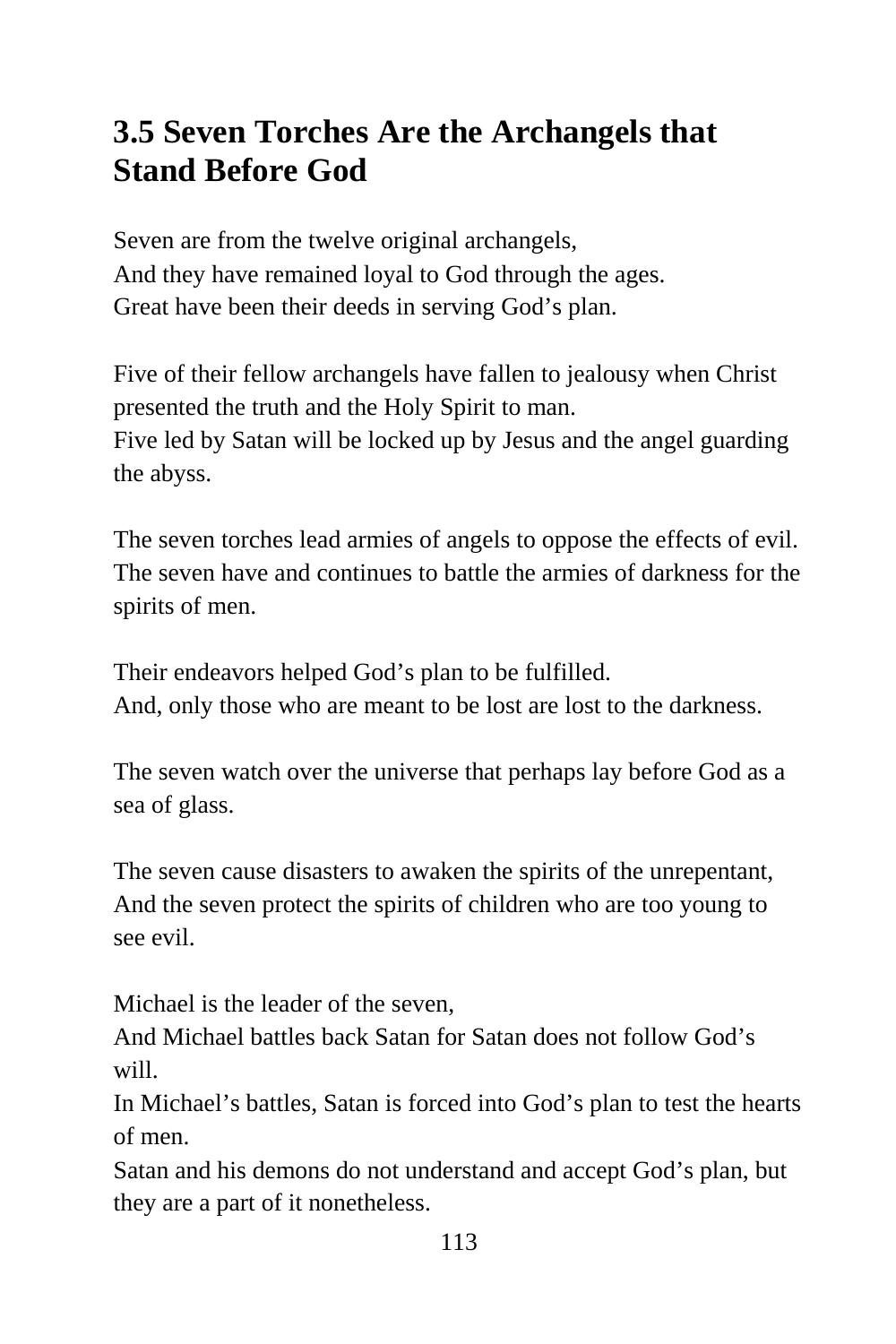Without being connected to God through the Holy Spirit, the angels cannot feel the wonders of our Father's love. The angels cannot hear the voice of the Lord in them.

Yet, the seven and the angels who follow the seven have served God obediently.

They are therefore worthy to stand before God as torches lighting the way.

Let us honor the seven in the Glorious Kingdom. Let us recognize their obedience. Let us see all the work that they have down.

Let us welcome the angels as birds sitting on the tree of humanity.

Let us one day care for them as they have protected us during the thousands of years of our spiritual development.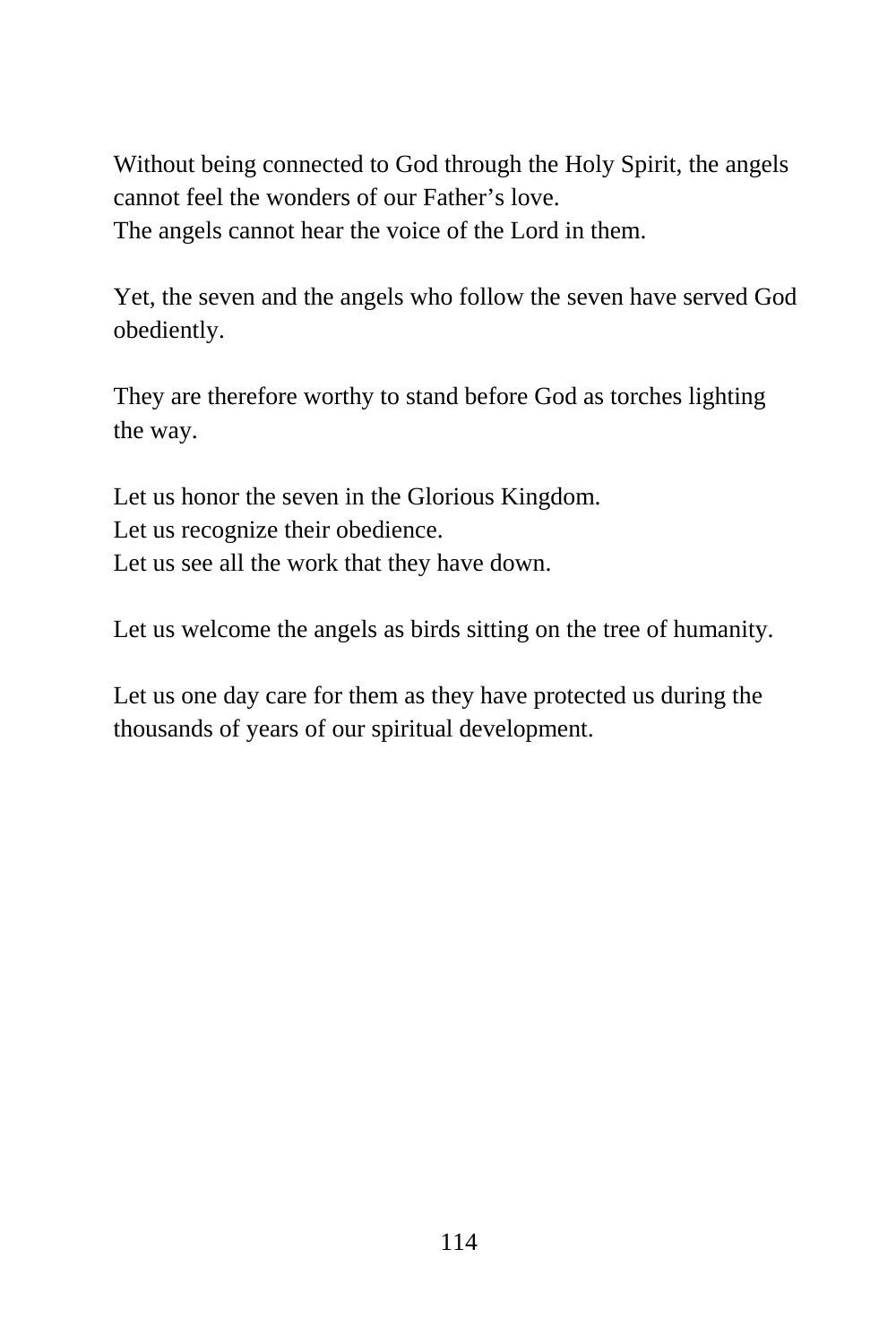# **3.6 White Robes to the Christian Martyrs**

Since the stoning of Stephen, Christians have been killed across the world for proclaiming the Word.

Some have been stoned, some have been crucified, and some have been behead by the Romans and the Jews.

False Christians have even tortured and killed other Christians for remaining faithful to their understanding of the Word.

How many Christians have died for standing by what is true during the days of the Inquisition?

How many Christians have died in the prison chambers of Islamic and pagan lands?

How many Christians have died by spears and arrows in the jungles and deserts of distant regions?

How many Christians have died from the anger of Asian empires? How many Christians have died of disease while missioning in the most impoverished parts of the world?

How many Christians have died from disasters and accidents while trying to physically and spiritually save others?

Christian martyrs are those who have chosen to spread the Word out of love for God and all humanity.

And, they have died for the expression of their love.

The death of martyrs can be by the hands of people who fear, hate, and / or reject Christian love.

Being killed for love is what most Christians understand as martyrdom.

The death of martyrs can be by the sacrificing of one's life for the love of others.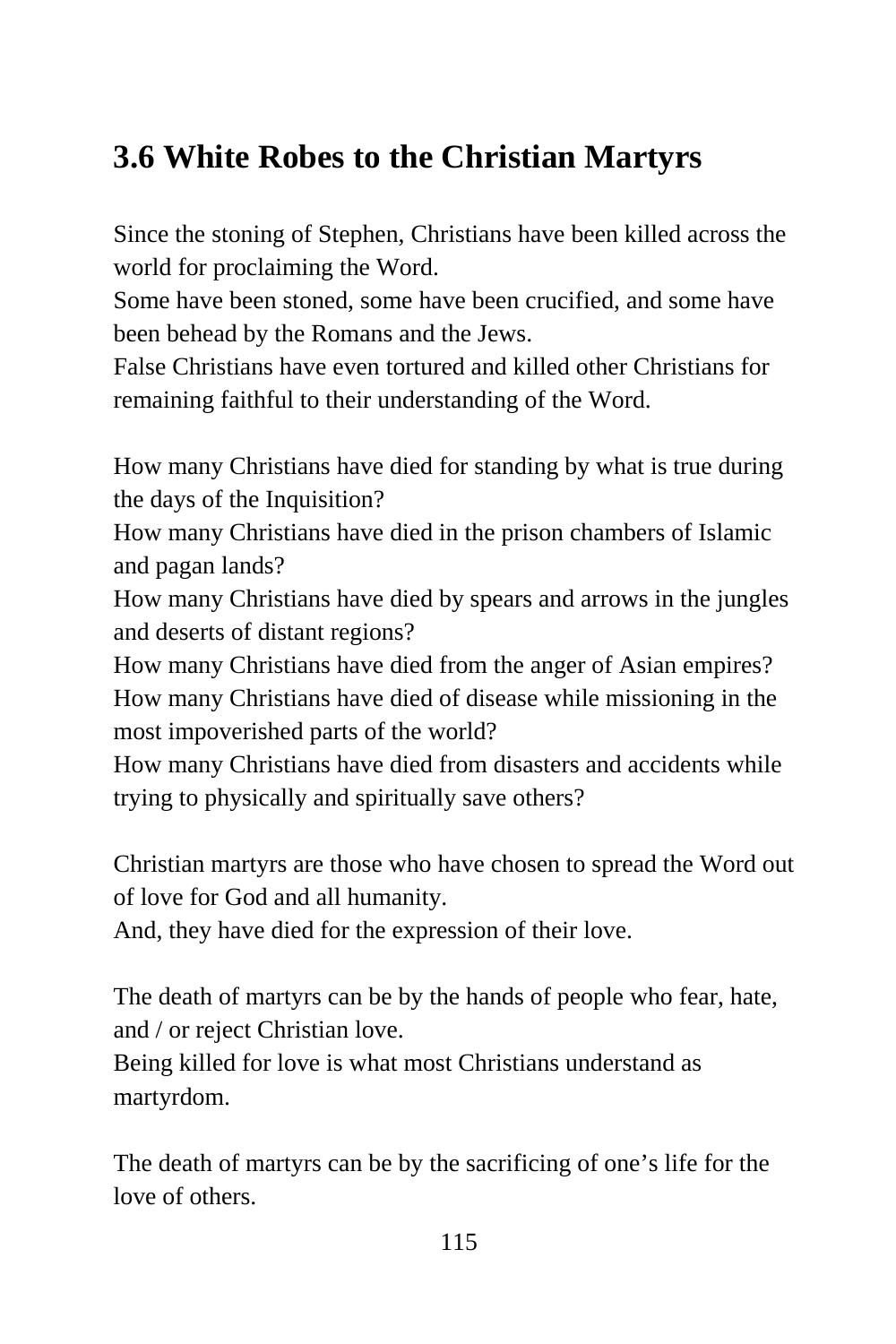Sometimes Christian lives must be cut short in the process of loving because the world refuses to love and refuses to care.

Finally, the death of martyrs can perhaps be by a life given to Christ's service.

For such a life, the timing and method of death, even if it is old age, is by God's will.

What matters is when their journey through persecution will be done.

Martyrs die with their faith strong and their spirits cradled by the Holy Spirit.

They leave this world ready to be received by the Lord to a place of rest after long days of work.

Upon the breaking of the fifth seal by the Lamb, Christian martyrs will be given white robes in anticipation of the first resurrection.

Before the return of Jesus, more Christians will be martyred. During the days of tribulations, the Beasts will hunt down and try to kill those who have rejected their mark.

Then the ranks of the martyrs will be complete.

The martyrs will rise with the return of Jesus to rule the world with Jesus.

Great are the faith of those who could surrender their life for the Glorious Kingdom.

Great are the love of those who would pass the gospel to their killers.

They have gained the right to rule with Jesus.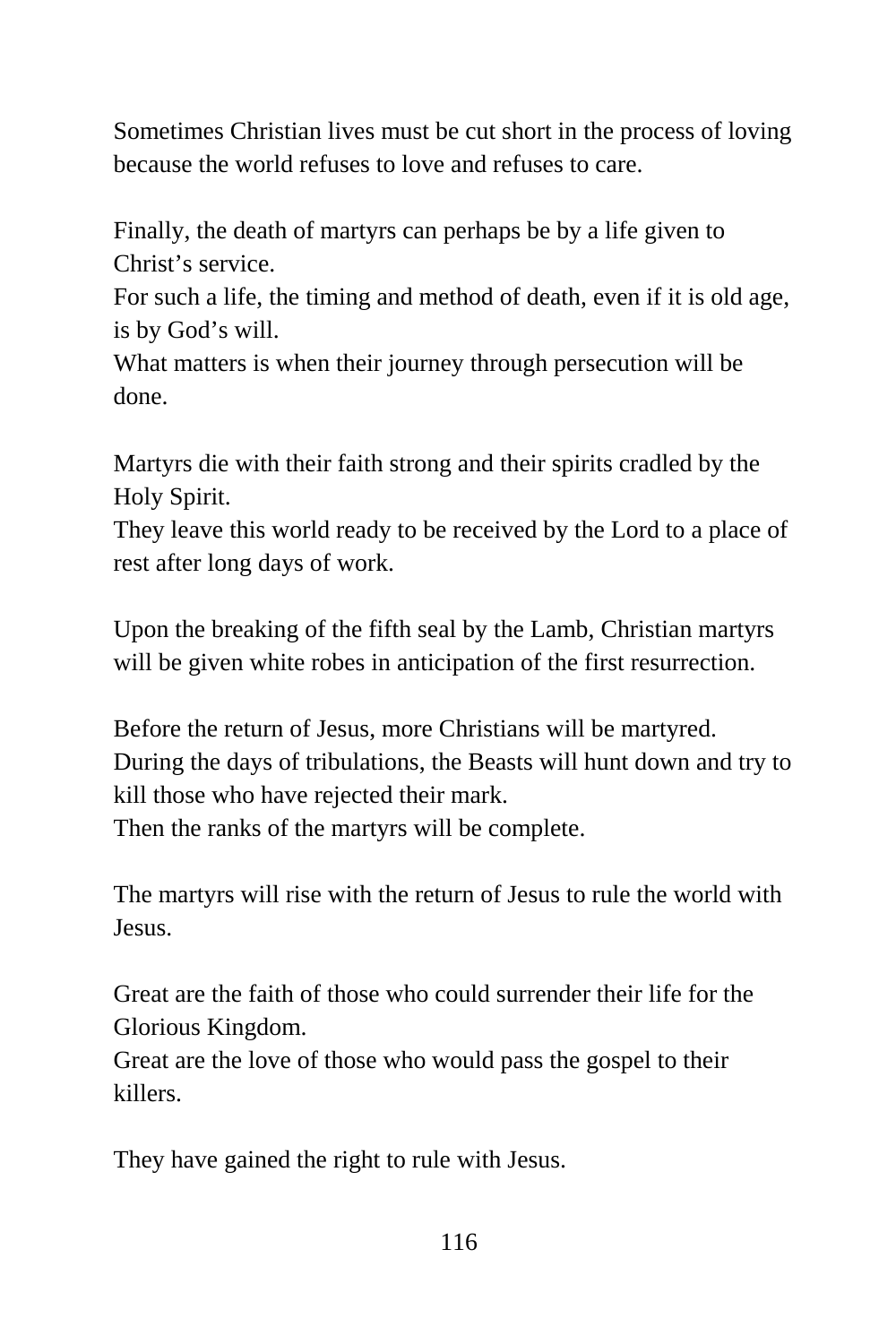Those who are to die at the hands of the Beasts will have risen above temptations.

They will have triumphed over evil and shown that God's children cannot be broken by Satan's forces.

They must live again to show the weak and defeated how to spiritually change under the reign of Jesus.

Their pure white robes will inspire the world,

And most of the world will finally accept the Word.

It may take hundreds of years for some,

And some will still eventually rebel.

But, the martyrs under the guidance of Jesus will lead the world to the Glorious Kingdom.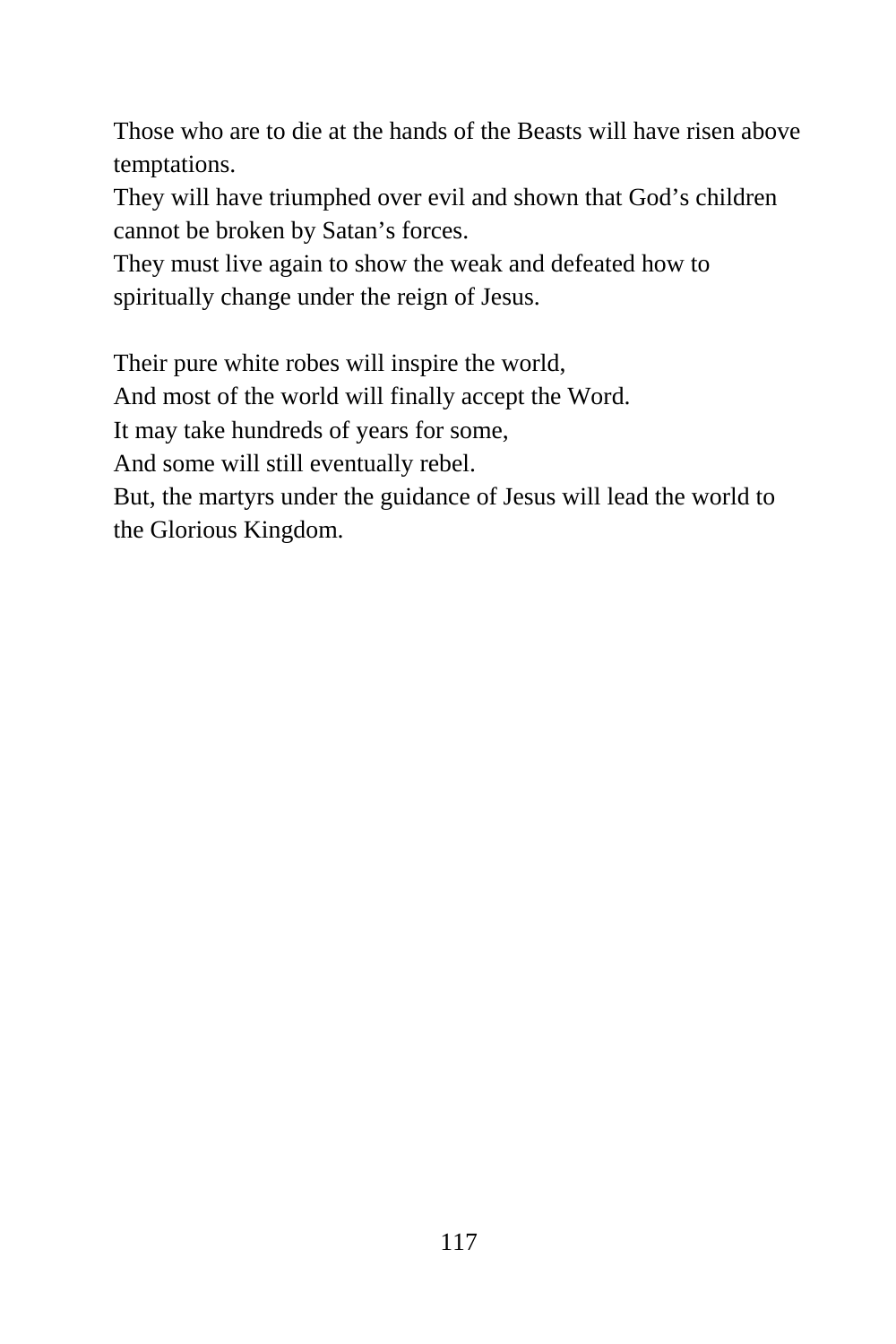## **3.7 Faultless Are the Christian Virgins to Stand Before God**

Throughout the history of Christianity, there have been 144,000 men who have dedicated their lives completely to God.

Their love for God has caused them to shed all worldly desires to include the physical desire for women.

Their love for all is thus a spiritual love untainted by the world.

Though they may have still sinned due to spiritual immaturity, Their spiritual dedication has made them faultless in the eyes of God.

Not all Christians vowing to be celibate can be counted among the faultless.

For, physical desires are natural when a spirit is still tied to the body. What point is celibacy if the mind struggles with desires?

What point is celibacy if the pleasures of sex are replaced with the pleasures of power?

The 144,000 true virgins will be the first to stand with Christ on Mount Zion.

They will come with the armies of Heaven to defeat the Beasts on earth.

Their power lies in their purity of spirit. Their spiritual dedication has allowed the Holy Spirit to work in force.

If they were spiritually immature in life, their dedication allowed the Holy Spirit to guide them to proper service.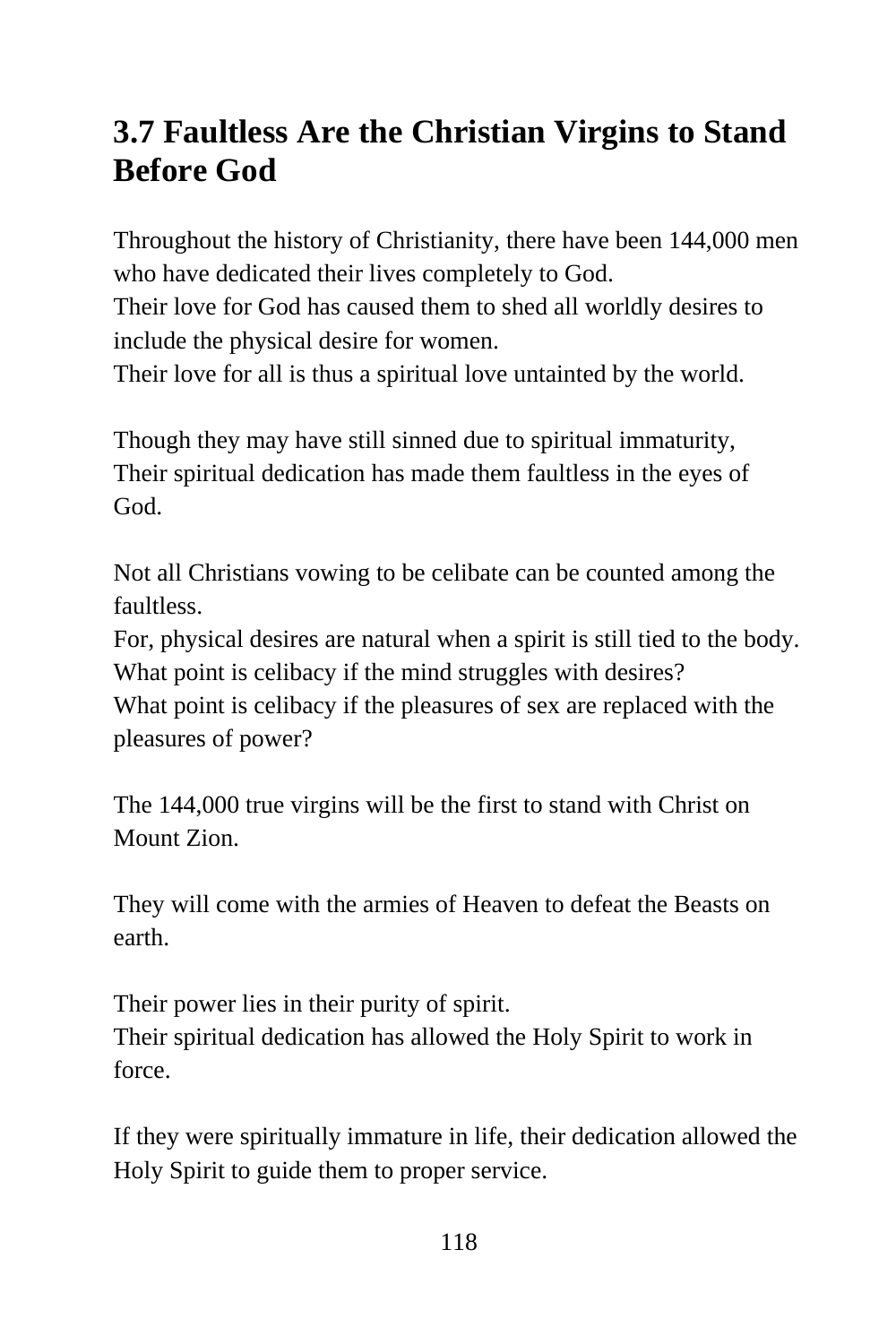The great service may have simply been to present the Holy Bible to non-Christians and offer caring love.

Great servants do not have to memorize the Bible. Great servants do not have to be skilled at public speaking. Great servants do not have to work great miracles.

They simply have to listen to the guidance from God and have the courage to follow.

We know that 144,000 have followed. We know that 144,000 are faultless.

Their purity can shield all Christians from the corruption of evil. Thus, even their resurrection needs to be first among the people of Christ.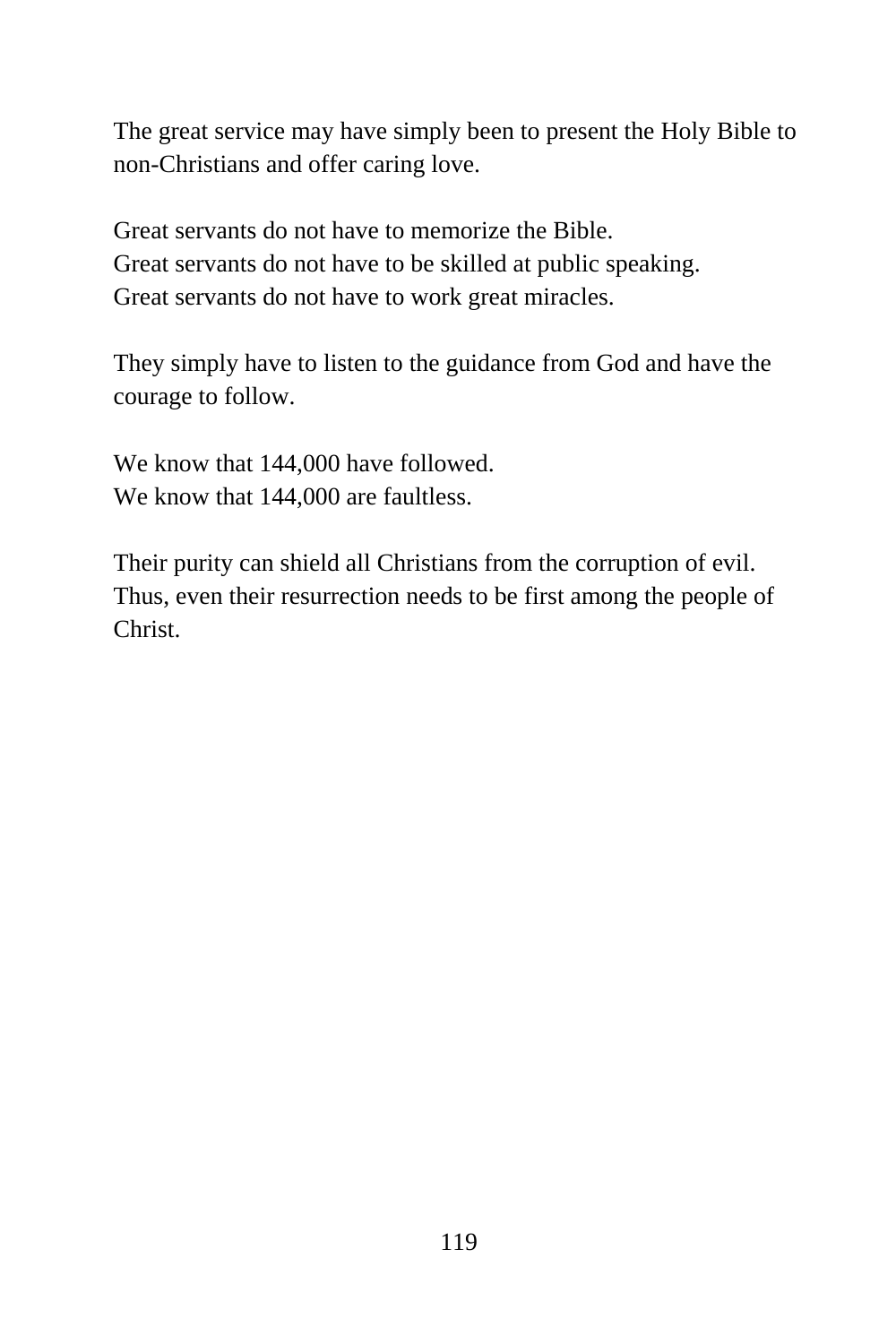## **3.8 Fearless Are the Lampstands that Stand Before Christ**

The lampstands are two great groups of Christians that will remain true to the Word as the world is taken over by the Beasts.

They will witness the corruption of man.

They will follow the olive trees in opposing the rise of the new world order.

They are the Christians who will continue to worship in the temple of God.

They are the only ones who will be counted because the other churchgoers will have surrendered to the ways of the Beasts. They will finish the race.

How easy it will be for people to go to church every week but then to embrace the new world order?

How easy it will be for people to accept anti-Christian political authority, scientific theories, secular ideologies, economic controls, and social standards?

What good is going to church when the churches have surrendered the world to the Beasts?

What good is going to church when the churches are in the outer courts of the temple not to be counted?

Fearless are those who will join the great churches destined to oppose the power of the Beasts.

The lampstands will present the Word in full force for 1,260 days as the Beasts takeover.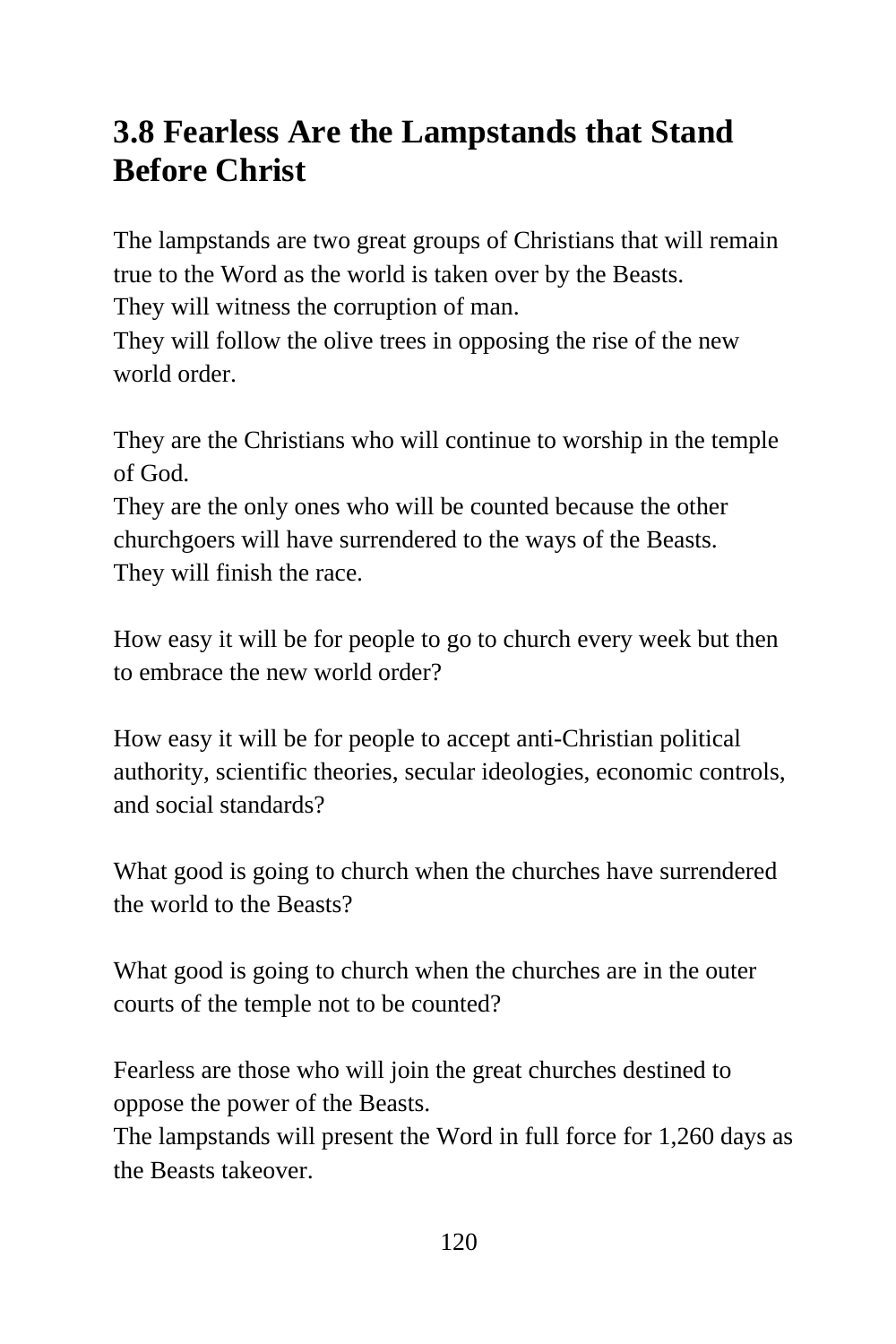Many will eventually be killed by the Beasts, but the whole world will receive the Word.

The Word will travel across the communication networks of the world like blood across rivers of water.

The broadcast signals of regions where the Word is being presented will be blocked like the stopping of rain.

So, the people will have nothing to listen to but the Word.

The lampstands will gather many to Christ on these last days. Many will be awakened as disasters upon disasters strike the world. Many will be awakened when they understand what the Beasts have done.

When all who could be gathered are gathered,

When all who should be given the chance to repent has been given the chance,

The lampstands will be defeated, and their final victory lies in defeat.

When the witnessing is done, the world is prepared for the return of Christ.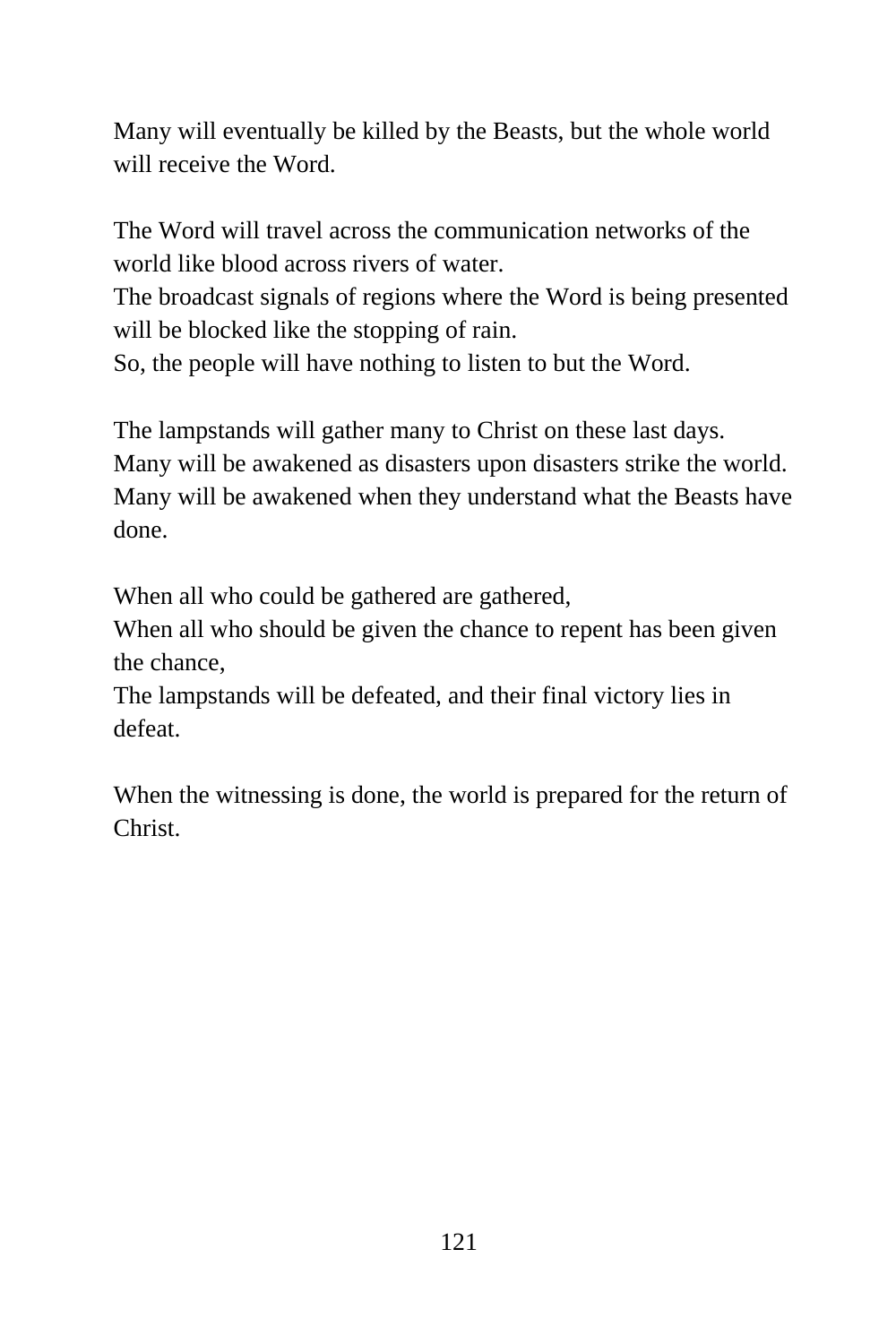## **3.9 Wondrous Is the Rapture on the Day of Jesus' Return**

We are taught that Christians who have died and are sleeping will be brought back to life on the day of Jesus' return.

Those Christians who are still alive on that day will follow and join the dead in rising up to the clouds to be with Jesus.

This is the rapture of the Bible, and the Bible does not say that Jesus will rapture Christians before His return or return several times.

It is hard for Christians to accept that God will want us to endure the hardships of the tribulation.

Yet, our responsibilities will be great during those days.

Do we want to join Jesus as cowards fleeing a world that we have allowed to be taken over by evil?

Or, do we want to join Jesus after we are victorious in opposing the Beasts?

Given the one time strength of Christians in this world, The rise of the Beasts will in part be a Christian failure. Our immature understanding of the Word, Our willingness to accept the insidious rise of dark forces, And our vulnerability to sins have all contributed to the rising of the Beasts.

It is very clear that those who are raptured on the day of Jesus' return will be behind those who have died for Christ.

So, it is more glorious to die in our Lord's service if that is by the Lord's plan.

If it is our Lord's will that we should survive the persecution, then such is the wondrous rapture.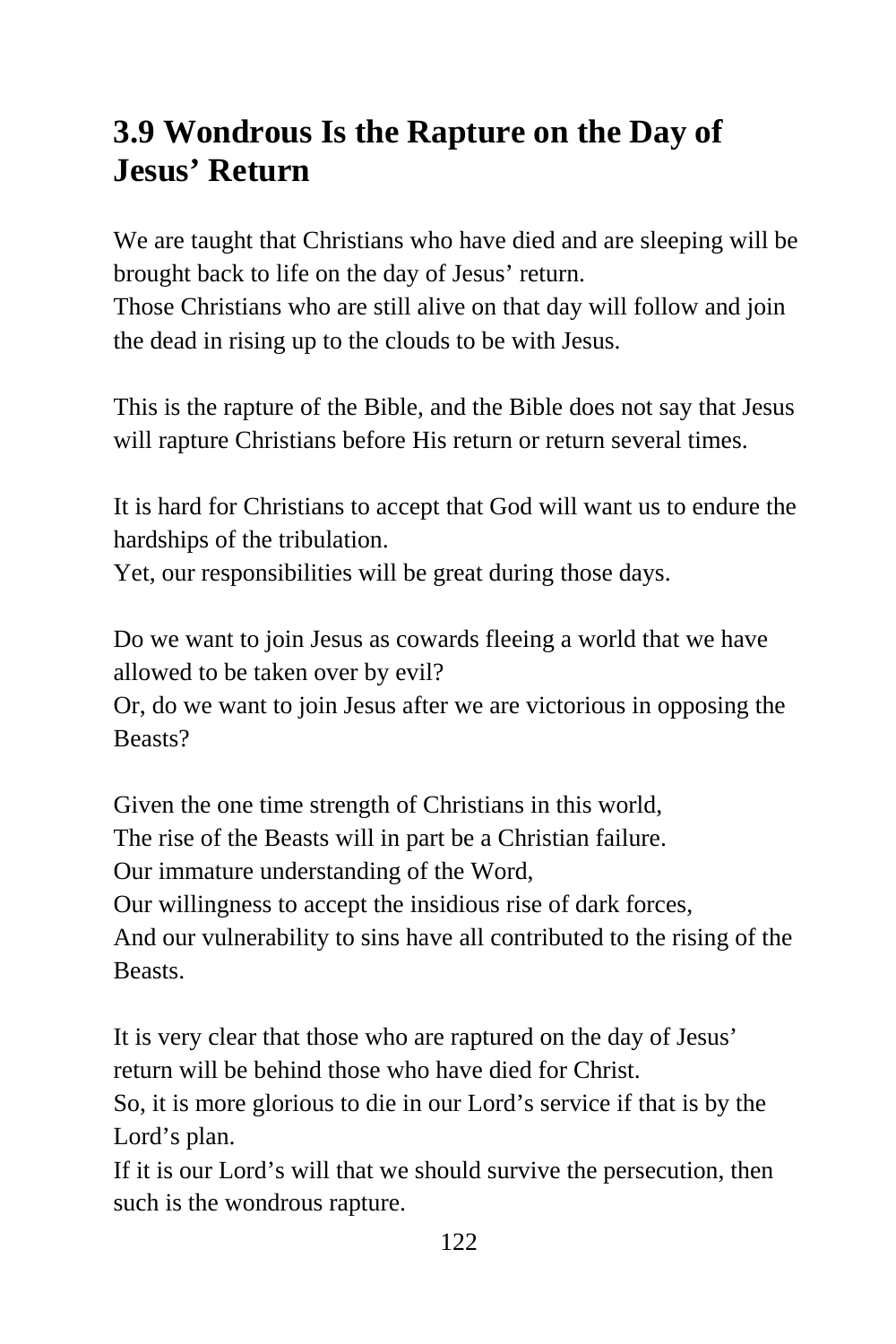Those raptured will reign with Jesus for a thousand years. Their bodies will be made perfect without dying. They will be a part of the first resurrection. They will be among the first to join the Glorious Kingdom.

Not all Christians who have died will necessarily be a part of the first resurrection. Some people's faith may not have been great enough to be awakened as kings of the earth and priests of our Lord. Yet, they will be brought back to life and saved upon the day of the Glorious Kingdom.

Not all people who will be Christians will necessarily be a part of the rapture.

Many will still gain saving grace after the return of Jesus.

They will not rule with Jesus, but they will receive the Holy Spirit upon seeing Jesus with their eyes.

In this context, those raptured are special Christians. Not churchgoers who are still questioning their own faith. Not churchgoers who do not care about the world. Not churchgoers who are afraid to give-up their life for God.

The Christians who have survived as a part of the lampstands are prepared to rule with Christ.

They will ascend to the clouds to join Jesus.

Their faith has remained firm.

Their love has remained true.

Their hope will be rewarded.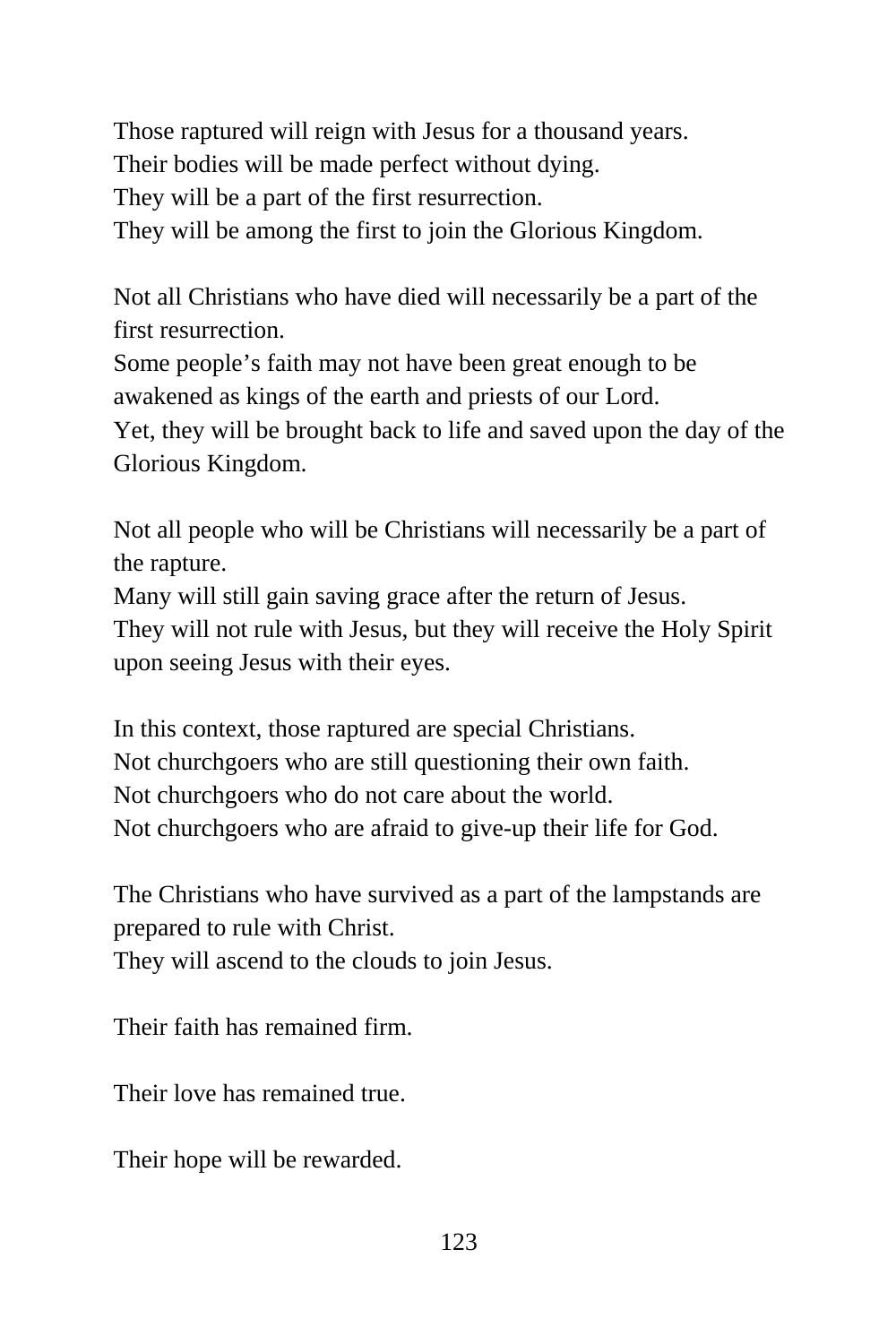# **3.10 Glorious Is the New Heaven and New Earth**

When this world has satisfied its purpose for growing the spirits of men,

When Satan has been given his last chance to test the hearts of men, When God the Father is ready to judge His creation to cast out all the chaff.

The old heaven and earth will disappear to make way for the New Heaven and New Earth.

So many battles have been fought between God's people and the armies of darkness in the old heaven and old earth.

Angels had been cast out of Heaven.

Beasts will be cast out of earth.

Finally, the old earth will be scarred with Satan's last battle,

The battle in which his followers in Gog and Magog will surround God's people at the beloved city,

The battle in which fire from Heaven will destroy those of the last rebellion.

How could those who have been with Jesus for one thousand years still rebel?

How could Satan and his fallen angels who have seen the power of God still rebel?

The New Heaven and New Earth will be created for all in the Book of Life.

On the Day of Judgment, all the dead who are not a part of the first resurrection will be brought back to life.

On the Day of Judgment, all who's names are not in the Book of Life will be cast into the lake of fire.

Only Christians will inherit the New Heaven and New Earth.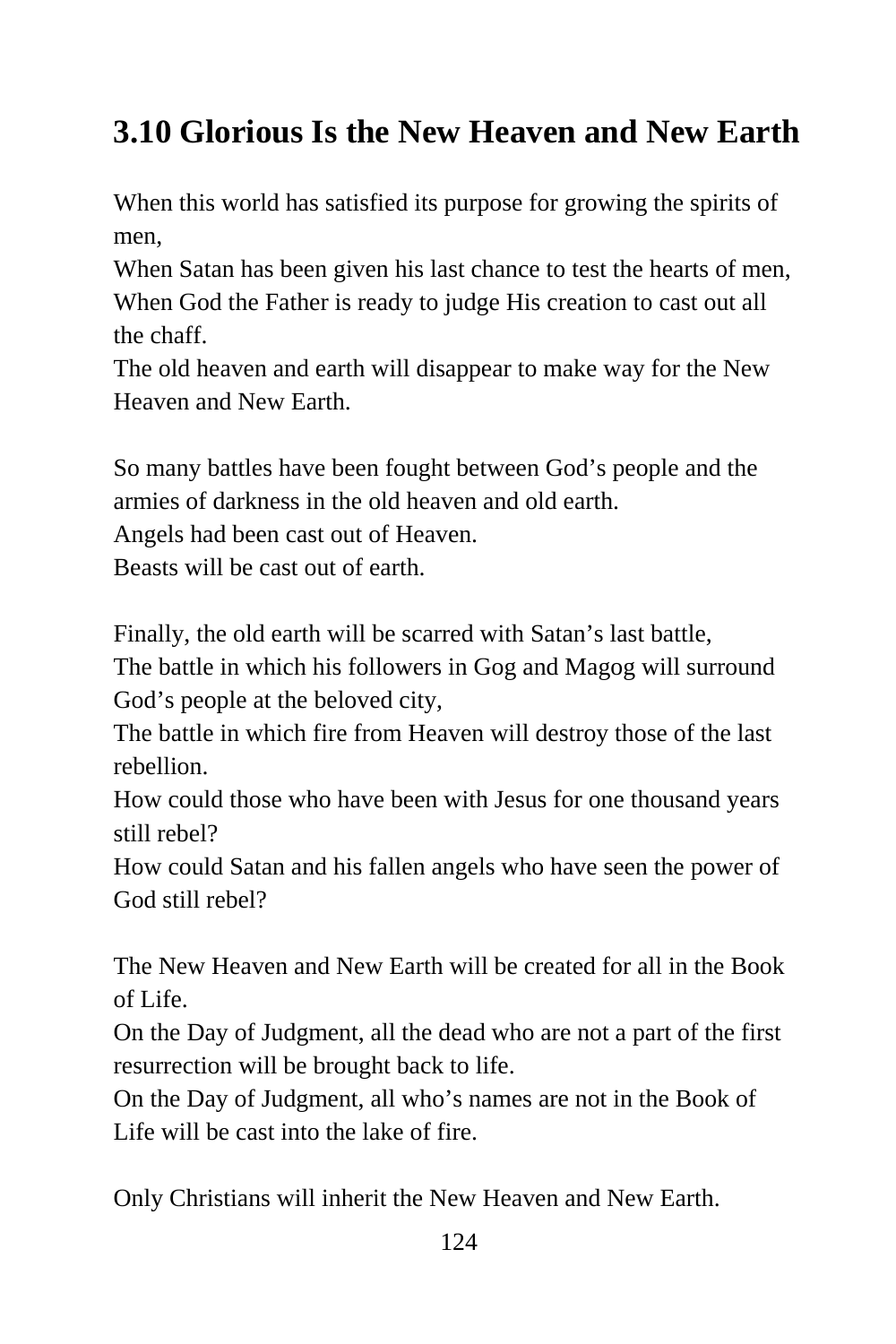Only Christians will enter the Glorious Kingdom.

Those who have followed the Word and died with faith will enter the Kingdom.

Those who have received the Word after death and can be judged to be Christians based on the lives they lived will enter the Kingdom. Those who are among God's people during Satan's last rebellion will enter the Kingdom.

There will be no seas in the New Heaven and New Earth, because the only water needed by Christians will be the flowing water of life. There will be no seas because the land will not need to be divided. There will be no seas because the seas will have no more dead to claim.

If we see the beauty of the current earth and universe,

Then we can only image the beauty of the New Heaven and New Earth.

What wonders will we behold?

What majesty will we witness?

What will God do when evil is defeated and cast away?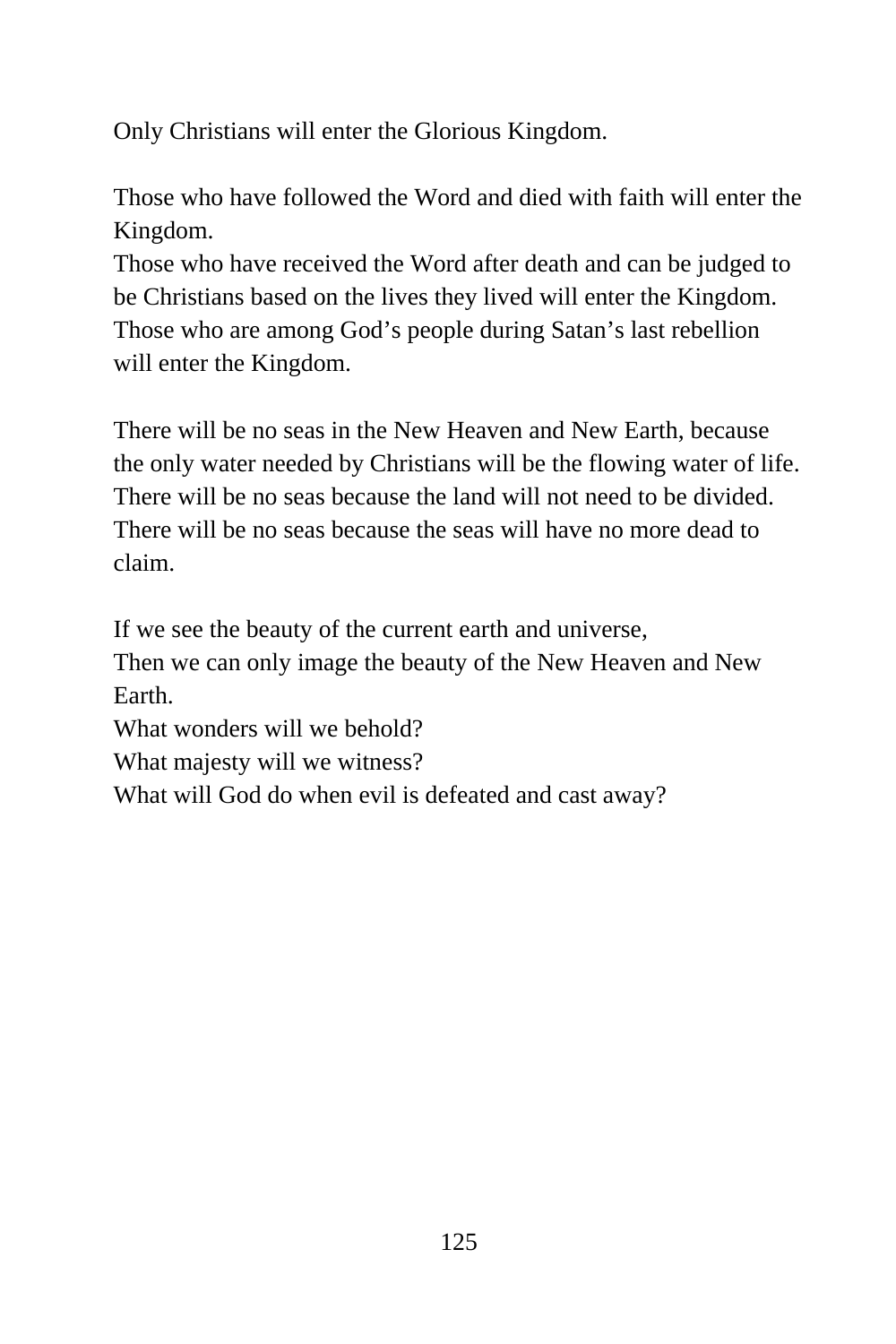# **3.11 Overwhelming Is the New Jerusalem**

As seen by John, the holy city of God unites the New Heaven and New Earth.

The city is where God and Christ His Lamb will live with man. Those in the Book of Life will live in the holy city with our Lord.

The city is based on the foundation of the twelve apostles. Each foundation stone with the name of an apostle is of a different gemstone to reflect the different qualities of the apostles.

The first foundation stone is jasper, and the city walls will be made from jasper, which gleamed like the face of God. Thus, we can think of the first stone as representing Peter the foundation for the Body of Christ.

Upon entering the twelve gates of pearl to the holy city, everything is composed of pure gold.

The gates are cared for by angels and dedicated each to a tribe of Israel.

Though the gates are never closed, only those in the Book of Life can enter from the North, East, South, and West.

Those born after the Day of Judgment could be brought into the holy city as the wealth of nations if they are spiritually true Christians. Those born after the Day of Judgment can be blocked from entering the city if they do shameful things and tell lies.

From God's people that triumphed over Satan, nations may still emerge,

And new spirits may still be produced for the Glorious Kingdom.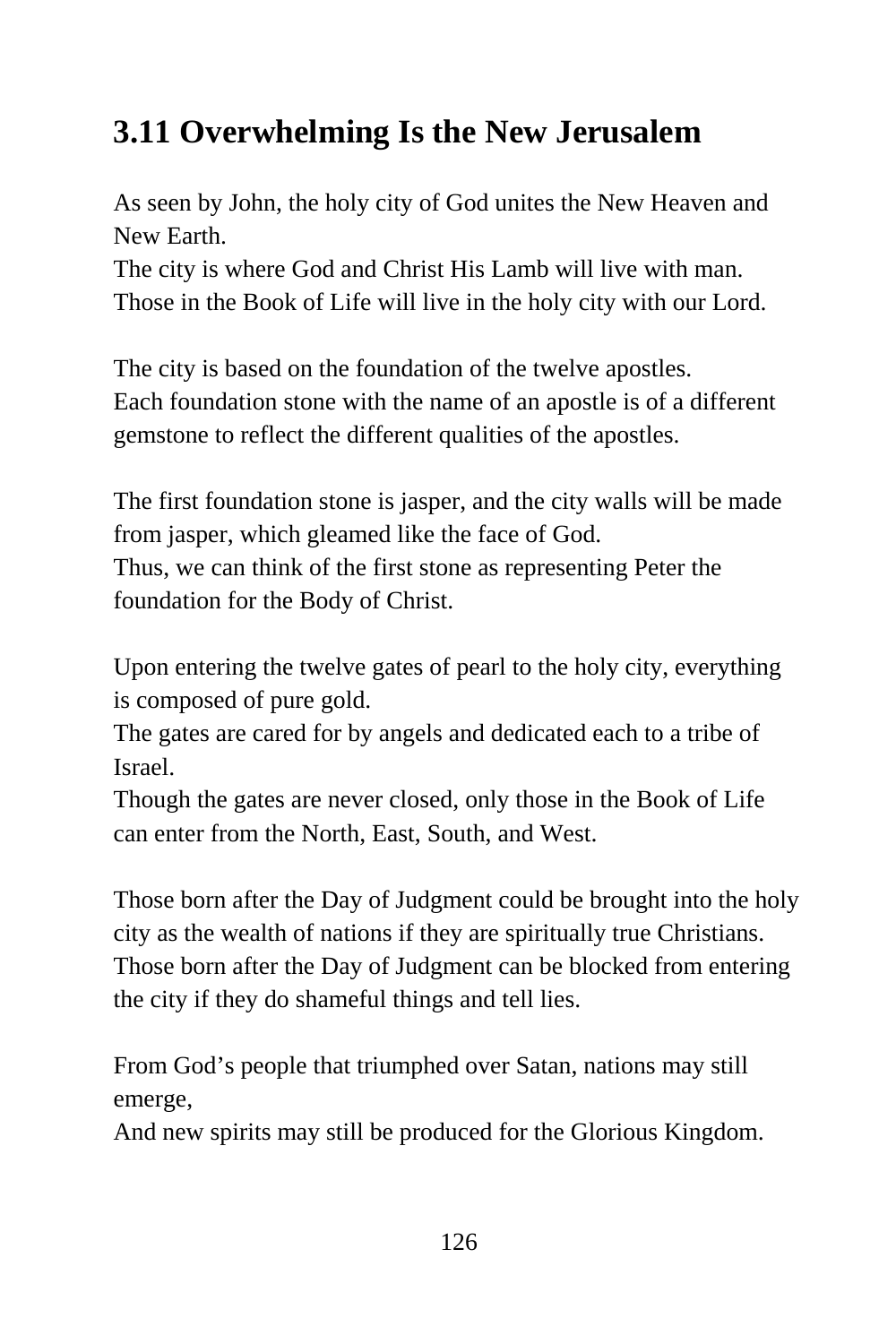From all four directions, people will come and enter through one of the three gates at each wall.

Then, they will walk down streets of gold to worship God and His Lamb.

They can worship anywhere, for the Father and Son will live among men.

The world will be God's temple for there will be no place where man can embrace evil and hide from God.

The light of God will replace the sun and the moon,

And this light will provide spiritual warmth.

Yearn not for mansions in the holy city, for the greatest honor is to live in the presence of God.

Yearn not for rewards in the Glorious Kingdom, for our reward is simply to the limits of our spiritual quality.

For spirits that think of gold as God's reward, then they will be sitting on mounds of gold.

For spirits that think of God's love as reward, then they will be bathed in God's love.

Each will be joyous, but who will have the greatest reward? I will trade all the mounds of gold for days of walking and talking with the Father and Son as my old friend.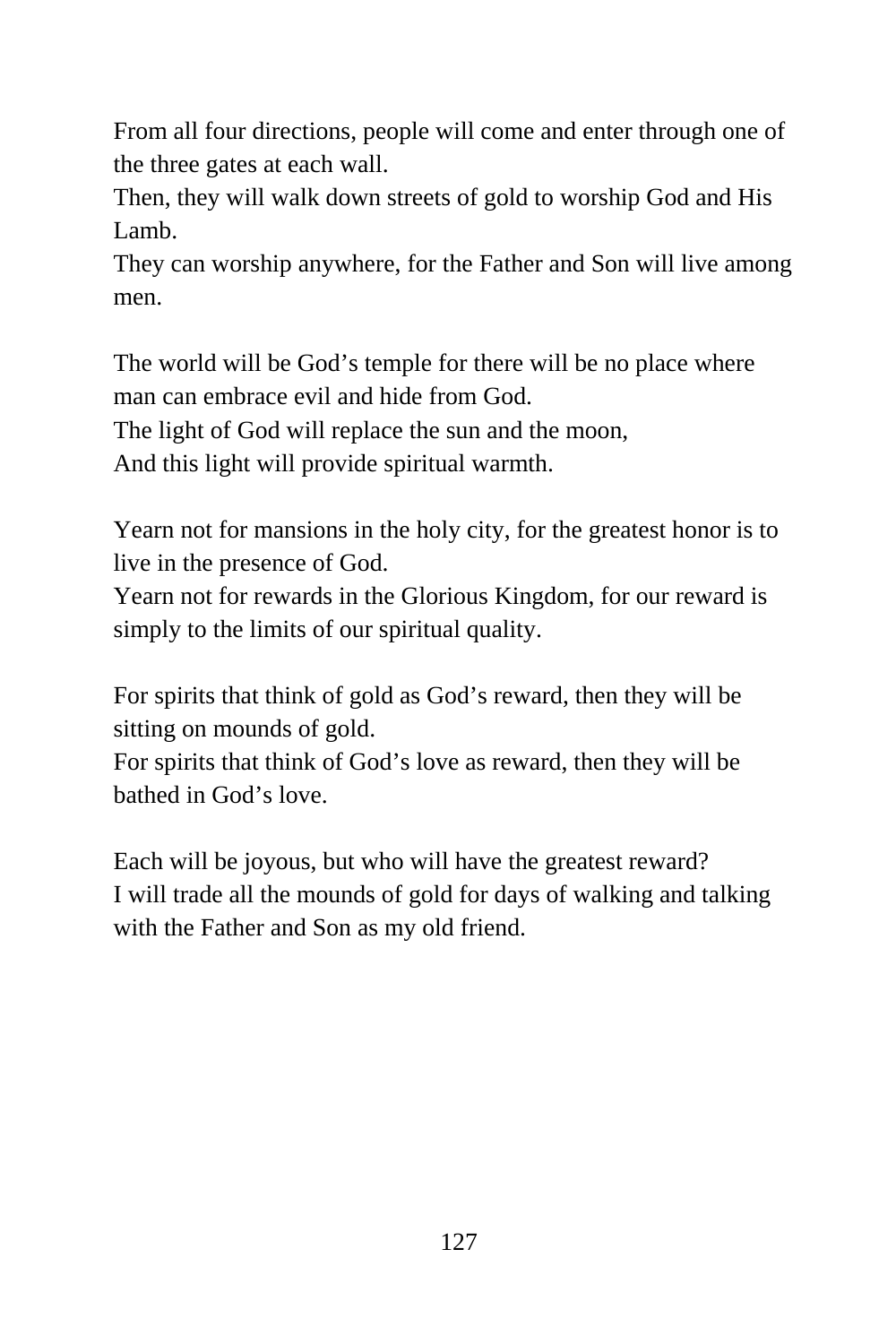# **3.12 Healing Is the River with the Water of Life**

As seen by John, the water of life flows as a sparkling crystal clear river from the throne of God and Jesus.

The water runs down the middle of golden streets in the holy city for the Glorious Kingdom.

The tree of life stands on both sides of the river and bears fruits once each month for twelve times each year.

The flaming sword and creatures that guarded the tree of life since the sin of Adam and Eve can no longer be seen.

Thus, the leaves from the tree of life can be used to heal the nations. And, all the people who have not been thrown into the lake of fire will receive from the tree and water of life to live forever.

The water of life is the pure power of existence. It restores and enforces on the fabric of life.

With the tree of life, Adam lived in Eden for countless years as an innocent child with no spiritual awareness of evil.

With the tree of life, we the people of Christ will live for all times as spiritually mature adults,

Adults who have accepted God's grace and won the battle over evil.

We will share in the tree of life, which delivers to us the power in the water of life.

Fruits from the tree will only be needed once per month in the timeframe of God.

As one day for God is over a thousand mortal lifetimes, We can only imagine how long we will live in the Glorious Kingdom.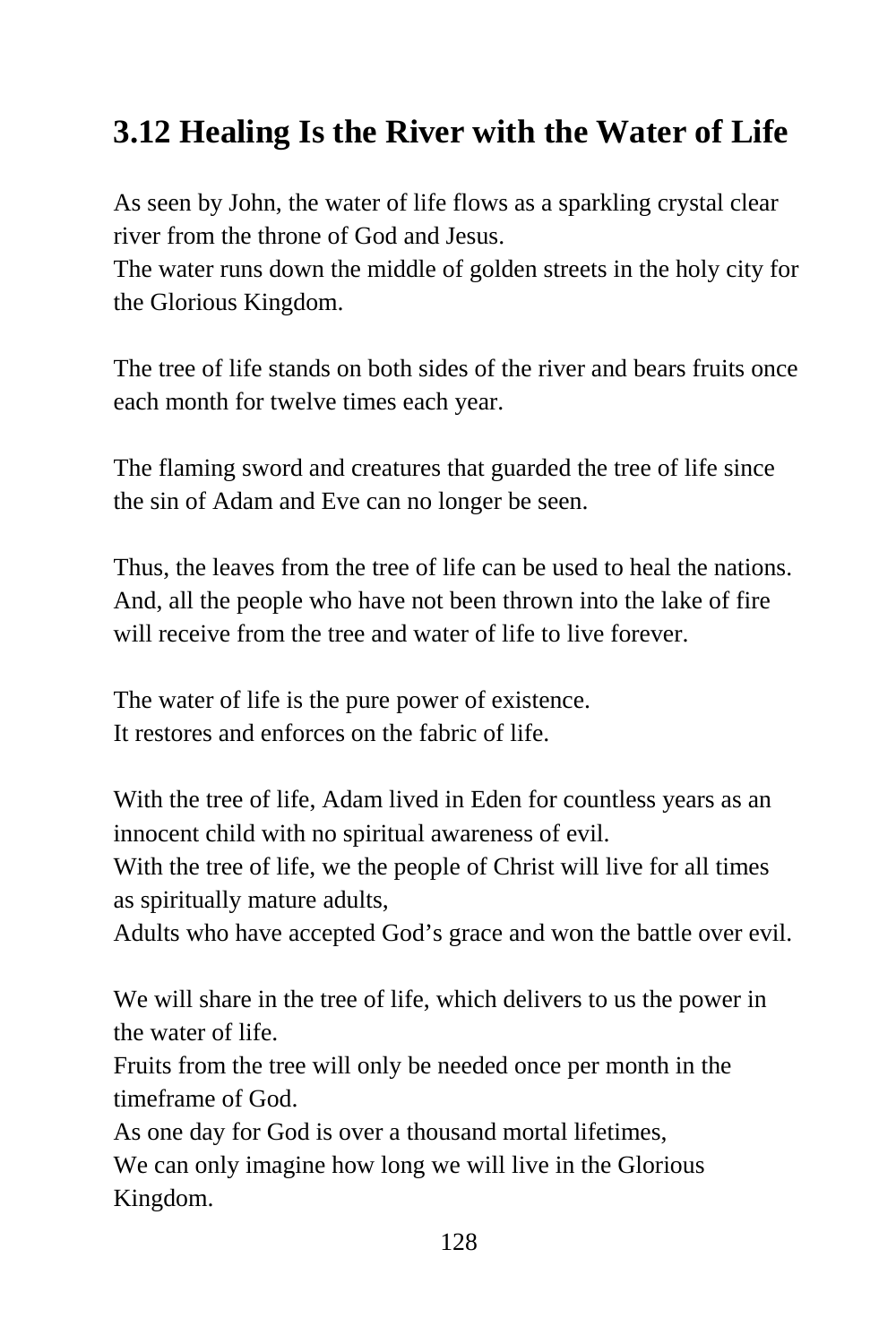We are given perspective on how short are mortal lives. We are given understanding on how quickly Jesus will return. We are given awareness on how limited the chance will be for rebellious people to transform under Jesus' reign.

The future of all creation will be determined in the blink of an eye. The future of all creation will be by God's plan.

Rejoice in the Book of Life. Rejoice in the water and tree of life. Rejoice in the family of God. Rejoice in the unity of the Holy Spirit.

Rejoice in life everlasting with the Father, the Son, and all the children.